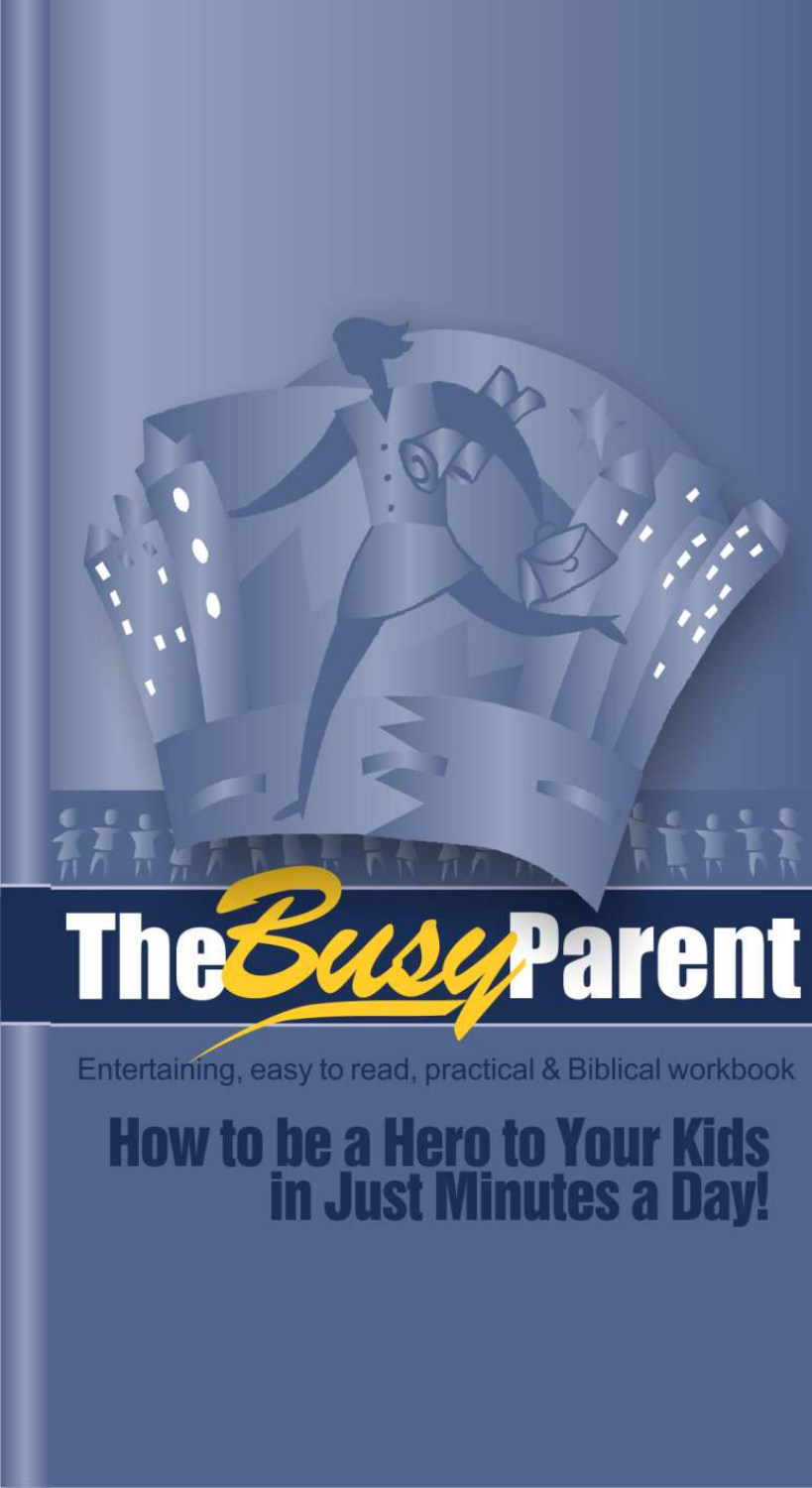# **The Busy Par**

# **How to be a Hero to Your Kids in Just Minutes a Day**

 $\frac{1}{2}$  ,  $\frac{1}{2}$  ,  $\frac{1}{2}$  ,  $\frac{1}{2}$  ,  $\frac{1}{2}$  ,  $\frac{1}{2}$  ,  $\frac{1}{2}$  ,  $\frac{1}{2}$  ,  $\frac{1}{2}$  ,  $\frac{1}{2}$  ,  $\frac{1}{2}$  ,  $\frac{1}{2}$  ,  $\frac{1}{2}$  ,  $\frac{1}{2}$  ,  $\frac{1}{2}$  ,  $\frac{1}{2}$  ,  $\frac{1}{2}$  ,  $\frac{1}{2}$  ,  $\frac{1$ 

May the greatest Parent of all, guide you to be a parent as kind as He.

This little book is my gift to you; I hope it is a blessing. Please do let me know if there is ever arything I can do to help you. May Dod bless you! Also, drop by my website if you get a chance! **[Visit My Website!](http://www.feedmysheep.info)**

© 2002 Donald M. Mondell. All rights reserved worldwide under international copyright conventions. Except for brief quotations, no portion of this book may be printed or displayed in any manner publicly accessible without the written permission from the publisher, SoulCare Research, LLC Publishing. Address inquiries to SoulCare Research, LLC, P.O. Box 1422, Kodak, Tennessee 37764.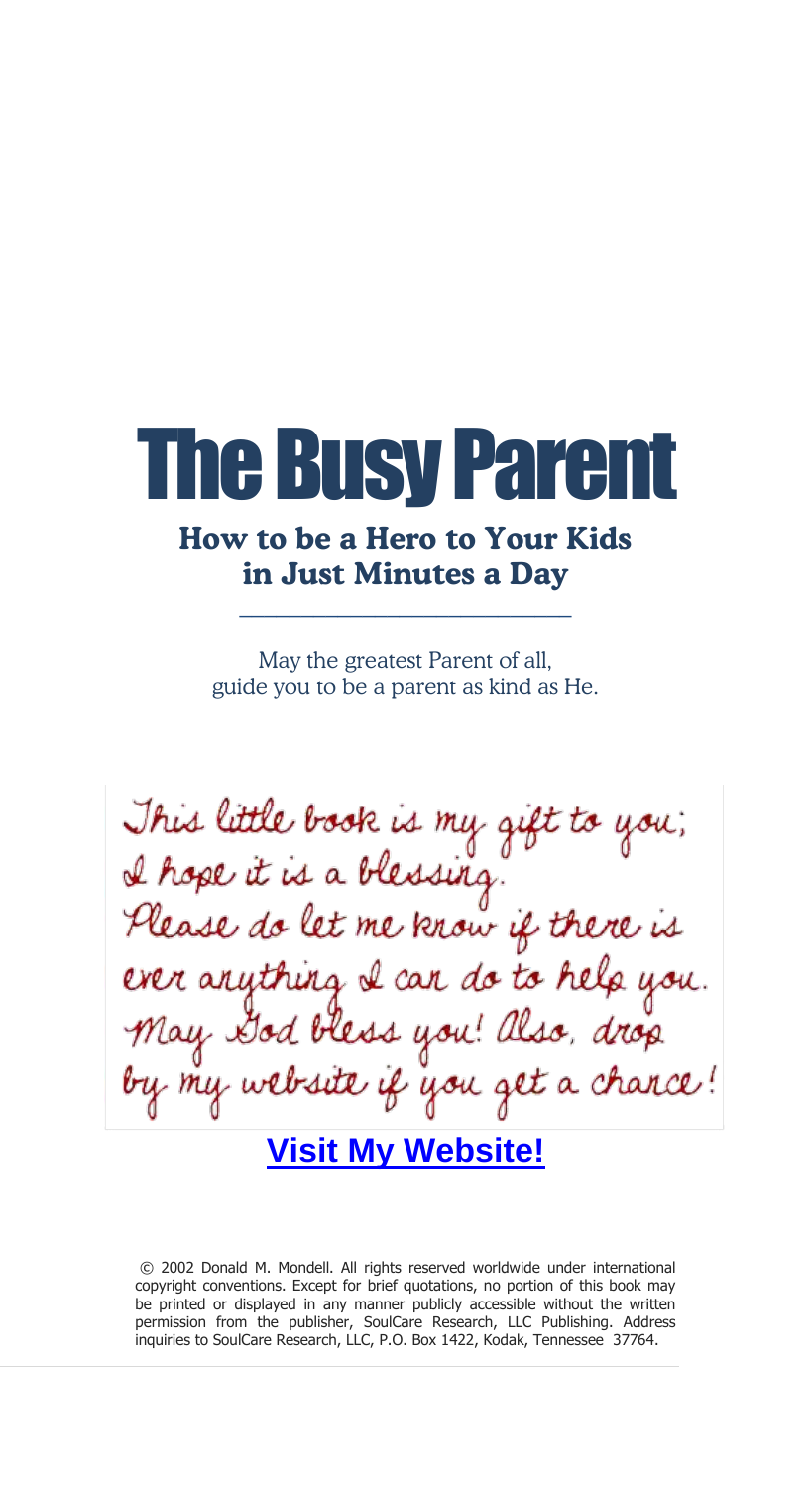# **Contents**

| CRITICAL BELIEF 1: Becoming a Better Parent Demands PRIORITY31      |  |
|---------------------------------------------------------------------|--|
|                                                                     |  |
|                                                                     |  |
|                                                                     |  |
|                                                                     |  |
| CRITICAL BELIEF 2: Becoming a Better Parent Demands PLANNING 54     |  |
|                                                                     |  |
|                                                                     |  |
|                                                                     |  |
|                                                                     |  |
|                                                                     |  |
|                                                                     |  |
|                                                                     |  |
| CRITICAL BELIEF 3: Becoming a Better Parent Demands PRACTICE 111    |  |
|                                                                     |  |
|                                                                     |  |
| The Parent and Their Anger: Aren't You Glad That God's Not You! 125 |  |
|                                                                     |  |
|                                                                     |  |
|                                                                     |  |
|                                                                     |  |
|                                                                     |  |
|                                                                     |  |
|                                                                     |  |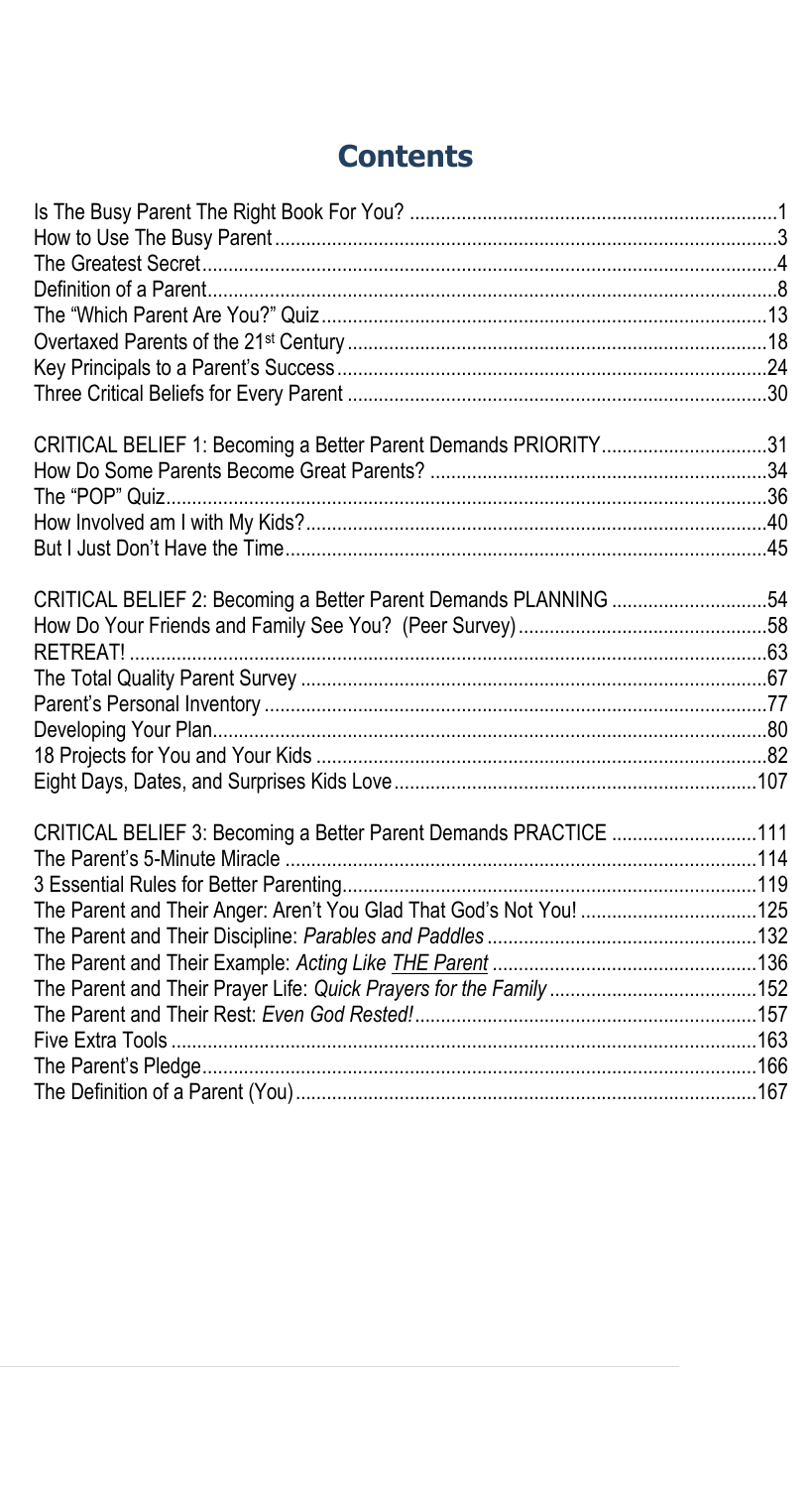# **Is the Busy Parent the Right Book for You?**

"I'm buried." "I don't have the time." "Not now."

Do these statements sound familiar?

The Busy Pare

Does frustration hammer at your nerves as you wedge another appointment into your bulging calendar…another task in your "To Do?"

Are you breathing heavy, feeling anxious, checking your watch, grabbing your pager, answering your cell phone, jotting in your PDA or tapping your keyboard like a woodpecker with a bad amphetamine habit?

If that's you, you're a prime candidate for this book, so let me be the first to welcome you to the "Parents on the Run" club. We're the folks out of breath as we pinch and patch together a few more crumbs of time for our fast-track families.

We speed through the tasks of our day like greased down vipers—speedy workplace warriors. *The Flash* had nothing on you and me.

The 21 $^{\rm st}$  century is upon us and we're movin' and shakin' like tornadoes gone wild. The whole time we're just trying to get home.

To help survive and succeed our full-throttle, 200 M.P.H. lives, The Busy Parent offers quick-paced, nofiller advice.

In The Busy Parent, you'll not find the history of the great parents of our time. Nor will you go blind with mind-numbing, highbrow-hullabaloo like, *"The Psychological Ramifications of the parent Image to the Child in Today's Modern Culture*". Nope, this is a simple, step-by-step book for everyday folk who just want to be better parents while running in fast forward.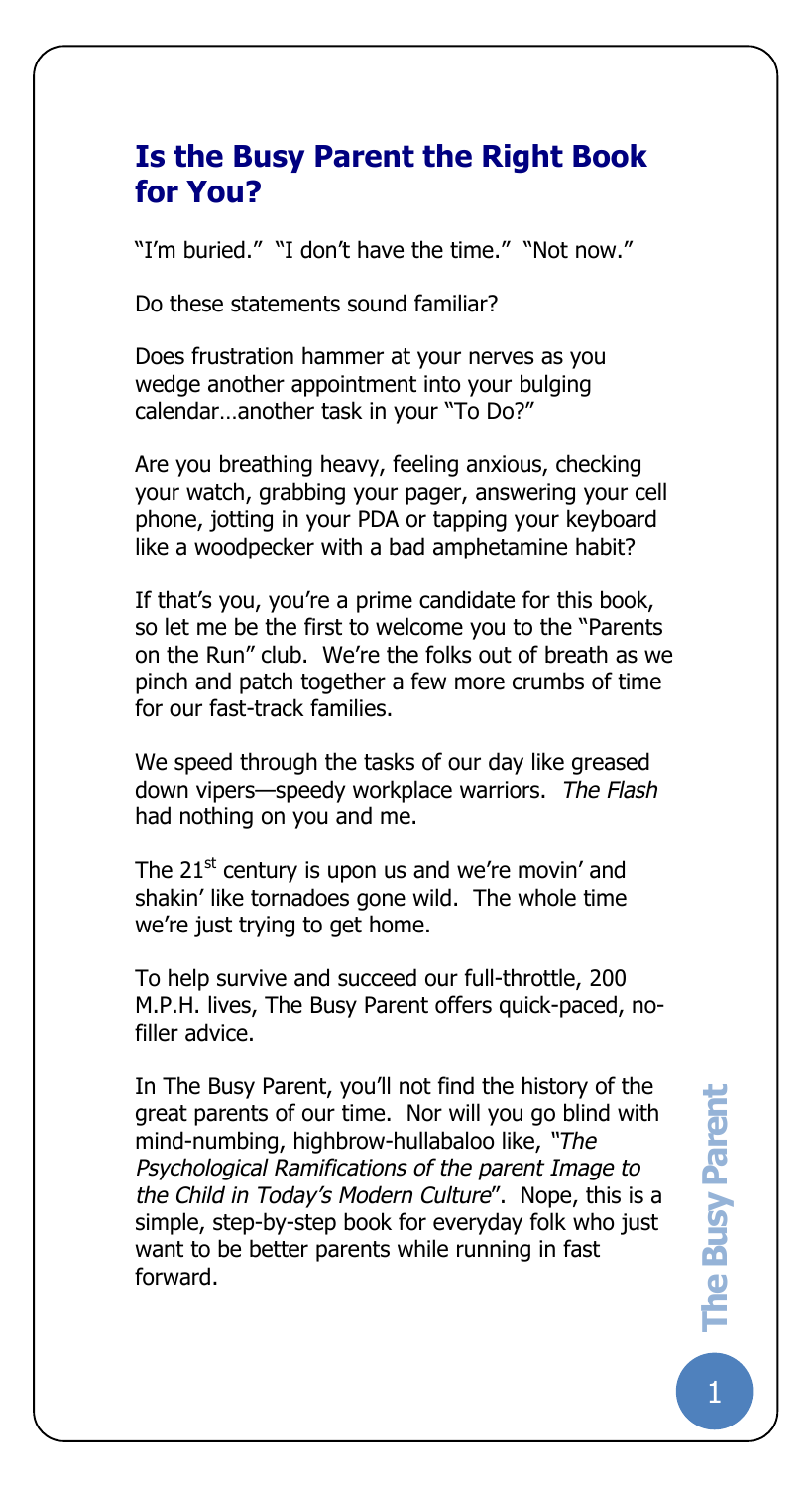#### **NOTE to New or Aspiring Parents**

The Busy Pare

If you're a new parent or if you hope to be a parent someday, we veterans salute you. Indeed, we stand at attention and with humility; pass the torch of parenthood to you.

Sooner or later, that torch will set your hair ablaze. Yes, my blessed new parent, soon the time will come when you will notice an unusual prickly sensation in the back of your brain. This is known as "Ivegotkidsitis".

You'll know you have it when your mouth stops working. What I mean is your mouth will open, but few words will escape. You'll stare at your kids in disbelief while the words, "*Oh no*," fall from your lips.

Grunts, exasperated exhales, and nervous twitches these are all signs of the disease. I'm kidding, of course, but though the trials of parenthood are many, after twenty-five years of it, I've learned this: there is no goal nobler, more satisfying, nor more worthy than to raise my family.

Nothing competes with the satisfaction of bending down on one knee and helping your son swing a bat, tie his shoe or say a prayer.

The magic of Miss America pales compared to your little girl donning her first Sunday dress.

Oh, and make sure someone has a camera to capture your face the first time she calls you "mommy" or "daddy", and every time, thereafter.

In these easy and enjoyable moments, as well as the times of challenge, I've come to believe there is only one way to go through the child rearing years: with your knees firmly fastened to the floor and your eyes fixed on Heaven. Surely, no one knows the pain and joy of parenting better than He. "…His name is the LORD—a father…" Psalm 68:4-5 (L.B.)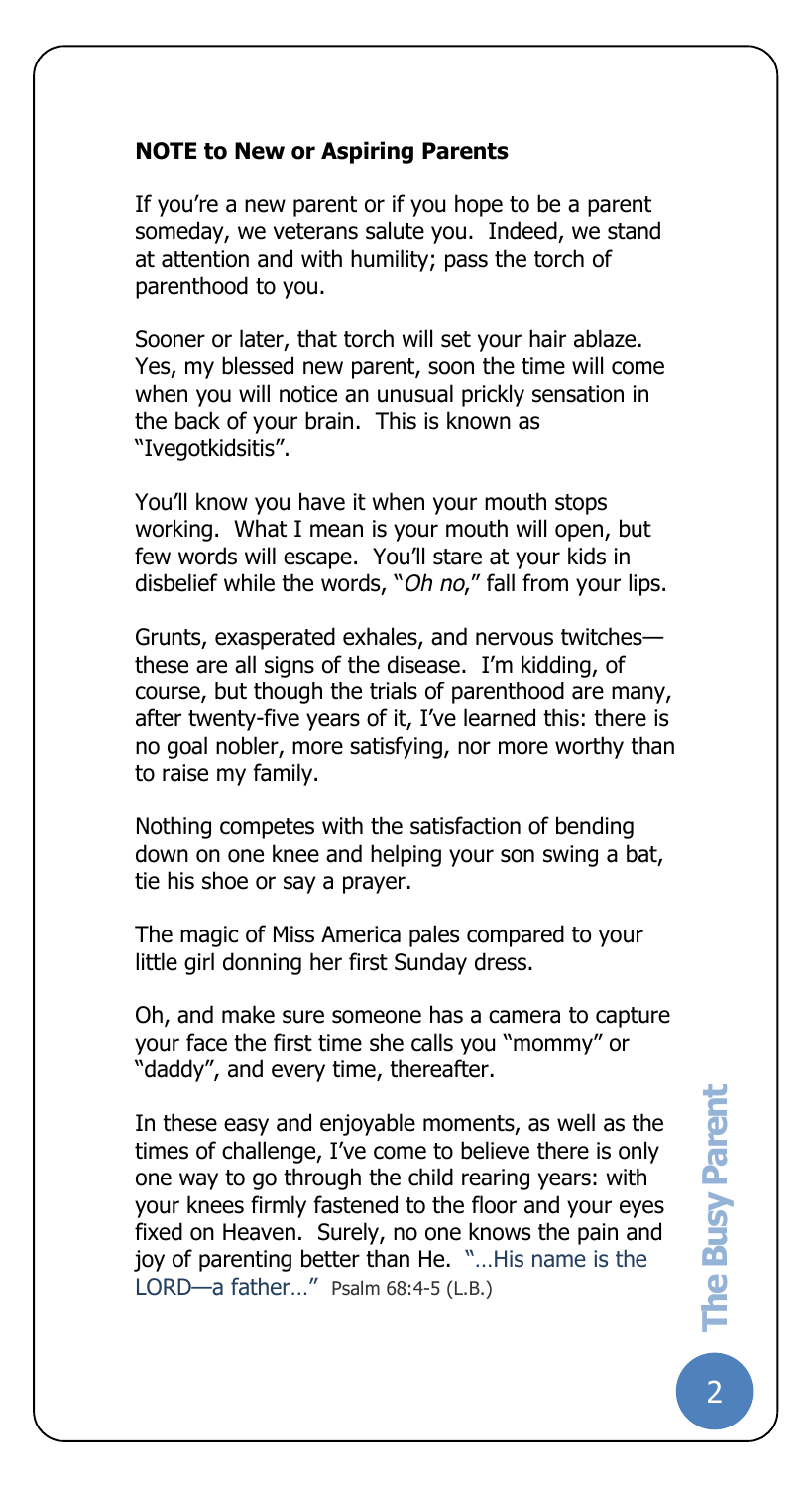### **How to Use The Busy Parent**

The Busy Pare

Did you ever hear this: "Books are precious, don't fold the pages, don't crease the corners, and don't write on your book?" Forget it. This is not some collectible coffee table book.

It may help if you treat The Busy Parent like one of those project plans you tear out of a magazine and carry around in your back pocket as you work on your home weekend project.

The Busy Parent is a throw-on-your-jeans, strap-onyour-goggles, rev-up-the-table-saw and kick-throughthe-sawdust workbook. It's more like a road map than a library book.

Throughout The Busy Parent, you'll find sections entitled, **Plans**, **Preparations**, **Prayer** and **Ponderings**.

"**Plans"** is used for scripture. I believe that the "plans" or "blueprints" we use to build our parenting should be the Word of God.

**Preparations** heads a list of questions, statements or thoughts designed to challenge us as parents.

**Prayer** is the greatest "power tool" God has given us to build our children. These "parenting" prayers are brief, but to the point.

**Ponderings** is a place to write down your thoughts and ideas as you move through the book.

With that in mind, whether you are a new parent or a battle-worn veteran, may God bless you with a sharp insight into parenthood. May He give you the right words at the right moments. May wisdom surround your actions. May you be a parent to your children as He is to you. Welcome to The Busy Parent.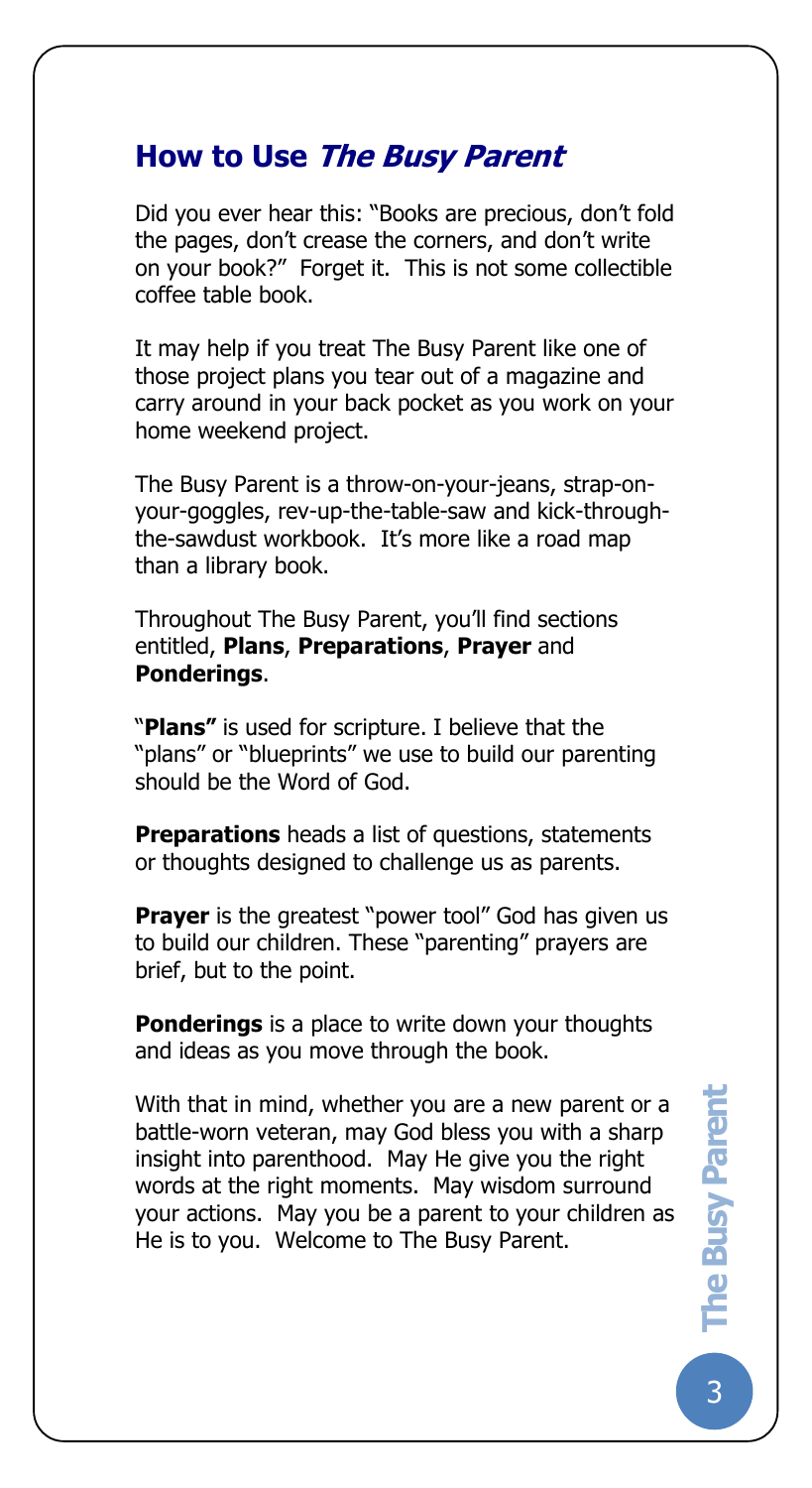# **The Greatest Secret**

The Busy Pare

If you remember the ad you read for this book, I mentioned that I had come across a secret that allowed me to transform the typical everyday family events into moments that children would remember and treasure.

Before I reveal that simple little secret, let me say that much of this book has to do with a step-by-step approach to changing you as a person. The result to that change will be a dramatic impact on your relationship with your kids.

I will take you through those steps, but without further delay, here is my secret, first by way of an illustration.

Think about the beginning to just about every movie. For example: we see an aerial view of a big city at night. We hover above the darkened skyscrapers, each dotted with varying amounts of office windows, some lit, some dark.

Below, cars creep along the streets like shiny metal ants bathed in the dingy yellow glow of street lights.

We move to the ground and peer down a sleepy street lined with shops. A figure in a raincoat moves out of the alley shadows and hurries away from us. They race around the corner and out of our sight.

Suddenly, with a deafening PHOOM, a storefront explodes like a volcano. Deep orange flames and billowing black smoke fill the street. Glass tinkles down to the concrete all around us. FADE TO BLACK.

What just happened? Who knows? That's exactly my point. This whole scene was one big question. Why did you watch the scene with interest? If you examine this to the deepest level, you watched it because it was a mystery. You wanted to know what was going to happen.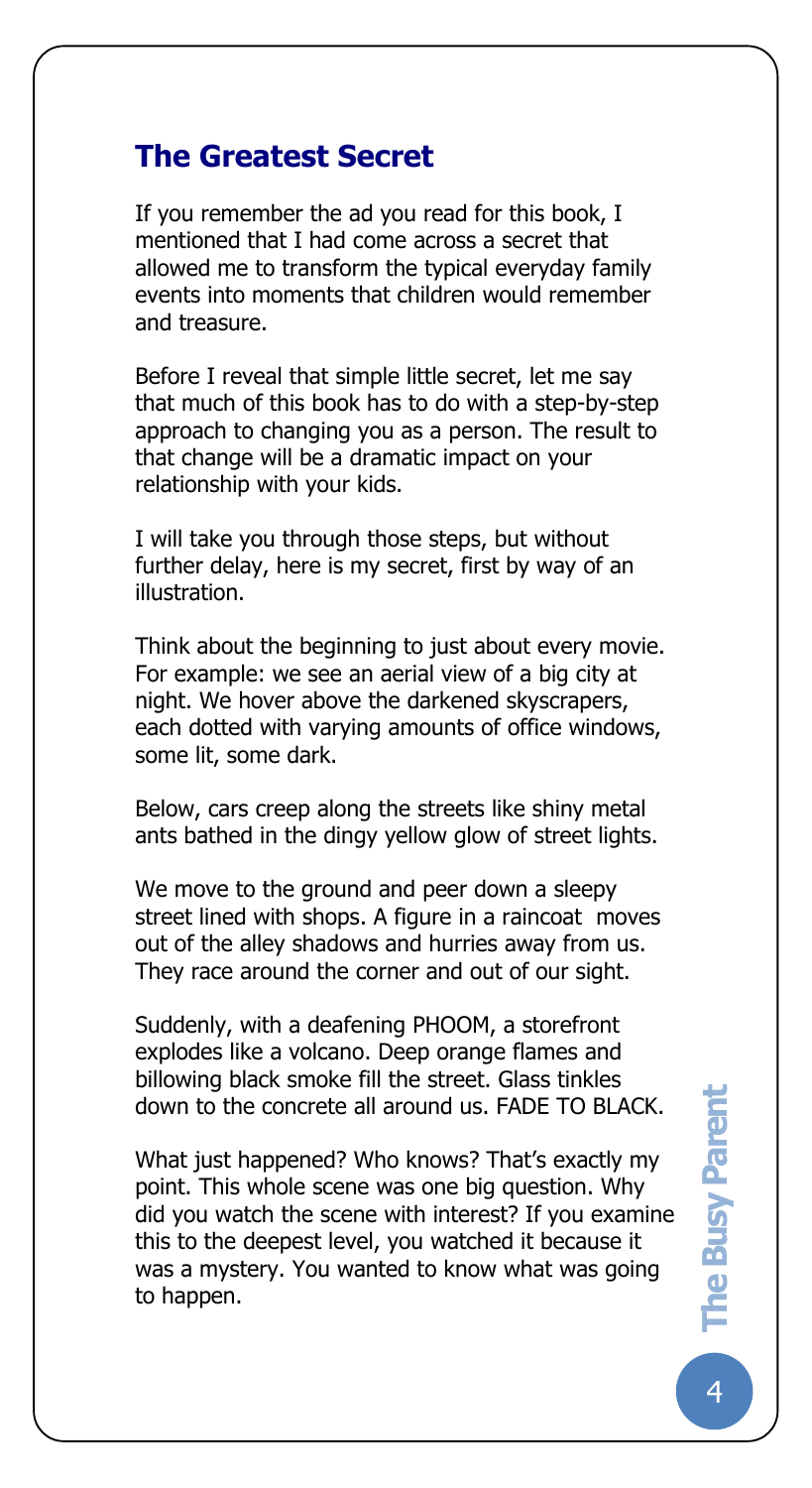Let's take apart the questions the writer was placing in your mind without you really being aware.

What city is this?

The Busy Pare

Who's that figure in the raincoat?

Why did they hurry out of that alley?

Were they running from us?

Why were they running away?

Why did that storefront explode?

Did the figure in the raincoat have something to do with the explosion?

If so, what and why?

This tactic was born thousands of years ago. Aristotle said that the greatest tool of communication is "the question."

Why? Because it forces your brain from passive mode to active mode. It makes you think, rather than just observe.

For an interesting Bible study, note how many times Jesus asks questions in the Gospels. Why? Because He created "communication" and He knew that you can draw people in with a question. He wanted people to think, to look within themselves and answer the questions He asked, because it was there that they would discover the beginning of who He was— God.

Now, you're asking what does all that have to do with me becoming a better parent and turning everyday moments into treasured memories.

Glad you asked. Let me give you a real-life example that happened in our home.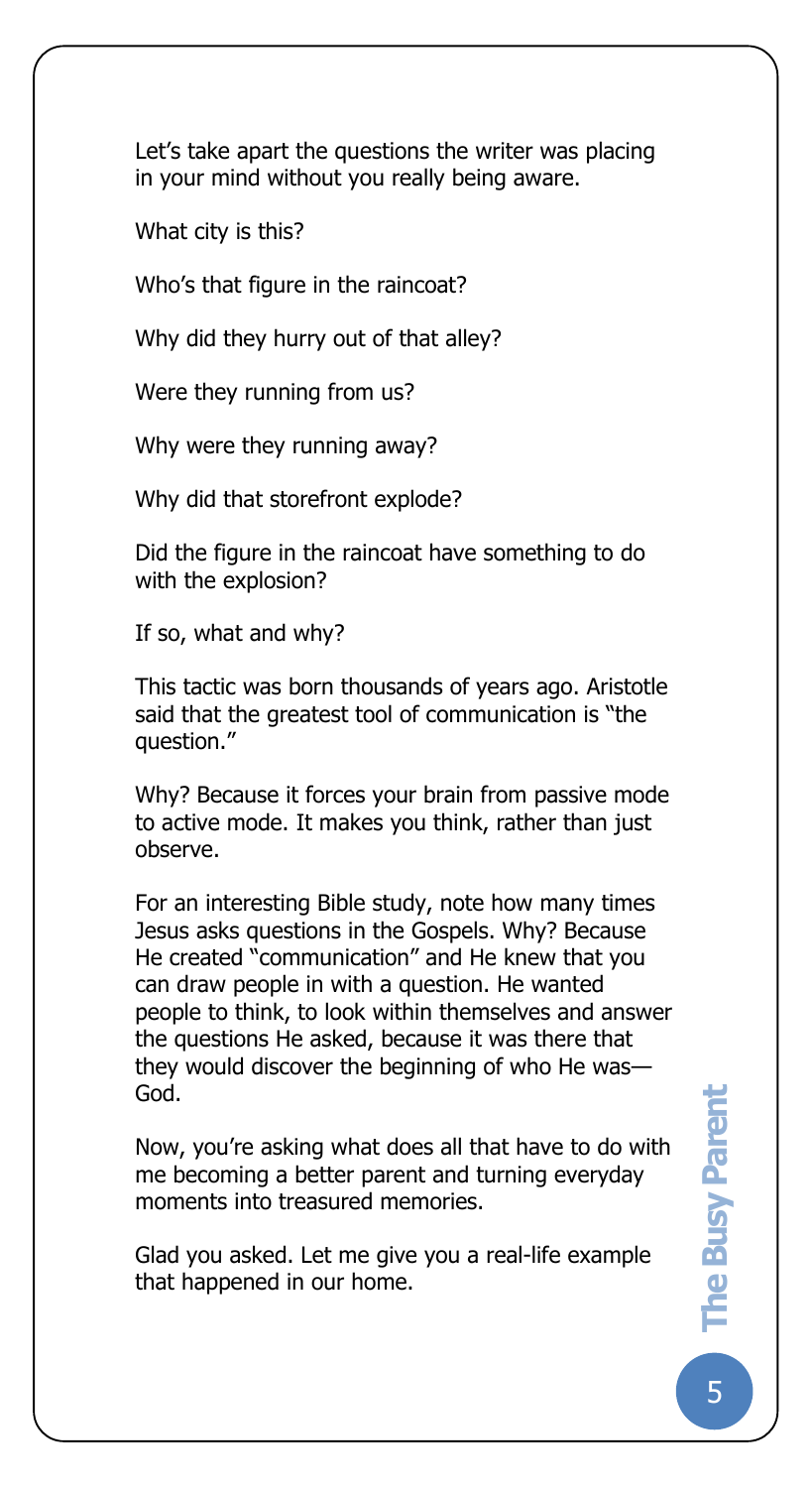One of my kids called me on the phone at my office and said, "Dad, mom and me got into a big argument. Then she grounded me, but I didn't do anything wrong."

Before my "big secret discovery," I would have had two responses to that phone call.

I'd be slightly annoyed that they were calling me at work to "rat" on their mother and try to get me to take sides.

I would have spouted off something like, "Obey your mother."

Technically, I could get away with my annoyance, because they shouldn't try to get me to take sides. Also, I could get away with saying to them that they should obey their mother, because they should.

The problem is that I would have done nothing to improve my relationship with my child if that's all I did.

After my big discovery, here's how I would have handled that call.

How do you feel about the argument with your mom?

Why are you angry?

The Busy Pare

How did the argument start?

Do you think your mom is angry, too?

Why do you think she's angry?

What could you have done to prevent the argument?

Do you think you were right?

There are more questions I could ask, but the point is threefold.

6**The Busy Parent The Busy Parent**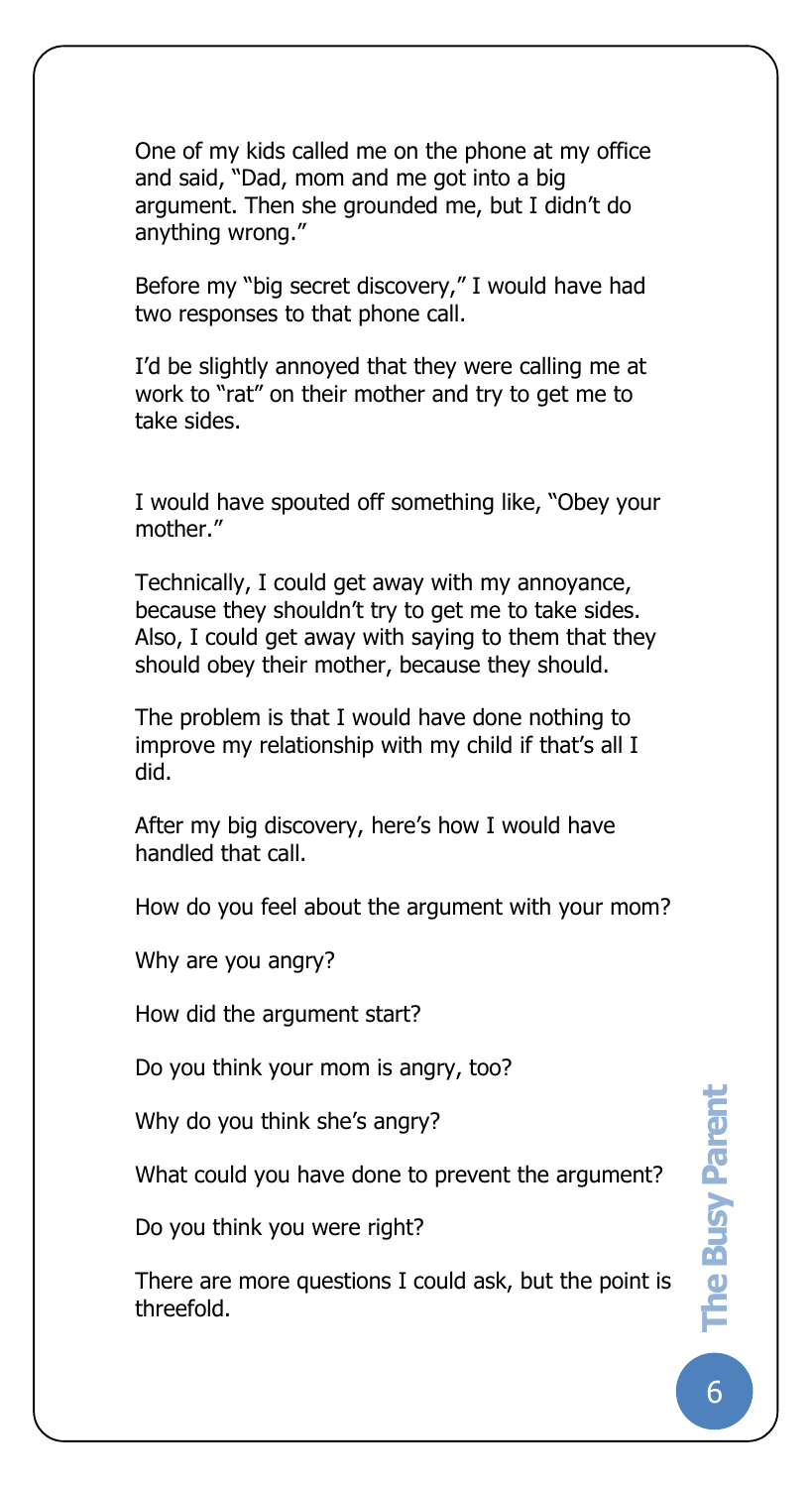To allow them to safely vent their feelings.

The Busy Pare

To open up the possibility of conversation with my child and prevent them from feeling alienated.

And finally, this leads to the opportunity to bring Spiritual truth to them.

Author, Larry Crabb in his book, *"Encouragement, The Key to Caring"* states that asking people questions when they are upset signals to them that you care.

I have found that after practice, I can now "create" meaningful conversations with my children just by turning anything into a question.

"Why do you think you failed that math test?"

"What did you learn about yourself when your girlfriend broke up with you?"

"Why do you think God chose to make the sky blue instead of red?"

"How do you think Michael Jordan got to be so good at basketball?"

The answers to some of these questions are obvious, but that's not the point. The point is getting your child to engage with you.

Of what value is that or how important is that? God made us to communicate with each other. As the book of Romans states, He also meant for us to "build one another up," "care for one another," "love one another," etc.

By loading questions into the seemingly "little" daily events, you subconsciously telegraph to your child that you are interested in them, you care about them, you love them.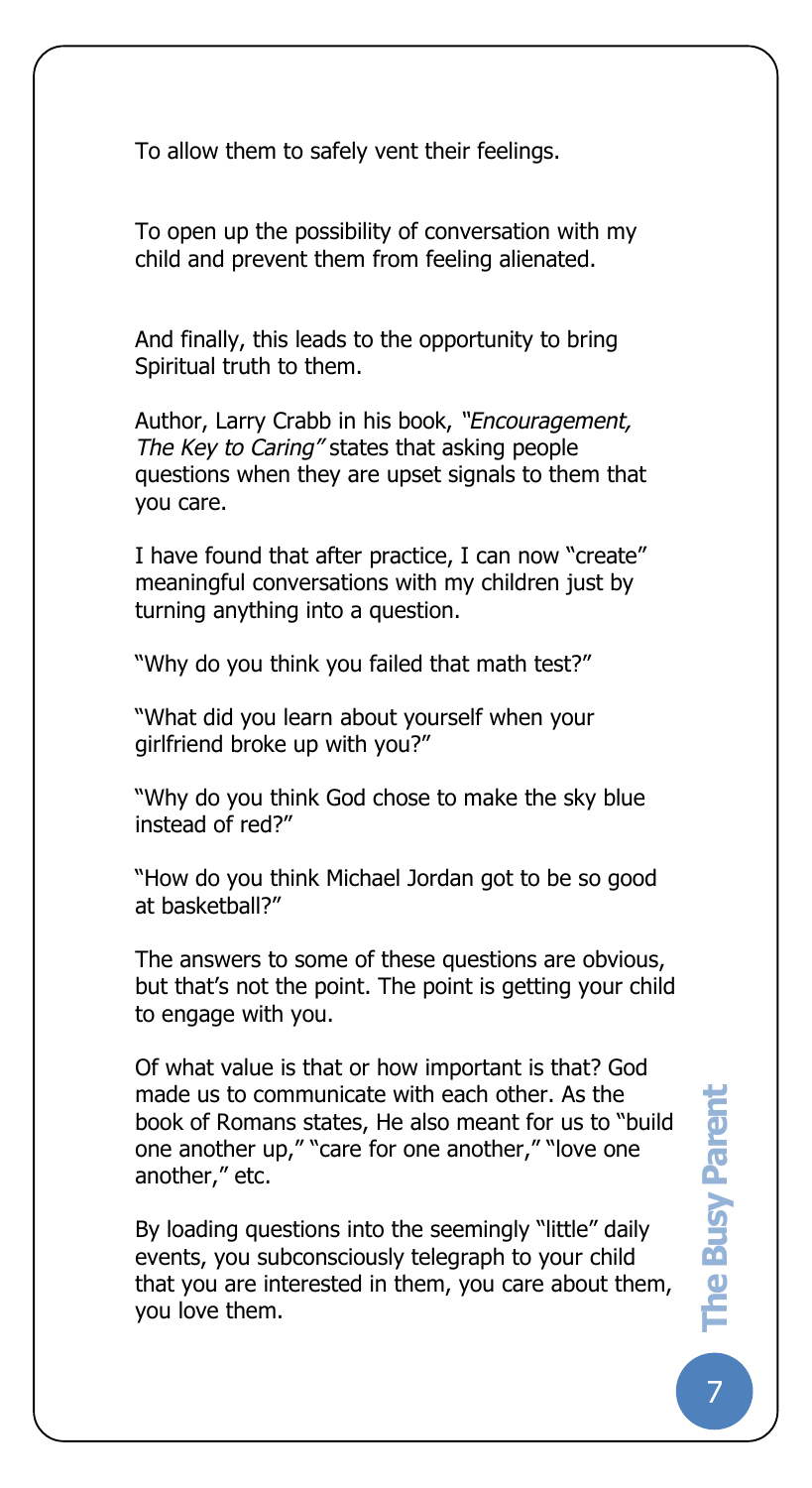Our children need us to meet them where they live, on their ground, in the middle of what's important to them.

The Busy Pare

One of the things I love most about Jesus, is that he got right in the middle of people's lives. He was and still is active.

Questions pave the way and unlock the door to real communication. And that is something that your children will remember about you forever—you cared enough to ask them questions.

I have found this "secret" to be one of the most powerful tools in my parenting. I'm sure as you practice it each day with your children, you too, will find the little things in daily life becoming precious moments you and your children will never forget.

Now, let's talk more about questions, you, God and your children.

# **Definition of a Parent**

Let's begin with a question: what is a parent? Can you define a parent? No, don't run to Webster's. It's your task alone, so what is the definition of a parent?

NOTE: Since you are using the ebook version of The Busy Parent, you will need to use a paper notebook along with the ebook to complete the exercises within The Busy Parent. Continue when you have your notebook available.

Don't be too concerned with getting it perfect. You'll have plenty of opportunities throughout this book to revise your definition.

For now, we just need a place to start, so take a few moments and write your definition of a parent.

**Are You A Good Parent TIP: Try a 60-second prayer with your kids in the a.m. or p.m., every day for just one week.**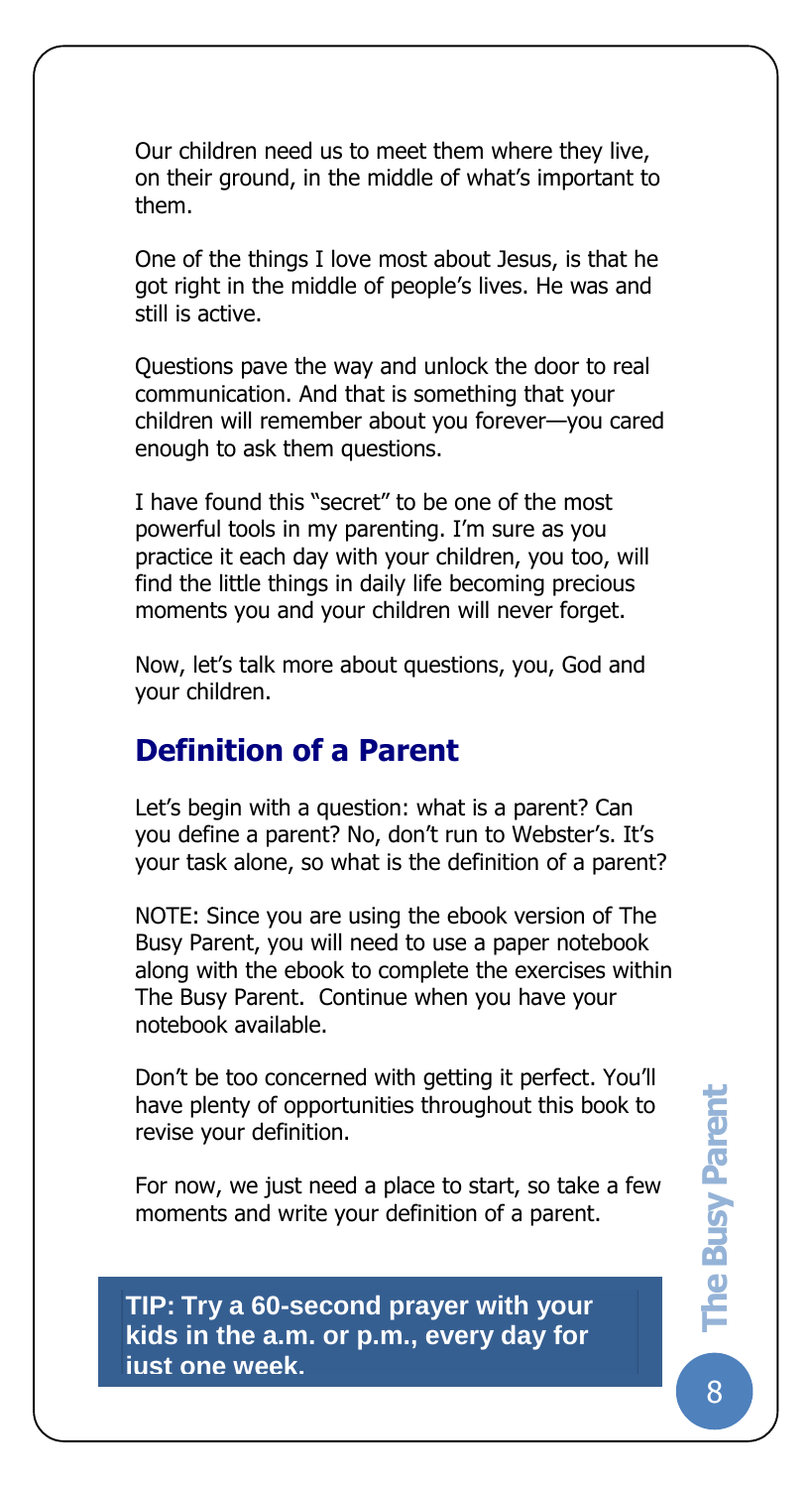*"One parent is more than a hundred schoolmasters."*

*17th -century English proverb*

4:50 A.M.

The Busy Pare

It felt like a 12-pound block on his chest. The doctor said it was stress. Gary didn't care. He was no longer interested in finding out *why* a boa constrictor was wrapped around his lungs for the last three weeks. The shortness of breath, the ache above his rib cage—he just wanted it to stop.

Gary lay on his back and stared into the blinding darkness. He knew that on this day, when daylight finally came, another one of his friends would lose their job. The company had been laying off people in legions. Associates of 15 and 20 years disappeared from the halls every week. Gary suspected the big guns would hunt him next.

Gary was overtired, frustrated, and full of brewing venom. He fidgeted. If he could just find the perfect arrangement of bones to mattress, his aching body might have mercy and allow him the sleep he was due.

But no matter how he twisted, the bed just wouldn't give up a moment's rest. He couldn't get comfortable. It was hot; the sticky, throw-off-theblankets, don't-move-because-you're-sweating…*hot*.

August, 96 degrees and the air conditioning doesn't work. Here was the Florida never mentioned in tourist ads. Folks seldom remember that Florida was once an overgrown, mosquito and alligator-infested jungle.

Forget tropical paradise; this was the South, which by geographic fact is closer to the Equator, and in some minds, right next to the Lake of Fire in the book of Revelation. The ceiling fan hummed…no relief.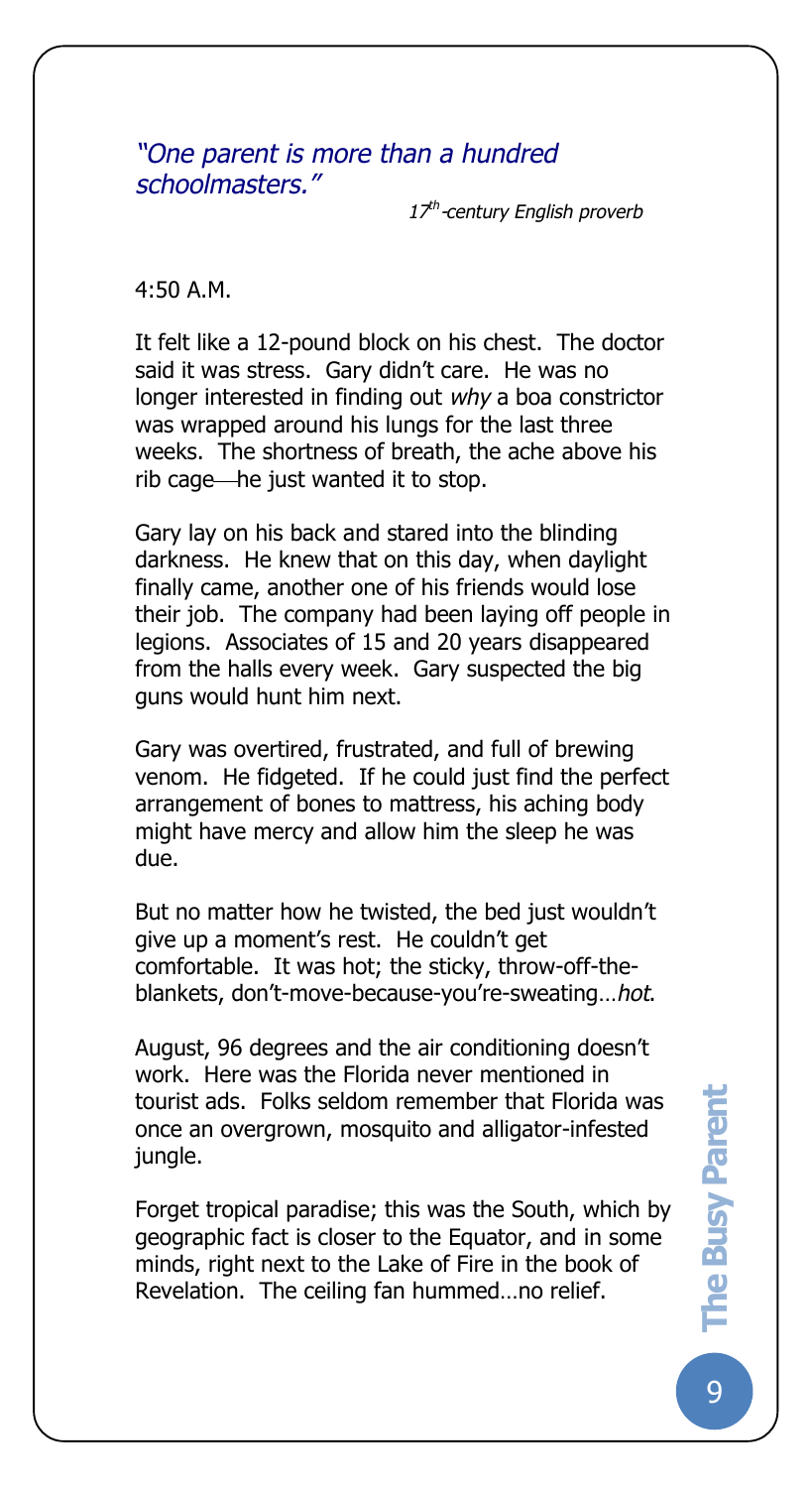Gary yanked the pillow out from under his head and tossed the sweaty feather sack aside. With a huge sigh, he rolled over and was eye to eye with the intruder. Inches from his face, it just stared at him while its eerie, blue glow gently oozed over the nightstand. Without a sound, its phosphorescent digits reminded Gary that it had won again. Like a taunting bully, over and over, it flashed 4:52 A.M.

He was about to get up when the question whispered in his mind,

"Are you a good parent?"

The Busy Pare

He hardly had time to answer when like a ten-ton locomotive, the second question barreled through his brain,

"How do you know?"

This wasn't the time for a psychological inquisition. He needed to wrench out a drop of real sleep here. Nevertheless, the questions kept bouncing off the corners of his mind:

"Are you a good parent?"

"Yes, I am*."* 

"How do you know?"

"Well, I . . . uh . . ."

"Are you a good parent?"

"I GUESS NOT!"

"How do you know?"

"I…a…um…."

The queries carefully chipped at every stone in his wall of defense. He didn't want to answer. However, the more he let go, the more he realized the surgical hand of the Master at work. 5 o'clock in the morning

10**The Busy Parent The Busy Parent**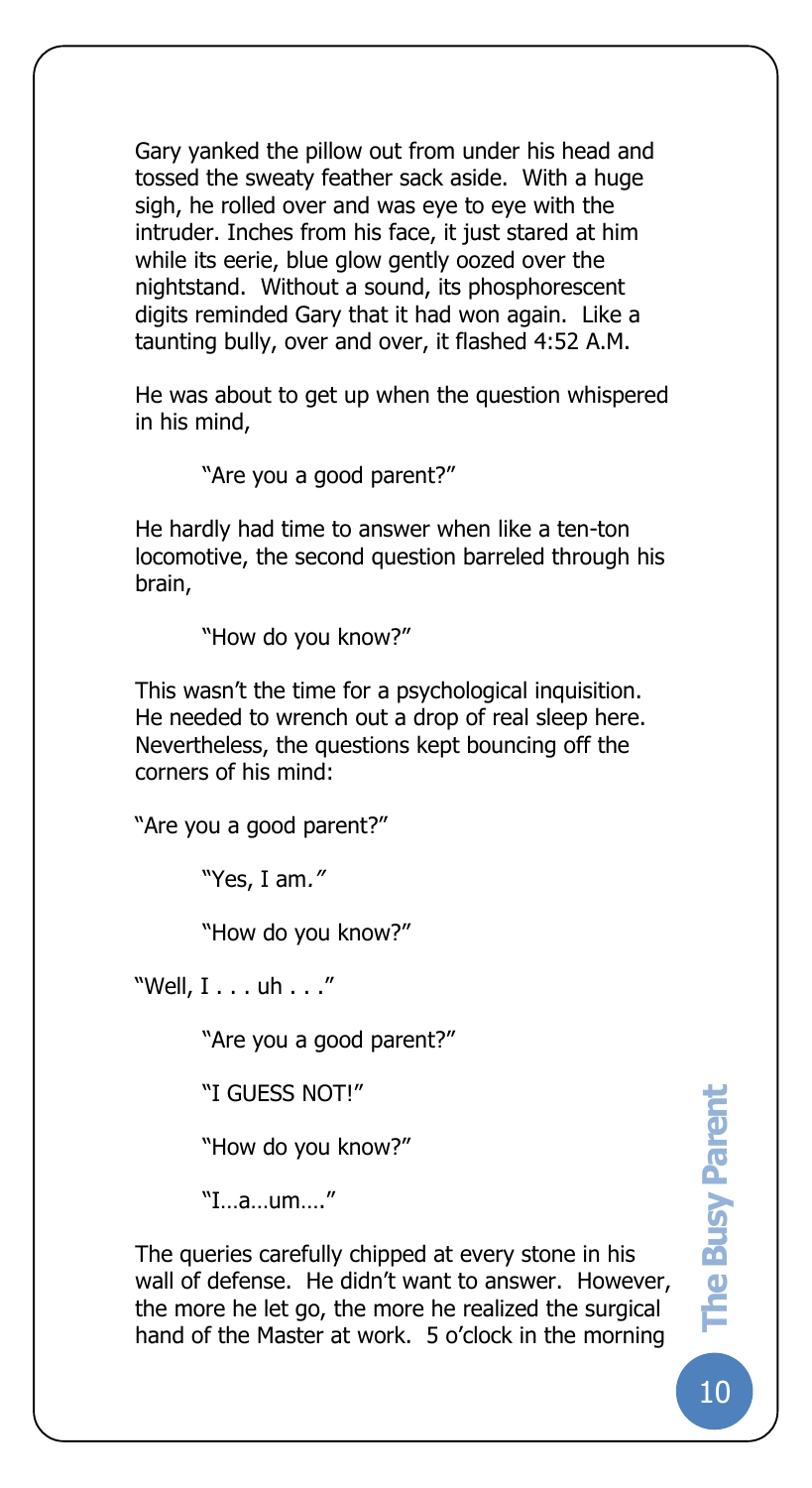and God shows up to play 20 questions—what was He doing?

Have you ever wondered why God asks any questions? He knows everything. Why bother asking a man anything, as if we're going to tell Him something He didn't already know. God doesn't ask a man a question so the man can enlighten his Creator. God asks a man a question so the man will have to *think*. For instance, Jesus asks His disciples,

"But what about you?" "Who do you say I am?" Matthew 16:15

He asks Adam,

The Busy Pare

"Where are you?" Genesis 3:9

In addition, He asks the Pharisees,

"…Which is easier: to say, 'Your sins are forgiven,' or to say, 'Get up and walk'?" Matthew 9:5

In Genesis 3:9, God wants Adam to think. He wants him to realize where Adam *really* is, apart, and hiding from God. Jehovah is speaking to Adam's spiritual condition, not his geographic location. Both of which God already knew. However, He wants *Adam* to know it, to properly estimate his *spiritual* "location".

In Matthew 9:5, He wants the Pharisees to conclude that both of these things, raising someone from the dead and forgiving someone's sins are impossible for a man to accomplish. However, they are not impossible for the Son of God. He's giving them a chance to reckon with *who* He really is aside from his flesh incognito.

In Matthew 16:15, Jesus wants the disciples to get a hold of the same thing,

"You're talking face to face with the Christ here gentlemen. Your lives are about to change."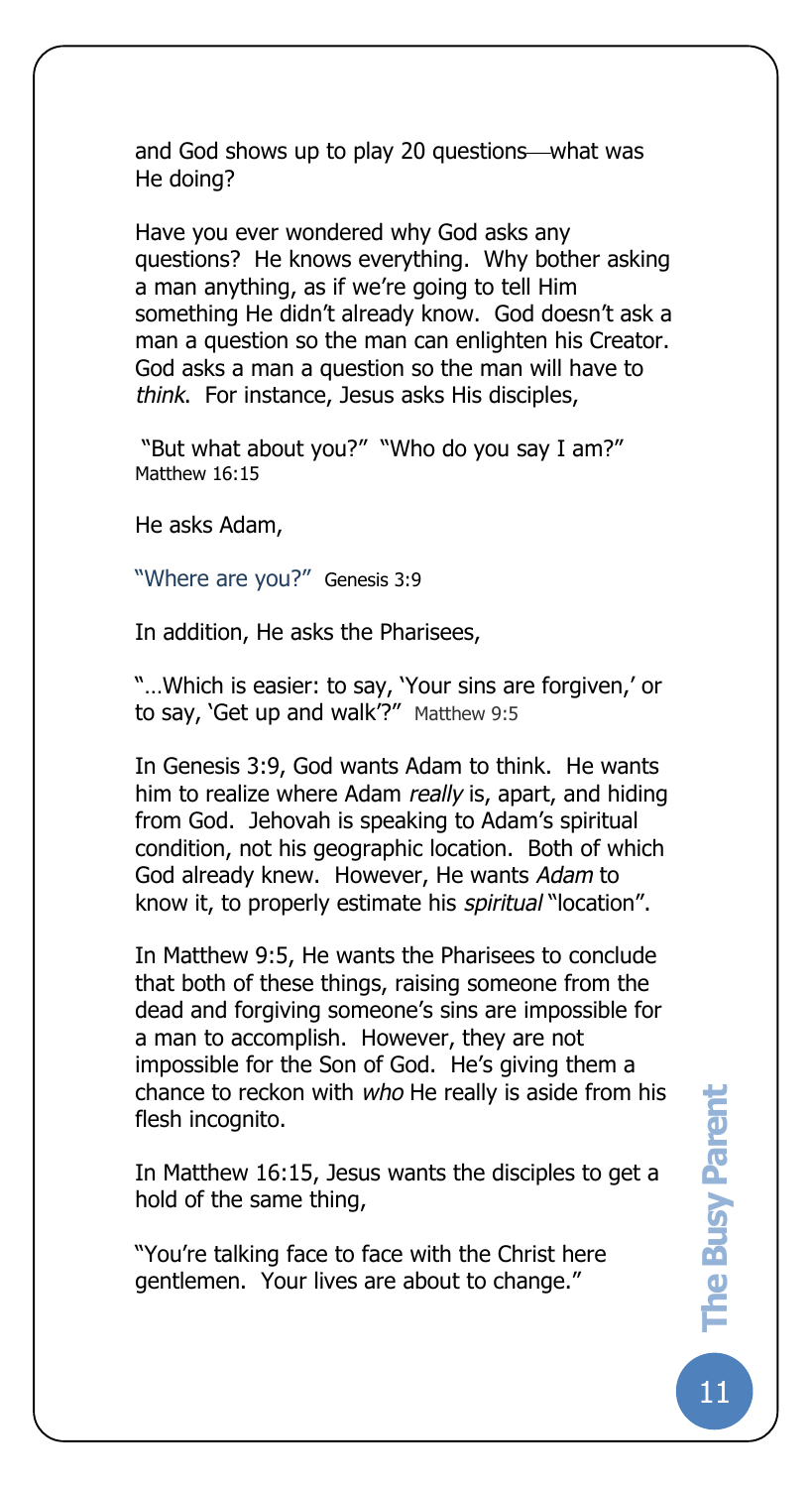In all these examples, Jesus, the finest teacher ever to walk the earth, knew that people learn best by discovery rather than lecture. And this same teacher was at it again here at Gary's bedside. He was going about His way, asking questions, *real brain benders*. Those questions started an upheaval in Gary's soul, an avalanche of wiry thoughts. Gary, like the disciples, had to come to some conclusions. He had to reckon with the Messiah.

The Almighty was questioning Gary in regard to his parenting skills. This was no small thing. In the months that followed, Gary referred to those questions often, *"Are you a good parent?"* and *"How do you know?"*

It was a checkpoint. He'd ask himself the questions, then he'd answer. Sometimes he liked his answers. Other times he avoided the whole exercise to keep from guilt.

How would you answer those questions? Use your notebook to jot down your answers.

Are you a good parent?

How do you know?

The Busy Pare

 $12$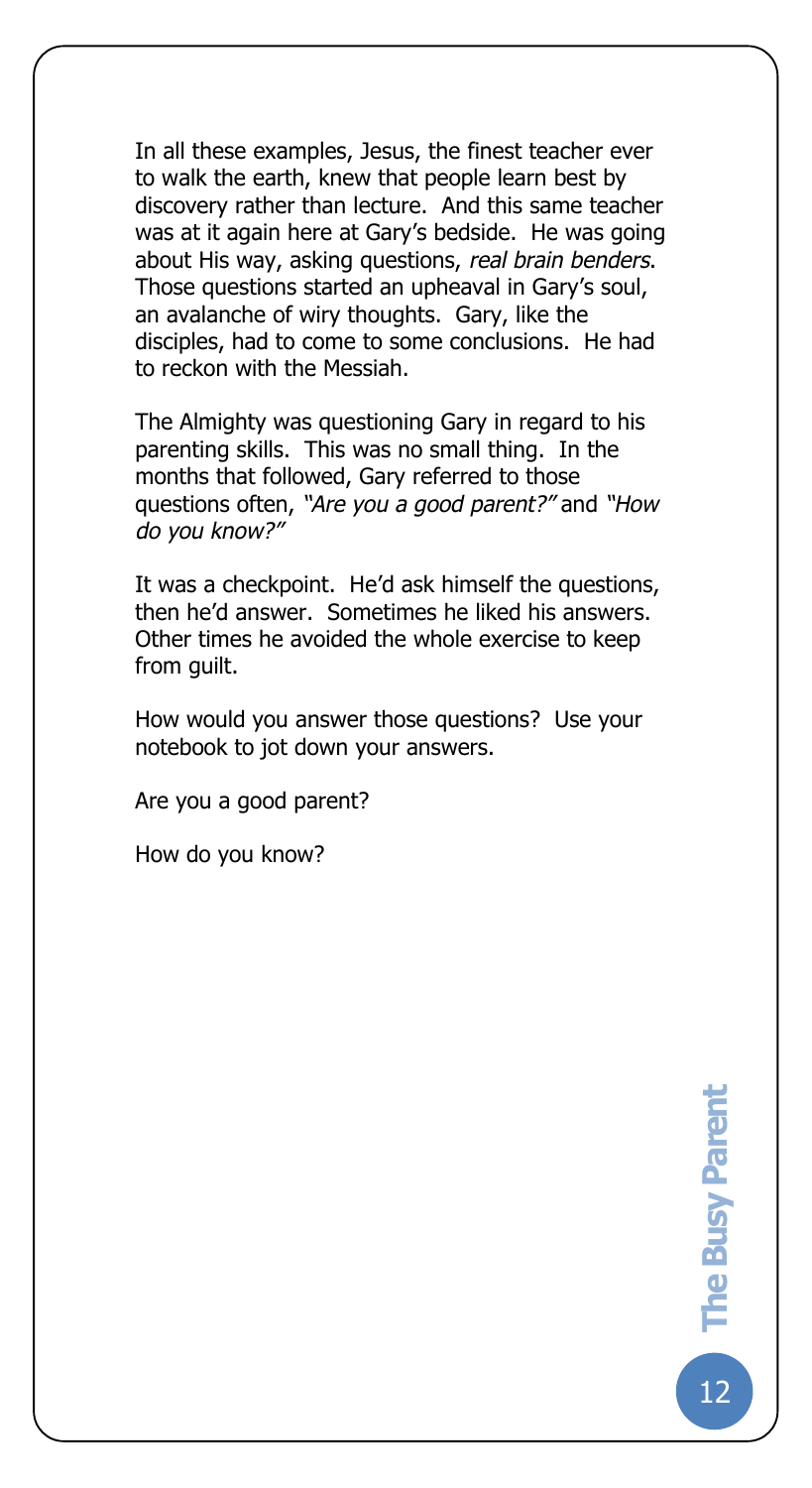# **The "Which Parent Are You?" Quiz**

The Busy Pare

*"The father (or mother) of a righteous man has great joy; he who has a wise son delights in him."* 

*Proverbs 23:24 (NIV)*

The following is an informal indicator to help us define our stage of parenthood. There's only one rule: Answer exactly how you are now, not how you want to be in the future.

Answer the following questions with either *okay*, *soso*, or *not too good*. Use your notebook to write down your answers.

How are you doing balancing your job with your family?

How are your finances doing?

How are your relationships with people outside your job? \_\_\_\_\_\_\_

How do you think you're doing as a parent? \_\_\_\_\_\_\_

 $\overline{\phantom{a}}$ 

How does your wife think you're doing as a parent?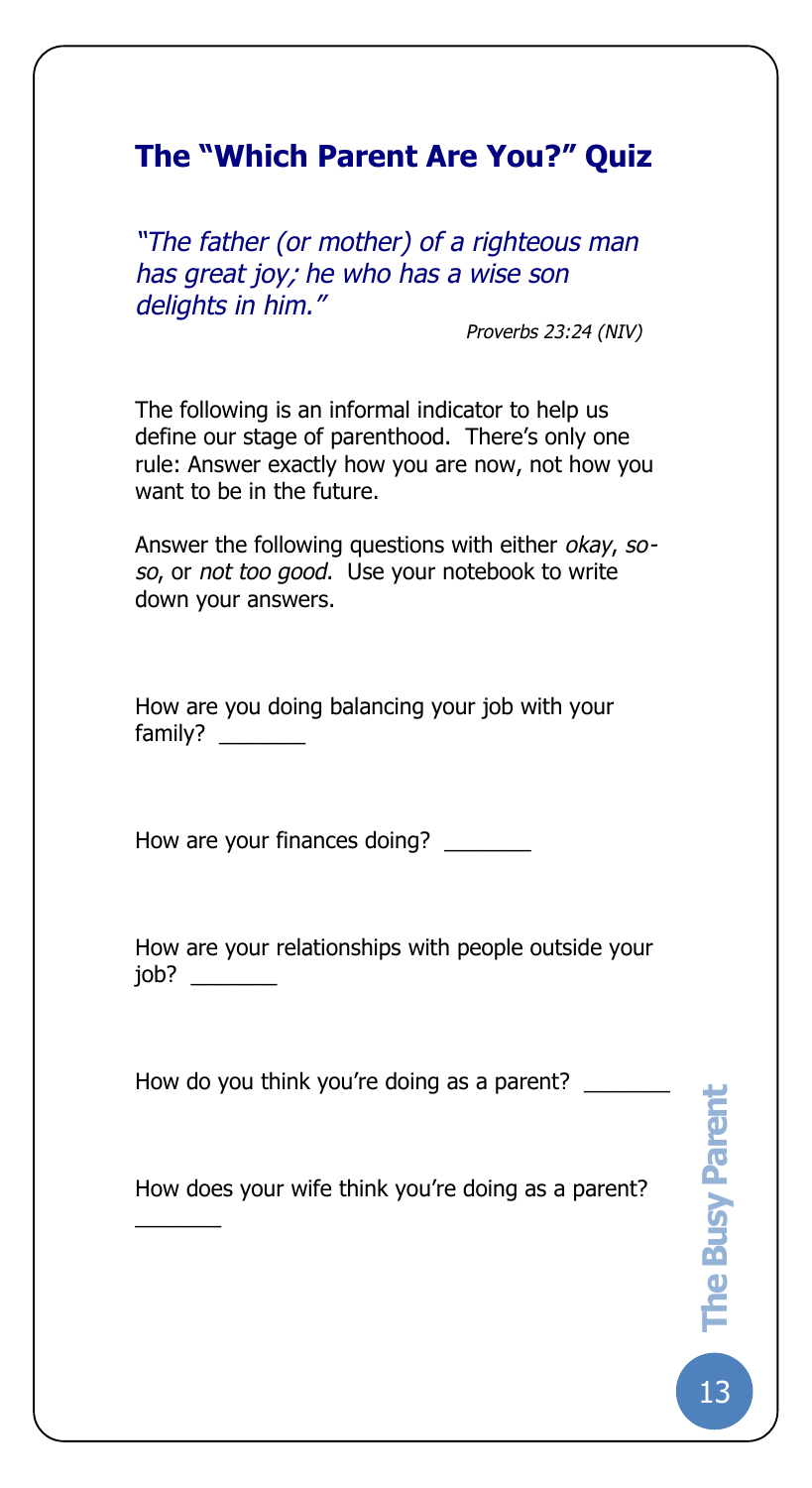How do your parents think you're doing as a parent?

The Busy Pare

 $\overline{\phantom{a}}$ 

 $\overline{\phantom{a}}$ 

 $\overline{\phantom{a}}$ 

How do your kids think you're doing as a parent?

How are your relationships with people at your job?

How is your frustration level?

How are you doing with your hobbies?

If your overall answer seems to be "so-so" or "not too good", you're probably parent #1. If your overall answer is "okay", you're probably parent #2.

#### **PARENT #1: The Everything's-Not-So-Okay Parent**

This parent struggles to keep up with work and their family. Finances are rough. They doubt their parenting abilities. They're feeling a bit hopeless.

#### **PARENT #2: The Everything's-Okay Parent**

This parent is doing fairly well with balancing their job and family. Finances aren't too bad. Relationships are good. Generally, they're okay. They feel that they're a decent parent. They're just looking for some ideas to help them become a better parent.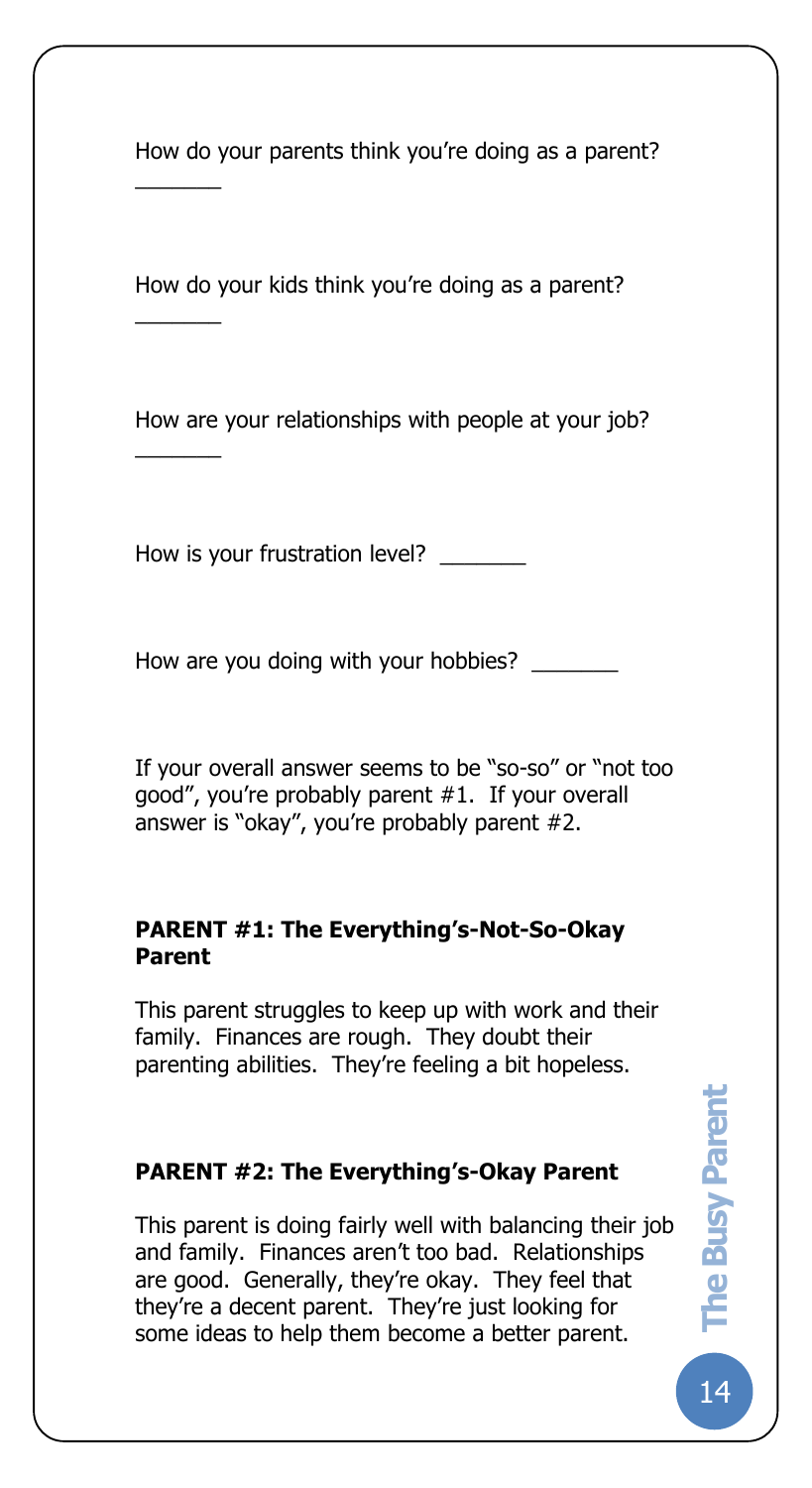1. Write down which parent you are. Use the first person, e.g., I'm parent #1. I'm struggling to keep up with work and my family. Our finances are suffering and I really doubt my parenting skills.

\_\_\_\_\_\_\_\_\_\_\_\_\_\_\_\_\_\_\_\_\_\_\_\_\_\_\_\_\_\_\_\_\_\_\_\_\_\_\_\_\_\_\_ \_\_\_\_\_\_\_\_\_\_\_\_\_\_\_\_\_\_\_\_\_\_\_\_\_\_\_\_\_\_\_\_\_\_\_\_\_\_\_\_\_\_\_ \_\_\_\_\_\_\_\_\_\_\_\_\_\_\_\_\_\_\_\_\_\_\_\_\_\_\_\_\_\_\_\_\_\_\_\_\_\_\_\_\_\_\_

2. Write down how you came to be PARENT #1 or PARENT #2:

\_\_\_\_\_\_\_\_\_\_\_\_\_\_\_\_\_\_\_\_\_\_\_\_\_\_\_\_\_\_\_\_\_\_\_\_\_\_\_\_\_\_\_ \_\_\_\_\_\_\_\_\_\_\_\_\_\_\_\_\_\_\_\_\_\_\_\_\_\_\_\_\_\_\_\_\_\_\_\_\_\_\_\_\_\_\_ \_\_\_\_\_\_\_\_\_\_\_\_\_\_\_\_\_\_\_\_\_\_\_\_\_\_\_\_\_\_\_\_\_\_\_\_\_\_\_\_\_\_\_

If you're PARENT #2, our hat's are off to you for managing to hold it all together. I believe you'll find some ideas in this book that will further help you on the path to better parenting.

If you're PARENT #1, you will likewise find helps for parenting in this book. However, I'd like to share a story with you before you read further.

One day Satan decided to have a garage sale. He set up a card table and laid out all his tools. He marked the prices on each tool:

ANGER- \$100.00

The Busy Pare

RESENTMENT-\$400.00

HATRED-\$1600.00

He continued to mark prices, and after a short while, Satan found buyers for most of his wares. He was taking down his display when an old and experienced shopper came along.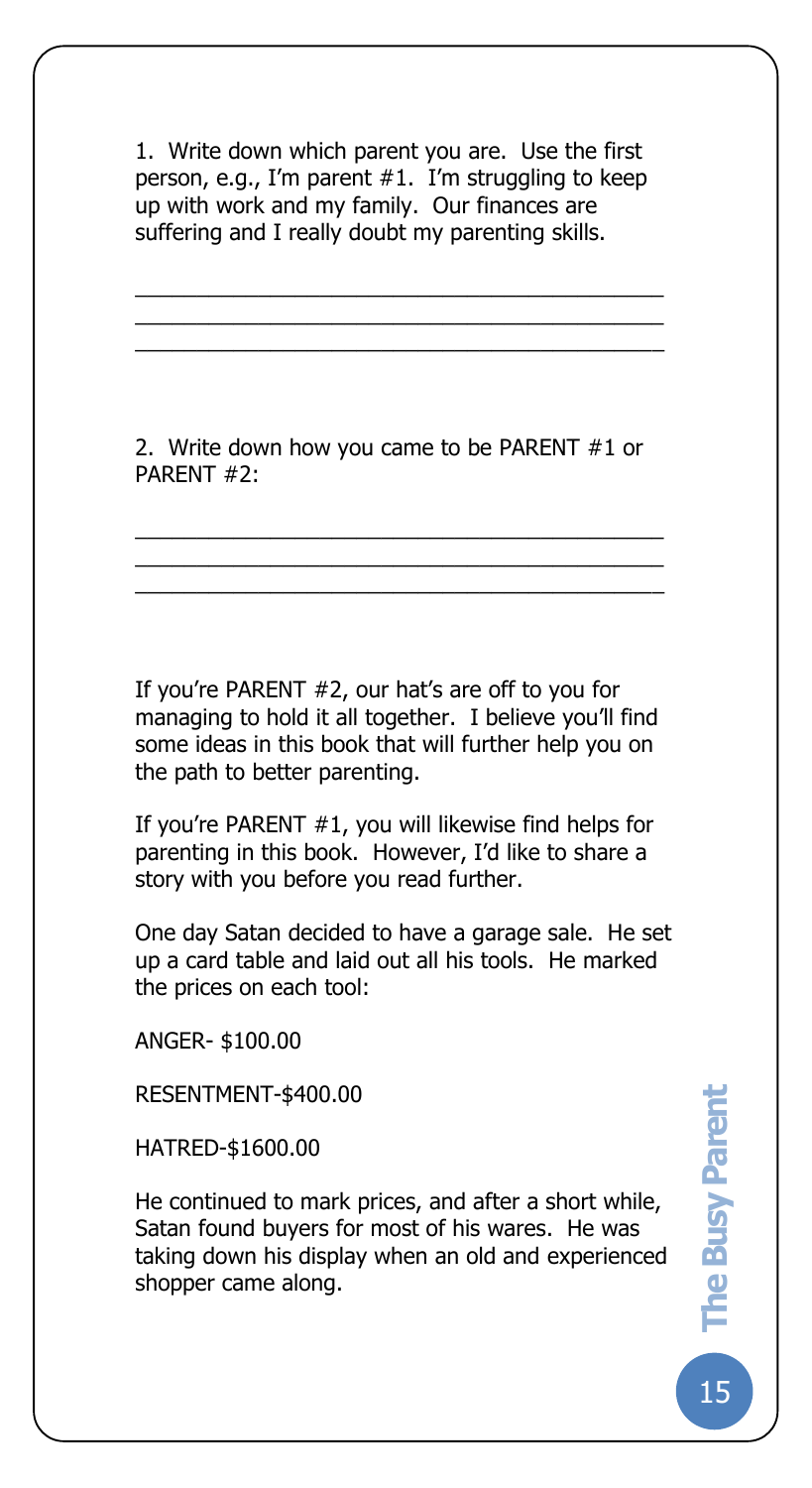The shopper noticed a tool at the end of the table. The tool was ancient. It had rusty, jagged edges and sharp blades; its mission was to thrash.

Obviously, this was the most dangerous tool of the lot. The shopper picked up the tool and asked Satan, "How much for this one?"

"I'm sorry, that tool isn't for sale." Satan said.

The Busy Pare

"I'll pay double. I'd really like to have this tool."

"Sir, I've told you already, that tool is not for sale, nor will it ever be. It's the most effective tool in my collection. If I could own but one tool, it would be that one. With that tool I can accomplish my every task. Now good day sir."

Sensing defeat, the buyer left and Satan packed up his goods.

The name of the tool Satan would not sell is "Discouragement". I know of no greater weapon against the soul of man.

If I can keep you discouraged, I can stop you. When parents become discouraged about being parents, they cease to be good parents. They become people who simply have kids. Then, kids grow up without the special attention only their parent can provide.

If that's you, hang on, discouragement is not God's will for you. Second Timothy 1:7 says, "God did not give us a spirit of timidity, but a spirit of power, of love and of self-discipline."

Hold on to that scripture and listen to this: The fact that you're reading this book is an excellent sign of hope. Any effort made to be a better parent is *already* making you a better parent.

When you decide it's time to be a better parent—you're at the beginning of becoming a better parent. Hang in there mom or dad.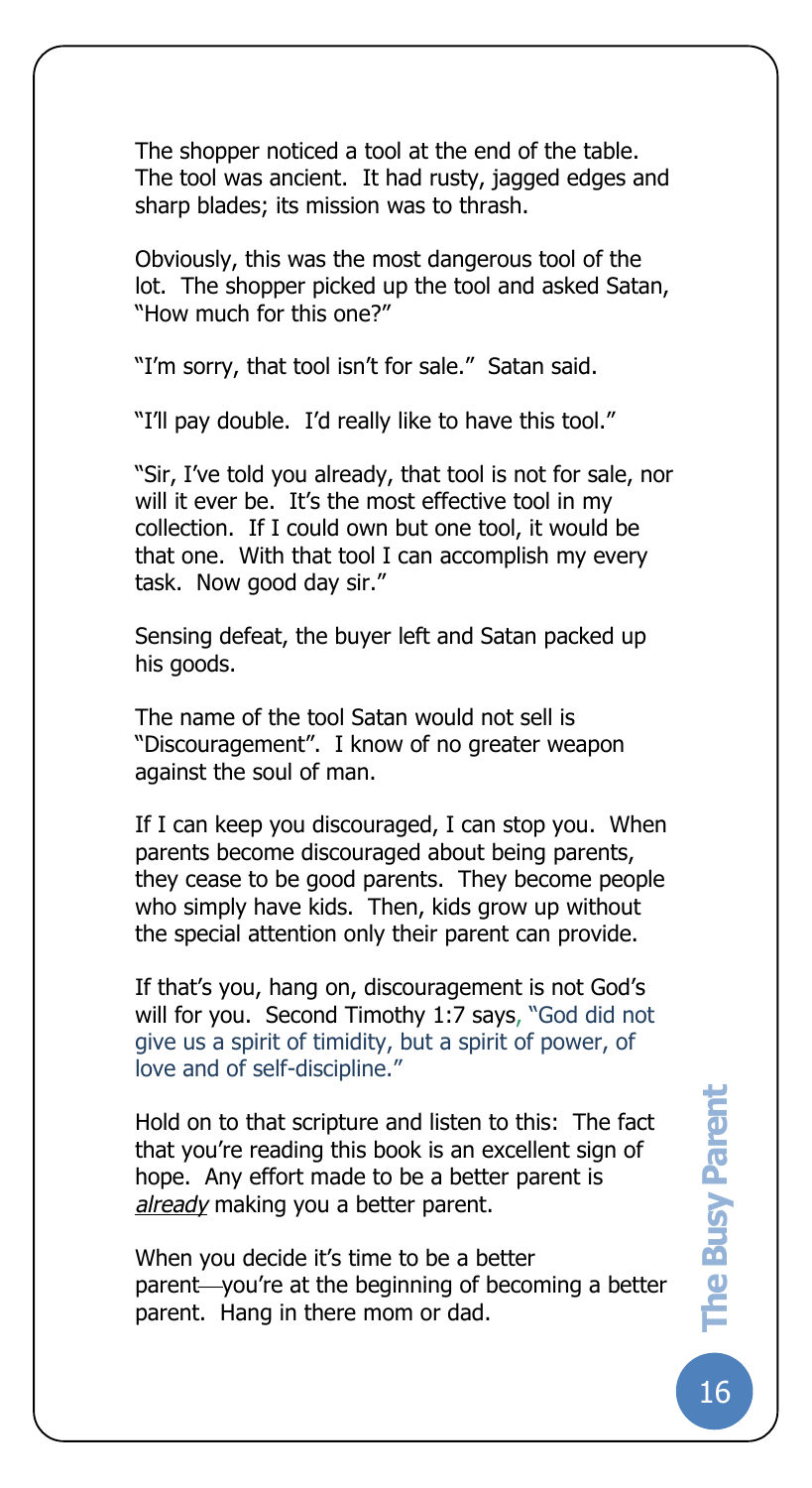Whichever you are, the "Everything's-OK parent" or the "Everything's-Not-So-O.K. parent", you're to be applauded.

The Busy Pare

You're one of the folks who will raise kids to last. Those kids will always remember that their mom or dad loves them.

Ultimately, they'll also cherish the knowledge that their heavenly parent loves them; this they'll learn because of the love they see in you.

God, we want to be better parents. Life is rushing by and we have so many responsibilities. It seems like there are too many things that need our attention. Sometimes we can't find a way to balance work with family. We get discouraged. Some of us, at times, don't even want to be a parent. Please grant us strength and encourage us. Help us to be the parent our children need. Help us to be the parent you intended us to be. Help us build a plan to become that parent. Amen.

Would you like to revise your definition of a parent?

\_\_\_\_\_\_\_\_\_\_\_\_\_\_\_\_\_\_\_\_\_\_\_\_\_\_\_\_\_\_\_\_\_\_\_\_\_\_\_\_\_\_\_ \_\_\_\_\_\_\_\_\_\_\_\_\_\_\_\_\_\_\_\_\_\_\_\_\_\_\_\_\_\_\_\_\_\_\_\_\_\_\_\_\_\_\_ \_\_\_\_\_\_\_\_\_\_\_\_\_\_\_\_\_\_\_\_\_\_\_\_\_\_\_\_\_\_\_\_\_\_\_\_\_\_\_\_\_\_\_

#### **TIP:** Am I diligent to have order in my life so that I may have **un-rushed time to spend with my children?**

 $17$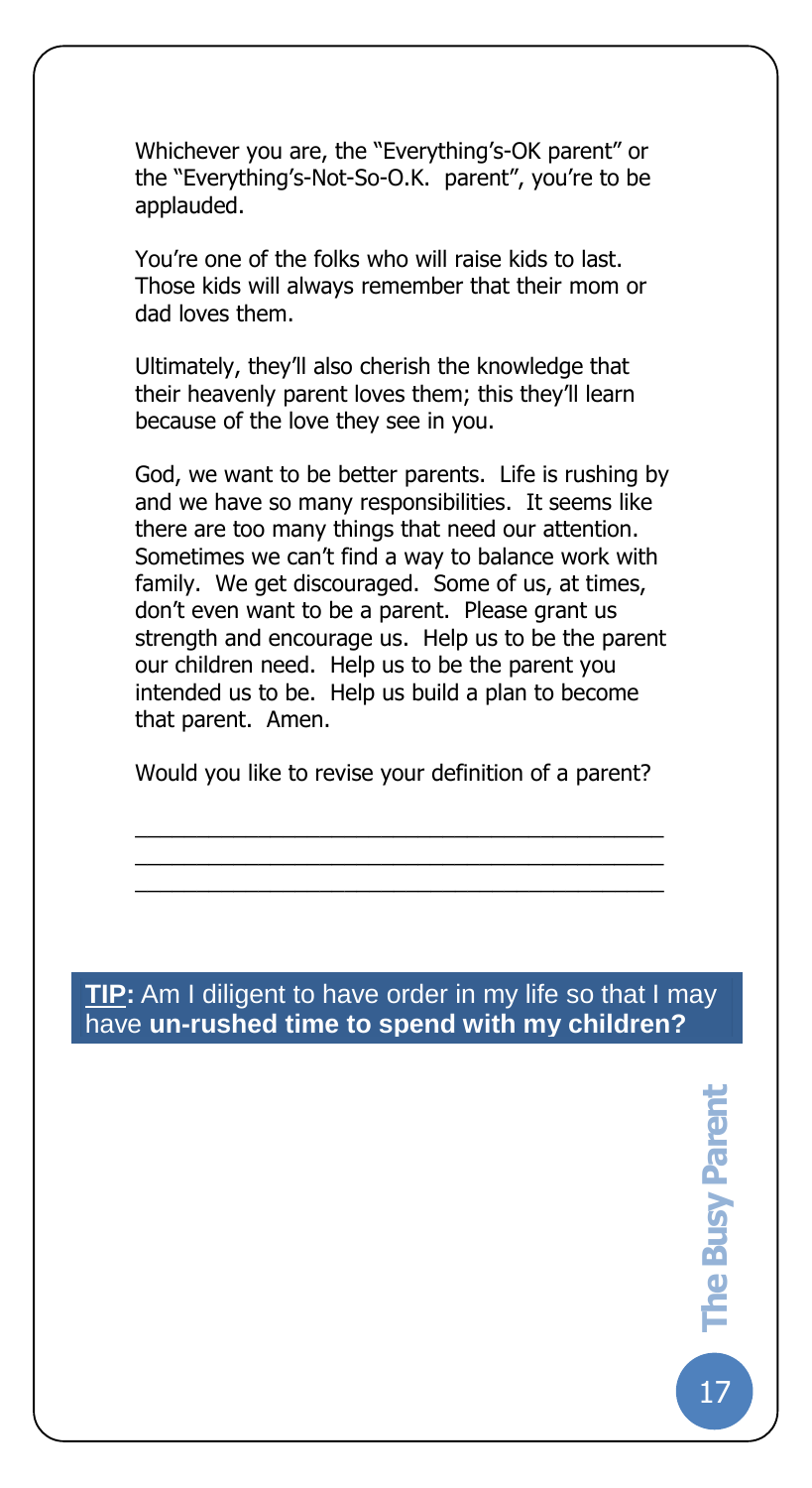# **Overtaxed Parents of the 21st Century**

*When I was a boy of fourteen, my father was so ignorant I could hardly stand to have the old man around. But when I got to be twenty-one, I was astonished at how much he had learned in seven years. Mark Twain, American author*

6:00 P.M. - Gary's house

The Busy Pare

Exhausted and dazed, Gary pulled into his driveway. As he got out of the car and dragged himself up to the front door, it seemed as if an invisible assailant had strapped one-hundred pound sandbags to each of his legs.

Gary was like a mighty heavyweight champion, punch drunk and battered, as he staggered away from the center ring.

His shoulders sagged under the familiar weight of another 10-hour pounding at the office.

He shoved the key in the lock and with one twist, pushed open the front door. Gary trudged into the living room and almost stumbled over his kids.

They were down on all fours as they tumbled and tossed across the floor. It looked like one of those National Geographic scenes with little bear cubs playfully pawing and rolling over each other.

"Come on dad, play with us."

"Not now. daddy's tired."

Gary felt that familiar inner struggle: he knew he should play with them but he just didn't feel like it.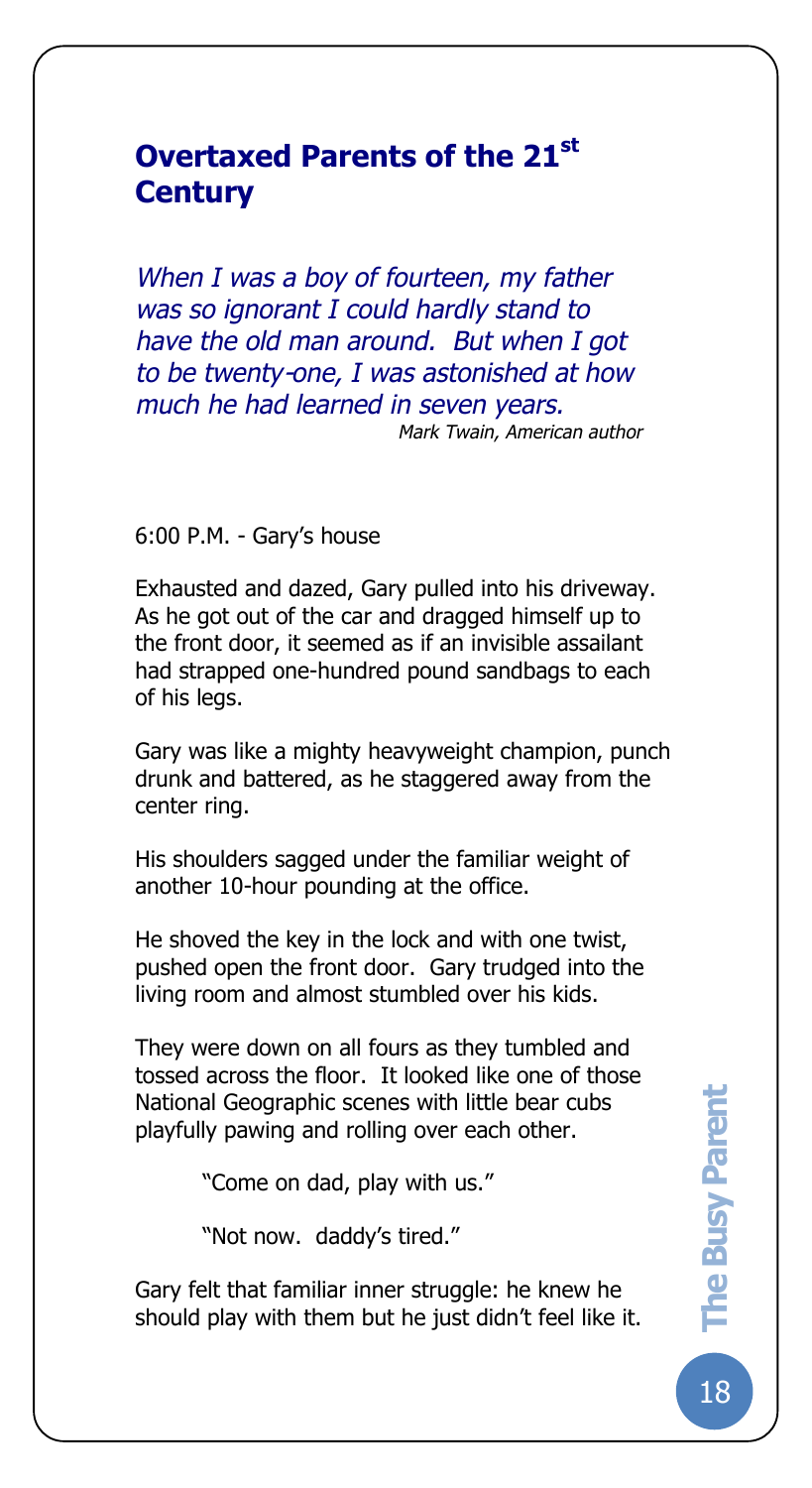They were too young to understand that he was exhausted from doing what he had to do in order to take care of their needs.

The Busy Pare

With enough persuasion, he might have given in and started another session of *Monopoly*, *Checkers* or *Chutes and Ladders*.

Here was that same old problem; Gary's enthusiasm didn't exactly brim over. He wanted to play with them; but he lacked heart, and—they knew it.

They didn't understand how life was slowly drained from Gary each day on the job. They didn't know the toll stress takes on a mom or dad when they're concerned about the welfare and survival of their family.

He looked into their hopeful little eyes as the guilty verdict flooded his conscience. "You're a lousy dad. How can you say you love these kids, but you can't even get up enough energy to play with them?"

Then, when he finished feeling sorry for himself, he felt sorry for them. The thought slammed Gary like an iron hammer.

"Maybe they think I don't like to play with them. Maybe they think I don't love them. It's not true. I do love them. I just have to work a lot and I'm tired."

Gary's thoughts were nixed by the sound of his wife's voice,

"Honey, you haven't been paying enough attention to the kids lately."

He knew that; her flashing neon words only heaped further conviction on his already bruised heart.

"How do I meet the growing financial demands of this household and still be around enough for my family?"

"How will I put my kids through college?"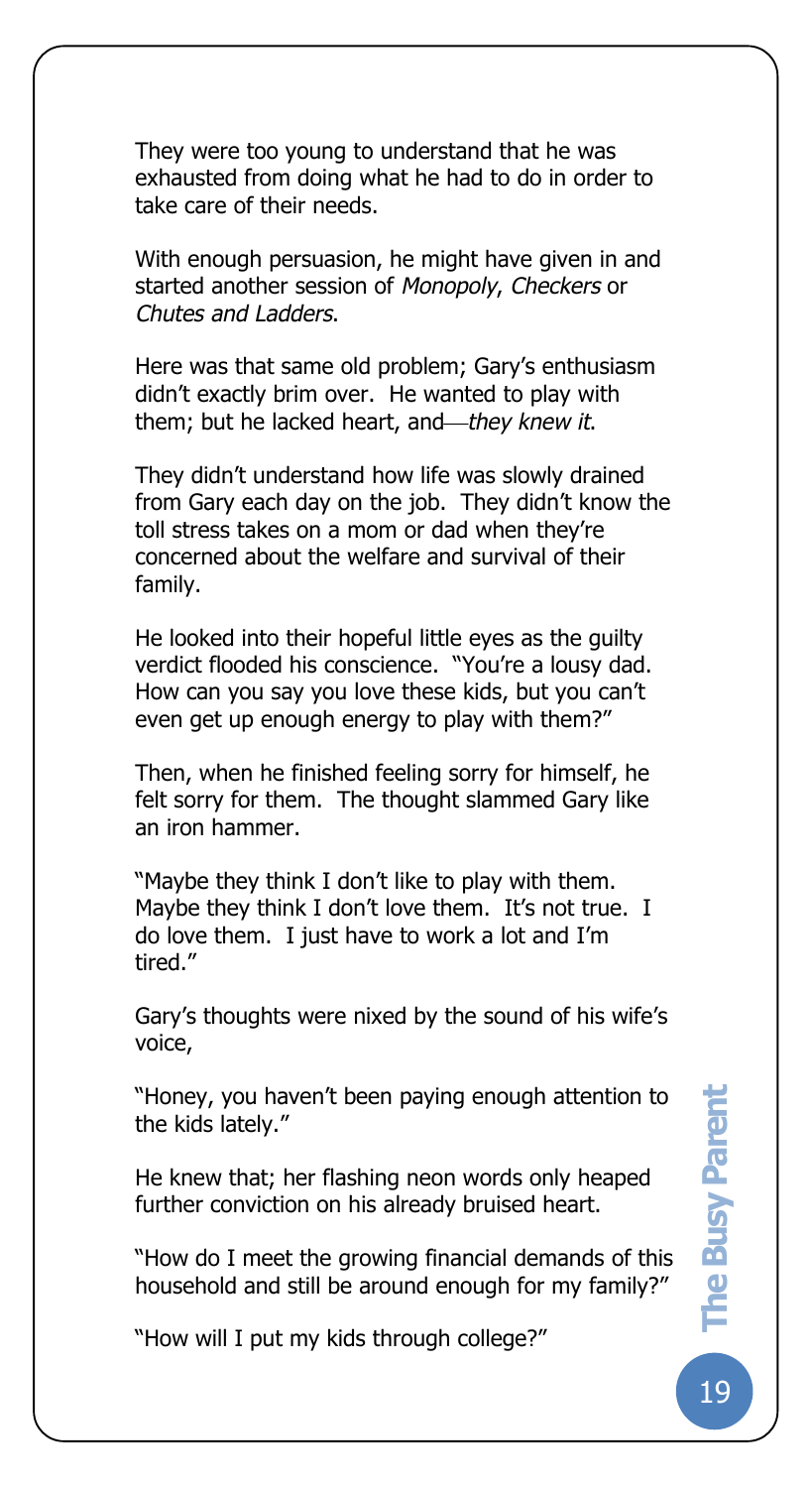"How will we pay the bills?"

The Busy Pare

He knew that debt was becoming a way of life for his family. And—debt was *slowly* killing them. How could he possibly make enough money and still have enough time and energy for everyone in his family?

Quietly, painfully, and without answers, Gary held his frustration to a constant simmer. *"I'm not making it as a dad."* He thought.

"I desperately want to be a better dad, but I'm just so darn busy. I'm putting in ridiculous hours working two, sometimes three jobs, and I still can't make enough money."

Gary had the noble intention of doing the best for his family. He took on project after project and seized every task and ticket that promised promotion. *"It's for my family."* 

"It's to make sure they're taken care of now and in the future." He thought.

Certainly "taking care" of his family didn't only mean financially. Gary understood that. He knew they also needed his emotional support, but these were difficult times.

Many were losing their livelihoods. The dollar was stretched as far as it could go, and Gary was way too busy just trying to keep his family alive.

He worked longer hours, but it seemed as if he was earning less money. *"Where was it going?"*

All those sayings he heard as a kid came back to him:

"Money doesn't grow on trees.

"Is that money burning a hole in your pocket?

"Save your pennies."

20**The Busy Parent The Busy Parent**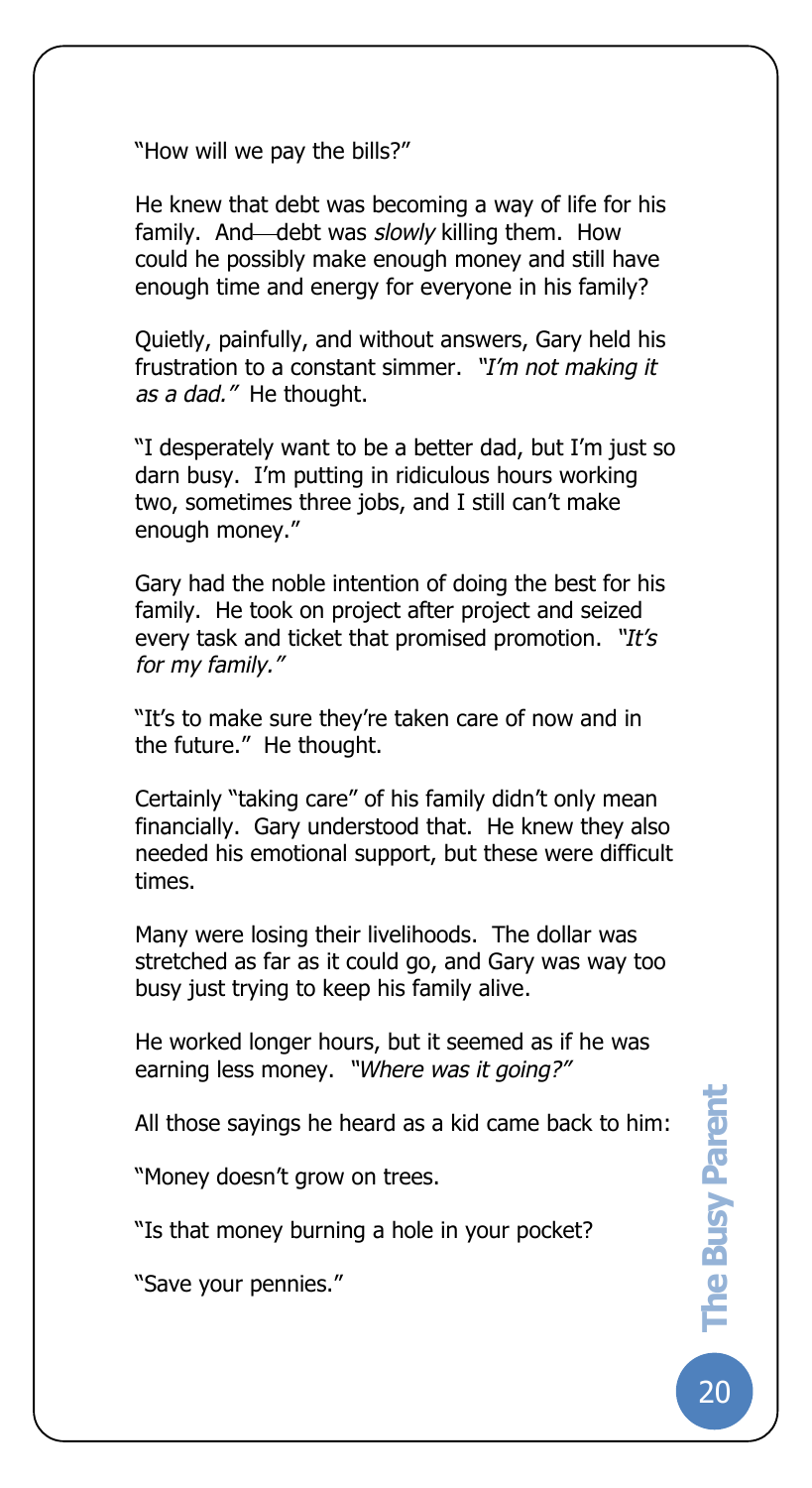But this wasn't a case of spending carelessly or not trying to save money.

The Busy Pare

Everyday life was beginning to cost *too* much. To make up for it, Gary had to take on more work. That meant he was seeing less of his children.

Gary understood that his kids needed him to provide strength, protection, teaching, example, support, and wisdom. He also knew they needed him to provide clothing, shelter, food, insurance, doctors, entertainment and schooling. Therein was the paradox; they needed his time and so much of his time had to be used working to get what they needed.

Does any of this sound familiar to you? Let me put it another way. Have you ever gone to the post office and looked at the P.O. boxes? They look like rows upon rows of little rooms, each with a little door. As a parent, sometimes I feel like the letter carrier who fills those boxes; every one of those boxes represents someone or something that needs my attention.

I run frantically from each box to the next filling it with whatever it is that the box needs from me. While I'm standing at one box, three more open up and say, "Give me your attention!"

As I run to those boxes, four more open and say, "Hey, get over here. We need a little help you know!"

It's like a dam that keeps sprouting leaks. You can't help feeling that if you don't keep plugging the leaks the whole thing is going to crumble. Here it comes, the big buzzword—STRESS; parents are drowning in it.

Some of us eat antacids and aspirins for breakfast. Good Christians aren't supposed to be stressed out…right?

Am I good Christian?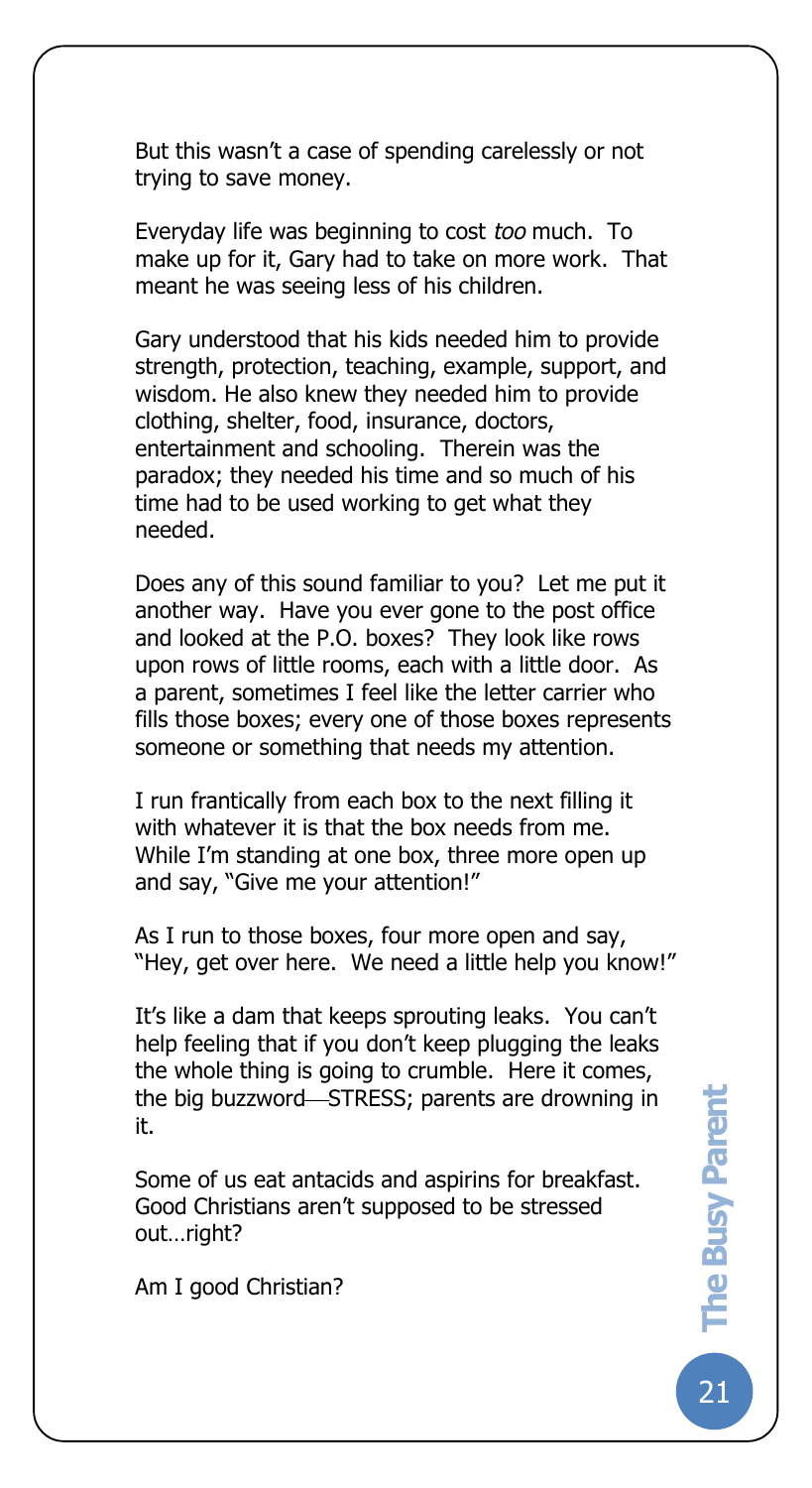Am I trying so hard and yet doing it all wrong?

Where is God in all of this?

The Busy Pare

We want to be there for our kids. We don't want them to grow up with emotional problems because we weren't around. We want to be there, we really do. It's just that many of us can't seem to make it happen on a regular basis. Something is always pulling at us: a customer, pager, phone, boss, project, church, etc.

Every time we think we just about have the machine oiled up and working properly, another part falls off.

Why does it seem like providing for our families has to keep so many of us out of our homes and out of our kid's lives?

With this subtle stress, it seems as if there's a silent plague sweeping through the minds of many parents. It looks a lot like hopelessness. Many of us have a problem we can't solve. We feel beaten, like soldiers who know they're losing a war. We're suffering from battle fatigue.

It's compounded because as a Christian, we know we're not supposed to feel hopeless. In the midst of it all, our kids are getting older.

They were three years old yesterday and today they're moving out.

Are they ready?

Am I ready?

Do I regret my actions?

Did I spend enough time with them?

Here's the key question: How do we balance our kids' need to have us involved in their lives against their overall need for us to provide for them?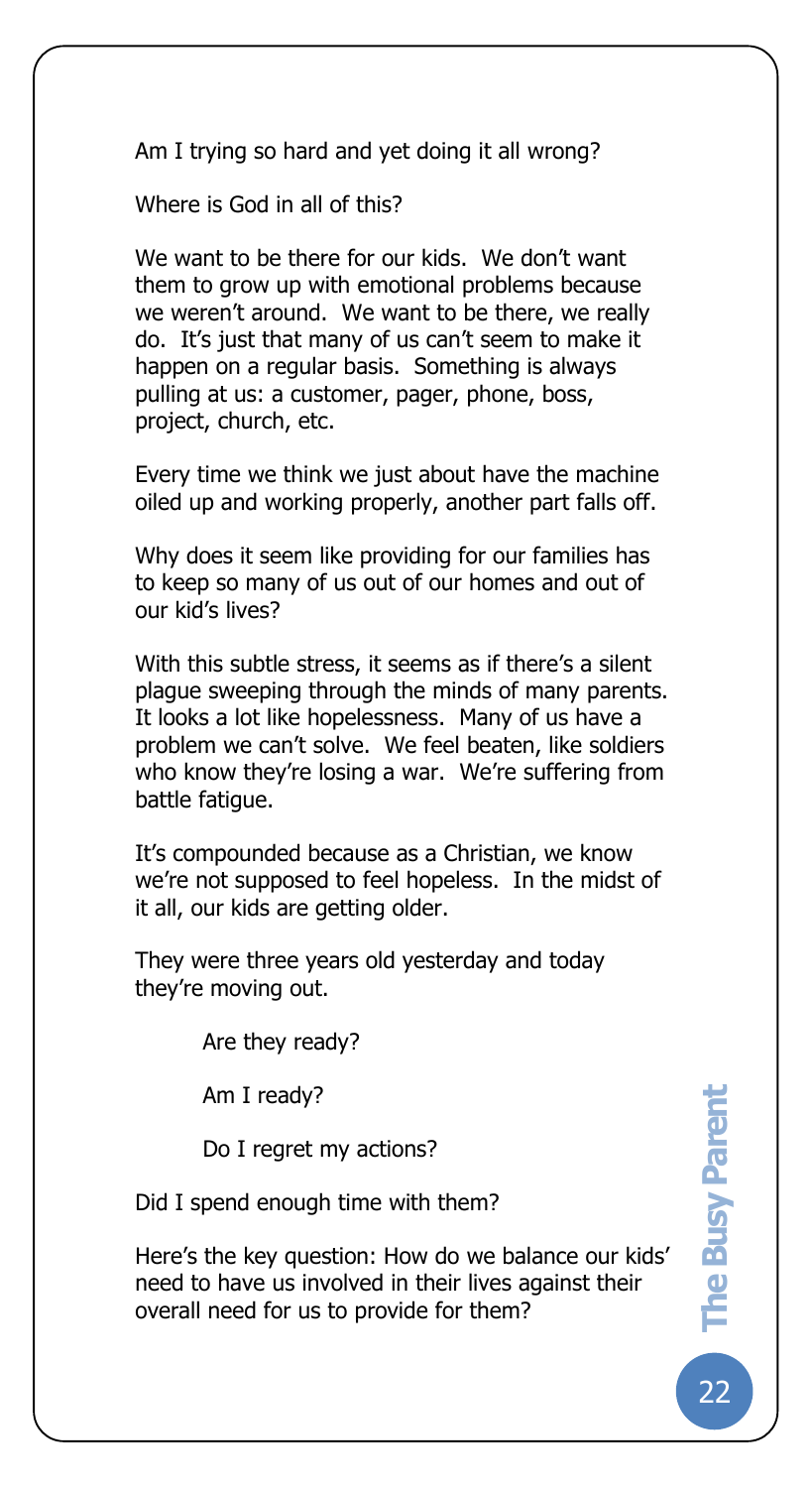This same question kept rephrasing itself and attacking Gary.

The Busy Pare

I'm supposed to have the answers. I'm the dad. I'm the provider, the great hunter. I'm supposed to lead my family and I'm not sure where we're going." He thought.

In desperation, he hurled to the heavens, *"God, what do I do?"*

No reply, no sign in the sky, no angel with a message from the Almighty, instead, God chose to help Gary discover his own answers, one by one, while he struggled in the congested crucible of everyday life.

In his battle, Gary found two key principles that served as a foundation for the practical steps he would later take to achieve his goal to be a better parent.

In a little while, we'll look at those practical, "downto-earth" steps, but first let's visit Gary's two imperative "up-to-heaven" principles.

**TIP: Do I have good self-control over my eating habits, exercise, and playtime?**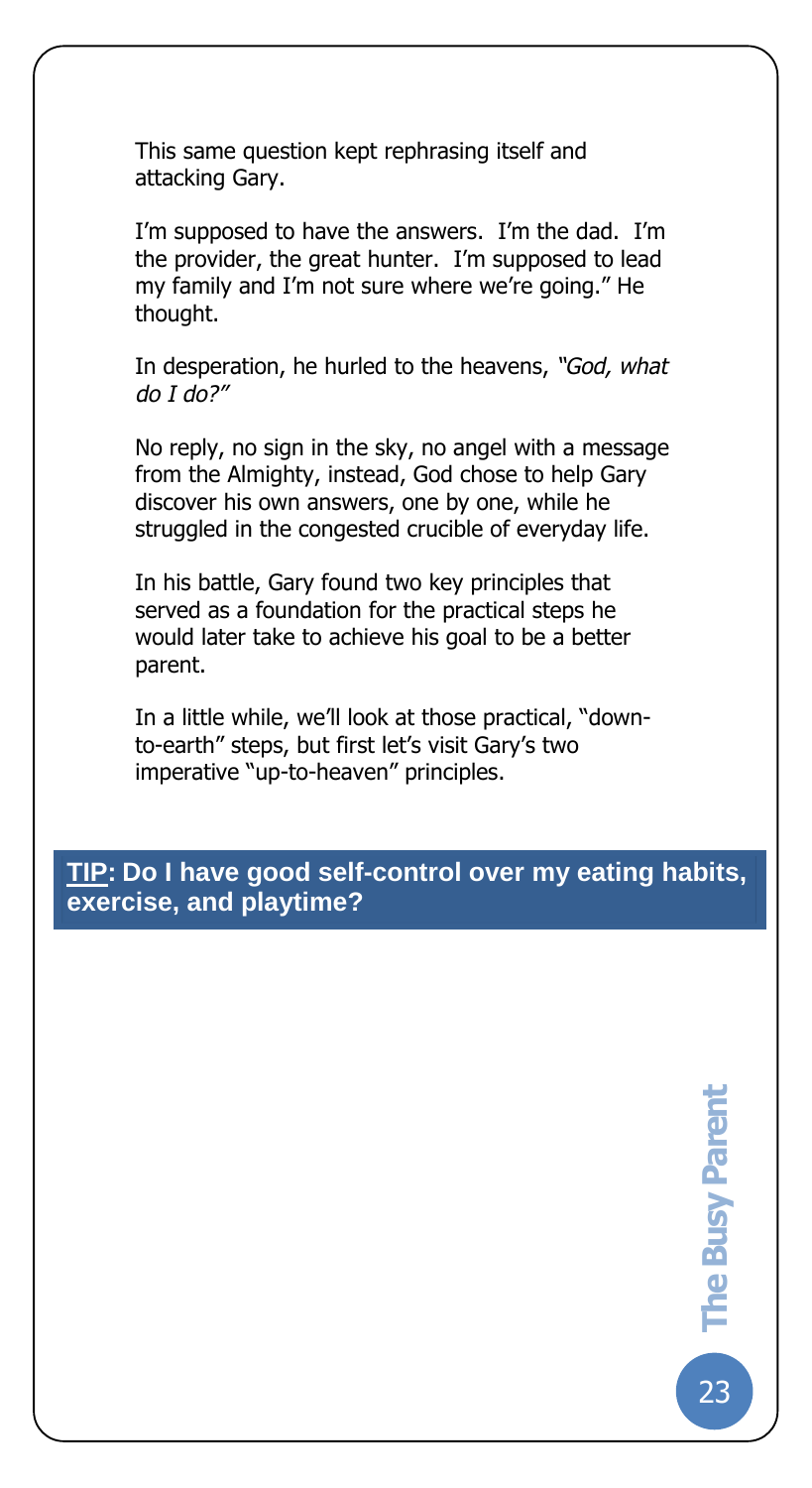# **Key Principals to a Parent's Success**

*Perpetual devotion to what a man or woman calls his business is only to be sustained by perpetual neglect of many other things.* 

> *Robert Louis Stevenson (1850-1894) Scottish novelist, essayist, poet*

There are two key principles on which Gary built his foundation for parenting:

1. The Bible is completely true

The Busy Pare

2. Christ is completely trustworthy

When Gary mentioned these principles to his friends at church, they all said the principles were "*good but kind of basic Christian stuff*". We learn these things the first week as a Christian. Gary knew that, but he was seeing these truths in a new way.

#### **The Bible is Completely True**

If we believe that Jehovah is God, then we must believe that for Him to be God, He must also be allknowing and all-powerful; or how else could He then be God?

If we agree on that first point, we must then believe that since God is all-knowing and all-powerful, He is capable to make and keep everything we read in the Bible true. It makes no sense to think that He is God, but He wouldn't or couldn't ensure the accuracy of His own book. If He didn't guarantee it's accuracy than we wouldn't have a true set of instructions for living. This would mean we'd have to guess at how to live and therefore have excuses for improper living. In other words, God couldn't hold us accountable. Neither could we trust anything the Book says. If one error exists, it is possible for many errors to exist.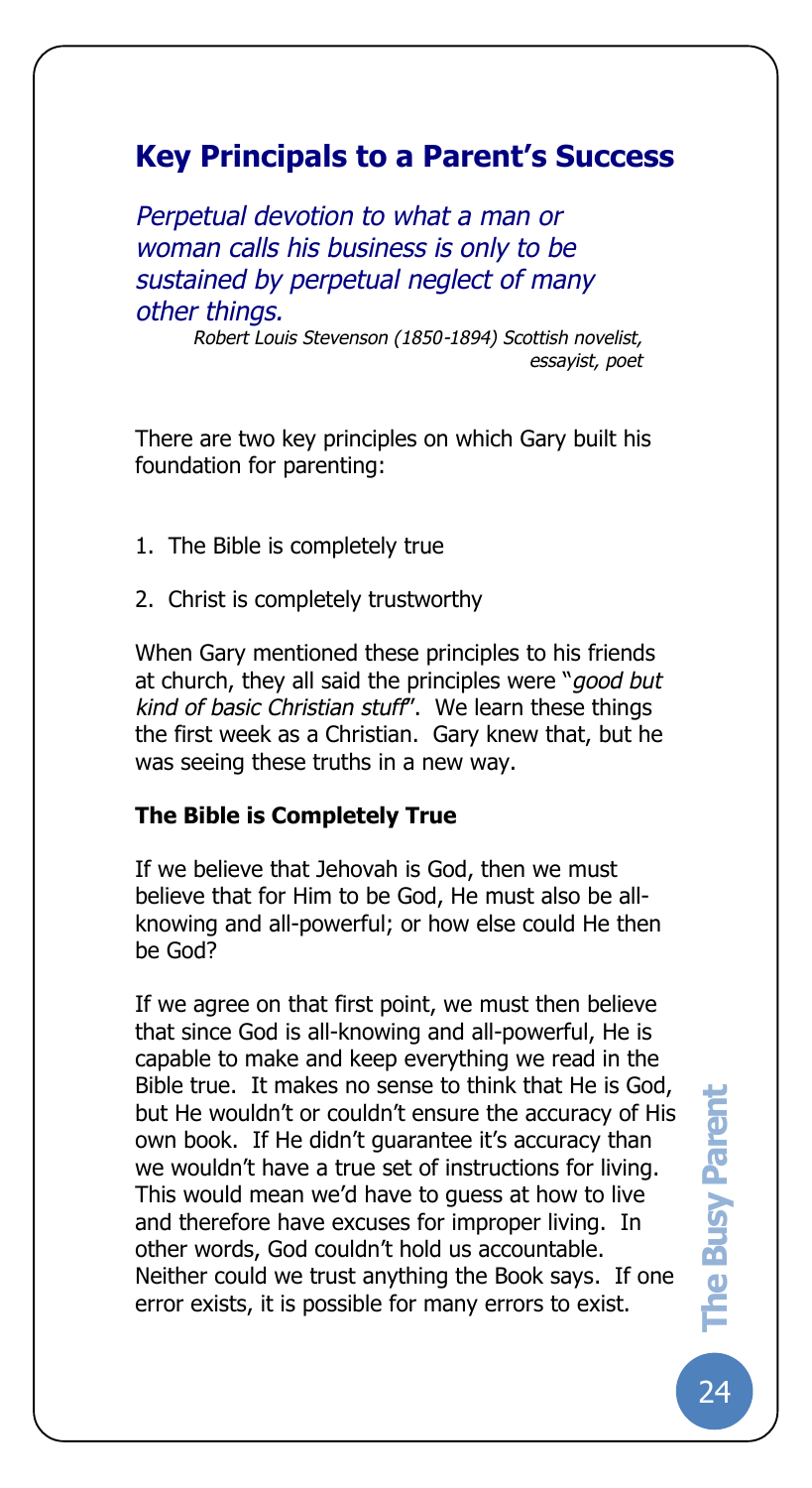In addition, if the Bible were not 100% true, our salvation would not be assured, because if the Bible had errors, what if one of those errors were the resurrection of Jesus Christ?

Do we really think that God would allow an error to exist in His explanation of salvation? If God wants us to come to Him, why would he allow it to become difficult for us to get to Him?

If the instructions for salvation were completely lost, no one *could* come to Christ, so this then is step 1. **We must believe the Bible is completely true.**

#### **Christ is Completely Trustworthy**

Gary reasoned that if he really believed the first principle, "the Bible is completely true", he then must believe the Bible when it states:

God created man.

The Busy Pare

"…the LORD God formed the man from the dust of the ground and breathed into his nostrils the breath of life, and the man became a living being." Genesis 2:7 (NIV)

Equally, Gary reasoned that if the Bible is true when it says that God created man, Gary must also then believe the Bible when it says:

God cares for man

"The LORD is good, a refuge in times of trouble. He cares for those who **trust** in him…" Nahum 1:7 (NIV)

Gary thought, "I must wholeheartedly **TRUST** God when He says He cares about me."

Why was it a question of trust? It was a question of trust because: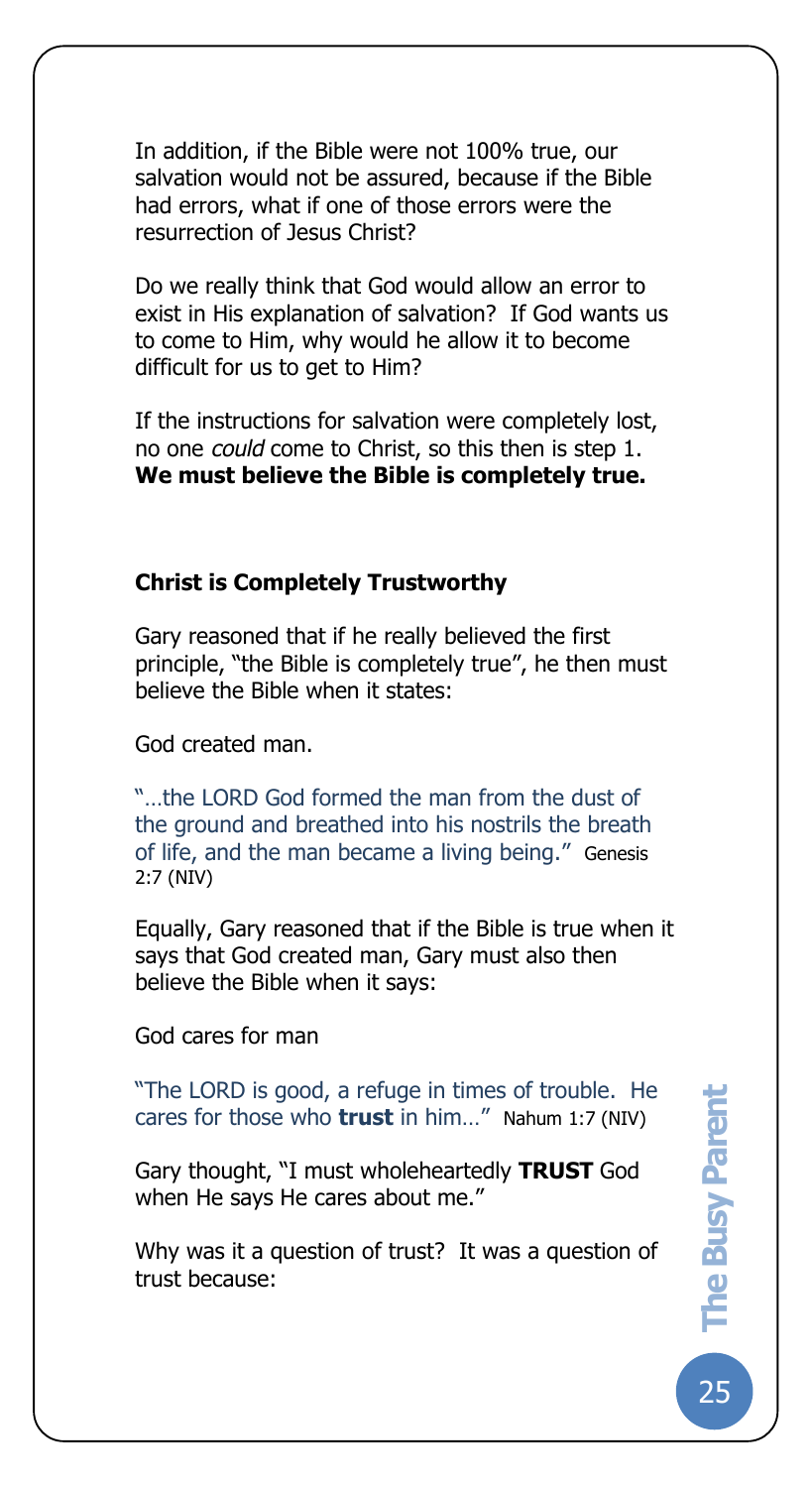"The Lord formed the man from the dust of the ground…" (Genesis 2:7) This portion of scripture demonstrates that Christ is all-powerful and therefore **capable** of meeting Gary's needs.

The Busy Pare

"…He cares for those who trust in Him…" (Nahum 1:7) This portion of scripture demonstrates that Christ **cares** for us and therefore **wants to help us**.

Therefore, it is not a question of whether Christ is able to take care of us or if He desires to take care of us.

The actual question is are we willing to **trust** Christ to do what He said He wants to do for us.

If you asked Gary if he trusted God, he would say, *"Of course!"* However, his regular anxiety over the cares of life proved something different*.* The real answer was, "No." Gary didn't trust Him. He wanted to trust Him. He knew that as a Christian he was supposed to trust Him. He'd been a Christian for 20 years but he was still struggling with trusting God. What was the problem here?

Gary didn't realize it but the reason he had difficulty trusting his savior was that his mind was no longer seasoned properly to do so. He wasn't backsliding as if he turned his back and walked away from Jesus.

He went to worship, he prayed, he attended Christian events, and he read his Bible. Yet there was something missing. What was it?

Psalm 46:10 reads, "Be still, and know that I am God…" The Hebrew word for *still* is *raphah.* The word, *know* is the Hebrew word, *yada*. If we rewrite Psalm 46:10 using the Hebrew definitions for *raphah* and *yada,* it would read something like this:

Get alone, withdraw, and let go of everything; relax, be quiet, and learn what it means that He is great and able to do anything. He is God.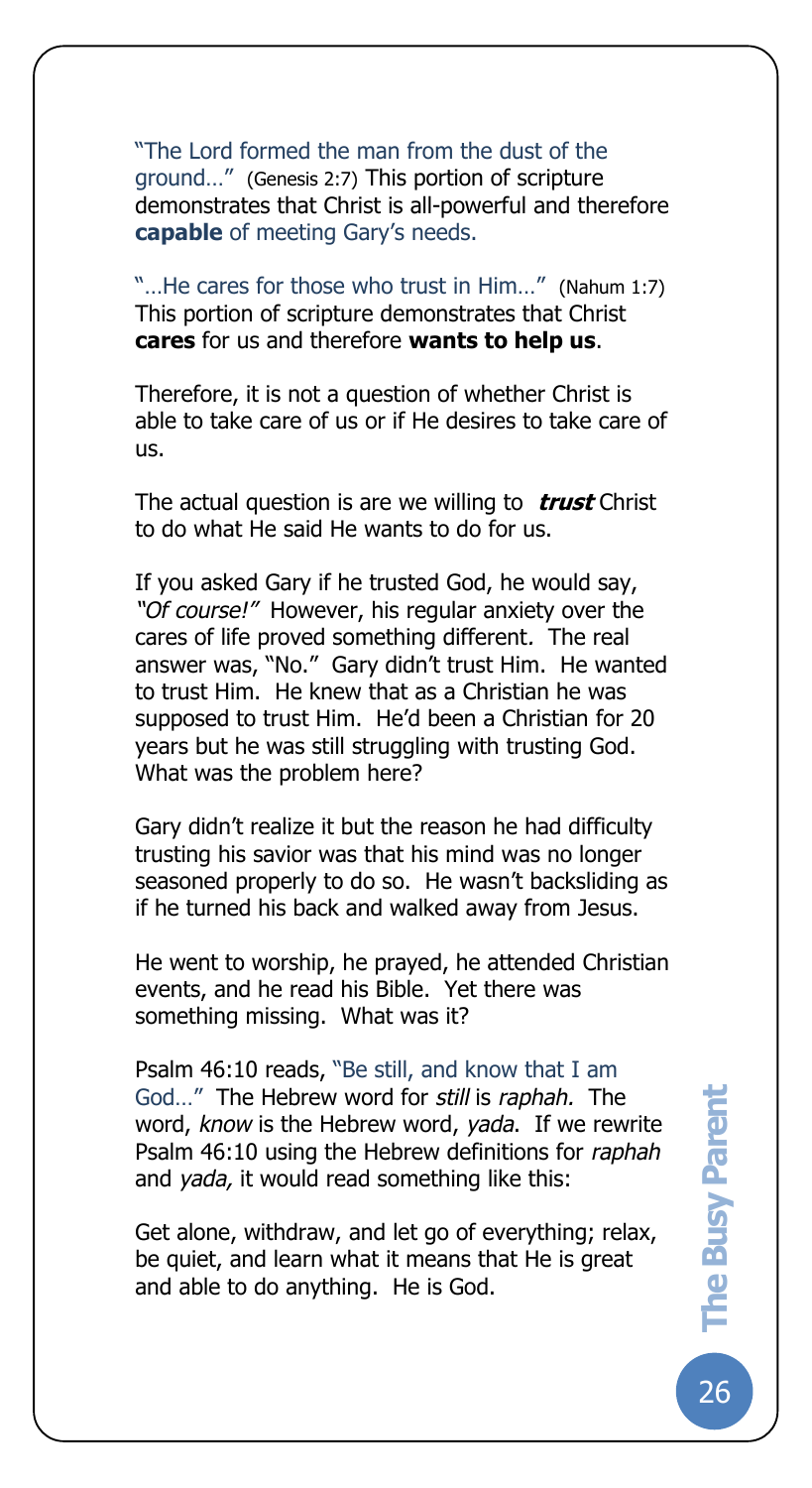If we really understand that this verse tells us to get away, drop everything, experience Christ, and come to a solid understanding that He is almighty—we'll find trusting Him to be much easier.

The Busy Pare

Gary's problem was that he had become so busy not *being still* that it was easy to forget the "*I am God*" part.

This "illness" is akin to the suffering mentality of Martha, "But Martha was distracted by all the preparations that had to be made." Luke 10: 40-42. (NIV)

God's desire was for Gary to stop running in desperation and *allow* Him to help.

This required a change of mind. He didn't want Gary to quit his job and join a monastery. He wanted Gary to quit his desperation and join Him.

He wanted Gary to take the time to *know* Him. He never intended for Gary to try to solve everything himself. How ridiculous a thought that young David in 1 Samuel 17 could ever slay Goliath by himself.

It appears to natural eyes that David was physically *standing alone* but David did not solve his problem *on his own*. I am convinced David was not acting out of desperation. David was acting out of the peace and confidence resident in his heart.

That stuff came from allowing his God a proper place in David's life. That place is made by *being still and knowing He is God*.

For Gary, that meant getting alone with God before the daily rush began. It meant Gary had to spend as much time as he could *knowing* his God and being persistent at knowing Him.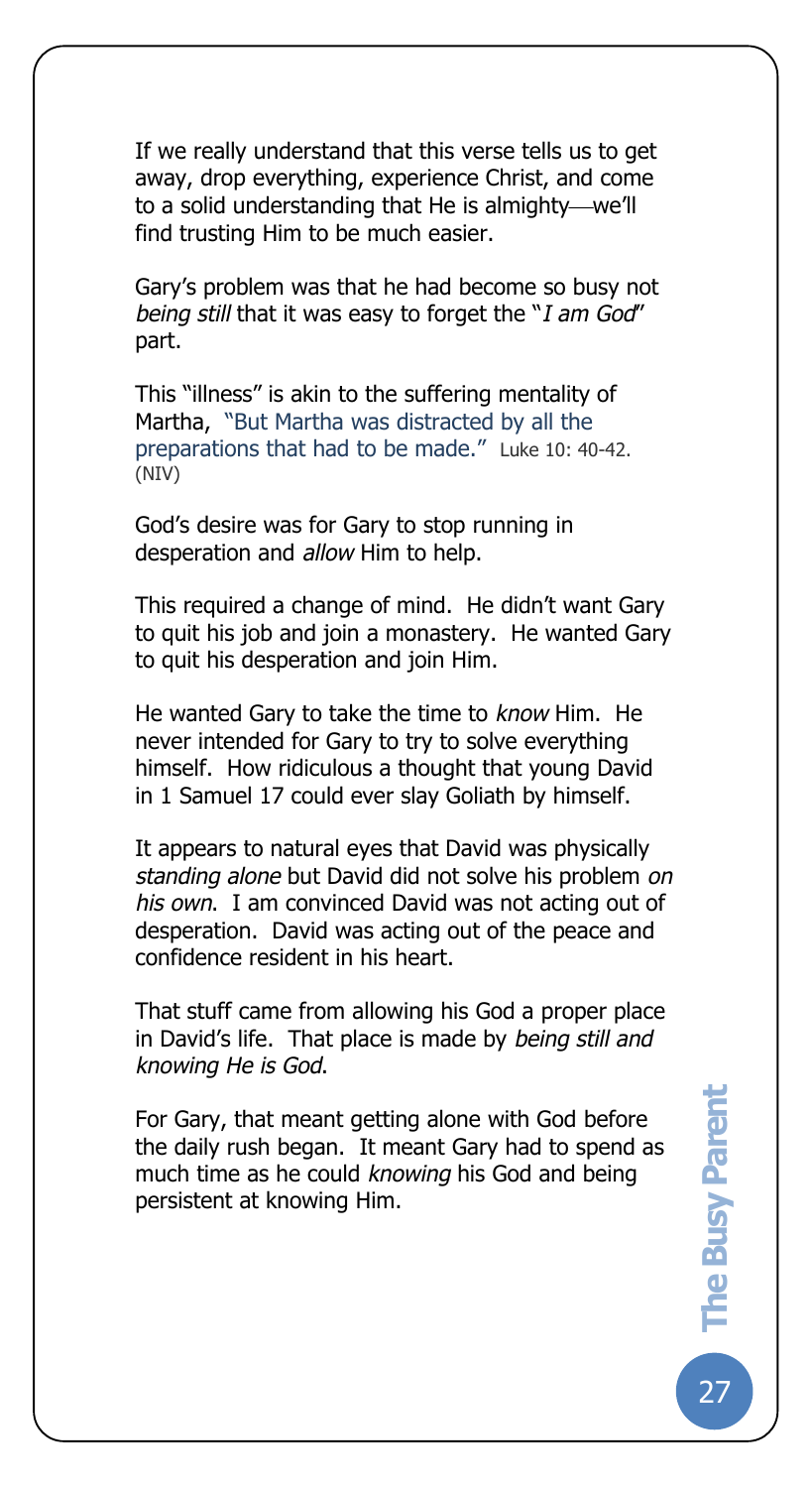Being a part of and going to Christian meetings wasn't enough. It was good, and necessary, but not enough. Going to the meetings, reading his Bible, praying, sharing his faith, fasting and fellowship were all activities and exercises that were supposed to lead Gary to *faith*. The activities are not themselves faith.

The Busy Pare

Doing all these things is not the same as *trusting in Christ.* If one isn't careful, he slips into the subtle trap of *feeling* Godly because he's so busy doing things that *appear* Godly. Yet, how much time has he actually spent alone with God?

Trust in another human being can't be developed with a few shallow encounters. Neither can trusting Christ become a reality with token prayers and spotty exposure to the Godhead.

There was no substitute. Gary wanted to know and trust Him, so Gary had to spend quality time alone with Him. It was in that time with Him that Gary began to sense the parent-heart of God.

Gary discovered that Jehovah really likes parenting. He had never thought about Him this way before. After all, God was the one who first told us to call Him "father". He invented the concept of parenting. And, just like Gary, God *is* a parent.

Gary saw that Jehovah enjoys nurturing, teaching, helping and providing. Who was Gary to take that joy away from Him? He was just a man who thought that knowing it all yourself, doing it all yourself, having all the answers yourself was okay.

"Oh, but we're men!

We're animals, powerhouses, mean machines, we can handle everything.

Winners are those that can solve all problems."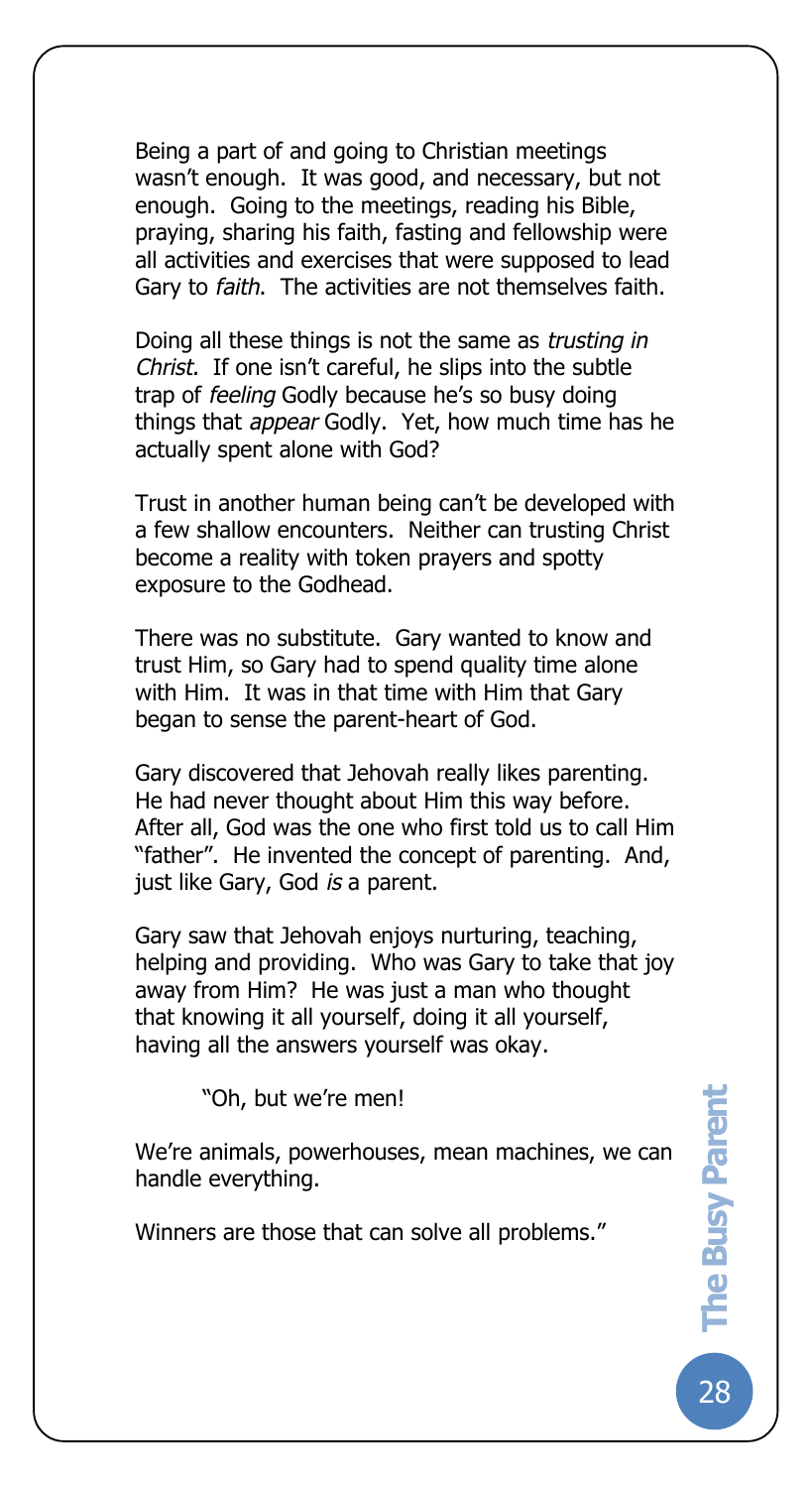That attitude was familiar to Gary, but as he allowed himself more time with his Father, Gary began to hear the pride that underlies such thinking.

Pride is not the mark of a real man. Pride is the mark of a fool and "Pride goes before destruction…" Proverbs 16:18

When the One who can take dead people and make them live again says He's on my side, who or what can be against me? It is foolishness to avoid the time each day to be *still* and *remember* that He is God, allpowerful and His desire is to help me.

#### **Summary**

The Busy Pare

1) Many parents are overtaxed, stressed out, and have difficulty balancing their jobs with their families.

2) The Bible is completely true and Christ is completely trustworthy. The Bible says that God is a parent and He wants to help me as a parent.

3) I must prioritize the time to spend alone with God each day, so that I am reminded of who He is, and what He wants to do with me.

Would you like to revise your definition of a parent?

\_\_\_\_\_\_\_\_\_\_\_\_\_\_\_\_\_\_\_\_\_\_\_\_\_\_\_\_\_\_\_\_\_\_\_\_\_\_\_\_\_\_\_ \_\_\_\_\_\_\_\_\_\_\_\_\_\_\_\_\_\_\_\_\_\_\_\_\_\_\_\_\_\_\_\_\_\_\_\_\_\_\_\_\_\_\_  $\overline{\mathcal{L}}$  , and the set of the set of the set of the set of the set of the set of the set of the set of the set of the set of the set of the set of the set of the set of the set of the set of the set of the set of the s

29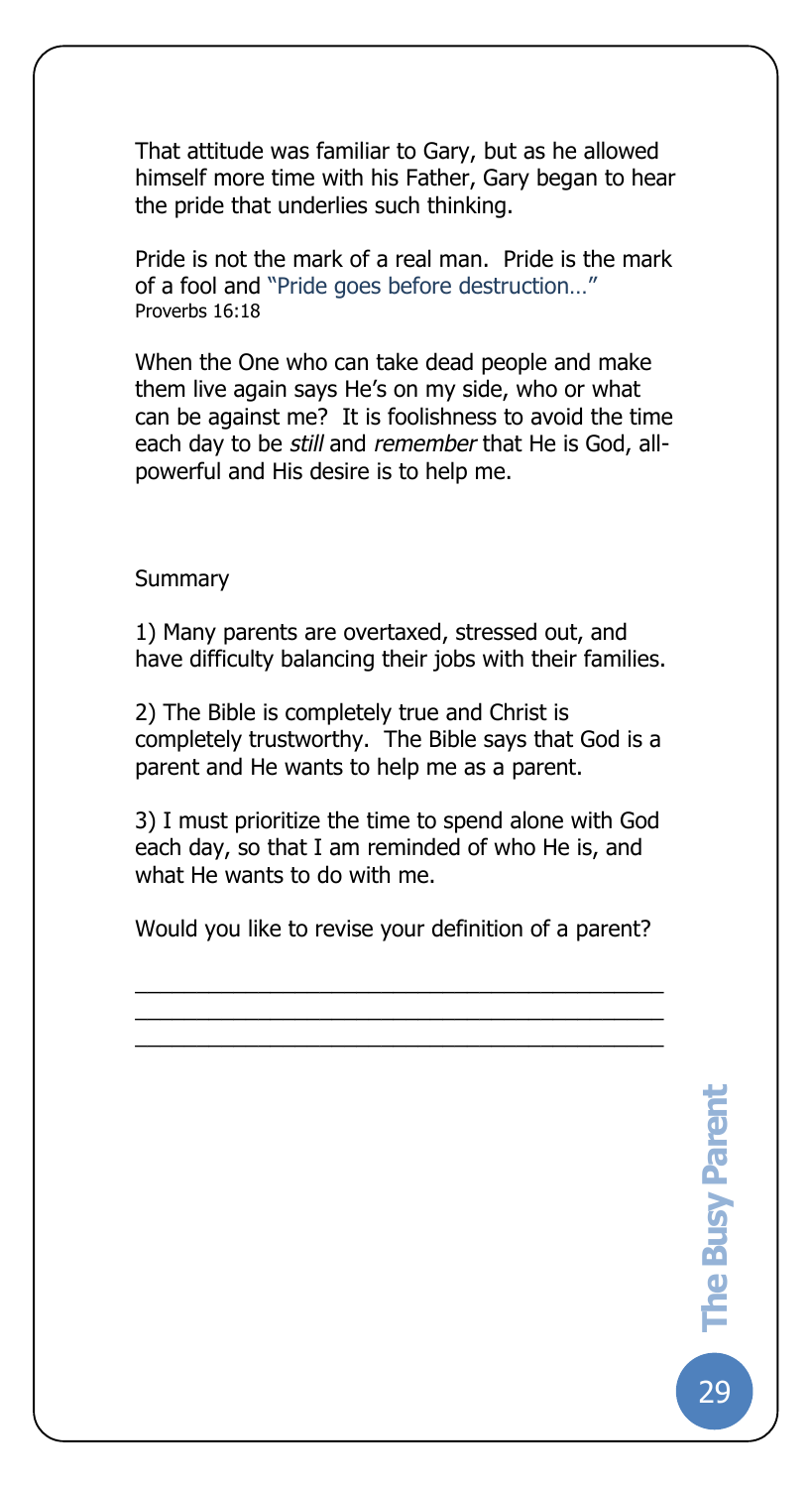# **Three Critical Beliefs for Every Parent**

The Busy Pare

*We think our parents fools, so wise we grow; Our wiser sons, no doubt will think us so.* 

*Alexander Pope (1688-1744) English poet*

Gary found that a system of three critical beliefs was central to his development as a parent:

- 1) Becoming a better parent demands **priority**
- 2) Becoming a better parent demands **planning**
- 3) Becoming a better parent demands **practice**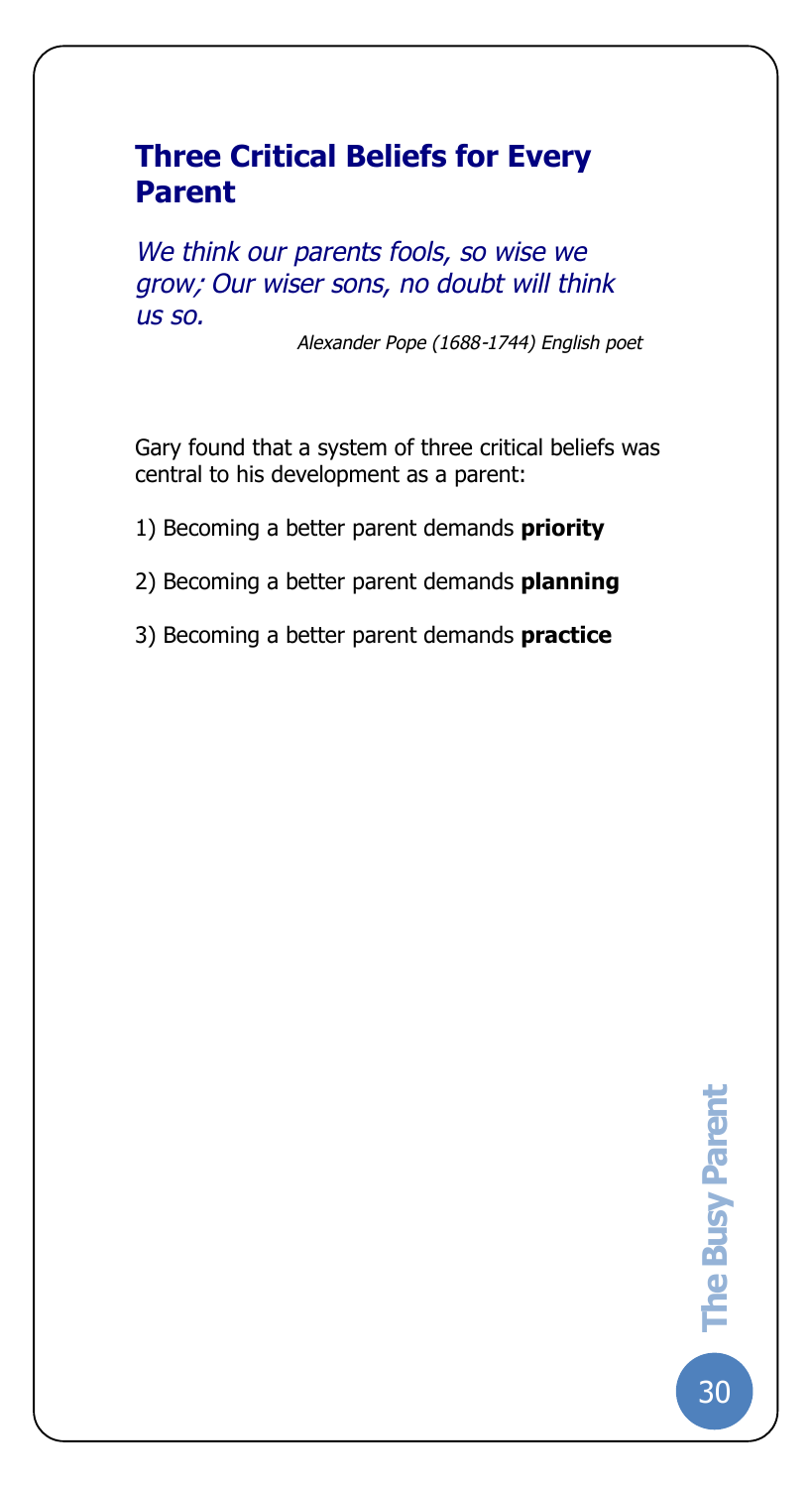# **CRITICAL BELIEF ONE: Becoming a Better Parent Demands PRIORITY**

The Busy Pare

It was December 2. Gary was on his way to the video store to return last night's entertainment when a question stepped up to the front of his brain.

"How do I know if being a better parent is a top priority in my life?"

Until that question arrived, Gary had been trying to find a way to *balance* his time between his job and his family. Another question demanded his attention.

"How do you know there is a balance?"

He thought about the idea of trying to balance time with his family and time with his job. Gary began to ponder that the two are not equally valuable. Gary thought,

"The job is not equal to my family. I have a job for supporting my family. My job exists for the sake of my family. My job is just a device that allows my family the necessities and some of the niceties in life."

That's why Gary always said,

"My family comes first and the job second."

Now, for the first time, he was wondering if that were true. Was the job taking up more emotional and mental real estate than his family? Did the job own him more than his family? Was Gary kidding himself?

Gary was on the job so much it naturally took the forefront of his mind. He was with the job most of the time, so he thought about it most of the time. It was a subtle thing. He never intended to be possessed by his job.

31**The Busy Parent The Busy Parent**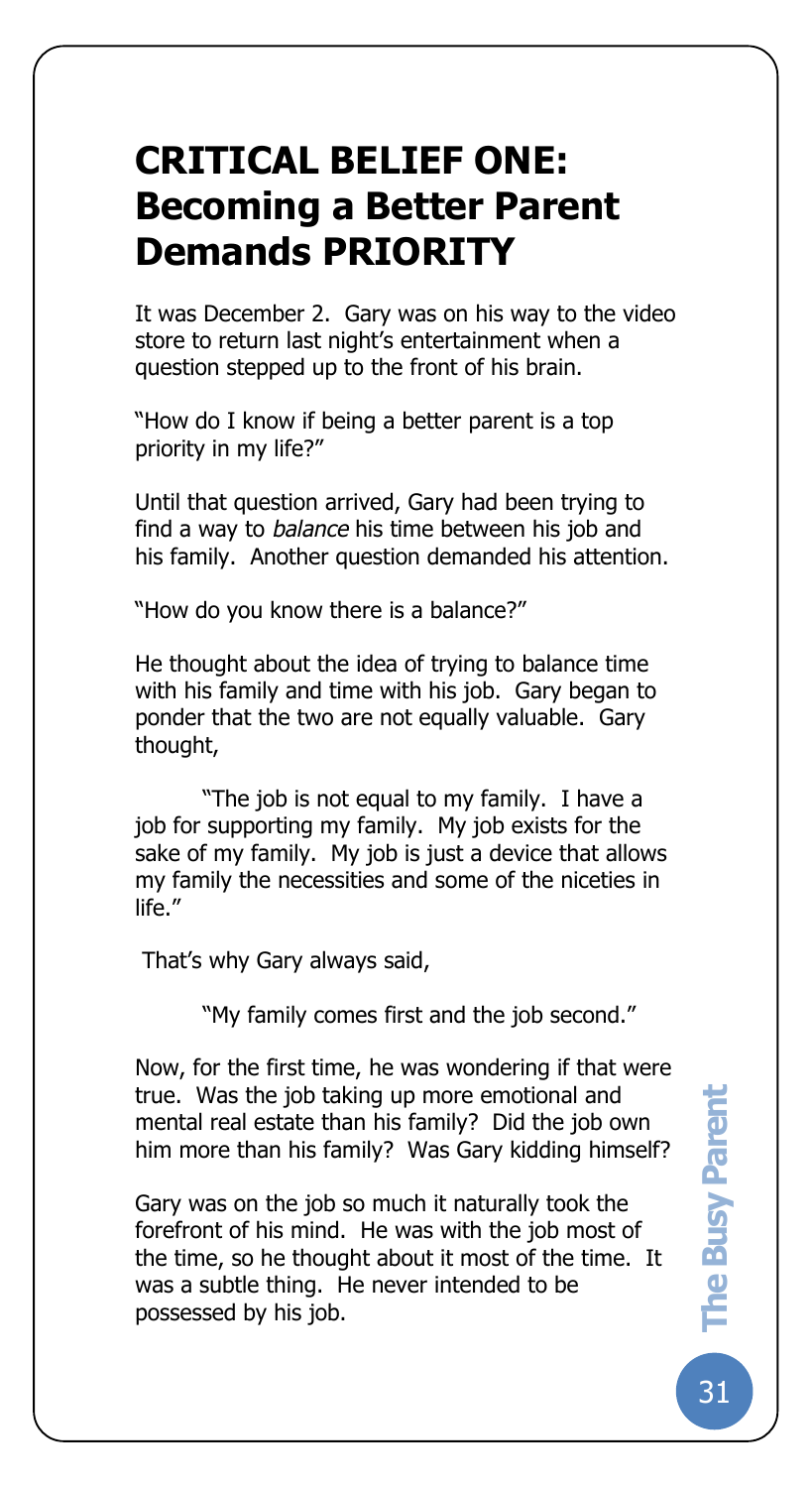Something Gary noticed was if he allowed it to, his career seemed to take up more and more of his thinking. He justified this by saying,

"It's for my family."

The Busy Pare

However, the real problem here was that often times it was for him. He was after position. He wanted a higher salary. He won awards. These were all good intentions and accomplishments. But was he really doing them for his family or his own self worth?

This was a sneaky thought. It took time to scrutinize. Gary prayed,

"God reveal to me why I work the way I do. Where is it that I really derive my self worth?"

He also came across the notion that he might enjoy working to actually get away from the family. The tasks at work were often more interesting than those at home. Gary began to think,

"If I change the way I look at my job maybe I'll change the way I spend my time."

Ultimately, he reversed his thinking process. Before he'd be with his family and he'd be thinking about the job, now he was at the job and thinking about his family. This didn't mean he sat at his desk daydreaming about his loved ones when he should have been doing his work. It did mean that when he had free moments, his thoughts turned to his family and his God. It took practice.

Yet, Gary knew that if he were set on becoming a better parent, then his priority would chase him till he did everything in his power to make it happen.

Finally, Gary developed an answer to his original question, "How do I know if being a better parent *is* my priority?" His answer was, "Whatever I spend the majority of my free time doing or thinking about is my priority." That was strong medicine. It was a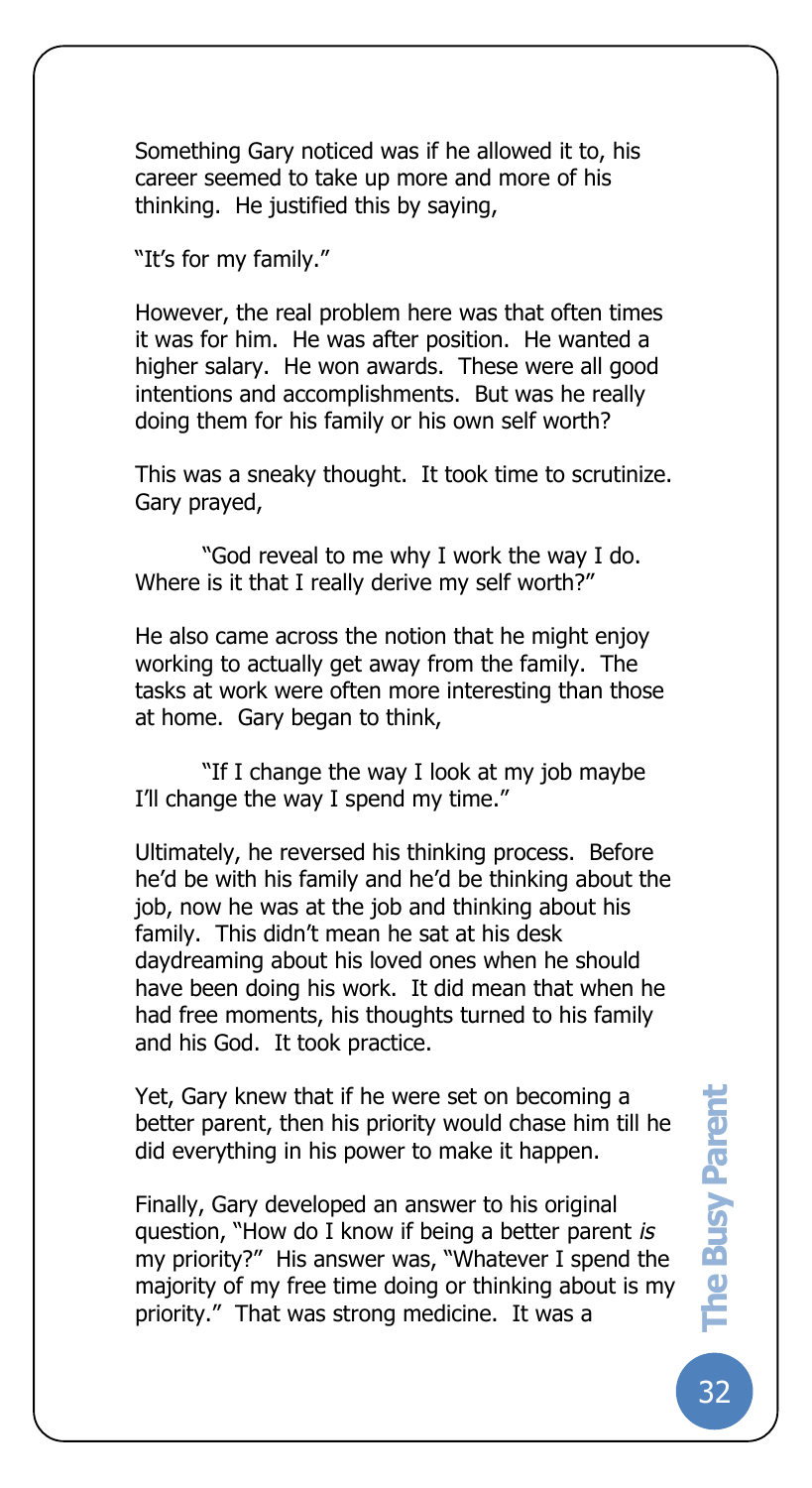prescription he had to take on a regular basis. Through it, Gary found that his intentions were to be a better parent, but his *actions* didn't always demonstrate his *intentions*.

#### **Plans**

The Busy Pare

"Now this is what the LORD Almighty says: 'Give careful thought to your ways' " Haggai 1:5 (NIV)

**Preparations** (use your notebook)

What do I spend the majority of my time doing?

About what do I spend the majority of my time thinking?

Is my self worth derived from my work, awards, looks, compliments from others, etc.?

Is my self worth derived from the knowledge that Christ loves me for who I am and only wants the best for me?

If I need to change, what action steps can I take to begin change?

#### **Prayer**

God, reveal to me why I work the way I do. Where is it that I really derive my self worth? If I find my worth in other things besides you, please help me to change. Help me to think as you want me to think.

I know that I will only learn to think your way by studying your Word. Help me then to open your Word on a consistent basis. And as my thoughts align with yours, help me to set my priorities according to Your will. Amen.

\_\_\_\_\_\_\_\_\_\_\_\_\_\_\_\_\_\_\_\_\_\_\_\_\_\_\_\_\_\_\_\_\_\_\_\_\_\_\_\_\_\_\_ \_\_\_\_\_\_\_\_\_\_\_\_\_\_\_\_\_\_\_\_\_\_\_\_\_\_\_\_\_\_\_\_\_\_\_\_\_\_\_\_\_\_\_

#### **Ponderings**

33**The Busy Parent The Busy Parent**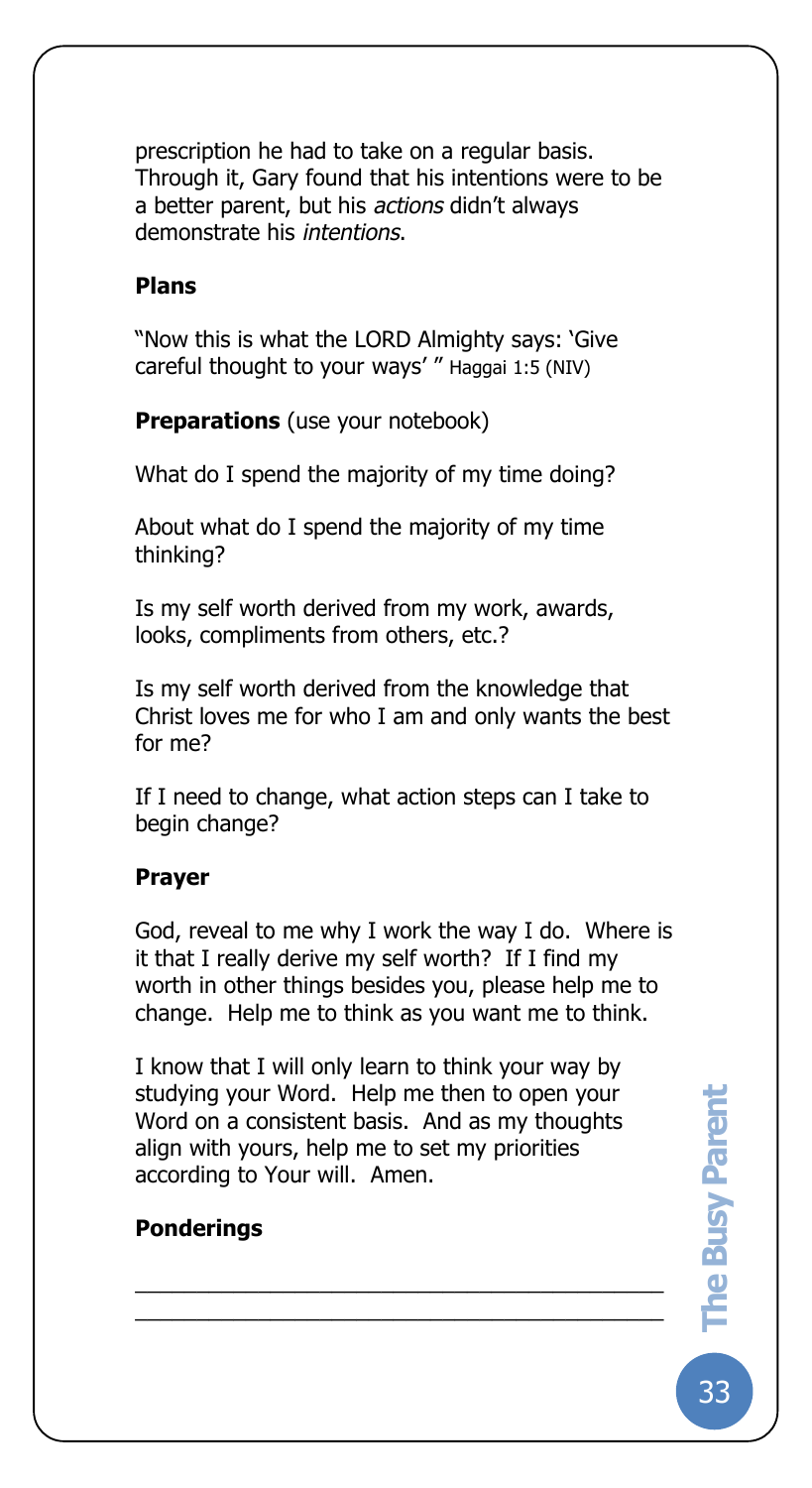# **How Do Some Parents Become Great Parents**

The Busy Pare

*Decide what you want, decide what you are willing to exchange for it. Establish your priorities and go to work.* 

*H. L. Hunt*

Gary's growing desire to be a better parent reminded him of when he decided he wanted to be a great journalist. Once he'd made up his mind that being a journalist was what he wanted to do, it became his goal. Then, it became his priority. He worked doing whatever he could to earn the money for college. He studied the textbooks. He read the lives and works of accomplished journalists. He interviewed any journalist that stood still longer than 30 seconds. Becoming a great journalist was his passion.

One day Gary graduated and now he works everyday *practicing* and *polishing* his skills as a journalist.

We can accomplish many of the goals we set in our lives. However, to accomplish a goal we have to make it a priority. If we decide to become a truly great parent, we will. It's just like going to college to become an accountant or private trade school to become a computer programmer or serving an apprenticeship to become a carpenter. You put in the time studying and practicing your craft until you master it. If you *really* want to be a great parent, you will.

All of us know that we only do well at what is a priority in our lives. If we set a goal, then make it a priority to hit that goal; we'll lay out the plans to achieve the goal. It's just like sketching out the plans and details for a room addition on our homes. We figure the materials and cost and we build the room.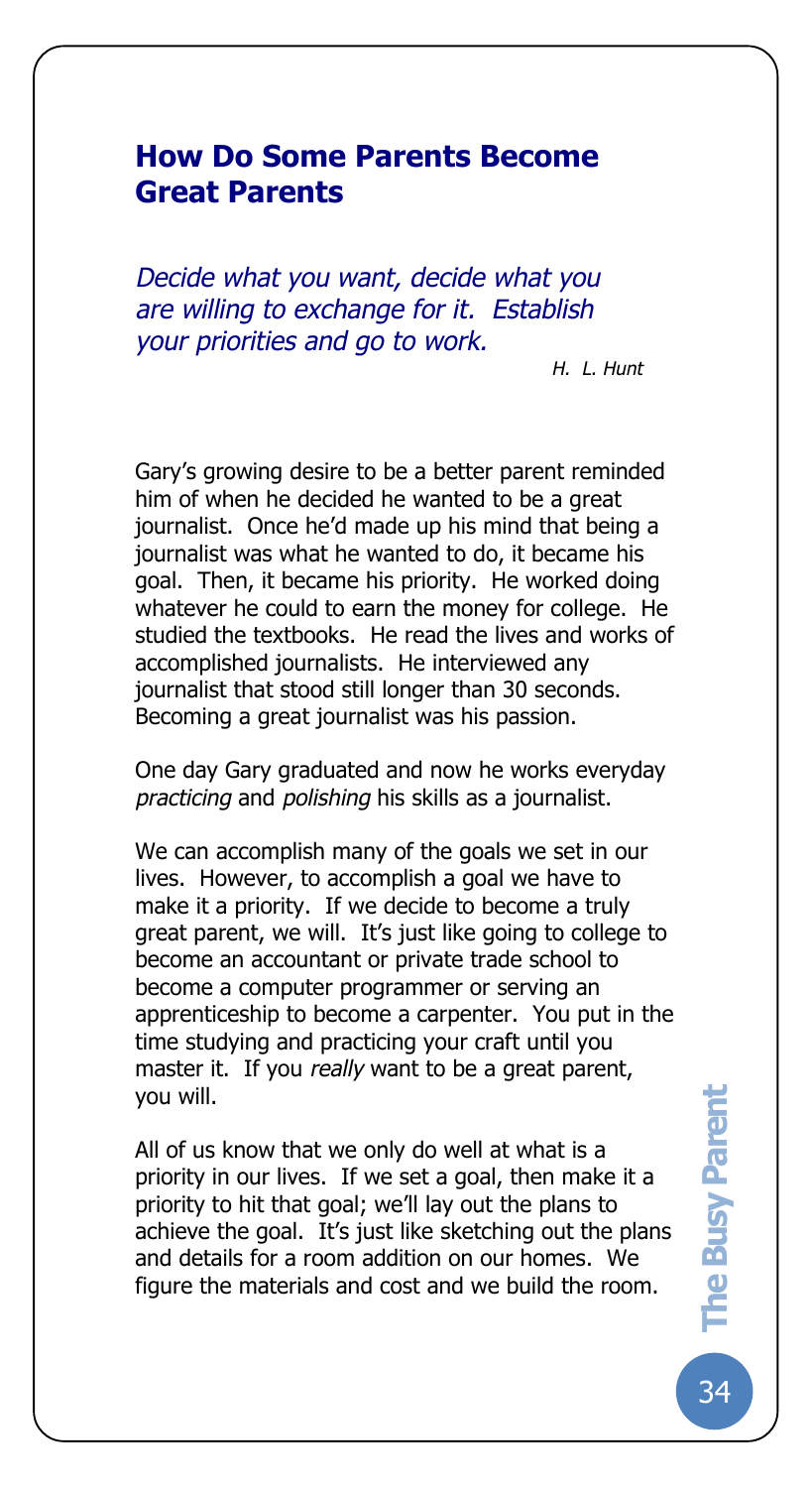No goal is ever achieved without it first being a priority in one's life.

If we make better parenting our goal then it must become a top priority. Better parenting will be "built" when better parenting becomes a top priority.

## **Plans**

The Busy Pare

I *press on* toward the goal to win the prize for which God has called me heavenward in Christ Jesus. Philippians 3:14 (NIV)

# **Preparations**

- 1) Do I really want to become a better parent?
- 2) What am I willing to exchange?
- 3) Will I realign my priorities?

4) Am I willing to work as hard at parenting as I do my career?

## **Prayer**

God, if I am not the parent you desire, or if I am unwilling to change to become the parent you desire, then cause my life to develop in ways that will encourage me to change. Help me to keep my priorities proper in order that You can bring about the change that I'm asking. One day at a time, strengthen me to do the work that is necessary, to become the parent on Earth that reflects the parent in Heaven. Amen.

\_\_\_\_\_\_\_\_\_\_\_\_\_\_\_\_\_\_\_\_\_\_\_\_\_\_\_\_\_\_\_\_\_\_\_\_\_\_\_\_\_\_\_ \_\_\_\_\_\_\_\_\_\_\_\_\_\_\_\_\_\_\_\_\_\_\_\_\_\_\_\_\_\_\_\_\_\_\_\_\_\_\_\_\_\_\_

## **Ponderings**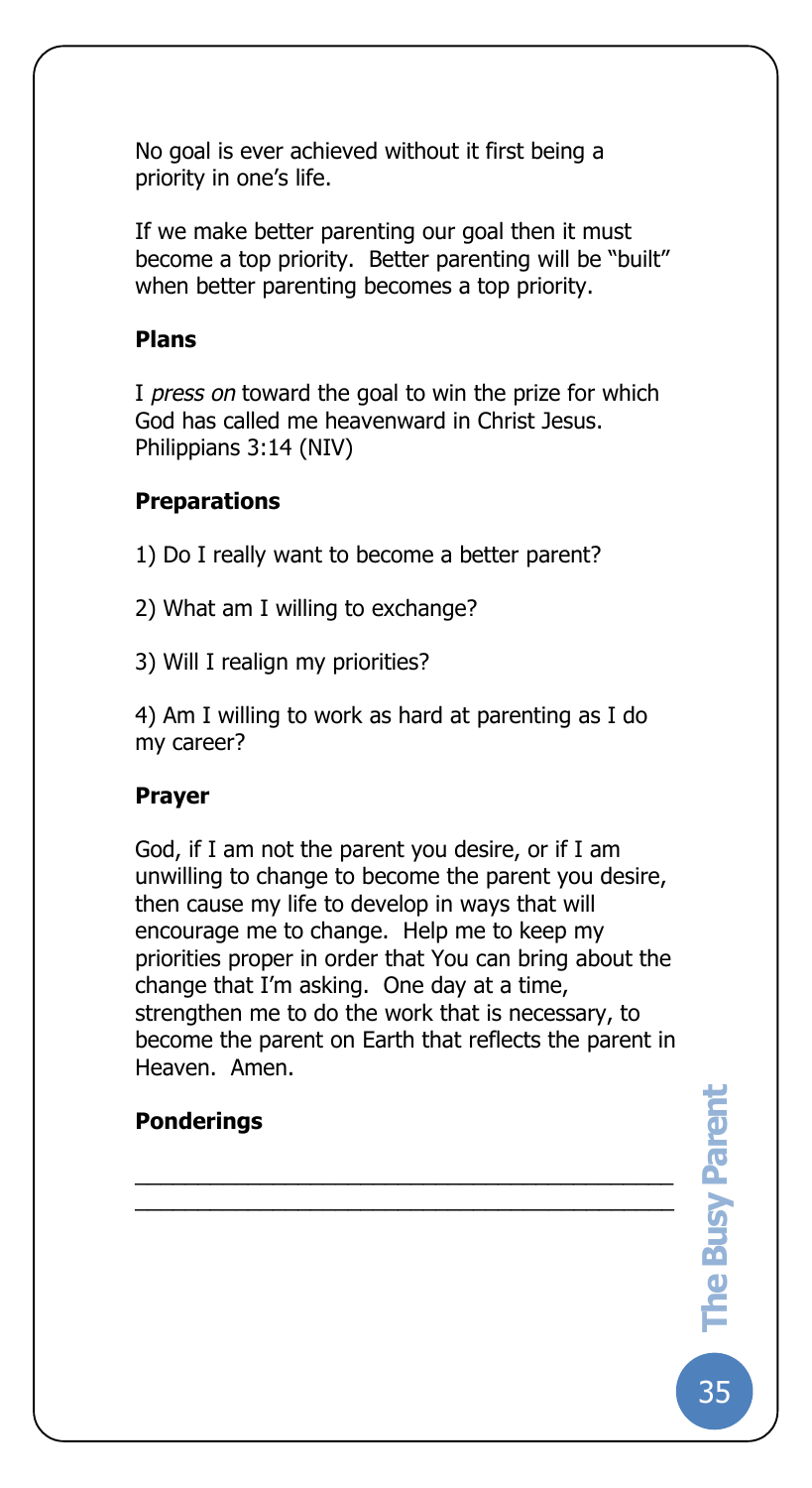# **The "POP" Quiz**

The Busy Pare

*To bring up a child in the way he should go, travel that way yourself once in a while.*

> *Josh Billings (1818-1885) American Humorist*

### **Let's take a short quiz on priorities. Answer YES or NO to the following questions.**

Do I know the names of my children's teachers?

YES NO

Do I know my children's eye color, age, birth date and favorite cartoon?

YES NO

Do I spend seven or more hours a week directly involved with my kids?

YES NO

Do my children know my favorite color?

YES NO

36**The Busy Parent**  The Busy Parent 36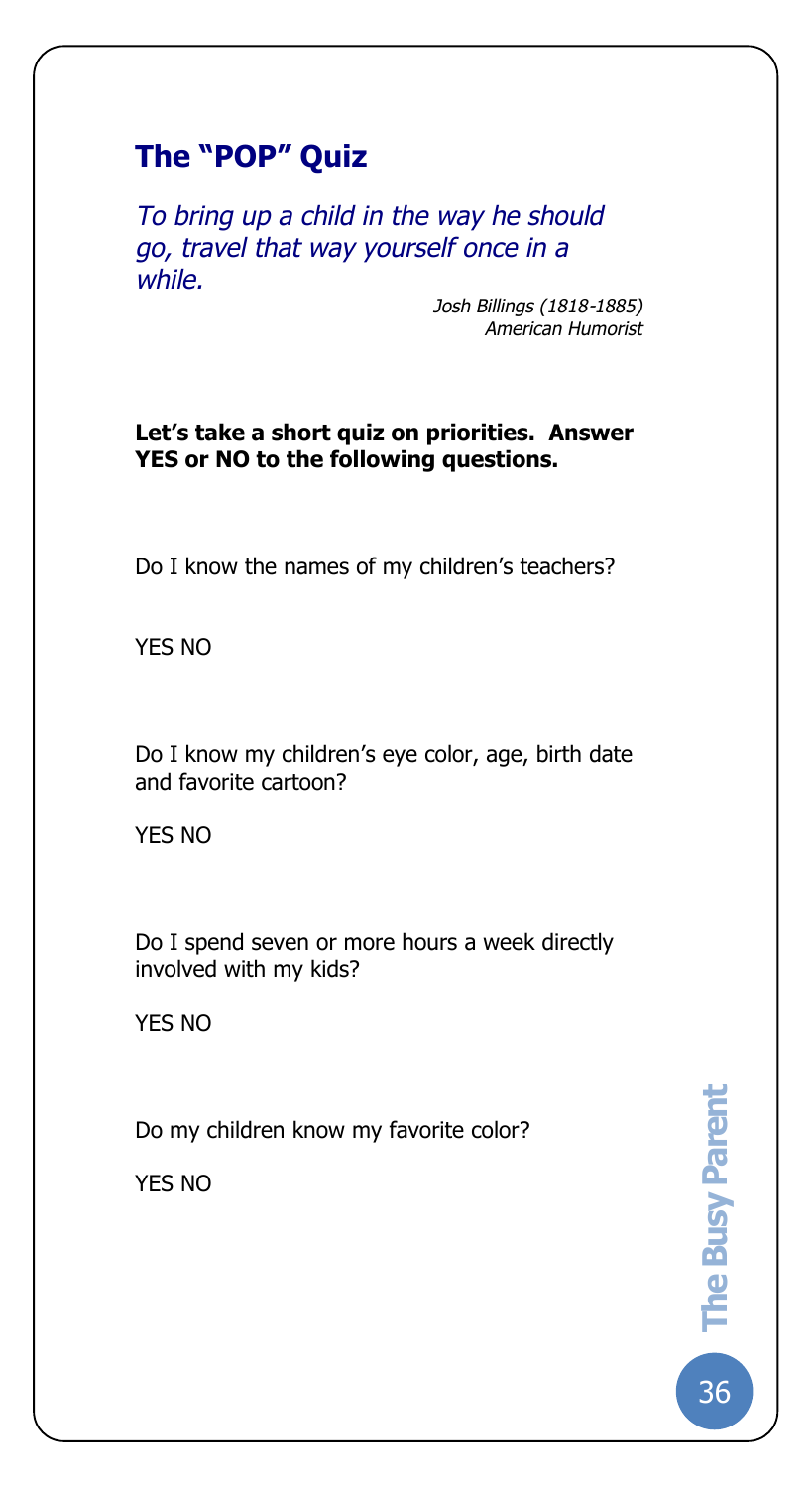Do I know names and phone numbers for my kids' doctors and dentists?

YES NO

The Busy Pare

Do I know the times and locations of my children's activities, e.g., baseball games, piano lessons, gymnastics, etc.

YES NO

Do I know my kids' favorite game?

YES NO

Do I know the names of my kids' friends?

YES NO

Do my kids' friends say they like me?

YES NO

Do I have a clear conscience regarding my involvement in my kid's lives?

YES NO

If our answers are more NO than YES it doesn't mean we don't love and care for our children. It may be an indicator that we're not living as close to them as we think. If this is the case, maybe we haven't made being a better parent a top priority yet.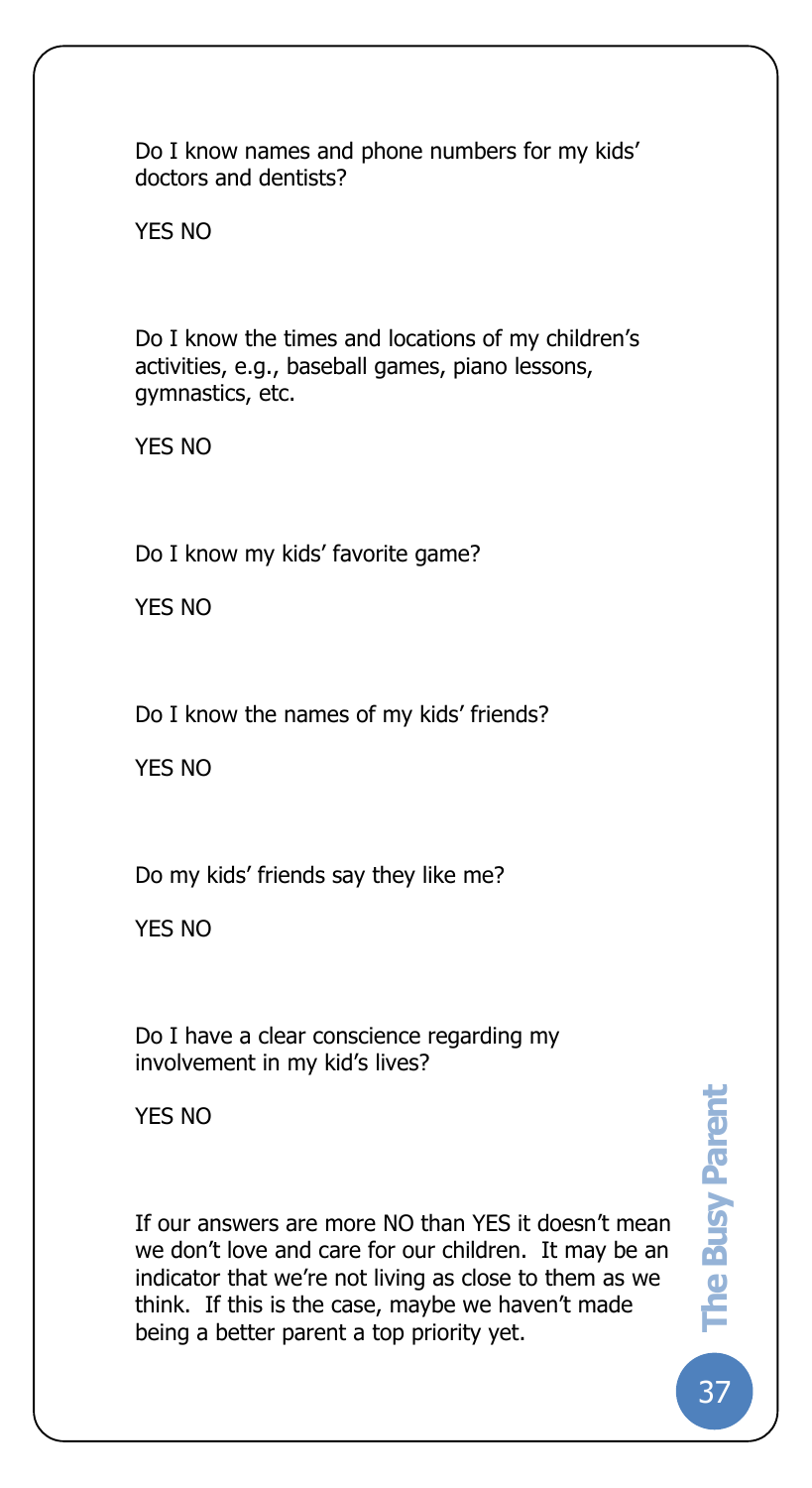### **Plans**

The Busy Pare

Are not two sparrows sold for a penny? Yet not one of them will fall to the ground apart from the will of your parent. And even the very hairs of your head are all numbered. So don't be afraid; you are worth more than many sparrows. Matthew 10:29, 30 (NIV)

## **Preparations**

God is a parent and He cares about every detail concerning us including how many hairs there are on our heads. How involved are we in the "details" of our kids? Do we take our kids to the movies? That's the fun, easy stuff; and it's good. But, how involved are we with the people and things that make up our children's everyday life: doctor visits, hobbies, school, homework, friends, sports, etc.? How much time do we actually spend with them experiencing what they experience?

Have you ever suggested to your child to pray and ask God to calm their fear of getting a shot at the doctor? Have you ever told them to ask for God's help with their schoolwork or guidance with a problem their having with their friend? I'm sure many of us have spoken at least something along these lines to our kids. As Christians, these prayers are almost automatic.

Why then would we suggest that their *heavenly parent* would be present and involved helping them with the everyday things, if we as their *earthly parent* won't be present and involved? God is a parent and He cares about every detail concerning us. "And even the very hairs of your head are all numbered." Shouldn't we follow His example of parenting?

If someone asked our kids how involved they thought we were in their lives, what would they say? Think of one area of their lives that you can become more involved in and jot it down in your notebook.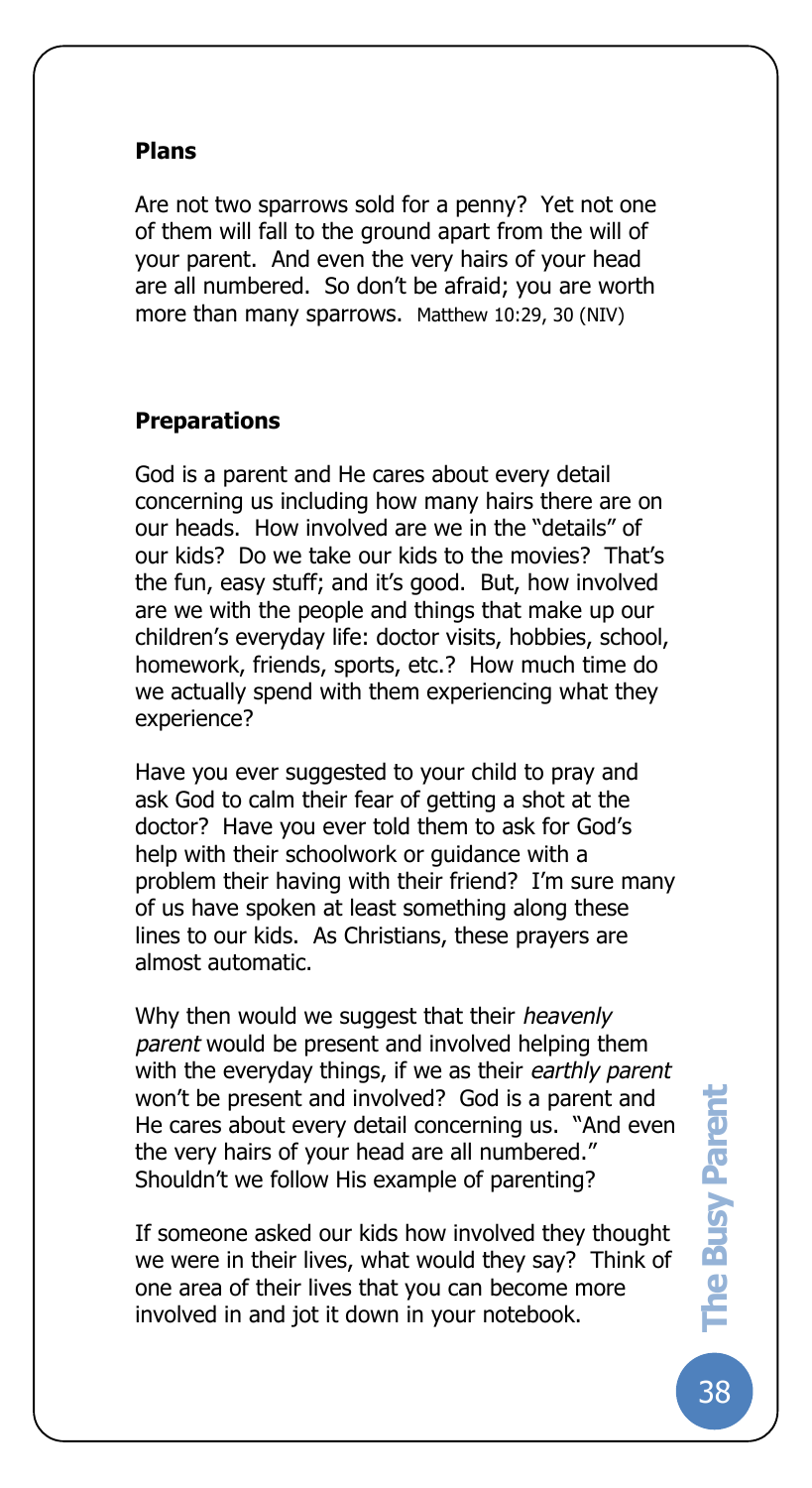### **Prayer**

The Busy Pare

Jesus, you said that the Father takes care of every need of every sparrow; not one sparrow falls to the ground without Him knowing about it. He even knows how many hairs there are on my head. Help me to pay that kind of attention to my children. Amen

**Ponderings**

Would you like to revise your definition of a parent?

\_\_\_\_\_\_\_\_\_\_\_\_\_\_\_\_\_\_\_\_\_\_\_\_\_\_\_\_\_\_\_\_\_\_\_\_\_\_\_\_\_\_\_ \_\_\_\_\_\_\_\_\_\_\_\_\_\_\_\_\_\_\_\_\_\_\_\_\_\_\_\_\_\_\_\_\_\_\_\_\_\_\_\_\_\_\_ \_\_\_\_\_\_\_\_\_\_\_\_\_\_\_\_\_\_\_\_\_\_\_\_\_\_\_\_\_\_\_\_\_\_\_\_\_\_\_\_\_\_\_

\_\_\_\_\_\_\_\_\_\_\_\_\_\_\_\_\_\_\_\_\_\_\_\_\_\_\_\_\_\_\_\_\_\_\_\_\_\_\_\_\_\_\_ \_\_\_\_\_\_\_\_\_\_\_\_\_\_\_\_\_\_\_\_\_\_\_\_\_\_\_\_\_\_\_\_\_\_\_\_\_\_\_\_\_\_\_

**TIP: My son, do not forget my teaching, but keep my commands in your heart, for they will** *prolong your life many years* **and bring you prosperity. Proverbs 3: 1-2 (NIV)**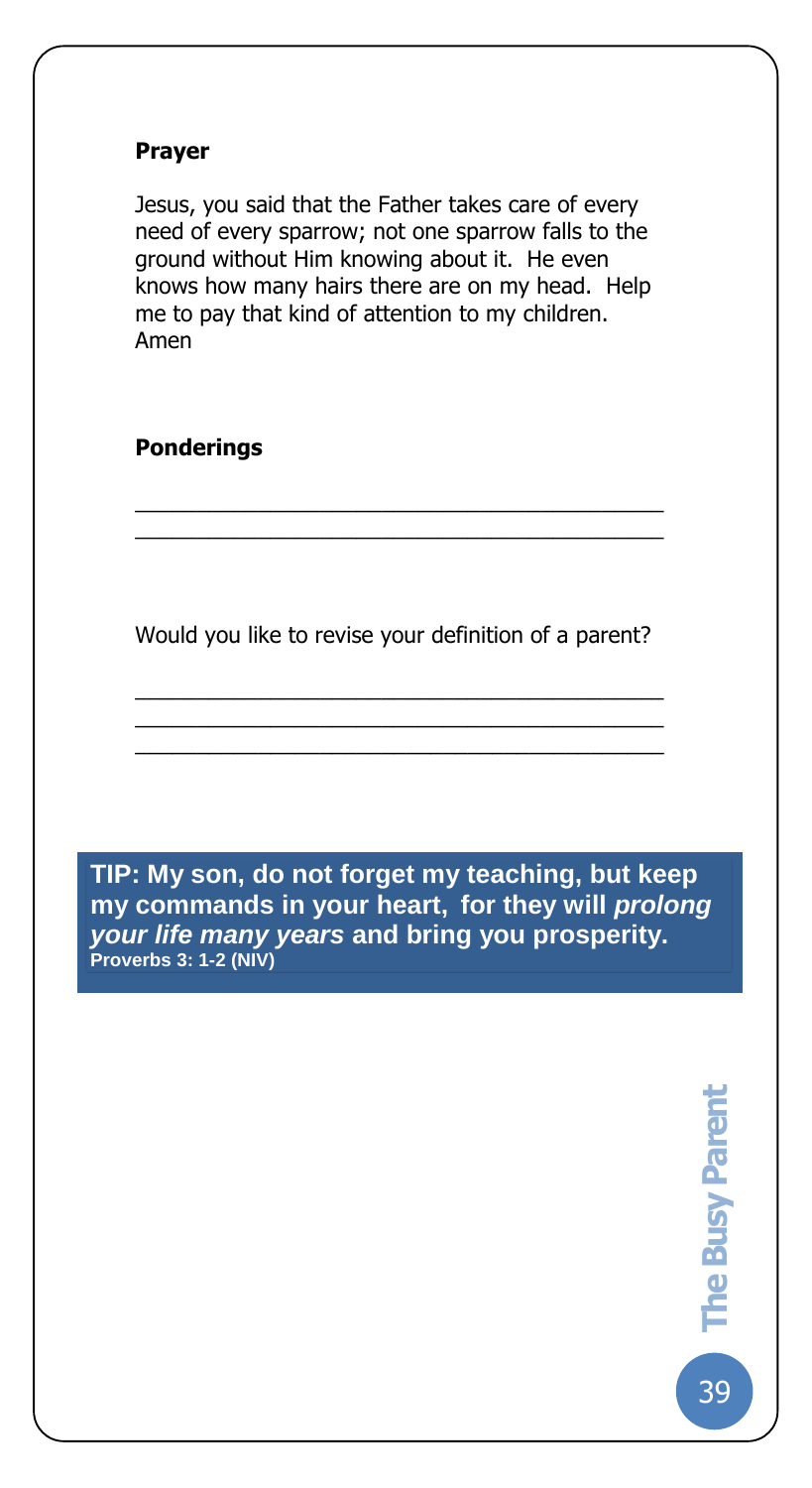# **How Involved am I with My Kids?**

The Busy Pare

*Before I got married, I had six theories about bringing up children; now I have six children, and no theories.* 

> *John Wilmot - Earl of Rochester (1647-1680) English poet*

"All right, there's no doubt in my mind. I am definitely Superdad."

At least that's what Gary was thinking when he said, "You stay home and rest dear. I'll take the kid to the doctor. It's probably just the flu",

Gary hustled his youngest child into the car and off they went. When they arrived, he entered the doctor's office and quickly scanned the waiting room. He noticed there were only moms and kids…a lot of moms…a lot of kids…not many dads.

"Humph, I must be the only concerned and caring dad on planet earth these days. Just look at this. I'm the only dad in this place. I am definitely a wonderful dad." He thought.

Then, from behind the window, the short, hefty, allbusiness lady in the white nurse uniform called him front and center. A tan, number 2 pencil poked out of the tight, brown tuft piled on her head. A pair of black, circa 1959 "magnifying glasses" hanging on her nose made her eyes look like gigantic clams opening and closing every two seconds. She was the reincarnation of Mrs. O'Brien, a very lethal sixth grade teacher Gary had about a hundred years ago.

Then, the reincarnation barked her orders, "Sign in".

As Gary fumbled the pencil, he was sure she was about to say,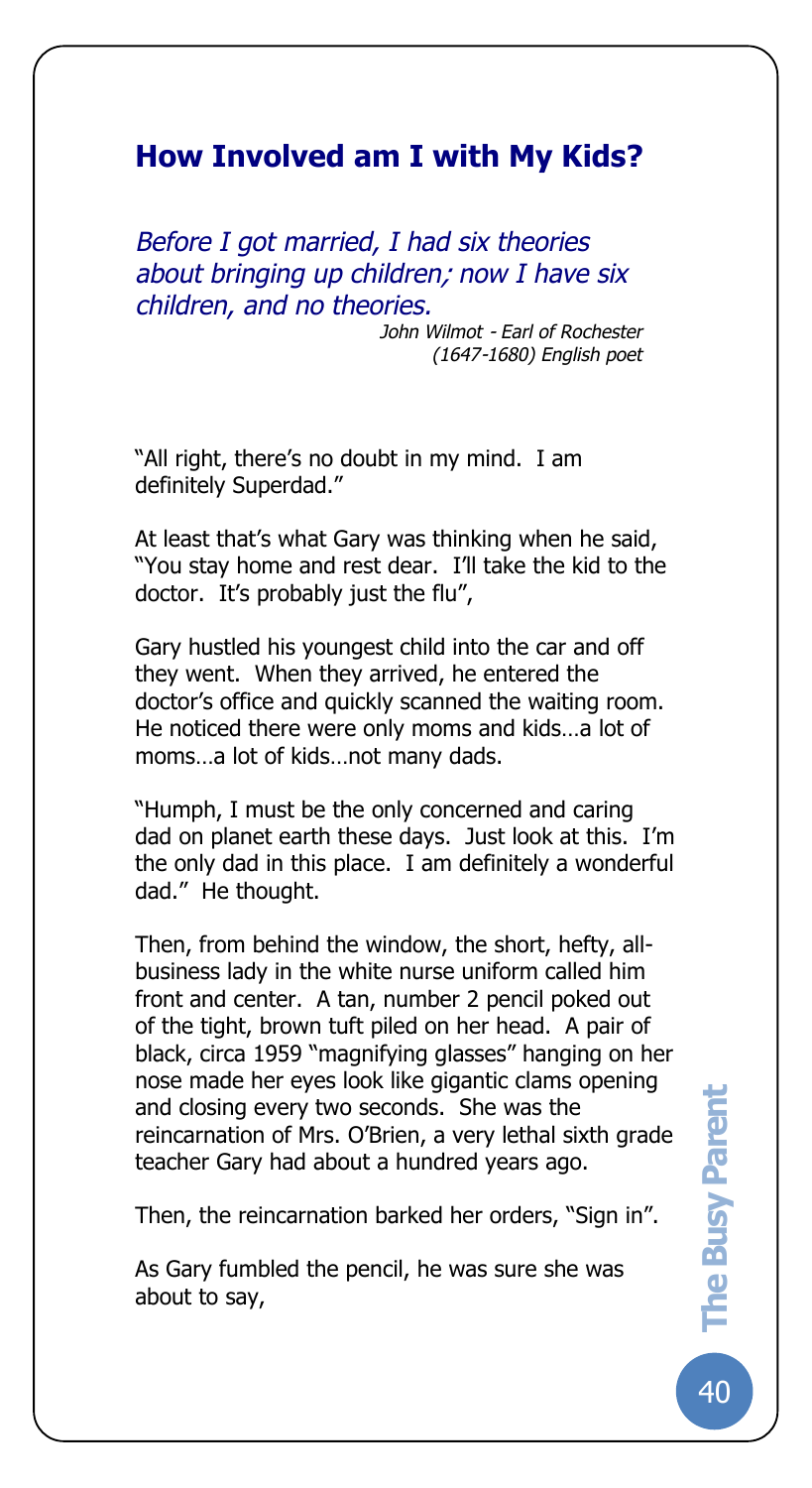"Young man, place your name on the upper right hand corner of your paper and no talking with your classmates."

Instead, she asked, "Is this his first visit?"

"Who?"

The Busy Pare

"The child standing next to you holding your hand. Does he belong to you?"

"Oh, yes. Yes, he does. This is my son."

"That's very nice. Is this his first visit with us?"

"Sure is."

Jabbing a clipboard into his hands she said,

"Take a seat and fill this out."

"Yes ma'am." He said, feeling himself beginning to shrink. She fired a look that said,

"You should know you have to fill out these papers you silly little man."

Two inches shorter, he backed away from the window and headed for the safety of the lime-green, vinylcovered office furniture.

Gary sat on the squishy seat cushion and grabbed the battered pencil hanging from his clipboard.

Question 1: Name, Address, Age . . .

"Once you get past nurse Ratchet, there's really nothing to this doctor visit stuff." He thought, as he penciled in the correct answer.

Question 2: Child's birth date . . .

"Hmmmm . . ." He couldn't seem to remember that one. He skipped it and went on to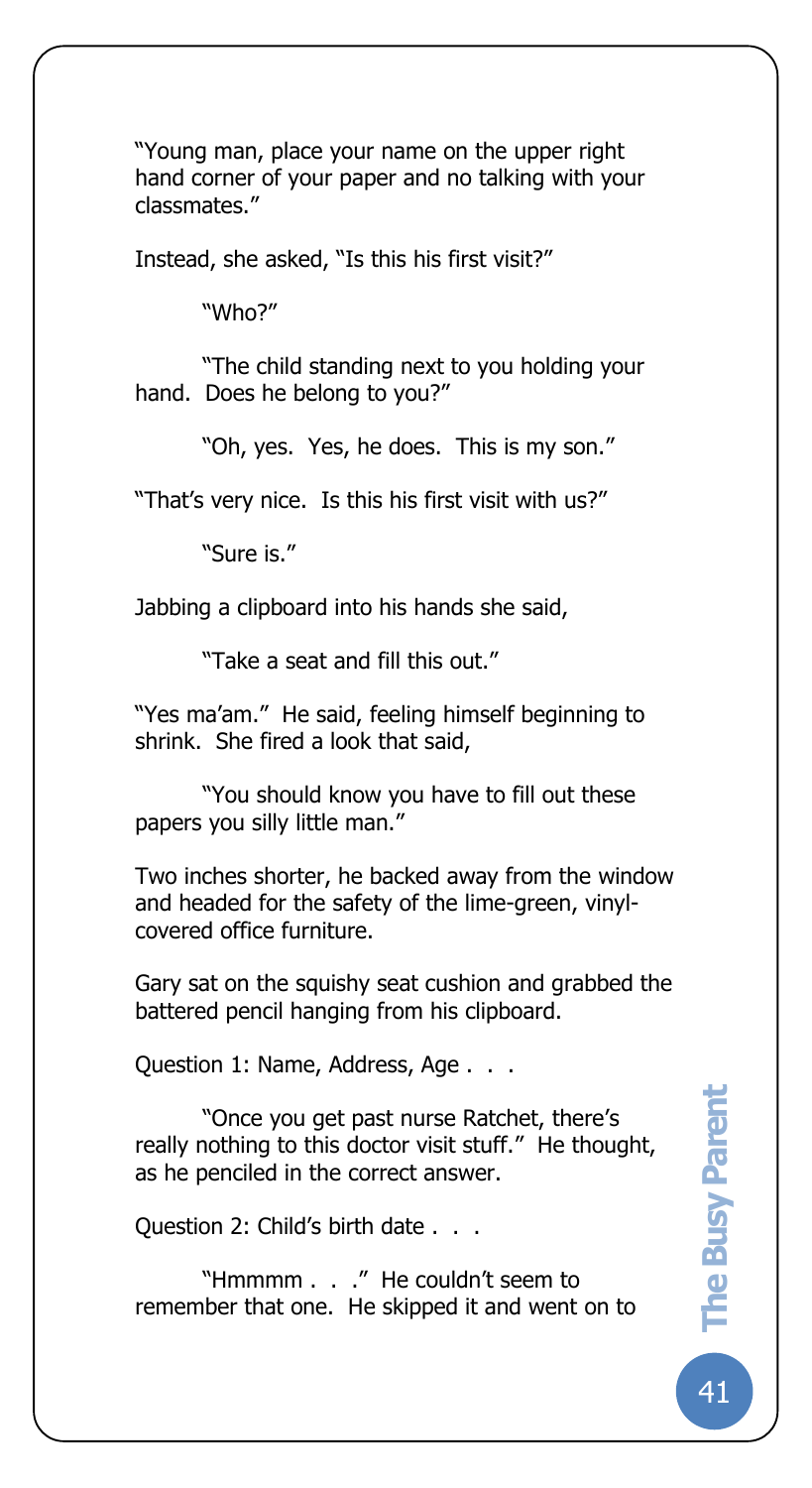Question 3: Known allergies?

"Oh, oh."

The Busy Pare

Question 4: Family Physicians Name?

Clutching his clipboard, Gary stood up and approached the window like a mountain man gingerly approaching the cave of a 600-pound grizzly.

"May I use the phone?" He peeped.

The grizzly was gnawing on a cheap, dime store candy bar and flipping through the pages of Redbook. Without a word or even looking up,

Nurse Ratchet pawed her million buttoned, beige office phone into his hand. Her lips never moved, but Gary swore he heard her say,

"I knew you'd be back for this. That's why I keep this phone here, just for imbecile dads like you who think they're equipped to juggle kids at the doctor's office. Take a hint buddy, leave this kind of work to a professional-vour wife!"

He dialed and waited for the answers to come from that lovely, assuring voice.

"Hello."

"Hi honey. I'm sorry to wake you, but I'm at the doctor's office and there's a grizzly, I mean there's a few details I need to know."

In moments, and with a casual "nothing-to-this-stuff" tone, his wife yawned the answers to the puzzles on his clipboard. There's no doubt—male chauvinism suffered a serious drop kick that day.

42**The Busy Parent the Busy Parent**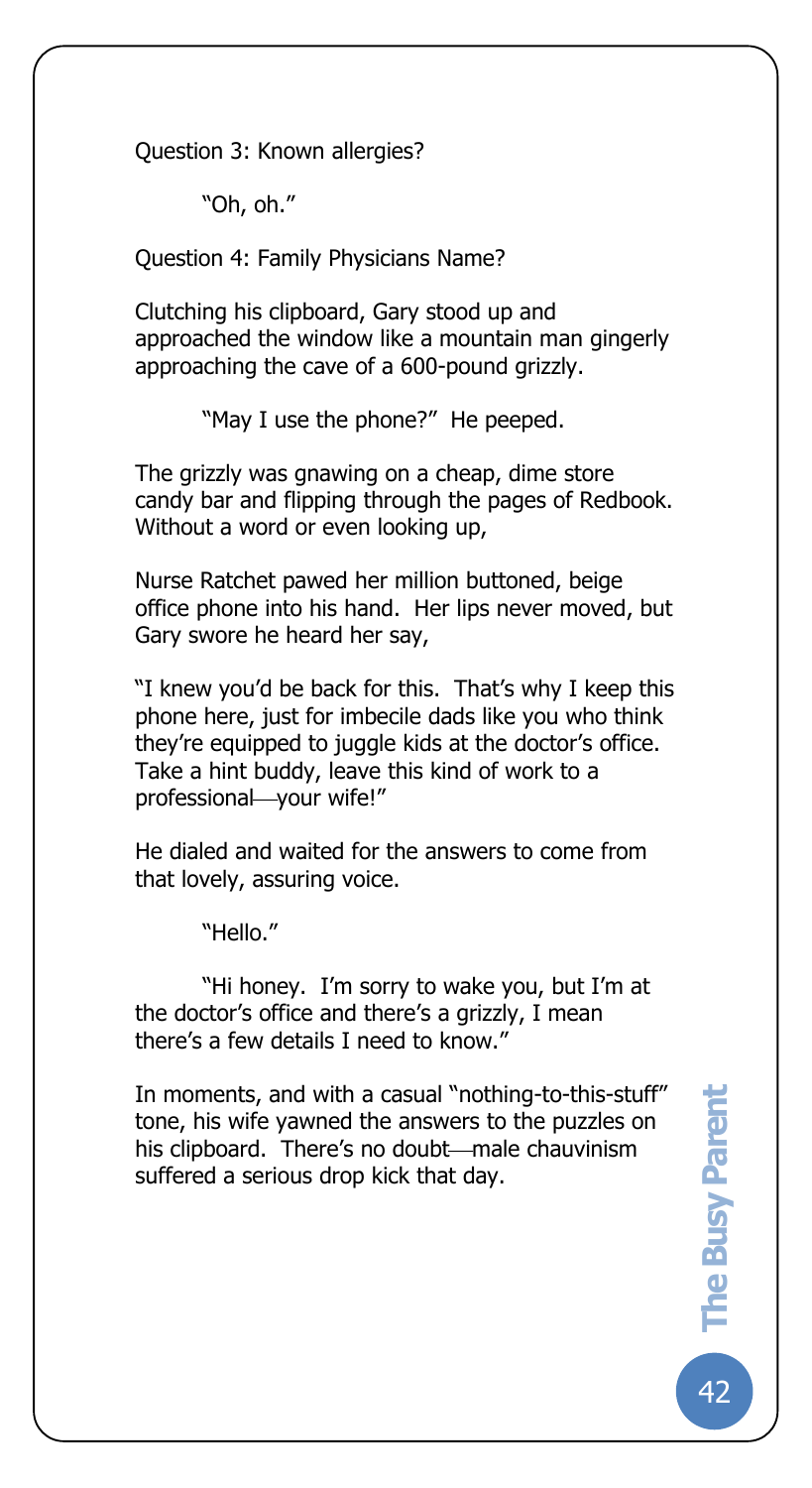Now, how is it that Gary's wife knew these things so well, yet Gary didn't have a clue? Simple, she's tuned into the kids much more than Gary. She lives in the everyday things with them.

Gary's wife has taken the kids to the doctor a quadrillion times. Gary did one visit, which in his typically male attitude should have qualified him as parent of the year. Sheesh!

If we don't know our children's allergies, it doesn't mean we're bad parents. However, it may mean that we're not as involved with our kids as we should be. "

"But I don't have the time to do all that stuff."

I know that's what many of us are thinking. So let's find out just how much time we do have.

# **Plans**

The Busy Pare

"Be very careful, then, how you live—not as unwise but as wise, *making the most of every opportunity* . . ." Ephesians 5:15-16

## **Preparations**

Before you move on to the next section, write out how much time you think you have available to spend on your children each day of the week. Use the following as an example:

| MONDAY:  | 1 hour |
|----------|--------|
| TUESDAY: |        |
|          |        |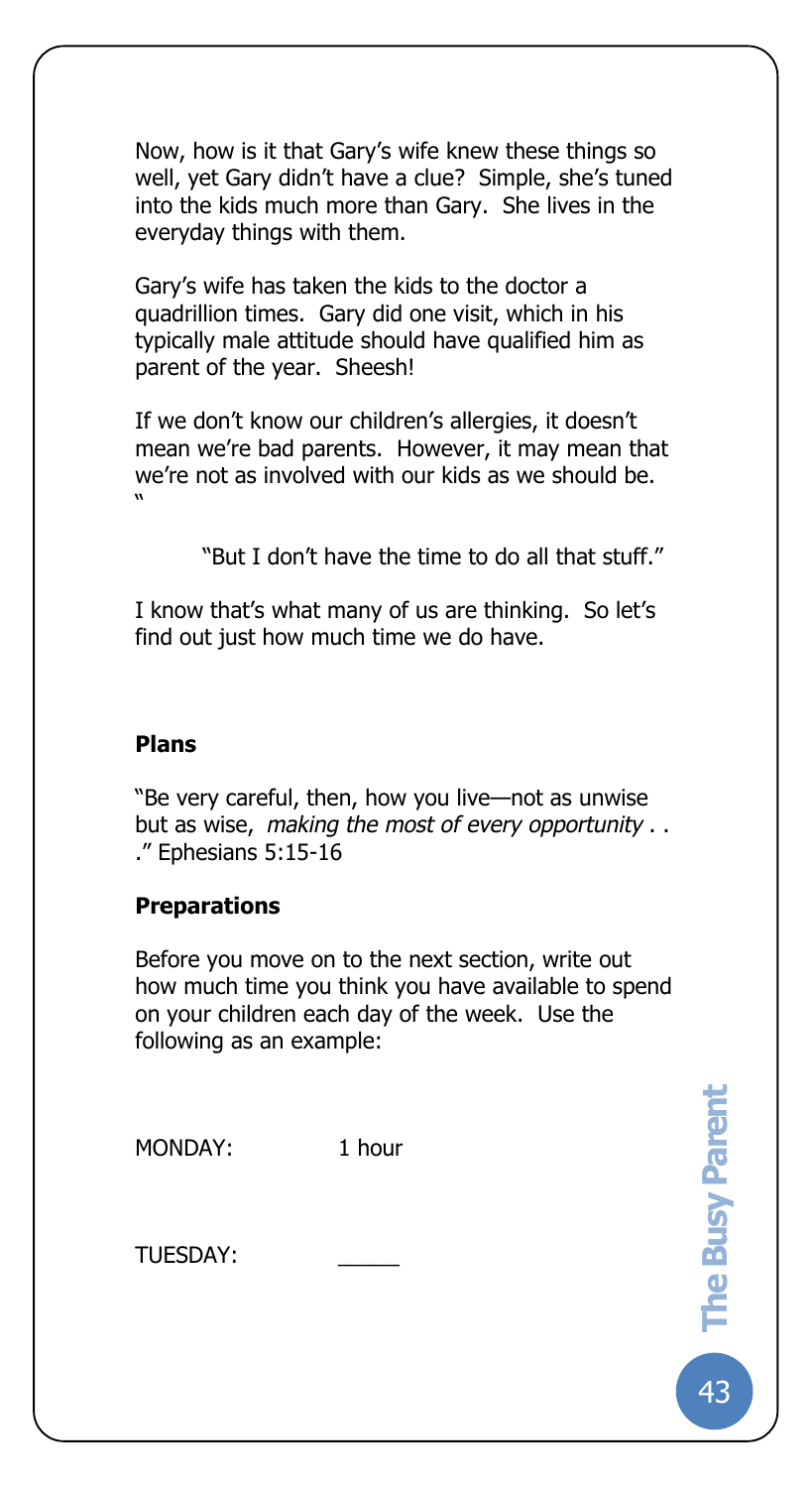| <b>WEDNESDAY:</b> |  |
|-------------------|--|
| <b>THURSDAY:</b>  |  |
| <b>FRIDAY:</b>    |  |
| <b>SATURDAY:</b>  |  |
| <b>SUNDAY:</b>    |  |

# **Prayer**

The Busy Pare

Father, help me to accurately judge how much time I really have for my children. Amen.

\_\_\_\_\_\_\_\_\_\_\_\_\_\_\_\_\_\_\_\_\_\_\_\_\_\_\_\_\_\_\_\_\_\_\_\_\_\_\_\_\_\_\_ \_\_\_\_\_\_\_\_\_\_\_\_\_\_\_\_\_\_\_\_\_\_\_\_\_\_\_\_\_\_\_\_\_\_\_\_\_\_\_\_\_\_\_

# **Ponderings**

**TIP: Am I as creative and resourceful applying my time to my family as I am to my job?**

**44 The Busy Pare** 

the Busy Pare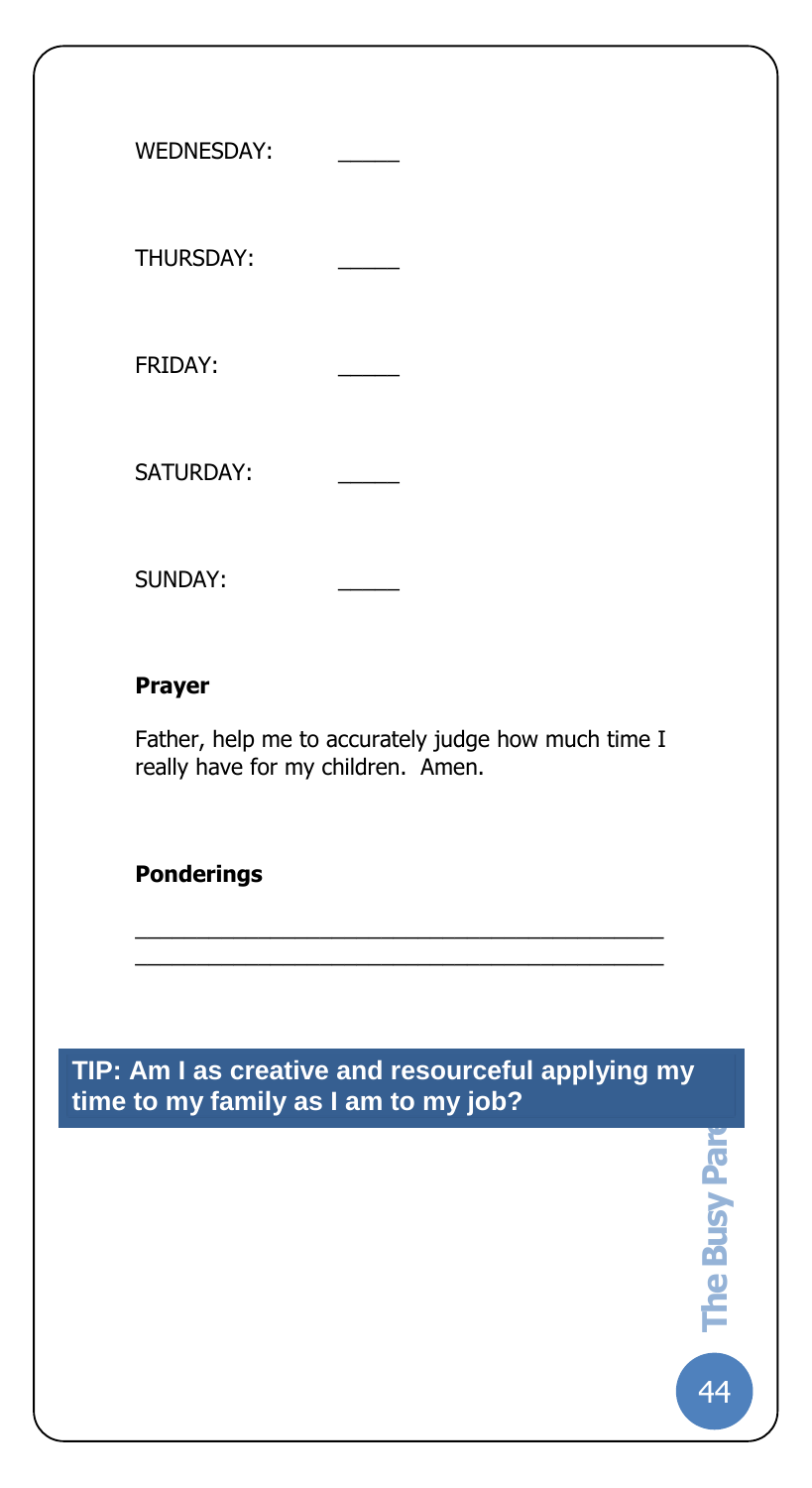# **But I Just Don't Have the Time**

The Busy Pare

*I recommend you to take care of the minutes: for hours will take care of themselves.*

> *Lord Chesterfield (1694-1773) English statesman, man of letters*

Gary felt that he had very limited time to spend with his kids. He knew he'd have to make more time, but how?

He decided to do a survey. He created a worksheet that measured his activities and the time it took to finish each activity.

After using his worksheet for one week, Gary was encouraged to find that there was actually more potential time for his kids then he'd thought.

Next, Gary decided to try the worksheet for a month. The results were the same, if he could discipline himself to change some of his habits, he could have more time for his children.

Can you answer Gary's questions with actual hours and minutes?

How much time do I spend in front of the TV?

 $\overline{\phantom{a}}$ 

 $\overline{\phantom{a}}$ 

How much time do I spend with my friends?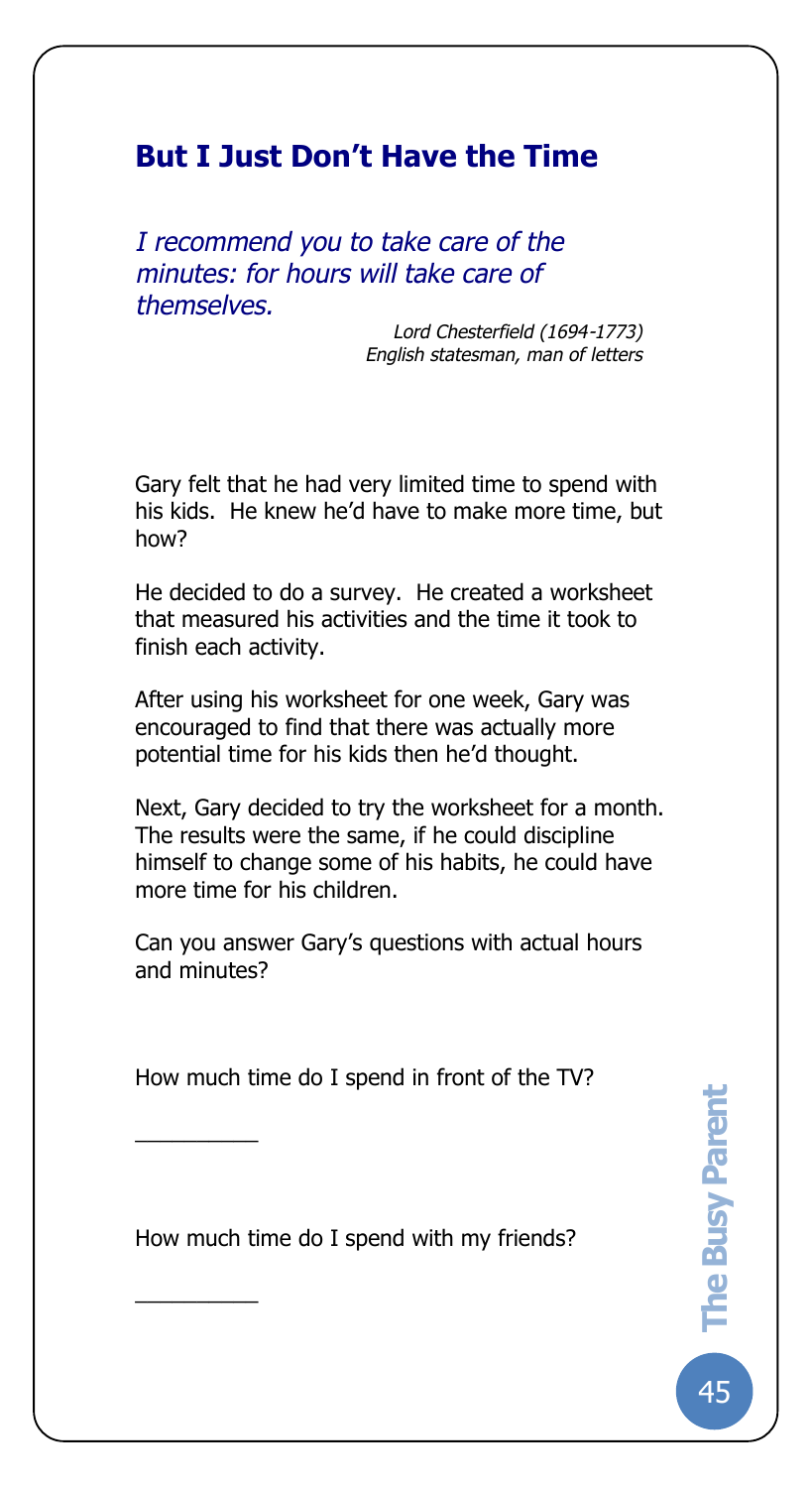How much time do I spend on my hobbies?

How much time do I log on the job?

 $\overline{\phantom{a}}$ 

 $\overline{\phantom{a}}$ 

 $\overline{\phantom{a}}$ 

 $\overline{\phantom{a}}$ 

The Busy Pare

How much time do I spend with my immediate family?

How much time do I spend with each family member?

More than likely, you and I can't answer those questions with any accuracy because we don't have a tool of measurement. That's why I'd like to encourage us to follow in Gary's footsteps and do our own survey.

The first time I did this I was amazed to see exactly where and how I spent my time for the last 30 days.

Use a sheet like the following to track your time for one week. Record each day and date. Then write in every task with the starting and ending time.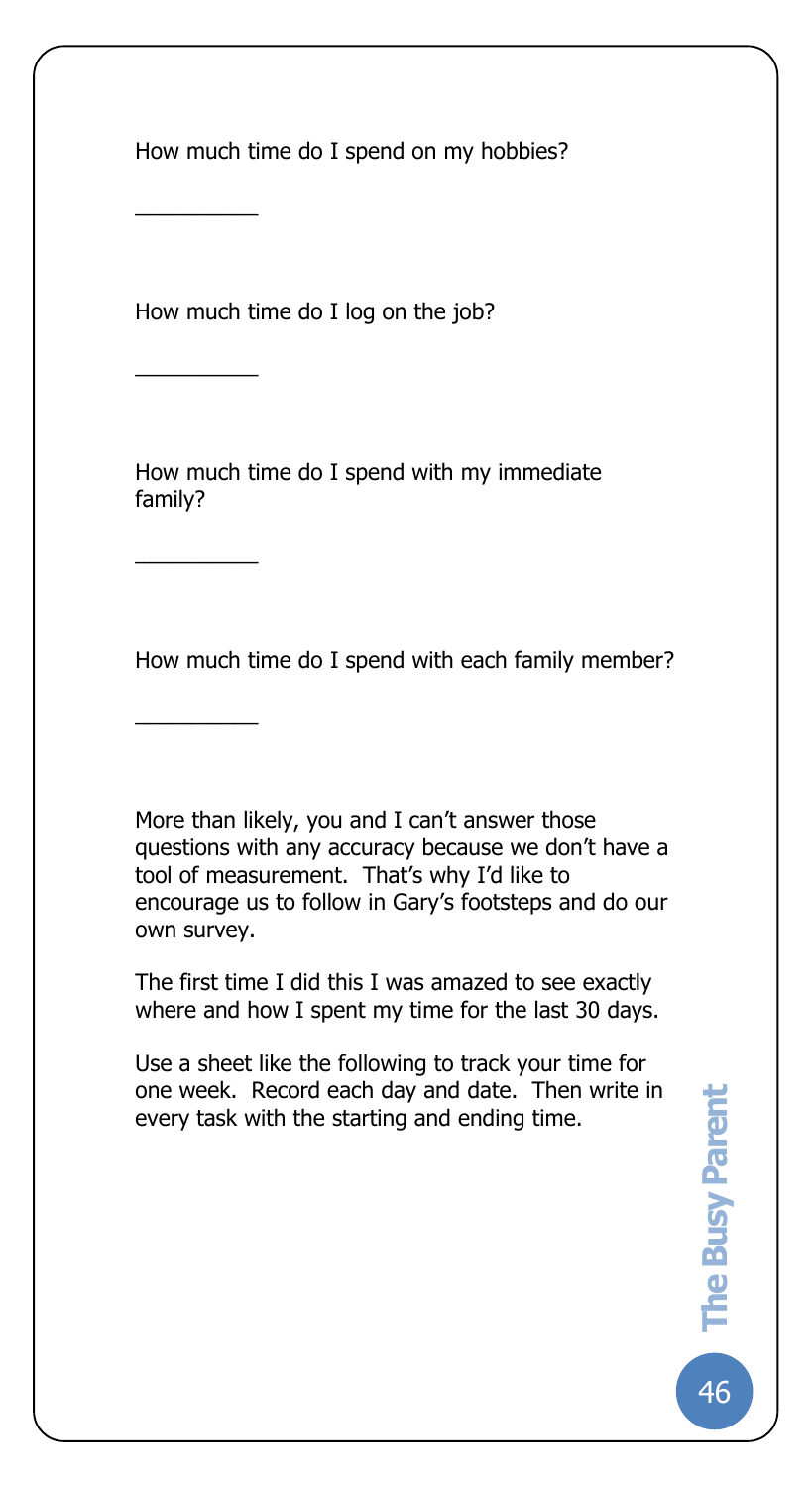### **DATE: Monday, December 1**

The Busy Pare

TASK DESCRIPTION: went to store START TIME: 9:00 a.m. FINISH TIME: 10:15 a.m.

TASK DESCRIPTION: washed car START TIME: 10:30 a.m. FINISH TIME: 12:15 p.m.

Here's something to watch, as in the example, what happened to the fifteen minutes between when you came back from the store and when you began to wash the car?

Time slips away easily and there are many time management books and tools available in stores. The example used here is just a simple tool, but can be powerful in the hands of a determined parent.

For a more revealing study, create a sheet that allows you to fill in your activities in 15-minute intervals. Use that sheet for one month. There are only two rules: 1) Don't change any of your normal behavior) and 2) Be honest. You'll be amazed at what you discover about how you use your time.

Now that you've completed your survey, on a separate sheet of paper, total up the time spent on the following categories:

Immediate family

 $\overline{\phantom{a}}$ 

 $\overline{\phantom{a}}$ 

Individual family members

47**The Busy Parent The Busy Parent**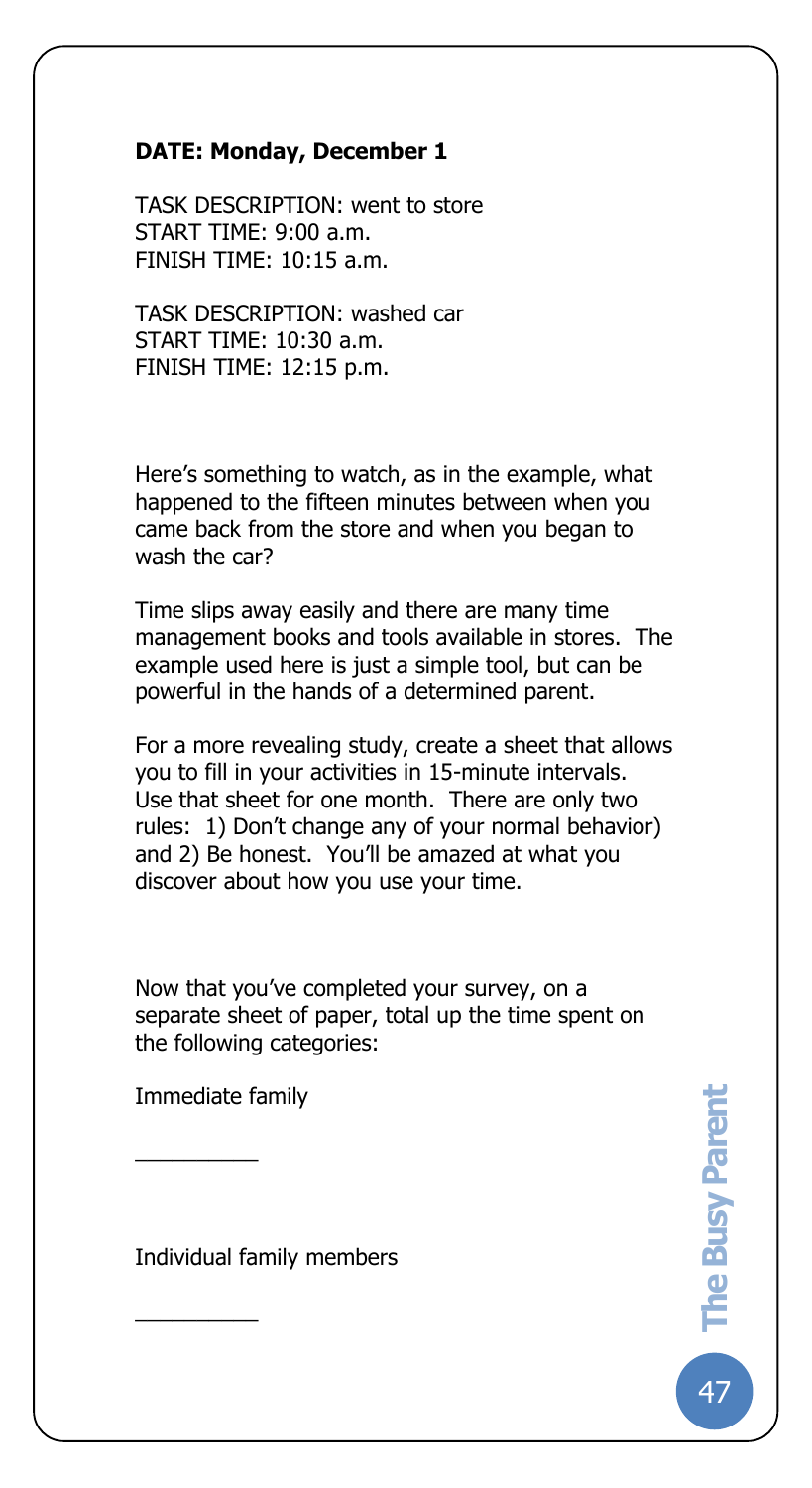On the job

 $\overline{\phantom{a}}$ 

 $\overline{\phantom{a}}$ 

The Busy Pare

Alone

Hobbies

 $\overline{\phantom{a}}$ 

 $\overline{\phantom{a}}$ 

 $\overline{\phantom{a}}$ 

Watching television

Spouse

Sleeping

 $\overline{\phantom{a}}$ 

Errands and household tasks

Miscellaneous

 $\overline{\phantom{a}}$ 

 $\overline{\phantom{a}}$ 

48**The Busy Parent che Busy Parent**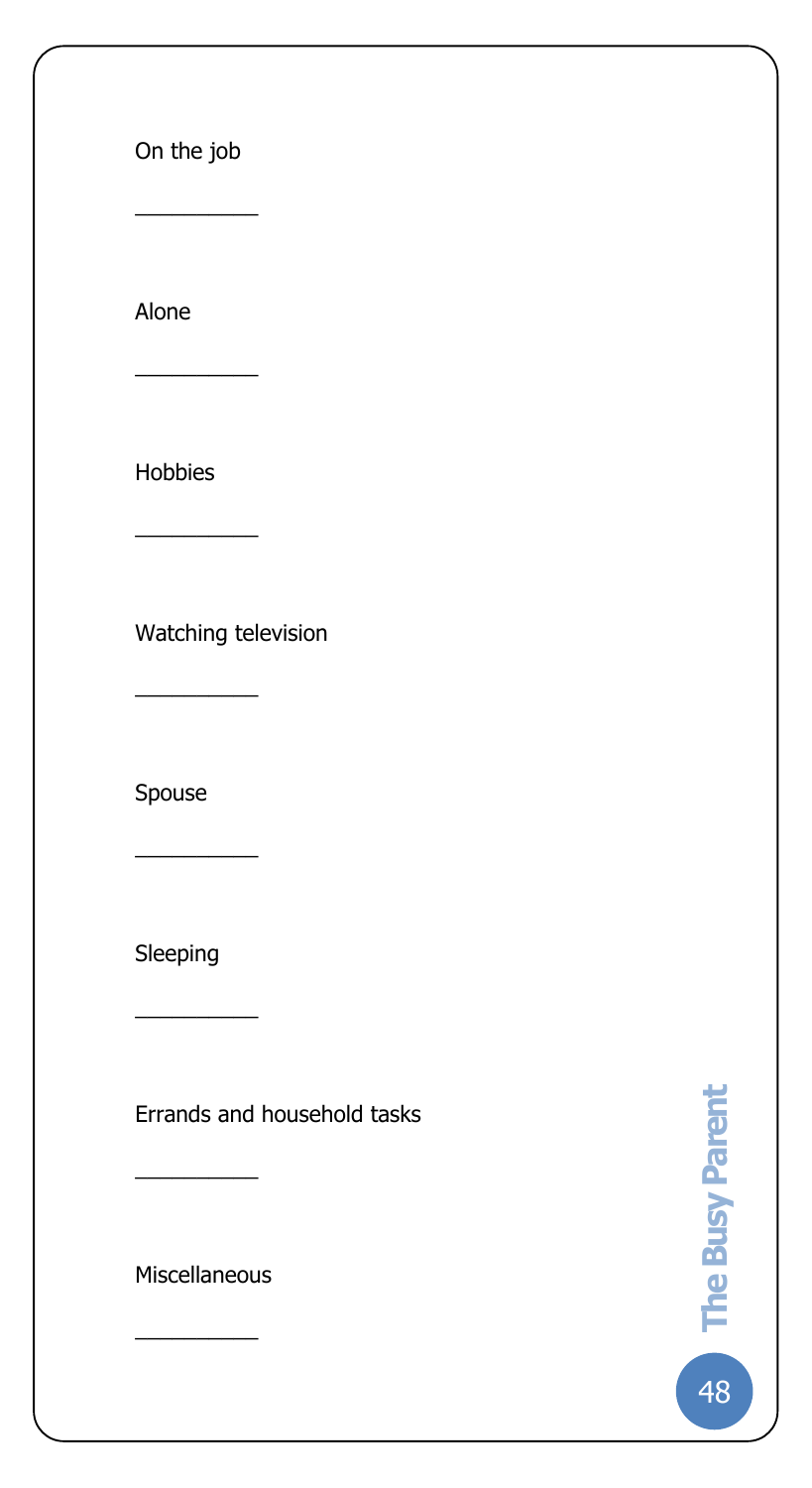Look over your time sheets. How many times were there when you could have included your kids?

The Busy Pare

I'm not suggesting our kids spend every moment with us. But do we show a pattern of preferring other things to involvement with our children? If so, then maybe we've not made parenting a priority.

What we need to do is go back and look again at the time sheet. We have to rearrange things in our life till we fit our kids in.

If the only time we have is when we drive back and forth to the store, maybe instead of driving to the store alone, we could purposely take one of our children in order to spend time with them.

Let's say it's an extreme case and the only time we have is when we're sleeping. A couple of nights a week we could let our kids spread blankets on the floor and "camp out" with us. How about involving our kids in our hobbies.

One of the neat things I did recently was to build a computer with a couple of my kids. They needed one and I know a few things about PCs, so we bought the parts and spent a whole evening putting it together.

Of course, they got bored at times, but here's what my kids experienced while they were around:

- They learned the parts of a computer and their functions.
- They saw how dad handled the frustration when the computer didn't work.
- They witnessed dad's determination to make it work.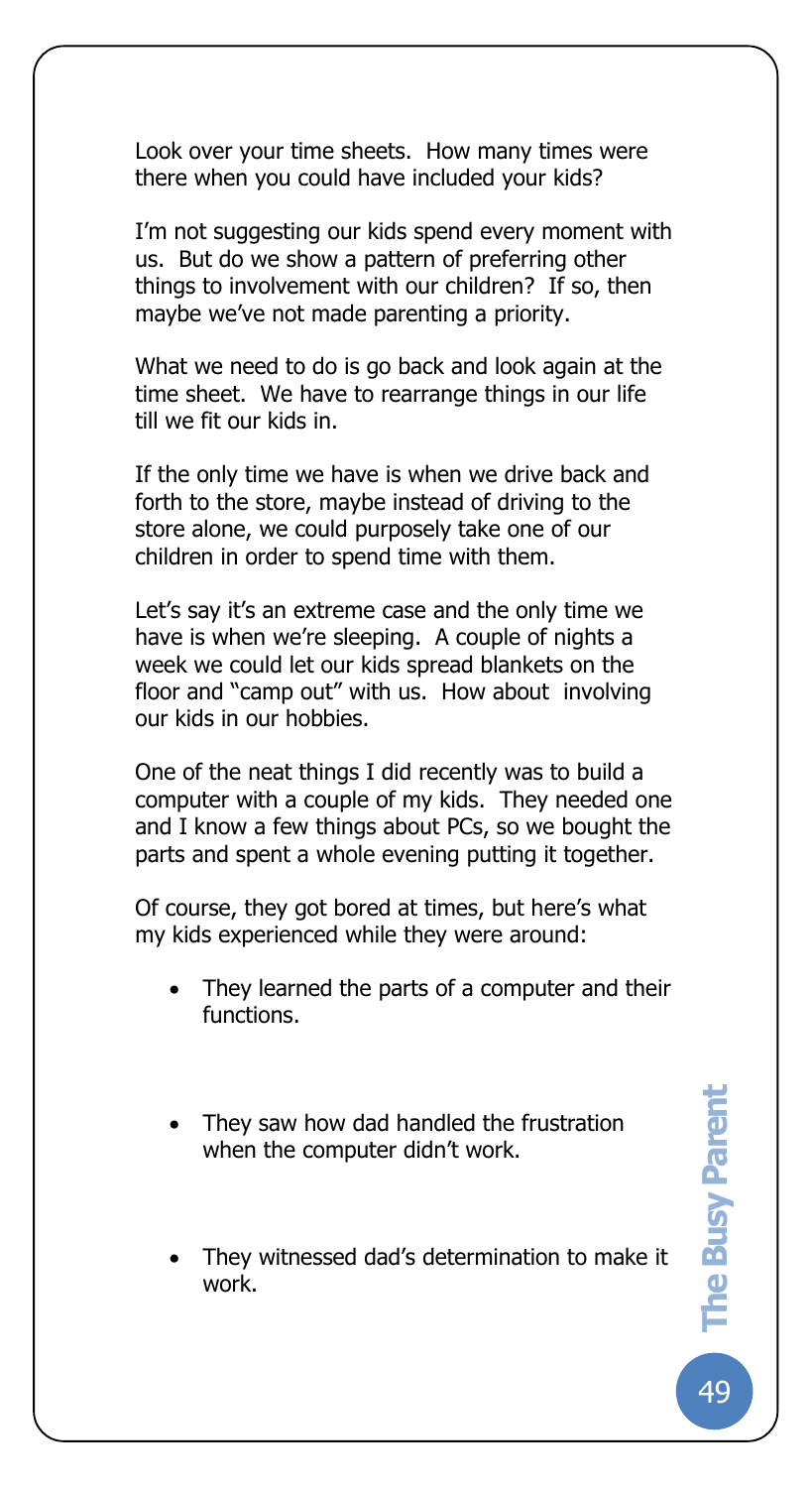They experienced the joy of seeing the power light flicker to life and their favorite games blast to the screen.

The Busy Pare

- Finally, they learned how to use different tools.
- Best of all, they spent quality time with dad.

Our kids need to be with us in the everyday stuff of our lives so they can see how we, as Christian parents, deal with those things. As well, we need to be involved in their everyday life. Our being there is an example of God's intention: a statement that says their heavenly Father wants to be involved with them. They need to know they can get to us so that they learn they can get to Him. In a proverbial nutshell, we're the face of God to our children.

Here's the hardest line of questioning I know. I apply it to myself and it's often painful. However, my answers let me know if I need to tune up my parenting or if I'm on the mark.

When my babies look at me, are they reminded of their Heavenly Father?

 $\overline{\phantom{a}}$ 

 $\overline{\phantom{a}}$ 

Am I a lens they can look through to catch a glimpse of Christ?

50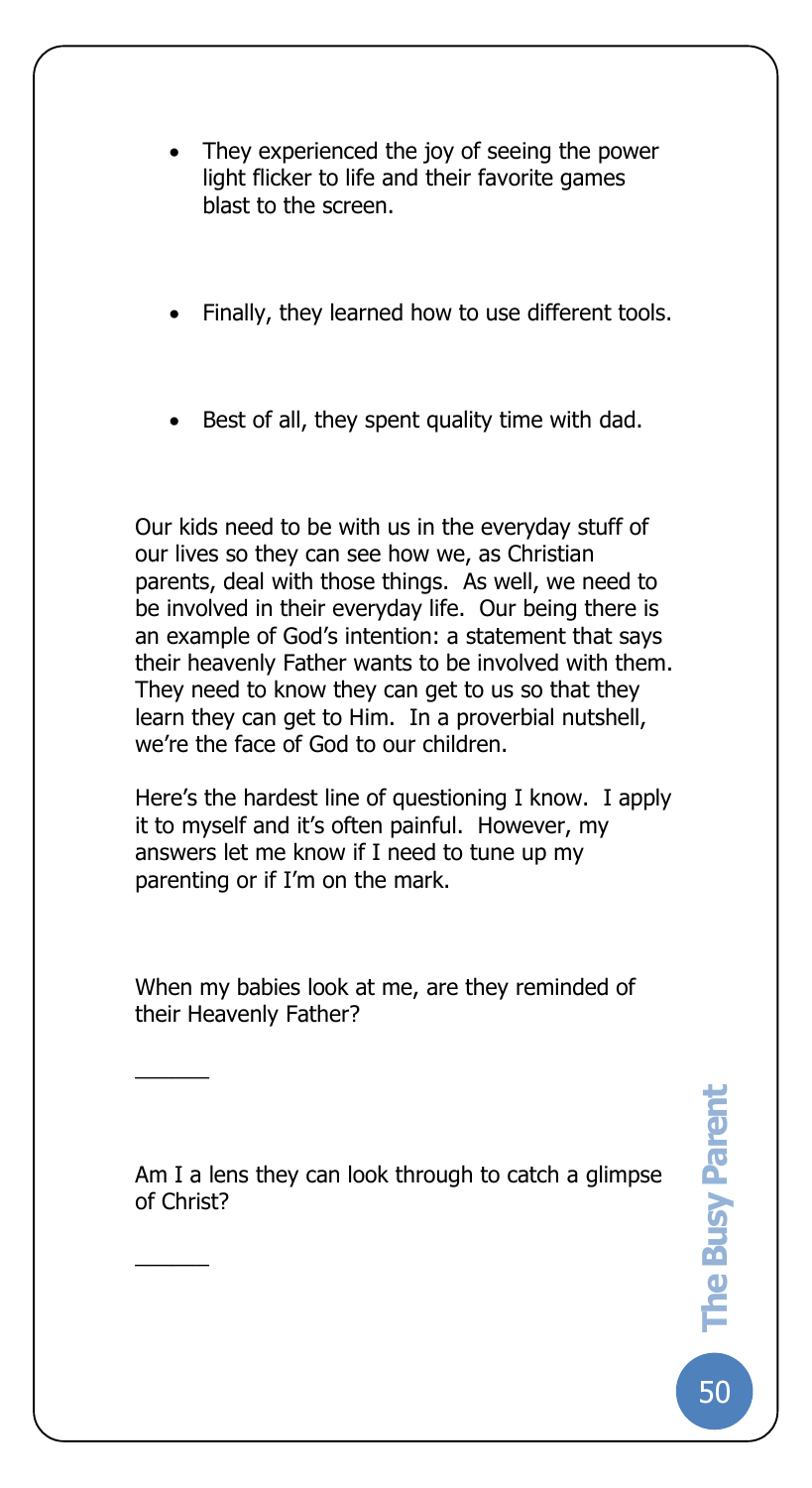Do I represent a safe haven, a provider, and protector as He does?

These questions will live with us till eternity. It's not over when our children reach adulthood because we all want to look to our parents as an example to follow.

We all need mentors. We all have the need to trust our parents and to be accepted by them. Therefore, once again, I must learn to be a parent like He. To a great extent, what they learn and feel most about God will be what they learn and feel most about me.

### **Plans**

 $\overline{\phantom{a}}$ 

The Busy Pare

"For there is a proper time and procedure for every matter…" Ecclesiastes 8:6

"Yet, O LORD, you are our father. We are the clay, you are the potter; we are all the work of your hand." Isaiah 64:8

### **Preparations**

Kids are born with the need for someone to guide, direct, and mold them; They're like clay. We have the opportunity and responsibility to help shape that clay. We share with the Lord in being the potters of our children. They'll find a way to be molded by someone else if we don't consistently make the time to mold them ourselves.

Based on your time survey, now write out how much time you have to spend on your children each day of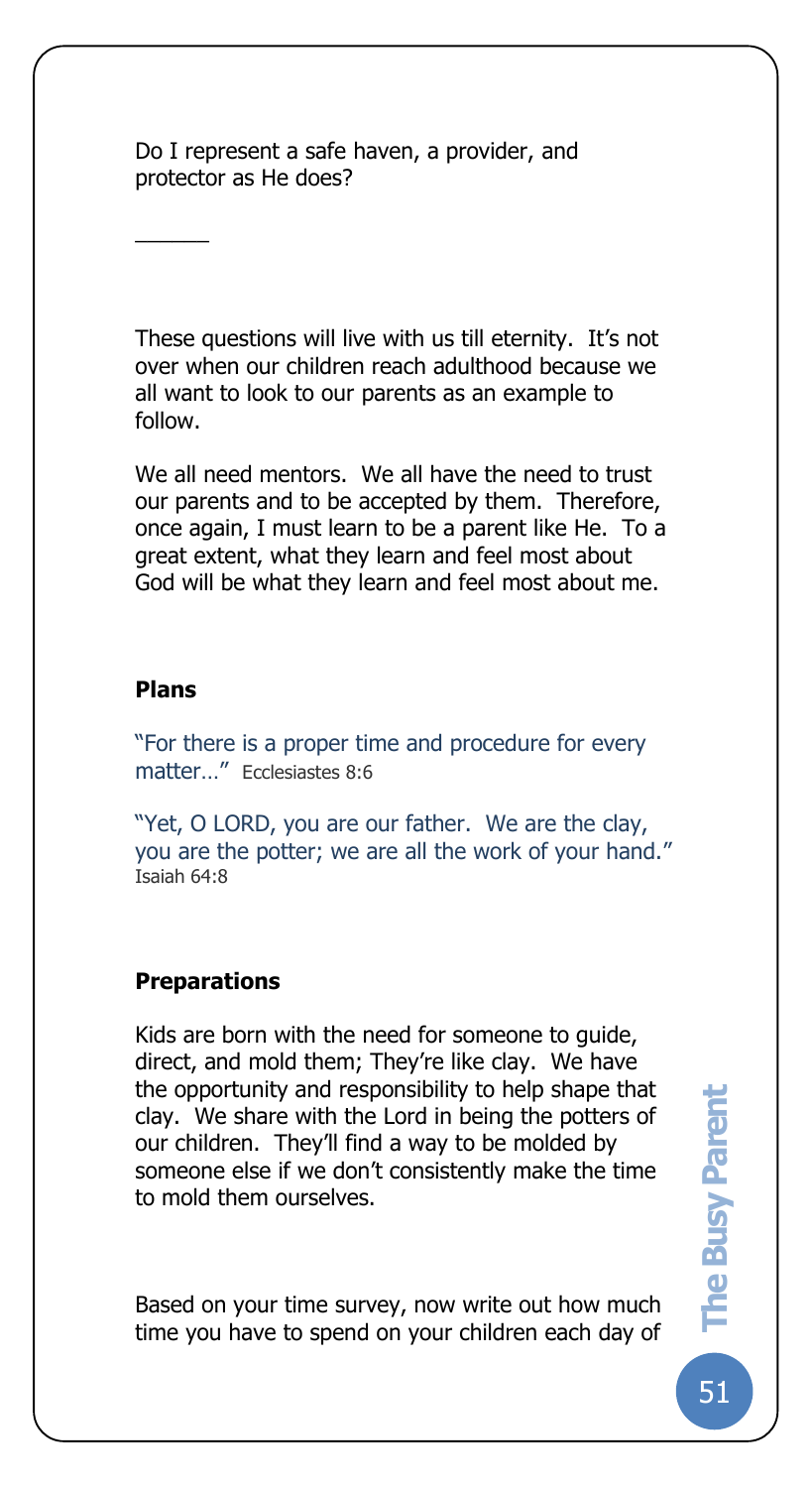| the week. Then compare this weekly time allotment<br>to the one in the previous section. |  |
|------------------------------------------------------------------------------------------|--|
| MONDAY:                                                                                  |  |
| <b>TUESDAY:</b>                                                                          |  |
| <b>WEDNESDAY:</b>                                                                        |  |
| <b>THURSDAY:</b>                                                                         |  |
| FRIDAY:                                                                                  |  |
| <b>SATURDAY:</b>                                                                         |  |
| <b>SUNDAY:</b>                                                                           |  |

### **Prayer**

The Busy Pare

Father, life is busy. I feel as if I have to wear a dozen different hats in order to keep everyone happy. Sometimes I wish I were 10 years younger when life was simpler. Yet, I know I must do what's right. Help me do what is right. Regardless of my busy schedule, my children need me. Help me to consciously and carefully make my children a real priority. Help me to keep them as a priority. Amen*.*

52**The Busy Parent**  The Busy Parent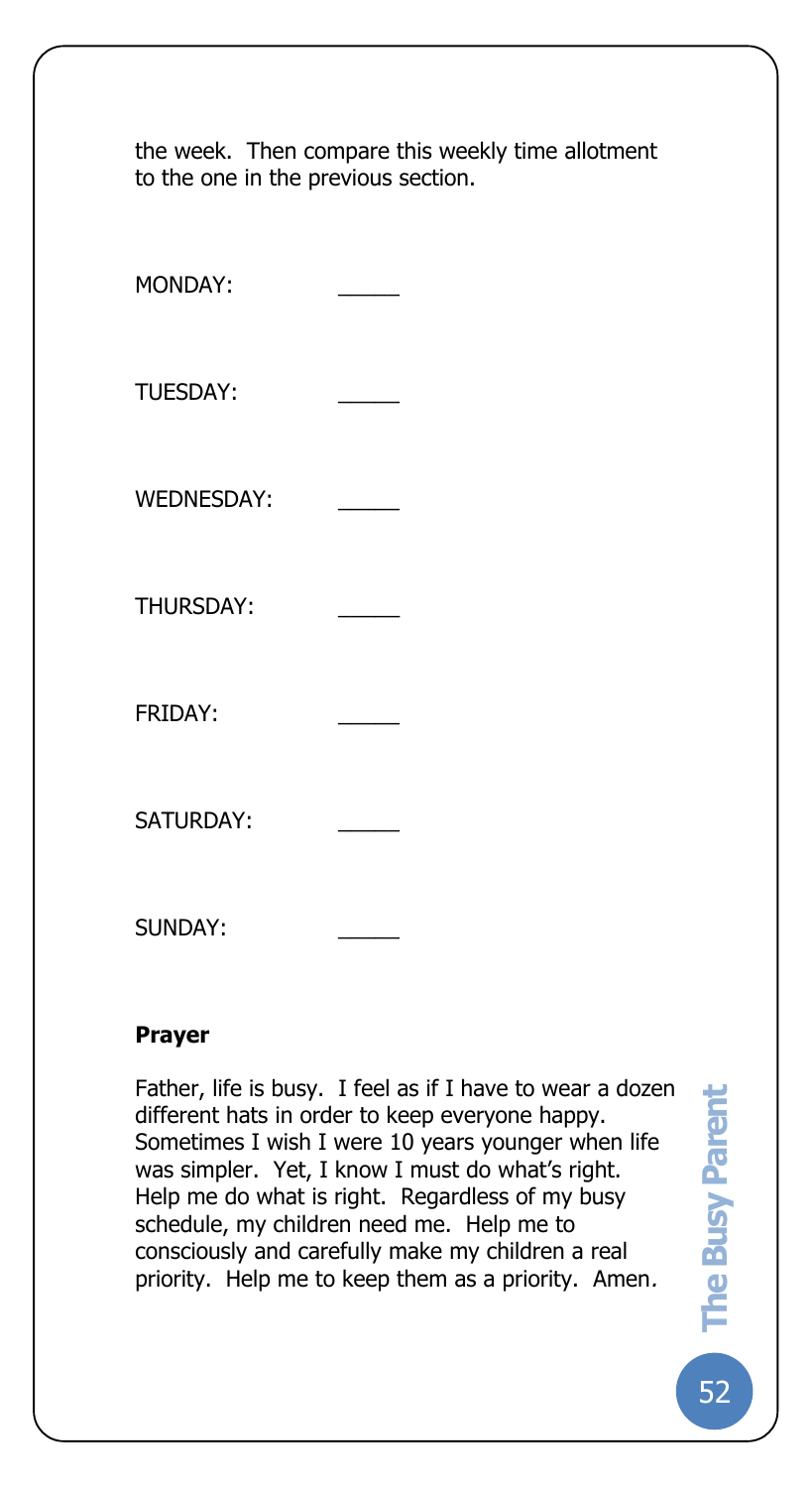# **Ponderings**

The Busy Pare

### **Summary**

1) Have I made becoming a better parent a top priority in my life?

\_\_\_\_\_\_\_\_\_\_\_\_\_\_\_\_\_\_\_\_\_\_\_\_\_\_\_\_\_\_\_\_\_\_\_\_\_\_\_\_\_\_\_ \_\_\_\_\_\_\_\_\_\_\_\_\_\_\_\_\_\_\_\_\_\_\_\_\_\_\_\_\_\_\_\_\_\_\_\_\_\_\_\_\_\_\_

2) Do I honestly know how involved I am in my children's lives?

# **TIP: Have I written my kids into my calendar the same way I would for an appointment or task?**

53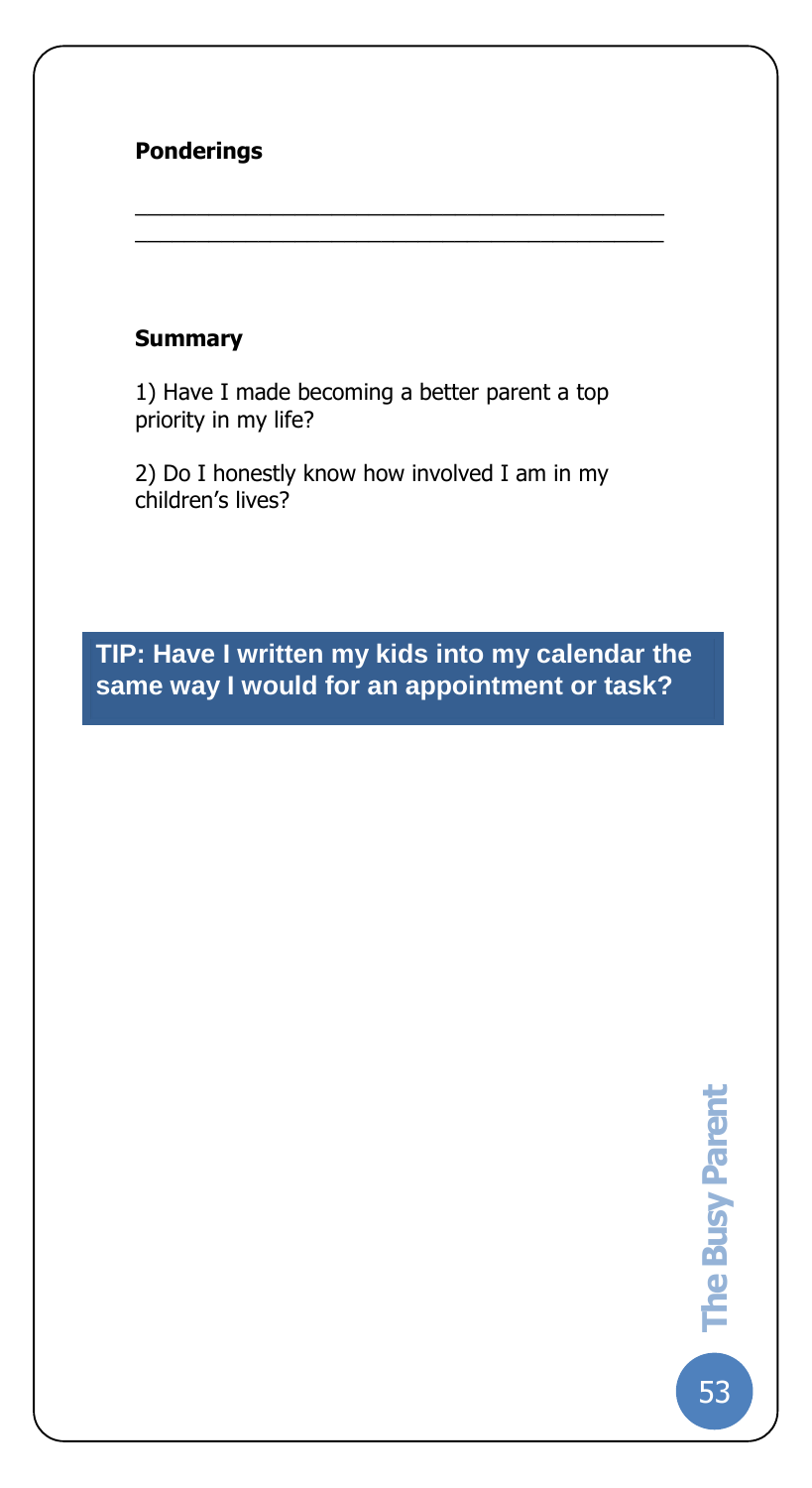# **CRITICAL BELIEF TWO: Becoming a Better Parent Demands PLANNING**

The Busy Pare

*Men are generally more careful of the breed of their horses and dogs than of their children.*

> *William Penn (1644-1718) religious leader, founder of Pennsylvania*

In the last section, we discussed getting our *priorities* in order. In this section, we'll begin *planning* practical steps to better parenting. Let's start with a little role-playing.

Pretend for a moment that you're a general contractor. Your mission in life is to build homes. One day a potential customer walks into your office. Let's call him Bob. Bob says,

"Hi, I want to have a home built and I was wondering if I could see some of your plans."

You reply, "Well, that's great Bob. We certainly love to build homes. I'm glad you stopped by. But you see Bob, we don't really have any plans. We just sort of start building and add things here and there till we end up with a new home."

Do you think your new customer would remain?

Okay, you're a schoolteacher. Twenty kids flood your classroom each day. Those kids have parents. Those parents expect you to produce learned students. One day the parents come to open house and ask: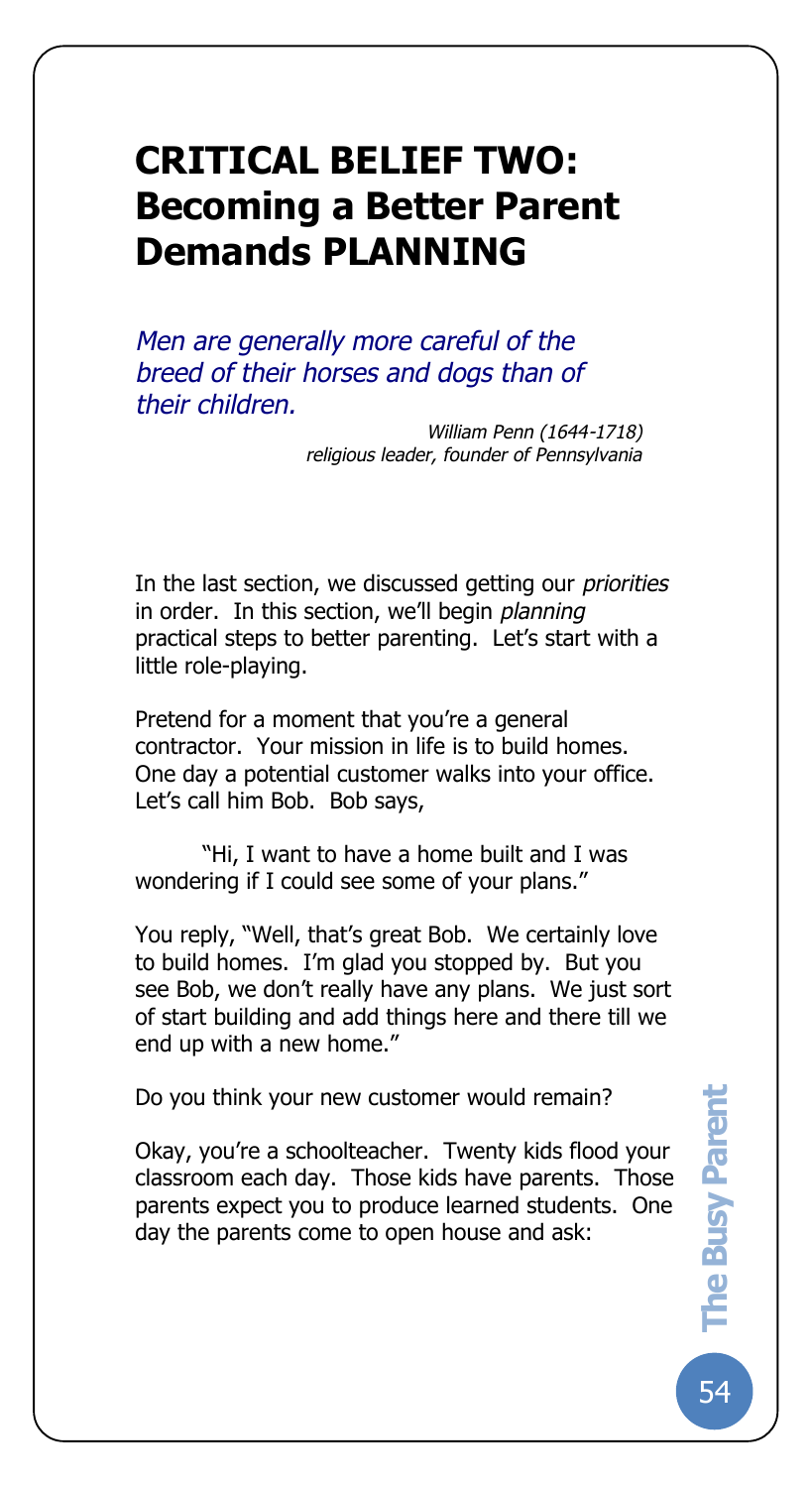"What sort of curriculum do you use, and what's your daily activity plan?"

The Busy Pare

You say*,* "Well, I don't really use curriculum. And as far as a daily activity plan goes, I don't really plan anything. We just sort of go along and see what comes up."

What do you suppose the reaction of the parents would be?

Obviously, these things don't happen. However, every day across this planet, men and women tend to the task of parenting without any real plan in mind. Why? We attack the workplace with our armor properly suited, our weapons sharp, and our wits keen. We do battle each day for the provision of our family. We knock down the guarded walls of commerce. We clamor for position. We have plans big plans. We've plotted our course for the promised land.

We're going to make a better life for our family and we've cautiously laid our track to get there. This gritty ol' steam engine will forge ahead to the land of opportunity. Yes, we know just how to get there because we have a map. And we wrote it. It may be subconscious, but most of us have such a plan.

This is noble and needed. This is great for business, income, and advancement. *But*…do we have a plan for parenting? Have we sat up at night figuring out how we would get from this point to that point as a parent? I hear the murmurs, "being a provider is part of being a parent". Yes, I know. Yet, for so many of us, being the provider is much bigger than all the other parts of being a parent.

We don't mean for it to be that way. It just happens. It's a learned pattern and many of us can't find the exit. Our bulging egos may not approve of us saying, "We need help."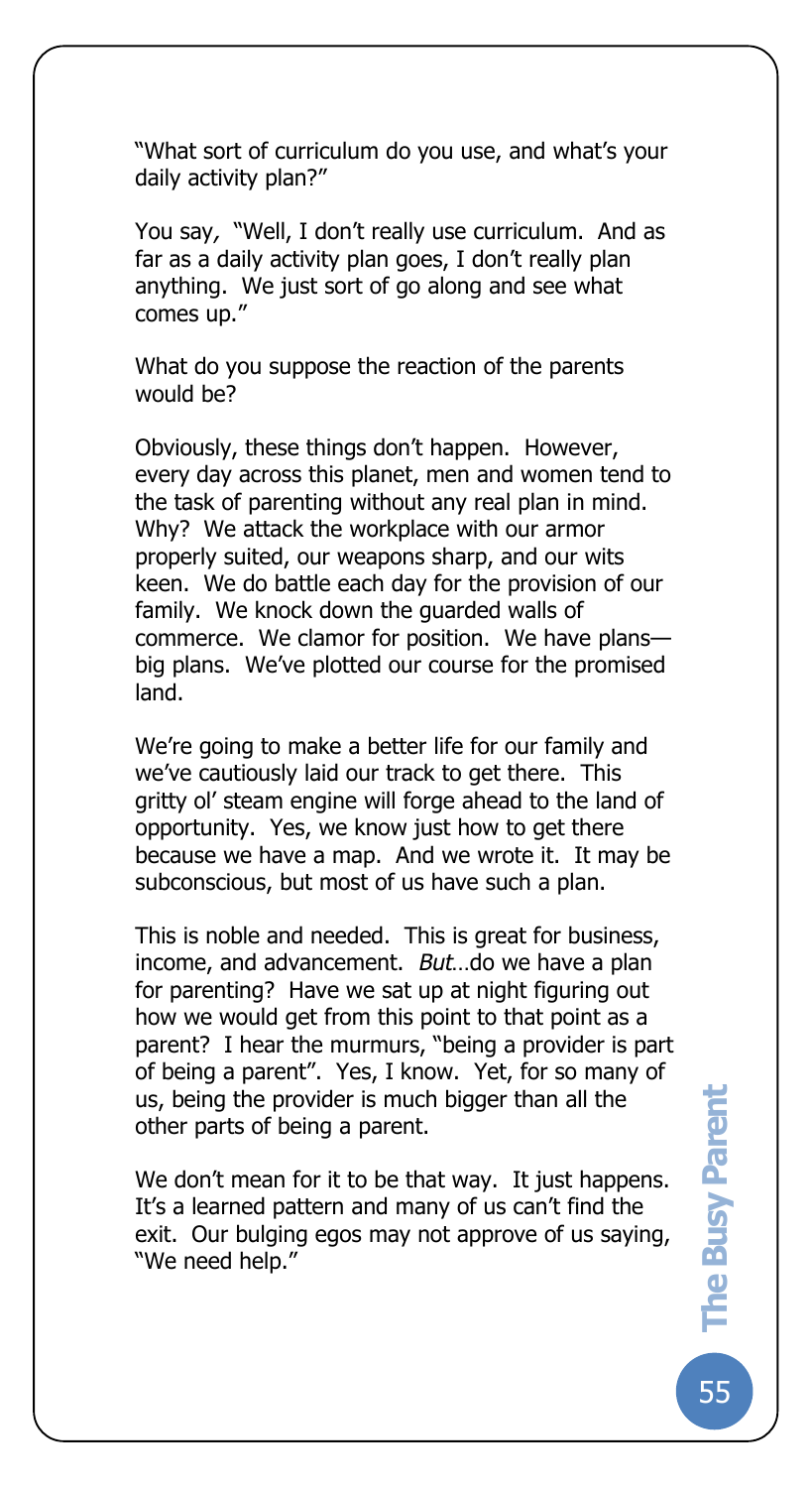However, all across the world, and traveling on the same trail blazed by Promise Keepers and Women of Faith, parents are suddenly arising and speaking their needs. We're shaking off the sleep like a bear out of hibernation. There's a growing quest.

Men and women are saying, "We need more books, seminars, and sermons on being a parent. We need more encouragement to be a better parent. We need each other. We need help…"

This movement has potential to really change the world. Yet, when the last encouraging word of the last sermon is spoken, what we really must get after is the "how to". We need a set of plans for parenting. I wholeheartedly believe that if we commit as much energy, enthusiasm, and diligence to parenting as we do our careers and hobbies, the next generation will be something the contemporary world has never seen. We'll create the solutions to society's problems, and *those solutions will be our kids*.

If we do our job the way God intended, the church and the world will not be flooded with dysfunctional families, kids on drugs, juvenile violence, and gangs.

### **Plans**

The Busy Pare

". . . those who plan what is good find love and faithfulness." Proverbs 14:22 (NIV)

### **Preparations**

Father, we have a God-ordained mission and we must have a plan to carry it out.

Do I have a *specific*, *attainable*, and *measurable* daily plan for parenting or am I leaving it up to chance?

Sometimes we think we have to produce Disney world or a two-week vacation in the Ozark Mountains, etc.

56**The Busy Parent The Busy Parent**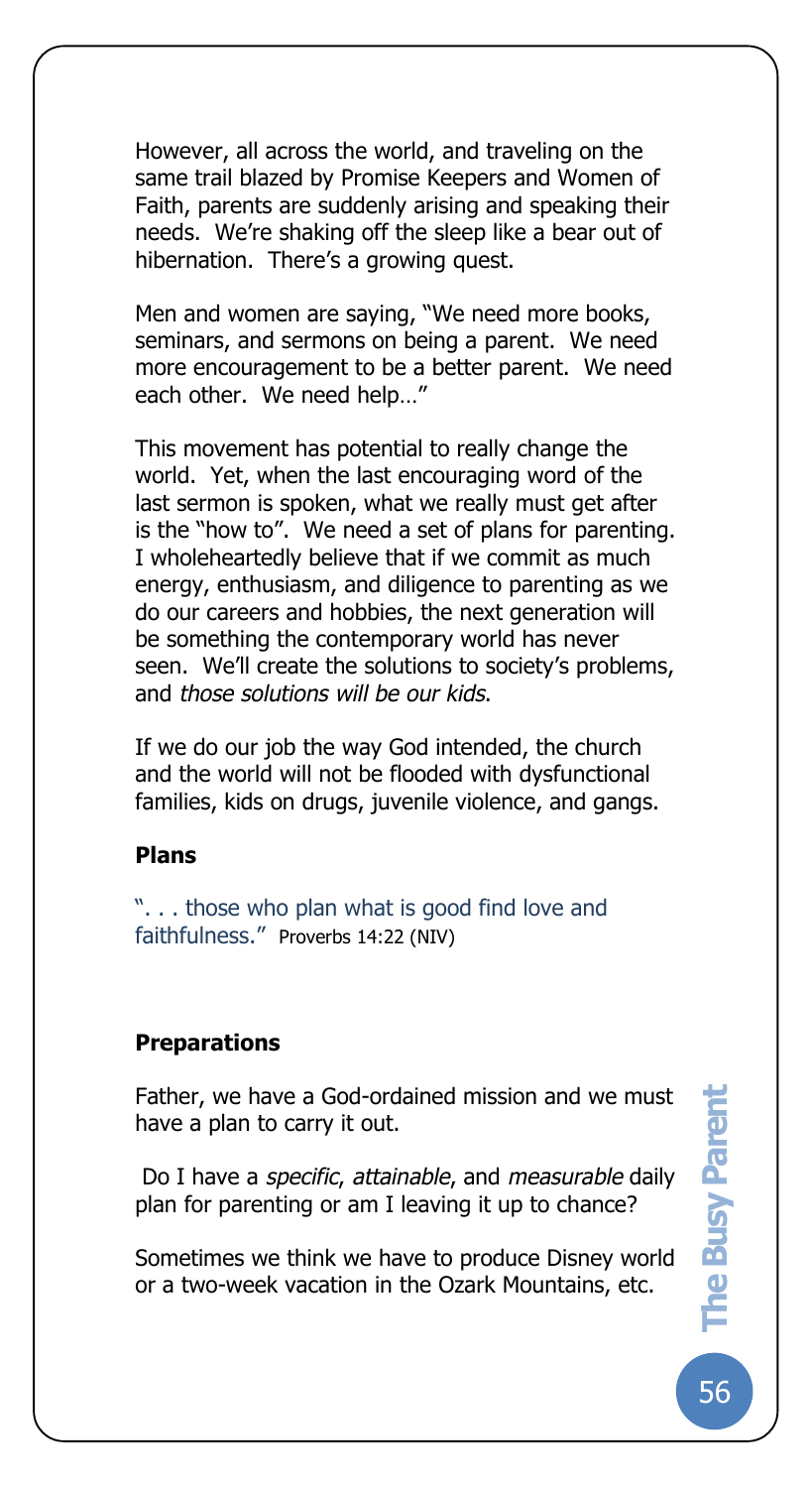The big events are great, but do we see the little opportunities each day? Most of us only have these "mega-activities" once or twice a year. But, we have every day to do or say some special, deliberate child/parent relationship-building thing.

On some days, this may only add up to 10 minutes of our time. However, if it's consistent—it counts. *Kids need consistency*.

Are we, as providers, so wrapped up in the thought process of providing that we fail to see the opportunity to bless our children in a passing moment?

### **Prayer**

The Busy Pare

Lord, I'm working on making involvement with my children a top priority. Now help me to apply myself to planning my involvement. Help me to lay it out just as I would any other goal in my life. I need your wisdom in my planning. Thank You. Amen.

### **Ponderings**

**57 The Busy Party TIP: Do I realize that my family needs my influence and presence as much as they need my bread winning?**

The Busy Pa

57

\_\_\_\_\_\_\_\_\_\_\_\_\_\_\_\_\_\_\_\_\_\_\_\_\_\_\_\_\_\_\_\_\_\_\_\_\_\_\_\_\_\_\_ \_\_\_\_\_\_\_\_\_\_\_\_\_\_\_\_\_\_\_\_\_\_\_\_\_\_\_\_\_\_\_\_\_\_\_\_\_\_\_\_\_\_\_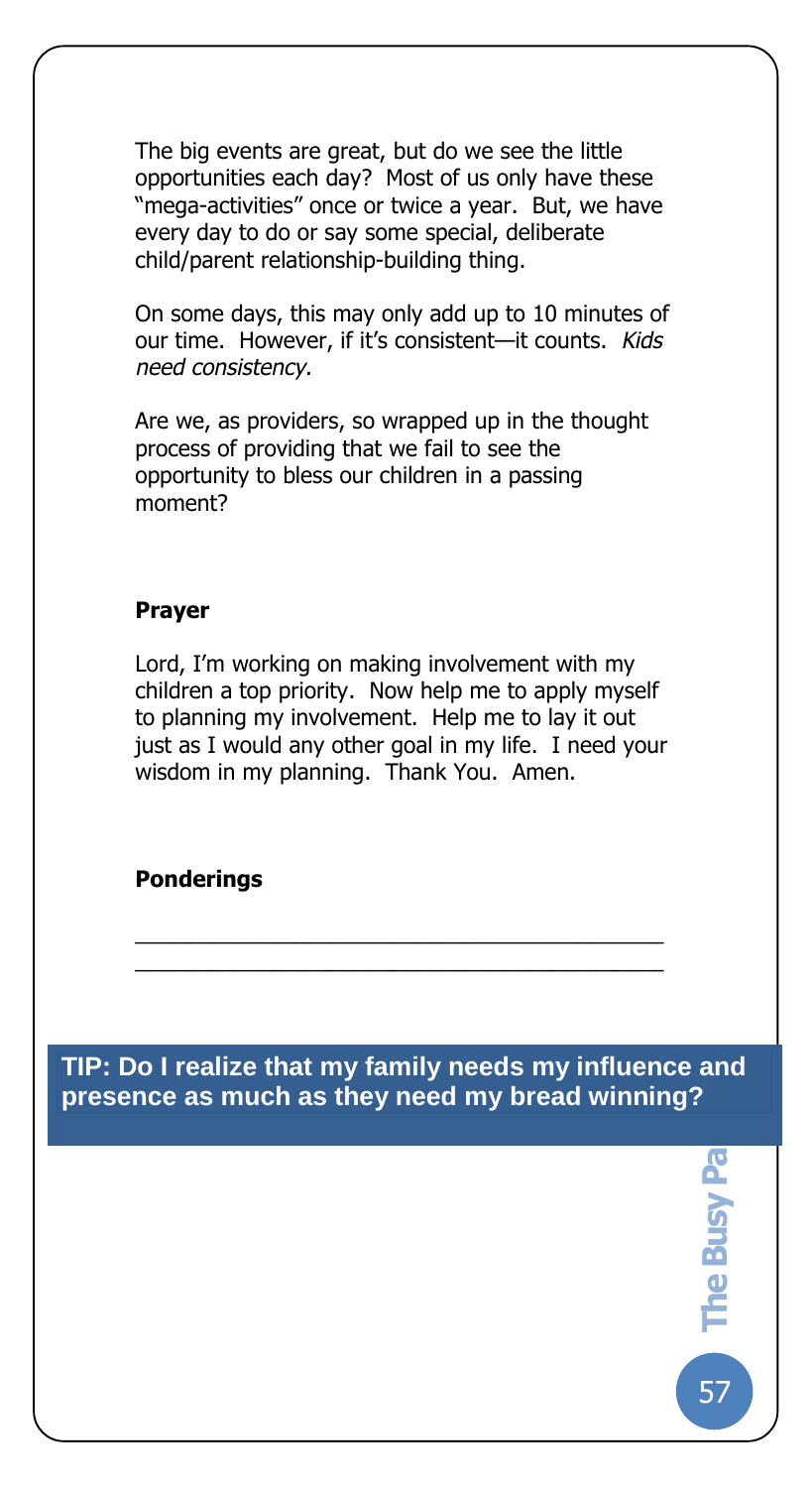# **How Do Your Friends and Family See You?**

The Busy Pare

*Parents are people who bear children, bore teenagers, and board newlyweds.*

*anonymous*

As we begin the development of our "parenting plan" and before you go on to the retreat listed in the next section, it is imperative that you give a copy of the following questionnaire to selected friends and family members. Tell them they will be helping you to become a better parent. Therefore, even if it's a bit uncomfortable, they must answer truthfully. They can answer "NOT SURE" for items that they have no knowledge. You'll need to get their answers before leaving for your retreat. However, do not look at the answers until you are alone in your retreat setting.

It's most helpful to gain a rounded evaluation. To do this, have a group of three to six individuals rate you. This should be a mixed team in regard to their relationship to you, e.g., your mother, parent, spouse, oldest child, close work associate, closest friend. Each of these people will have a different view of you; Their differing answers will give you a more rounded view of yourself. Of course, the accuracy of this exercise will be determined by whether they have been truthful and if you have been your true self before them. It is for this reason that you should select people who are close to you and you trust.

58**The Busy Parent**  The Busy Parent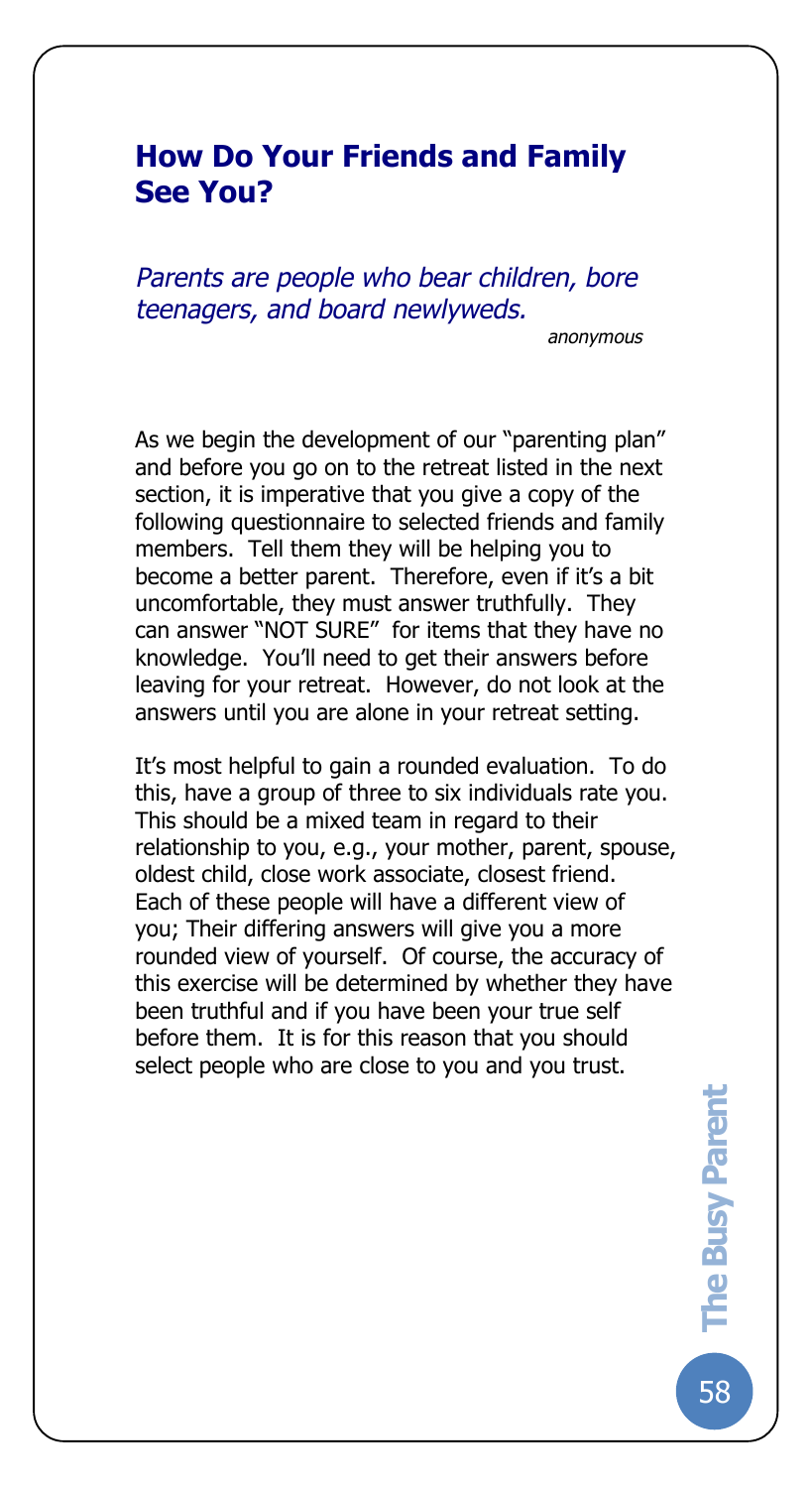Use one of the following words to answer each statement below.

NEVER, SOMETIMES, OFTEN, USUALLY, ALWAYS, NOT SURE

Example: I am always happy: OFTEN

I am a friend.

 $\overline{\phantom{a}}$ 

The Busy Pare

I can be described as a joyful person.

I project peace.

 $\overline{\phantom{a}}$ 

 $\overline{\phantom{a}}$ 

I end arguments or debates peacefully.

I am patient.

 $\frac{1}{2}$ 

 $\overline{\phantom{a}}$ 

 $\overline{\phantom{a}}$ 

I practice using words that show genuine concern.

59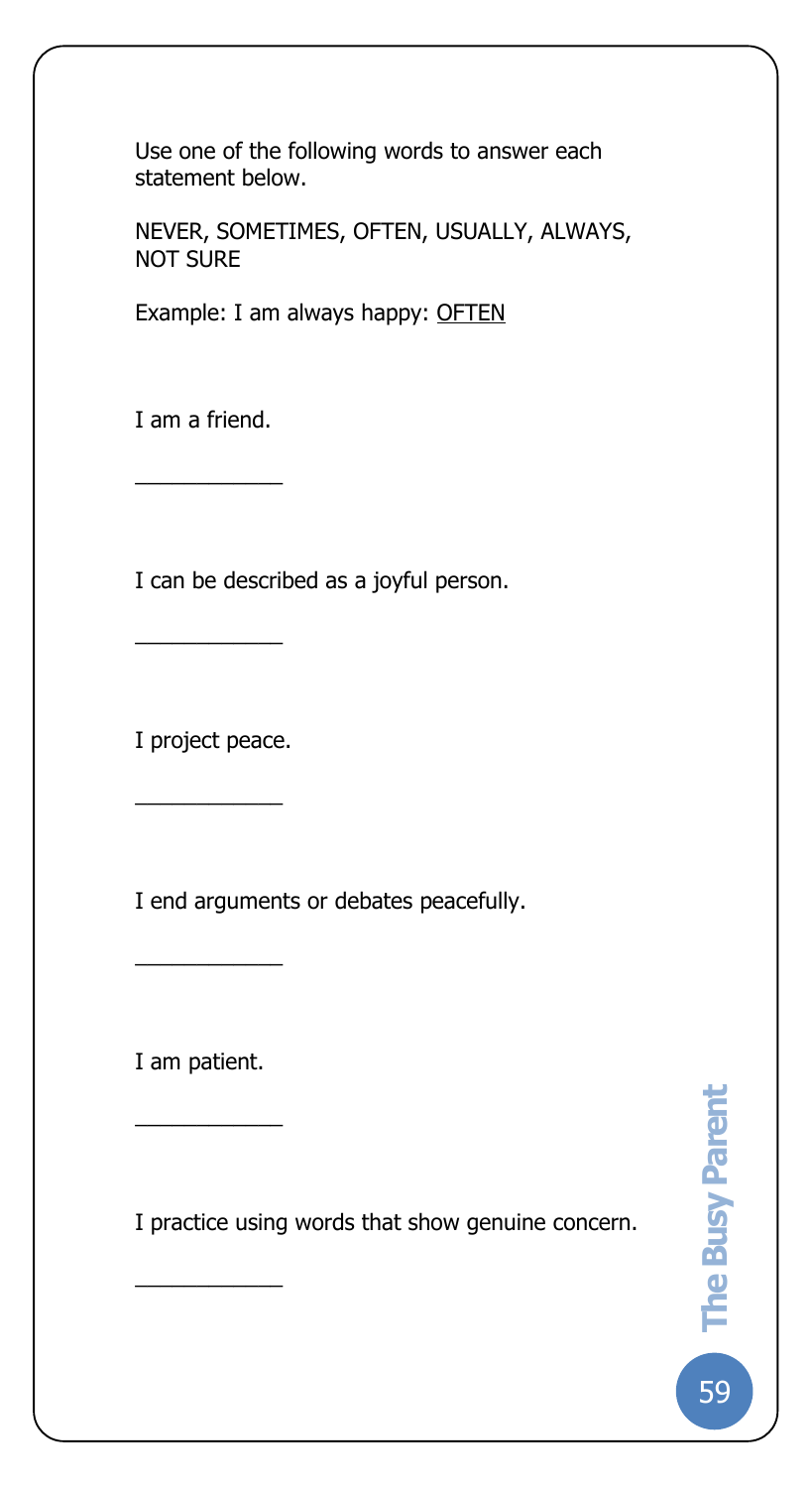I practice kind acts.

 $\overline{\phantom{a}}$ 

The Busy Pare

I drive the speed limit and in other ways am obedient to the law.

I am cheerful.

 $\overline{\phantom{a}}$ 

 $\overline{\phantom{a}}$ 

I demonstrate loyalty.

 $\overline{\phantom{a}}$  , where  $\overline{\phantom{a}}$  , where  $\overline{\phantom{a}}$ 

 $\overline{\phantom{a}}$ 

 $\overline{\phantom{a}}$ 

 $\overline{\phantom{a}}$ 

I express concern for those in need.

I do what I say I'll do.

I can be consistently relied upon.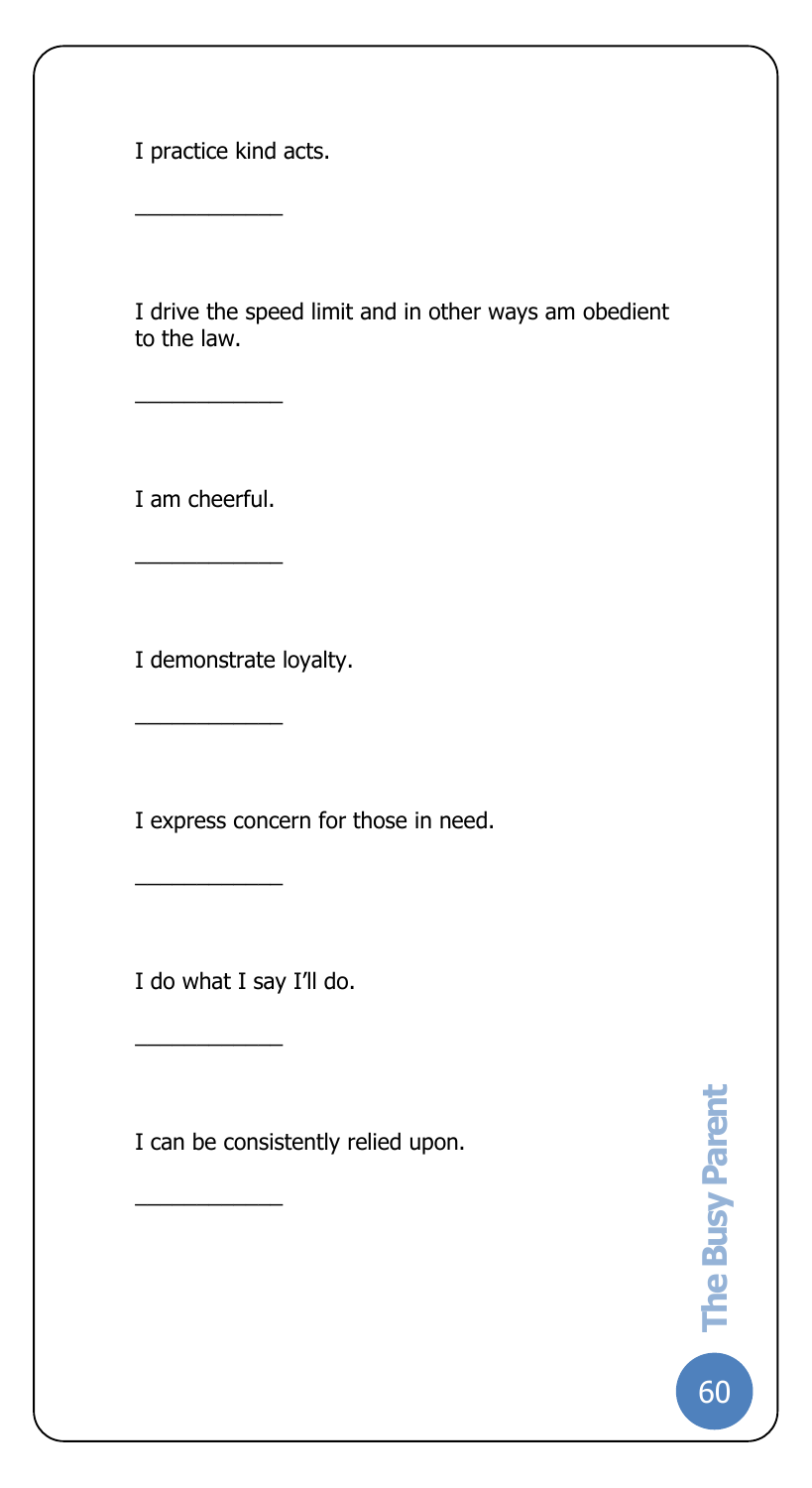I argue.

The Busy Pare

I have self-control.

 $\overline{\phantom{a}}$ 

I am grateful.

 $\overline{\phantom{a}}$ 

 $\overline{\phantom{a}}$ 

 $\overline{\phantom{a}}$ 

 $\overline{\phantom{a}}$ 

 $\overline{\phantom{a}}$ 

 $\overline{\phantom{a}}$ 

I try to build relationships.

I am realistic about my abilities and limitations.

I set realistic goals that are specific, attainable and measurable.

I apologize when I'm wrong.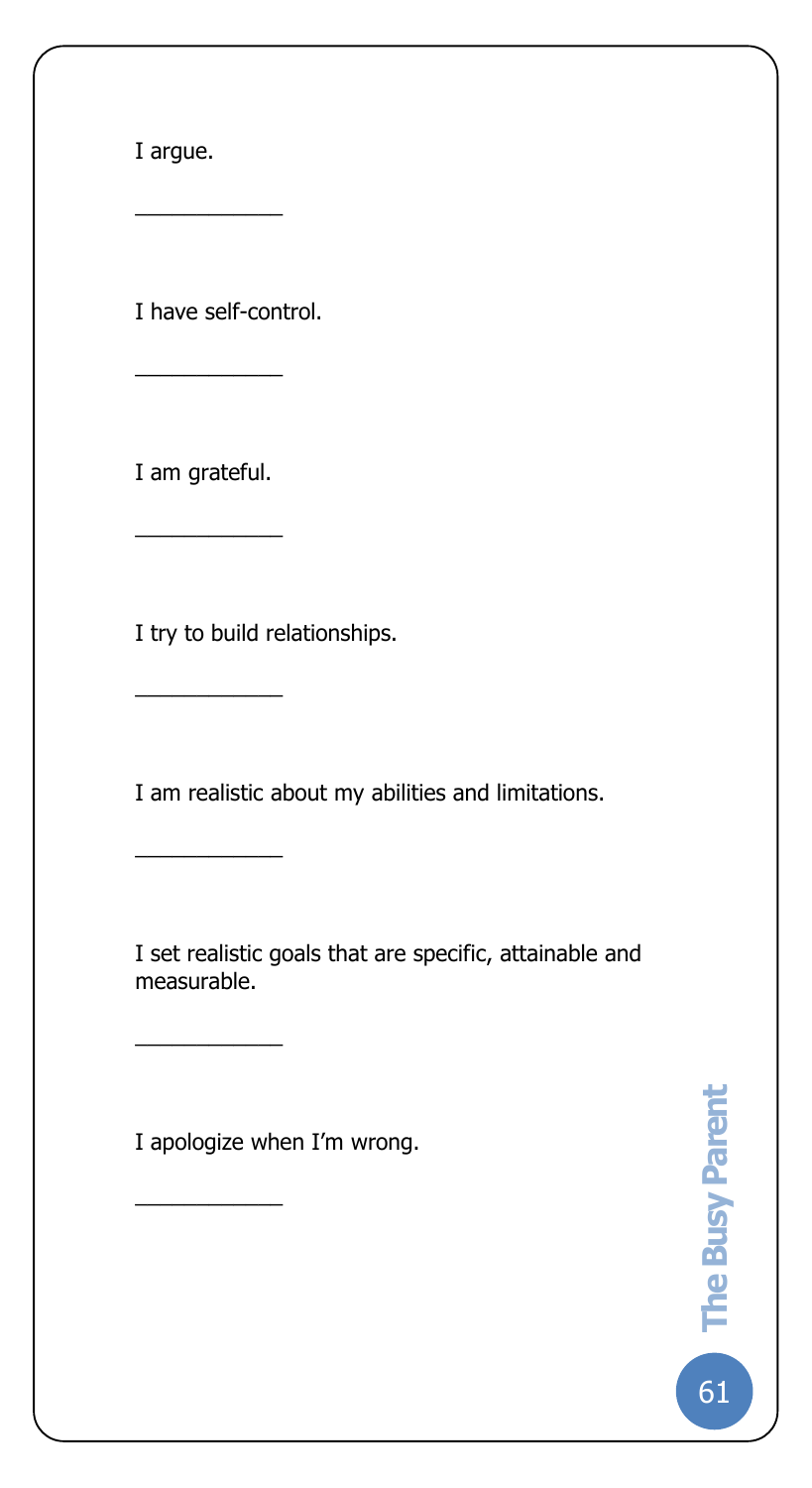I am generous with my time toward others.

I harbor resentments.

 $\overline{\phantom{a}}$ 

 $\overline{\phantom{a}}$ 

 $\overline{\phantom{a}}$ 

The Busy Pare

I am considerate of others.

I am overbearing.

 $\overline{\phantom{a}}$ 

 $\overline{\phantom{a}}$ 

I make excuses for my behavior.

62**The Busy Parent**  co The Busy Parent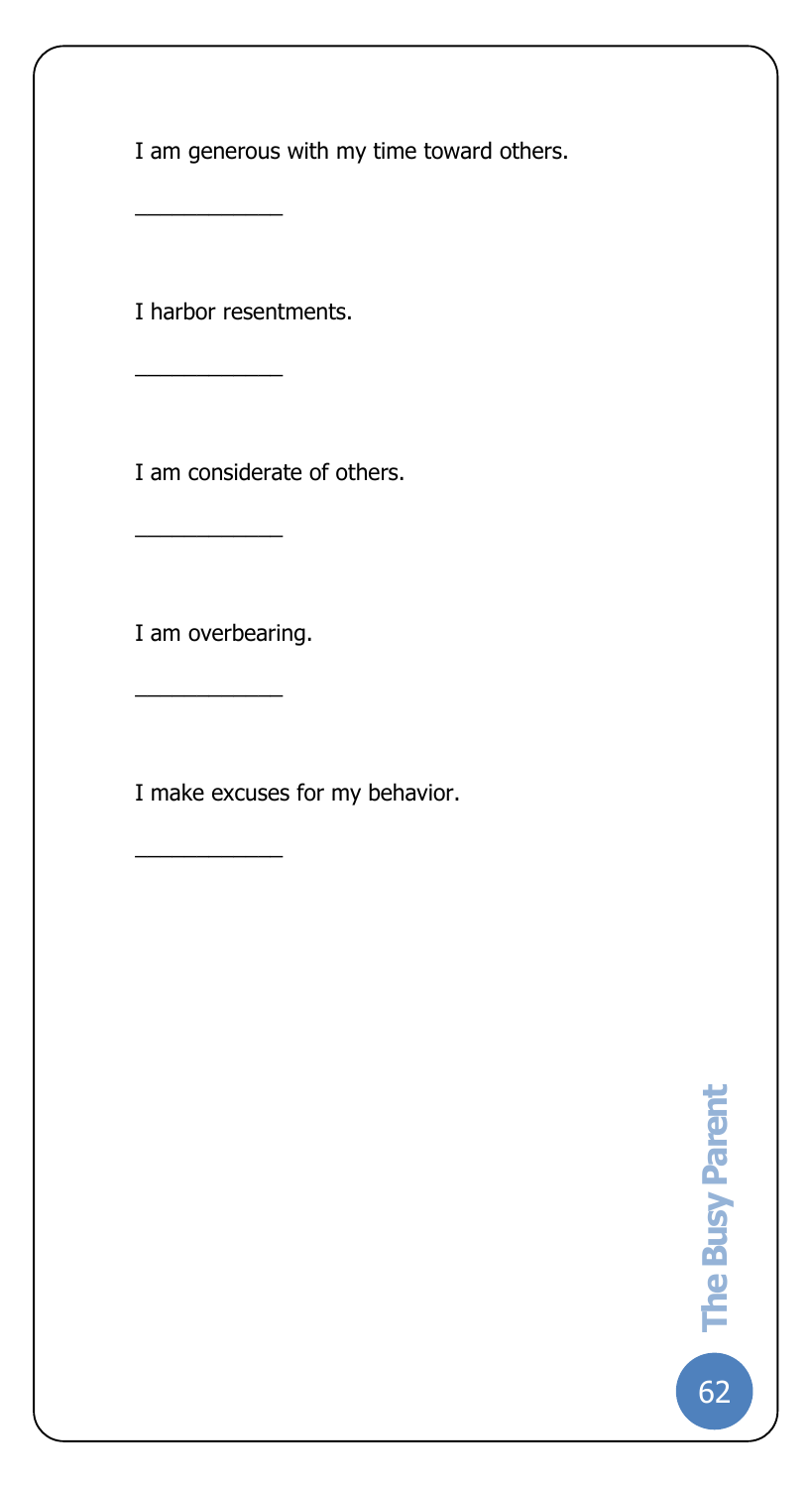# **RETREAT**

The Busy Pare

### *Children are all foreigners. We treat them as such.*

*Ralph Waldo Emerson (1803-1882) American essayist, poet, philosopher*

In war, when an army retreats, it's for selfpreservation, regrouping, building new strategies and preparation for the next effort. With hopefully some of the same results, I'd like to suggest a retreat for parents. I'm not implying that our homes are war zones; but a healthy retreat may help us to take a fresh approach and be better prepared for parenting in the future.

During our "retreat", we'll take a close look at our inner person. We should be able to see areas of success and areas we need to improve. Through the exercise, we'll begin to layout our blueprints for better parenting.

You should allow enough time in your schedule to go somewhere you can be totally alone for at least a day. I believe it's better to go for two days if possible.

Our main concerns must be solitude without distractions, and a quiet, restful environment.

Make sure you bring your unopened results from "How do Your Friends and Family See You?" Also, the following items may make your trip a bit more comfortable and productive.

63**The Busy Parent**  The Busy Parent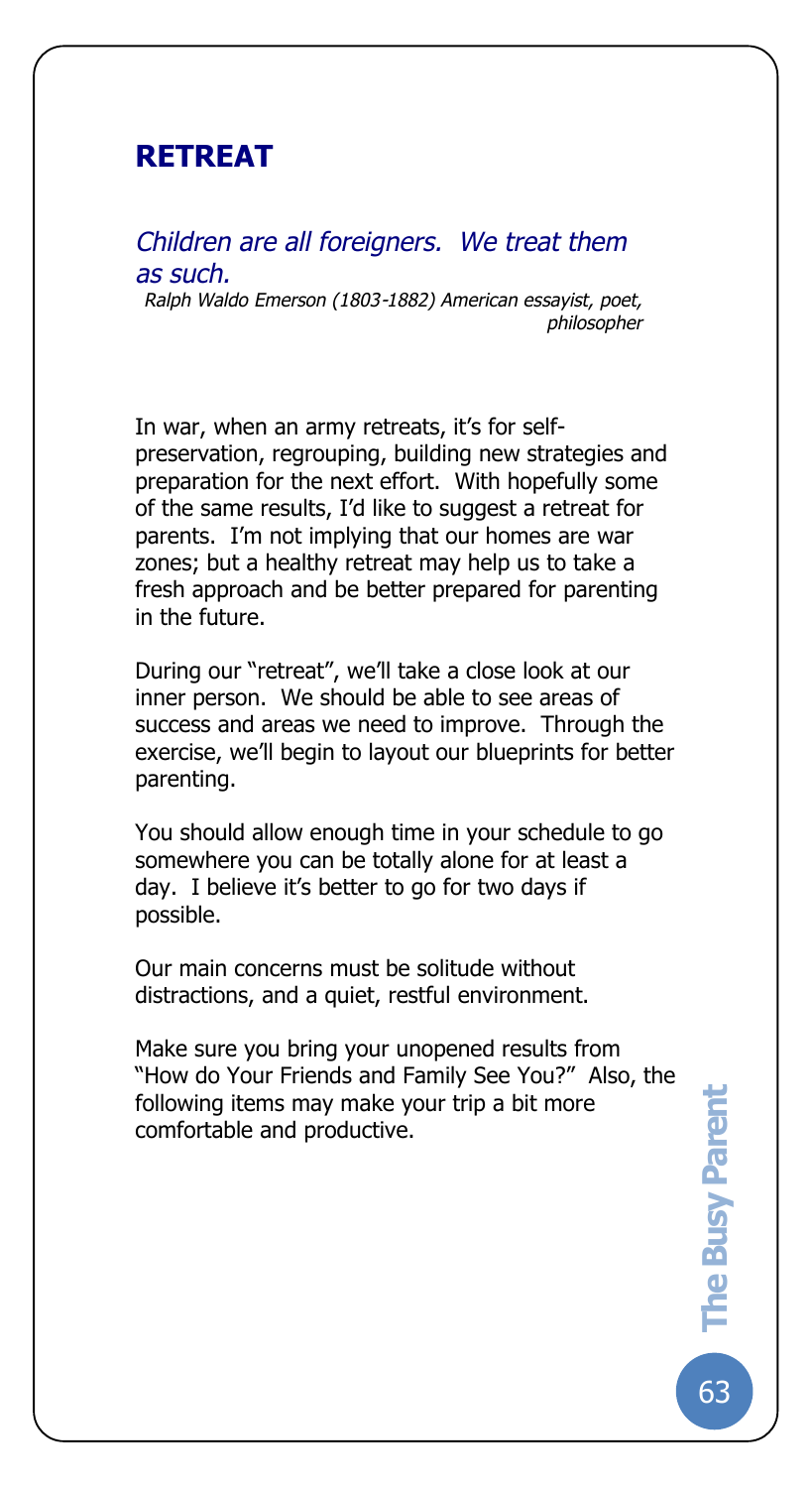## **Retreat Checklist**

The Busy Pare

Here's a checklist to aid you in preparing for your retreat. Include whatever other items you need to assure your comfort.

The Busy Parent "Total Quality parent Survey" and "Parent's Personal Inventory".

**NOTE**: You will need to copy the survey and inventory and take it with you. The survey is a few pages ahead, and the inventory follows the survey.

- Bible
- Pen or pencil
- Your personal planner or calendar
- All necessary clothing and personal items
- Food if necessary
- Extra cash

## **Beginning Your Retreat**

It is best to begin your retreat early in the morning. Having the retreat mindset is difficult when you're coming from work or from your responsibilities at home. If you can, arrive at your retreat spot very early in the morning or on the prior evening.

Once you have arrived at your destination, don't rush into the following pages. You should allow yourself the time to unpack and relax. Go for a walk, take a nap, do whatever is relaxing. When you're ready, begin with exercise 1.

### **Exercise 1**

Seat yourself comfortably. Open your hands with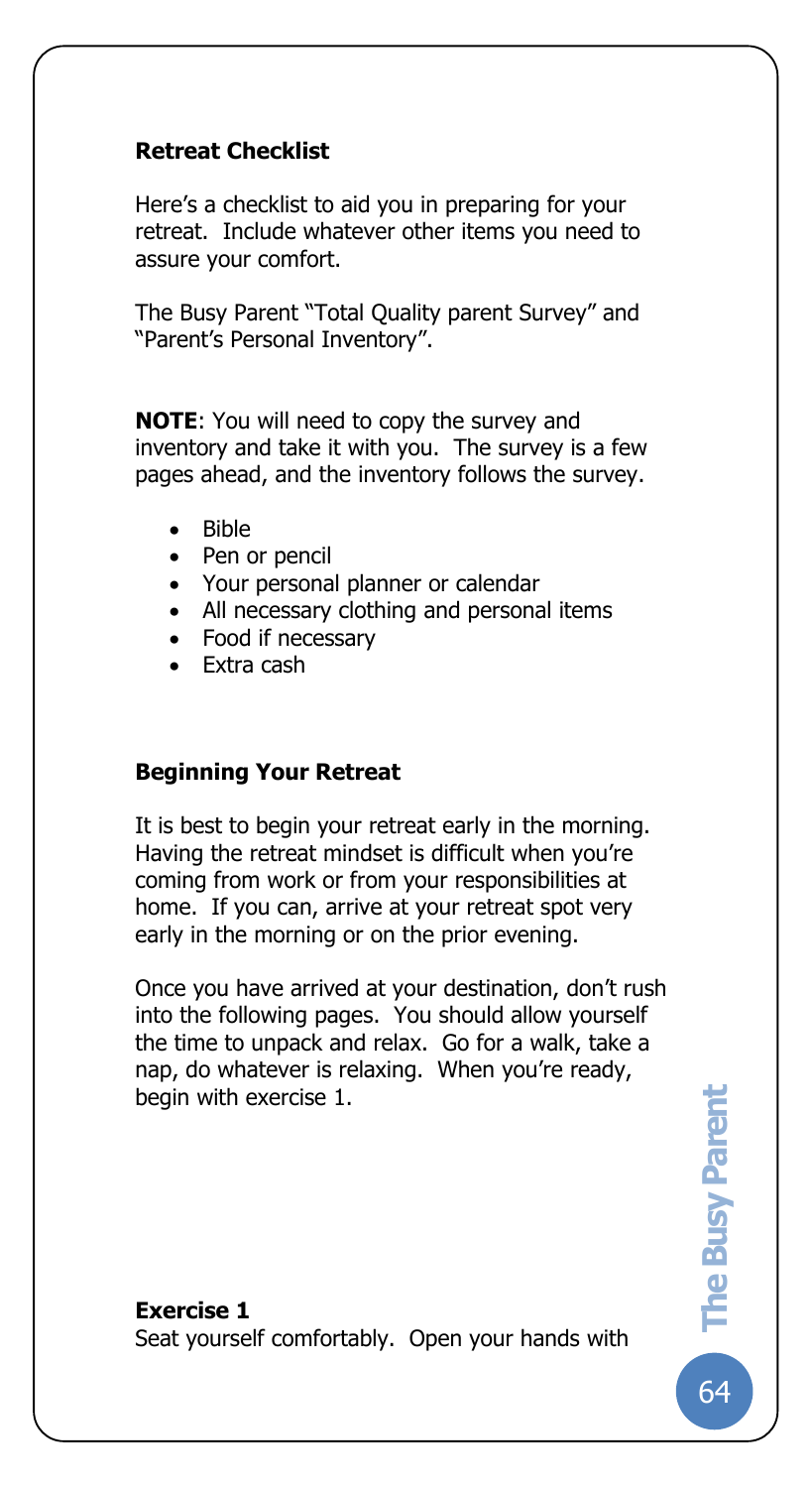your palms pointing upward. Extend both of your arms in front of you as if you are about to receive a package from someone.

Say this prayer: Father, I want to be a better parent. I want to be the parent you made me to be. Please use this time to teach me. Correct me where I've been wrong. Compliment me where I've been right. Thank you for this time we have together. I trust You completely. Amen.

Relax and meditate on the kindness and compassion of Christ. Remember times of blessings. Think of family members. Don't rush. Be calm. As meaningful thoughts come to you, without breaking concentration, write them into your notebook. Continue in this manner till you are comfortable with the idea of stopping. Thank the Lord and take a break.

### **Exercise 2**

The Busy Pare

Make sure you're comfortable. Close your eyes. Listen to the sounds around you. This is great if you're out in the woods. Spend some time meditating on one or more of the following verses.

"Our Father in heaven, hallowed be your name." Matthew 6:9 (NIV)

". . . and no one knows the Father except the Son and those to whom the Son chooses to reveal him." Matthew 11:27 (NIV)

". . . Lord, show us the Father." John 14:8 (NIV)

In the same manner as Exercise 1, write into your notebook any thoughts you'd like to keep.

This isn't a marathon. Don't try to meditate for an hour or any certain amount of time. You should only remain engaged in these exercises as long as they are beneficial to you. In this case, it's not quantity but quality.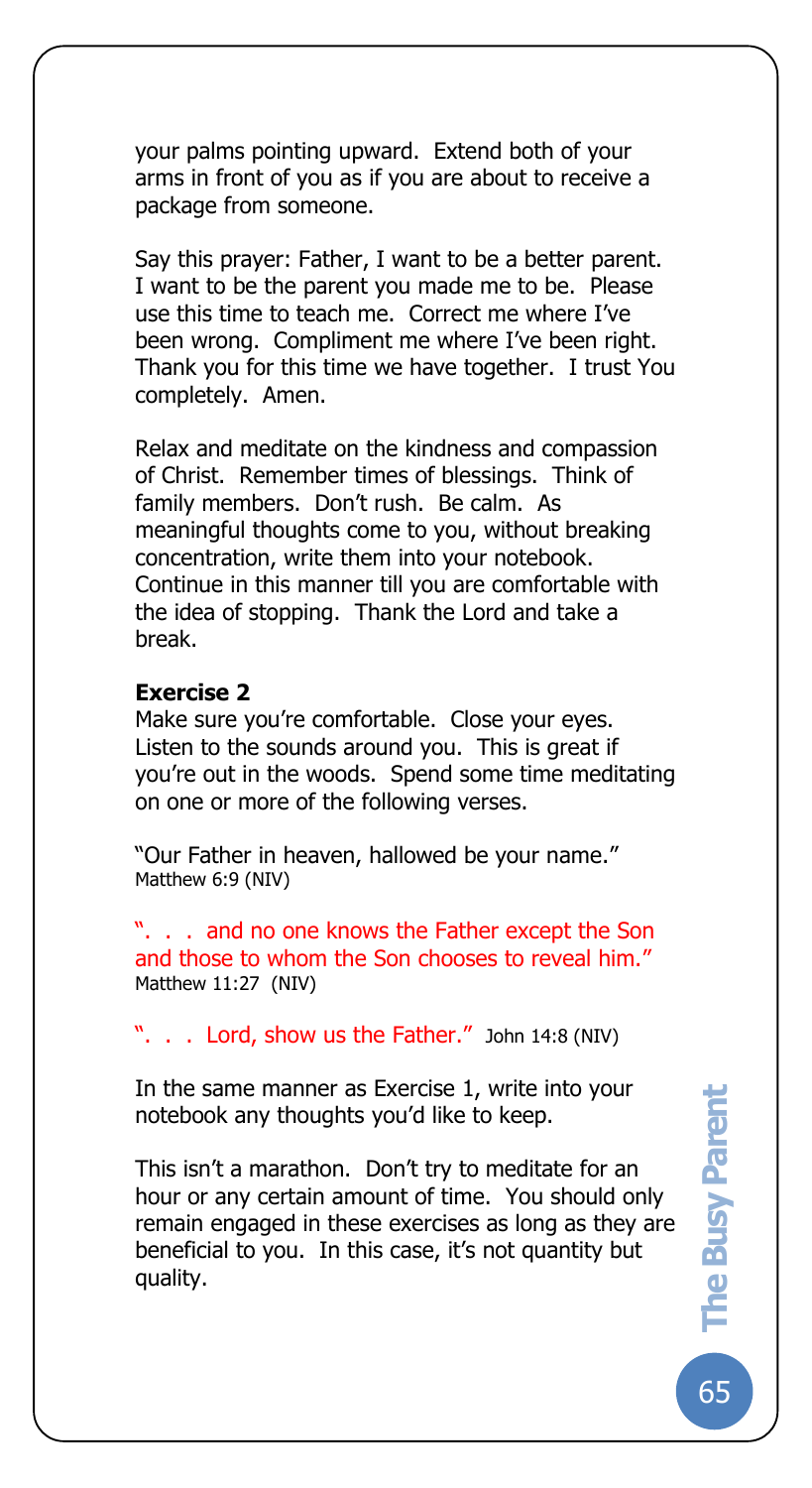#### **Exercise 3**

The Busy Pare

When you're ready, begin with the "Total Quality Parent Survey" and finish by completing "Parent's Personal Inventory".As you work through the questions, it is important not to rush. Take as much time as you need. Answer truthfully and completely. Think deeply about your answers. Take breaks when you're tired. Do whatever is necessary to remain calm and relaxed as you complete these pages.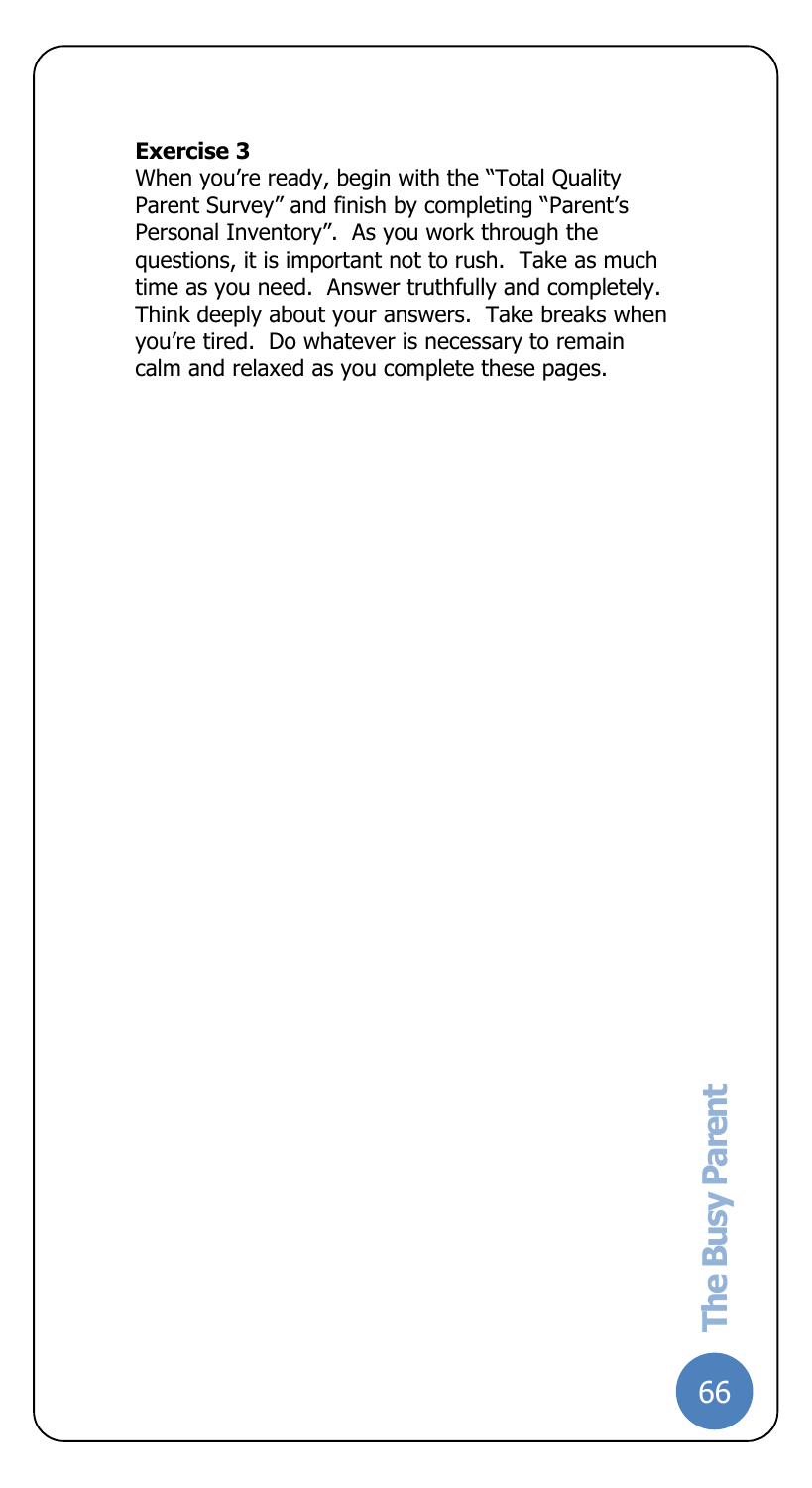# **The Total Quality Parent Survey**

The Busy Pare

*"If Nature had arranged that husbands and wives should have children alternately there would never be more than three in a family."*

> *Lawrence Housman (1865-1959) British actor, artist*

The Bible will provide us with the individual items or qualities on our checklist.

"But the fruit of the Spirit is love, joy, peace, patience, kindness, goodness, faithfulness, gentleness and self-control." Galatians 5:22 (NIV)

Can you think of better qualities for a parent to have then these?

After each checklist item, you'll find a bible passage to further amplify the meaning of the item. In some instances, the verse has been edited to highlight the focus of the verse. A definition from the original biblical language and a definition from a contemporary dictionary are also included. Once again, take your time working through the exercise.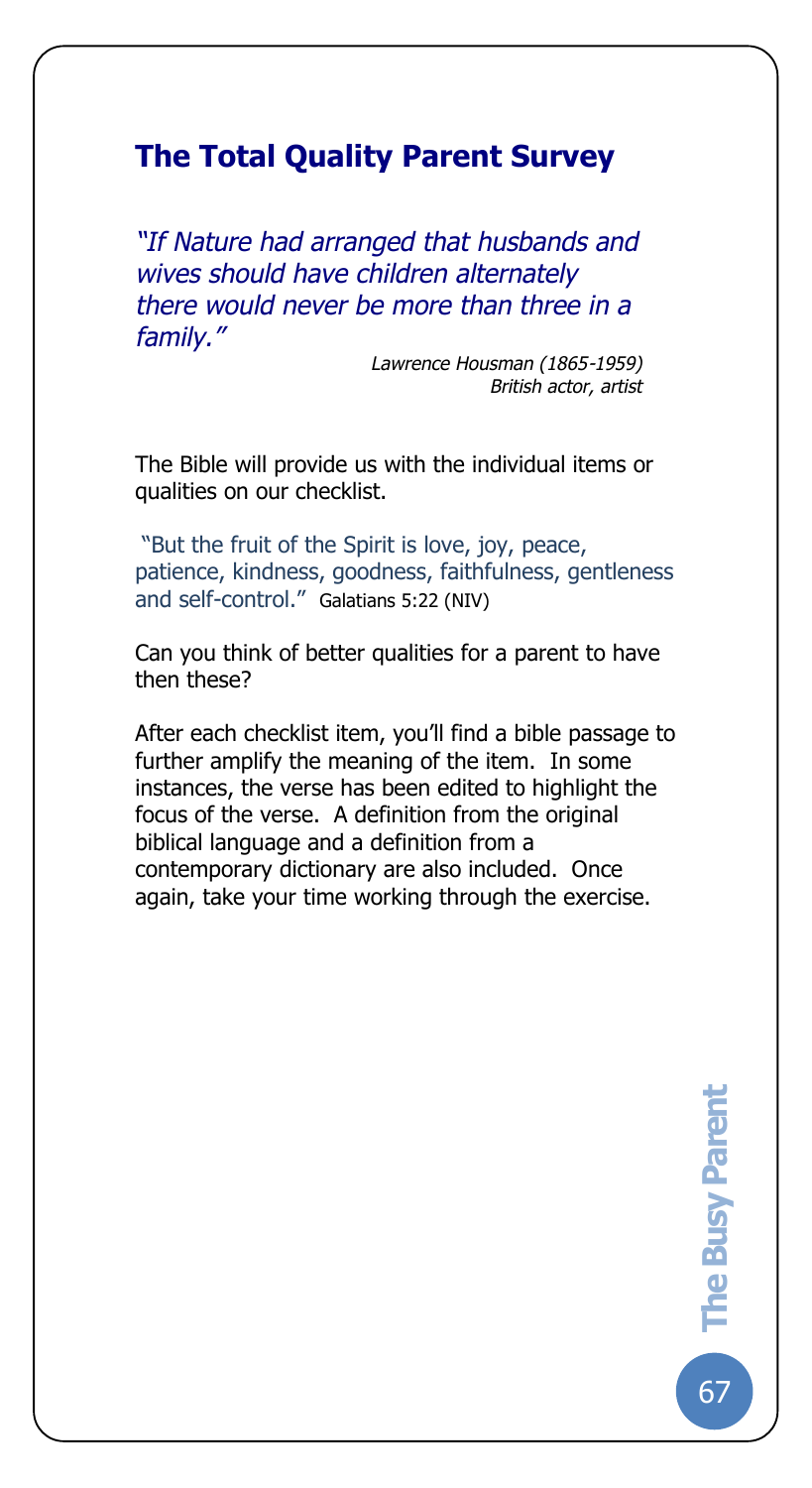# **LOVE**

The Busy Pare

*Bible* "Love is patient, love is kind. It does not envy, it does not boast, it is not proud. It is not rude, it is not self-seeking, it is not easily angered, and it keeps no record of wrongs. Love does not delight in evil but rejoices with the truth. It always protects, always trusts, always hopes, and always perseveres." I Corinthians 13:5 NIV

*Greek* affection, good will.

*Dictionary* a deep or tender feeling of affection for

# **Survey**

 $\overline{\phantom{a}}$ 

How often do I tell my children that I love them?

Do I understand that when I place conditions on my children for receiving my affections this is not really  $love?$ 

Can I demonstrate my love to my kids regardless of their behavior or condition?

Do I show my children that I love them in a way that they understand?

How often do I hug my children? \_\_\_\_\_\_\_\_\_\_

# **Discovery**

What have I discovered about my ability to love?

\_\_\_\_\_\_\_\_\_\_\_\_\_\_\_\_\_\_\_\_\_\_\_\_\_\_\_\_\_\_\_\_\_\_\_\_\_\_\_\_\_\_\_ \_\_\_\_\_\_\_\_\_\_\_\_\_\_\_\_\_\_\_\_\_\_\_\_\_\_\_\_\_\_\_\_\_\_\_\_\_\_\_\_\_\_\_ \_\_\_\_\_\_\_\_\_\_\_\_\_\_\_\_\_\_\_\_\_\_\_\_\_\_\_\_\_\_\_\_\_\_\_\_\_\_\_\_\_\_\_ 68**The Busy Parent The Busy Parent**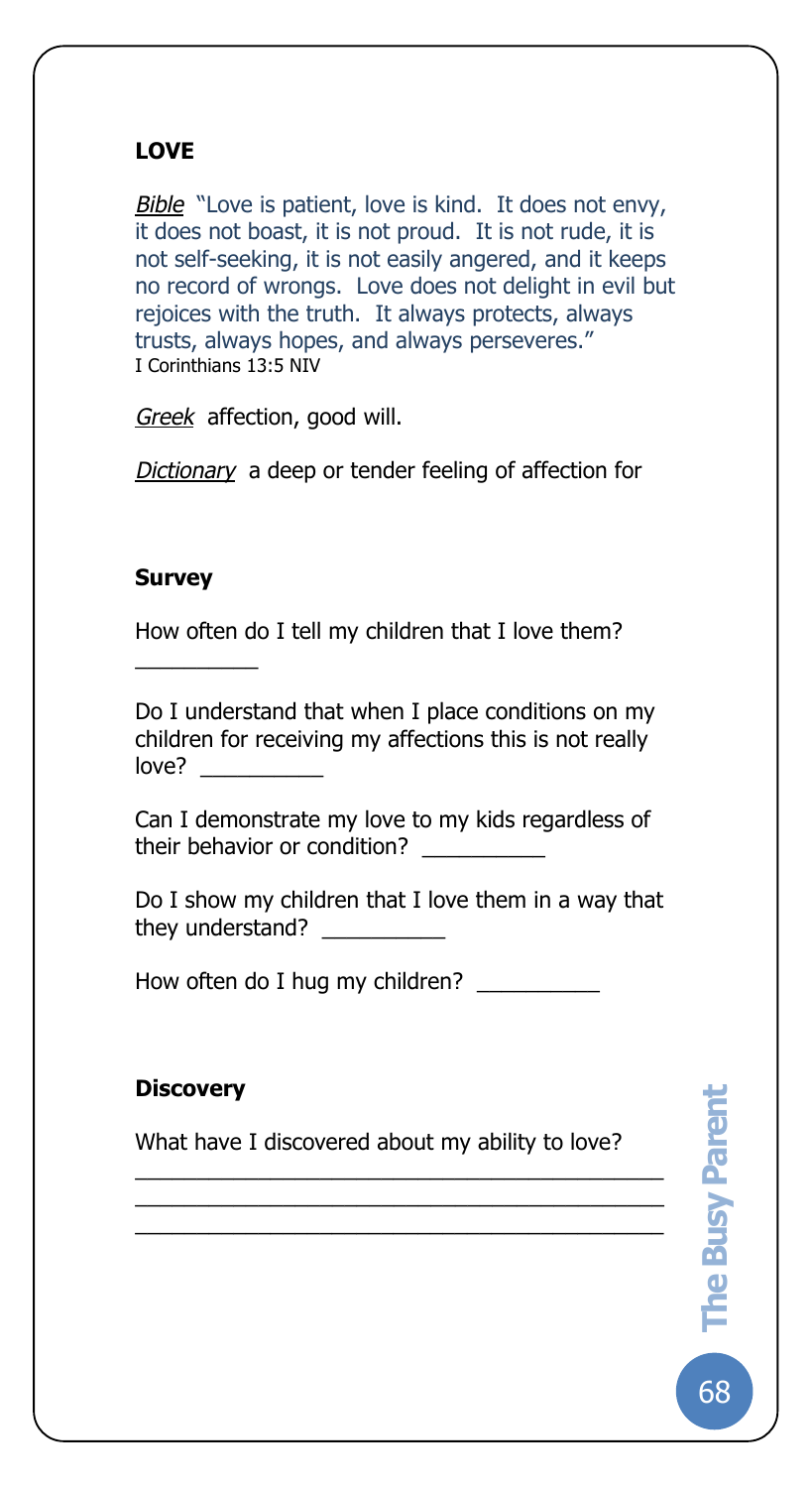# **JOY**

The Busy Pare

**Bible** "And the disciples were filled with joy and with the Holy Spirit". Acts 13:52 NIV

*Greek* gladness

*Dictionary* happiness, great pleasure

# **Survey**

Can I describe joy in my own words?

Is joy resident in my heart? \_\_\_\_\_\_\_\_\_\_

Would my children describe me as a joyful person?

\_\_\_\_\_\_\_\_\_\_\_\_\_\_\_\_\_\_\_\_\_\_\_\_\_\_\_\_\_\_\_\_\_\_\_\_\_\_\_\_\_\_\_ \_\_\_\_\_\_\_\_\_\_\_\_\_\_\_\_\_\_\_\_\_\_\_\_\_\_\_\_\_\_\_\_\_\_\_\_\_\_\_\_\_\_\_  $\overline{a_1}$  ,  $\overline{a_2}$  ,  $\overline{a_3}$  ,  $\overline{a_4}$  ,  $\overline{a_5}$  ,  $\overline{a_6}$  ,  $\overline{a_7}$  ,  $\overline{a_8}$  ,  $\overline{a_9}$  ,  $\overline{a_9}$  ,  $\overline{a_9}$  ,  $\overline{a_9}$  ,  $\overline{a_9}$  ,  $\overline{a_9}$  ,  $\overline{a_9}$  ,  $\overline{a_9}$  ,  $\overline{a_9}$  ,

Do my children bring me great pleasure?

When my children run up to me is it gladness they see in my eyes? \_\_\_\_\_\_\_\_\_\_\_

# **Discovery**

 $\overline{\phantom{a}}$ 

 $\overline{\phantom{a}}$ 

What have I discovered about joy in my life?

\_\_\_\_\_\_\_\_\_\_\_\_\_\_\_\_\_\_\_\_\_\_\_\_\_\_\_\_\_\_\_\_\_\_\_\_\_\_\_\_\_\_\_ \_\_\_\_\_\_\_\_\_\_\_\_\_\_\_\_\_\_\_\_\_\_\_\_\_\_\_\_\_\_\_\_\_\_\_\_\_\_\_\_\_\_\_  $\overline{\mathcal{L}}$  , and the set of the set of the set of the set of the set of the set of the set of the set of the set of the set of the set of the set of the set of the set of the set of the set of the set of the set of the s

69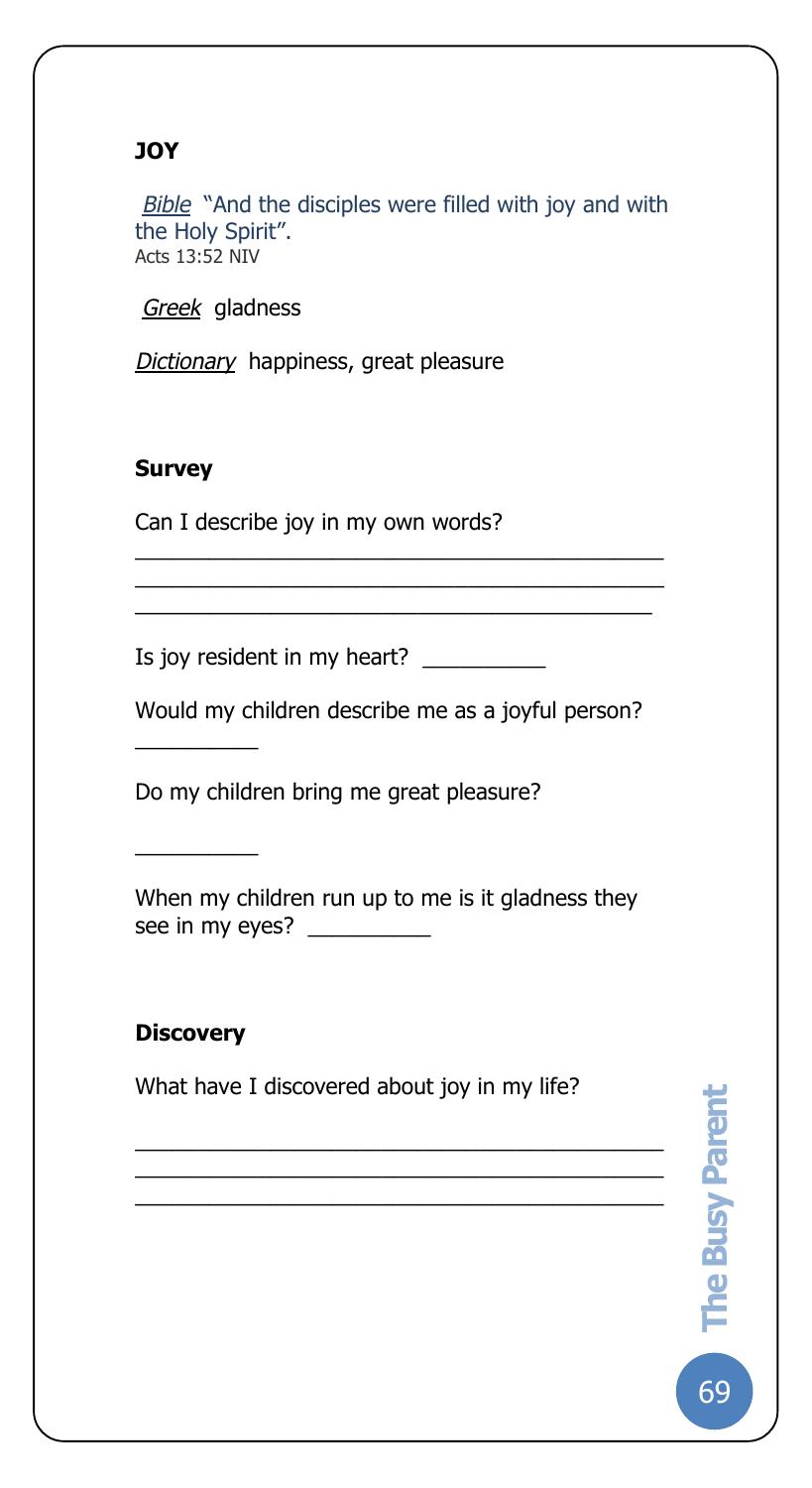## **PEACE**

The Busy Pare

*Bible* "If it is possible, as far as it depends on you, live at peace with everyone". Romans 12:18 NIV

*Greek* quietness, exemption from the rage and havoc of war, harmony, security, safety, tranquil, content

*Dictionary* the absence of mental conflict; calm; quiet

### **Survey**

Do I project peace? \_\_\_\_\_\_\_\_\_\_

Am I a peacemaker in my home? \_\_\_\_\_\_\_\_\_\_\_\_

Do the arguments I am apart of within my home end peacefully? \_\_\_\_\_\_\_\_\_\_

Would most people describe me as "peaceful?"

Am I content?

# **Discovery**

 $\overline{\phantom{a}}$ 

What have I discovered about having peace in my life?

 $\overline{\mathcal{L}}$  , and the set of the set of the set of the set of the set of the set of the set of the set of the set of the set of the set of the set of the set of the set of the set of the set of the set of the set of the s \_\_\_\_\_\_\_\_\_\_\_\_\_\_\_\_\_\_\_\_\_\_\_\_\_\_\_\_\_\_\_\_\_\_\_\_\_\_\_\_\_\_\_ \_\_\_\_\_\_\_\_\_\_\_\_\_\_\_\_\_\_\_\_\_\_\_\_\_\_\_\_\_\_\_\_\_\_\_\_\_\_\_\_\_\_\_

70**The Busy Parent** 

 $70$ 

The Busy Parent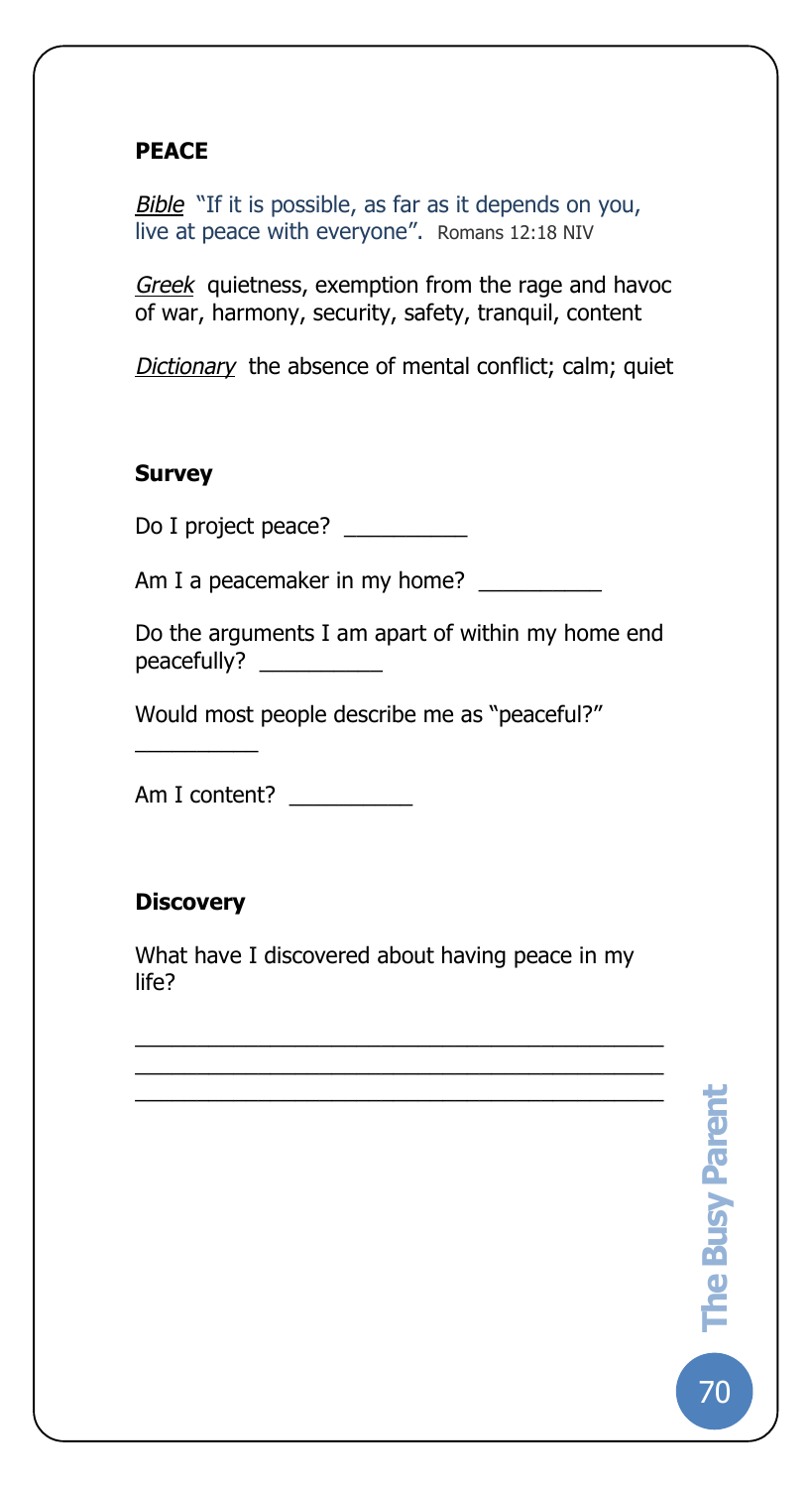## **PATIENCE**

The Busy Pare

*Bible* "And we urge you, brothers, warn those who are idle, encourage the timid, help the weak, be patient with everyone". 1Thessalonians 5:14 NIV

*Greek* endurance, constancy, steadfastness, perseverance forbearance, long-suffering, slowness in avenging wrongs

*Dictionary* the ability to wait or endure without complaint

### **Survey**

 $\overline{\phantom{a}}$ 

 $\overline{\phantom{a}}$ 

 $\overline{\phantom{a}}$ 

Am I patient with my children when they're loud?

Am I patient with my children when they won't go to sleep? \_\_\_\_\_\_\_\_\_\_

Am I patient with my children when they knock on my bedroom door in the middle of the night?

Am I patient with my children when they're afraid?

Am I patient with my children when they can't understand what I'm explaining to them?

# **Discovery**

 $\overline{\phantom{a}}$ 

What have I discovered about my patience level?

\_\_\_\_\_\_\_\_\_\_\_\_\_\_\_\_\_\_\_\_\_\_\_\_\_\_\_\_\_\_\_\_\_\_\_\_\_\_\_\_\_\_\_ \_\_\_\_\_\_\_\_\_\_\_\_\_\_\_\_\_\_\_\_\_\_\_\_\_\_\_\_\_\_\_\_\_\_\_\_\_\_\_\_\_\_\_  $\overline{a_1}$  ,  $\overline{a_2}$  ,  $\overline{a_3}$  ,  $\overline{a_4}$  ,  $\overline{a_5}$  ,  $\overline{a_6}$  ,  $\overline{a_7}$  ,  $\overline{a_8}$  ,  $\overline{a_9}$  ,  $\overline{a_9}$  ,  $\overline{a_1}$  ,  $\overline{a_2}$  ,  $\overline{a_3}$  ,  $\overline{a_4}$  ,  $\overline{a_5}$  ,  $\overline{a_7}$  ,  $\overline{a_8}$  ,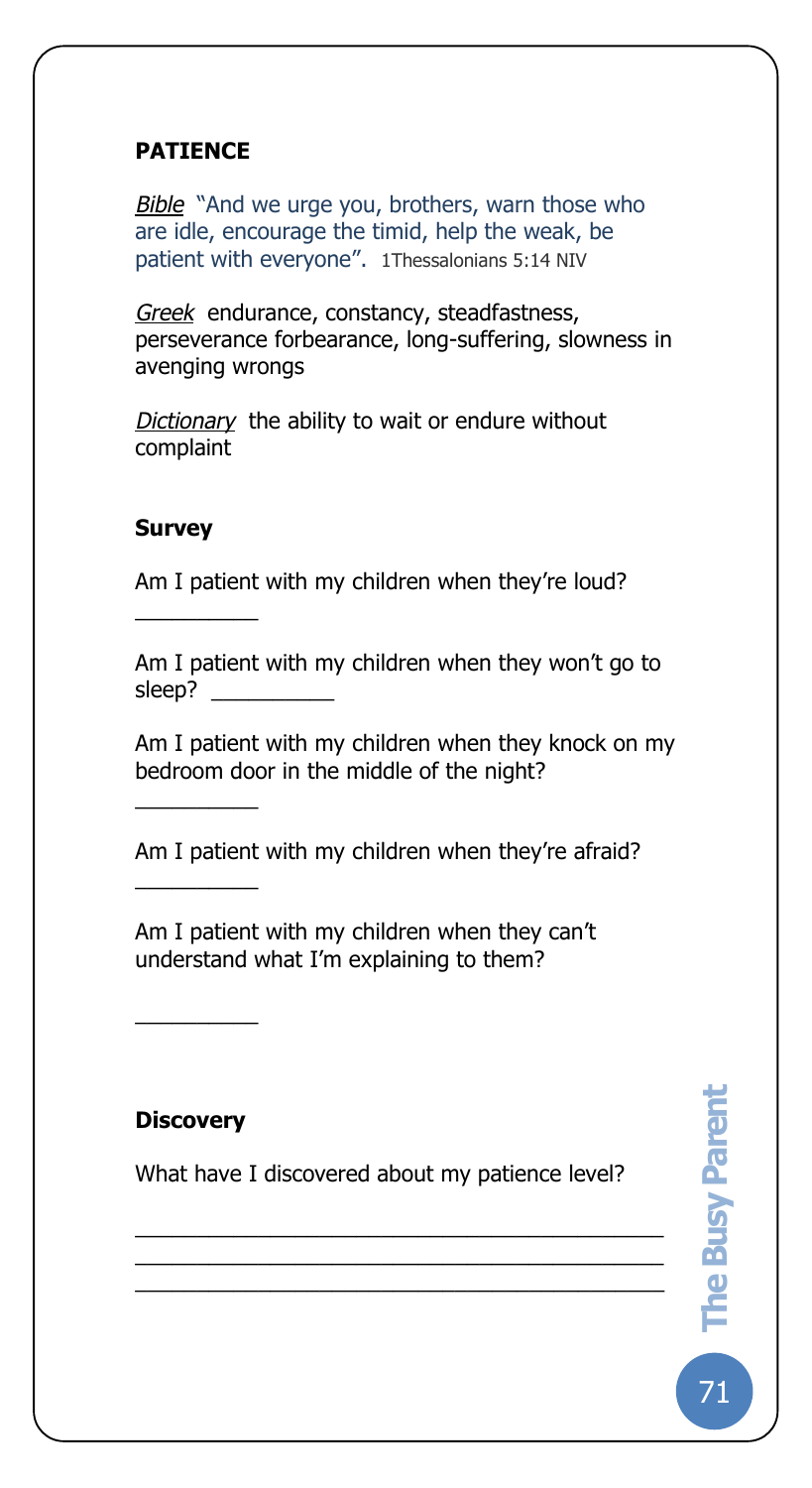## **KINDNESS**

The Busy Pare

*Bible* "Be kind and compassionate to one another, forgiving each other, just as in Christ God forgave you." Ephesians 4:32 NIV

*Greek* moral goodness, integrity, kind acts

*Dictionary* sympathetic, friendly, gentle, tenderhearted, generous

# **Survey**

 $\overline{\phantom{a}}$ 

Do I demonstrate sympathy, concern and understanding when one of my children accidentally breaks something important in my home?

Am I kind to my family when I've had a hard day at the job?  $\qquad \qquad$ 

Do I practice using words that show genuine concern when my child is telling me something that's important to them?

Do I practice kind acts to my family? \_\_\_\_\_\_\_\_\_\_\_

Do I forgive easily? \_\_\_\_\_\_\_\_\_\_

## **Discovery**

What have I discovered about my kindness factor?

\_\_\_\_\_\_\_\_\_\_\_\_\_\_\_\_\_\_\_\_\_\_\_\_\_\_\_\_\_\_\_\_\_\_\_\_\_\_\_\_\_\_\_ \_\_\_\_\_\_\_\_\_\_\_\_\_\_\_\_\_\_\_\_\_\_\_\_\_\_\_\_\_\_\_\_\_\_\_\_\_\_\_\_\_\_\_  $\overline{\mathcal{L}}$  , and the set of the set of the set of the set of the set of the set of the set of the set of the set of the set of the set of the set of the set of the set of the set of the set of the set of the set of the s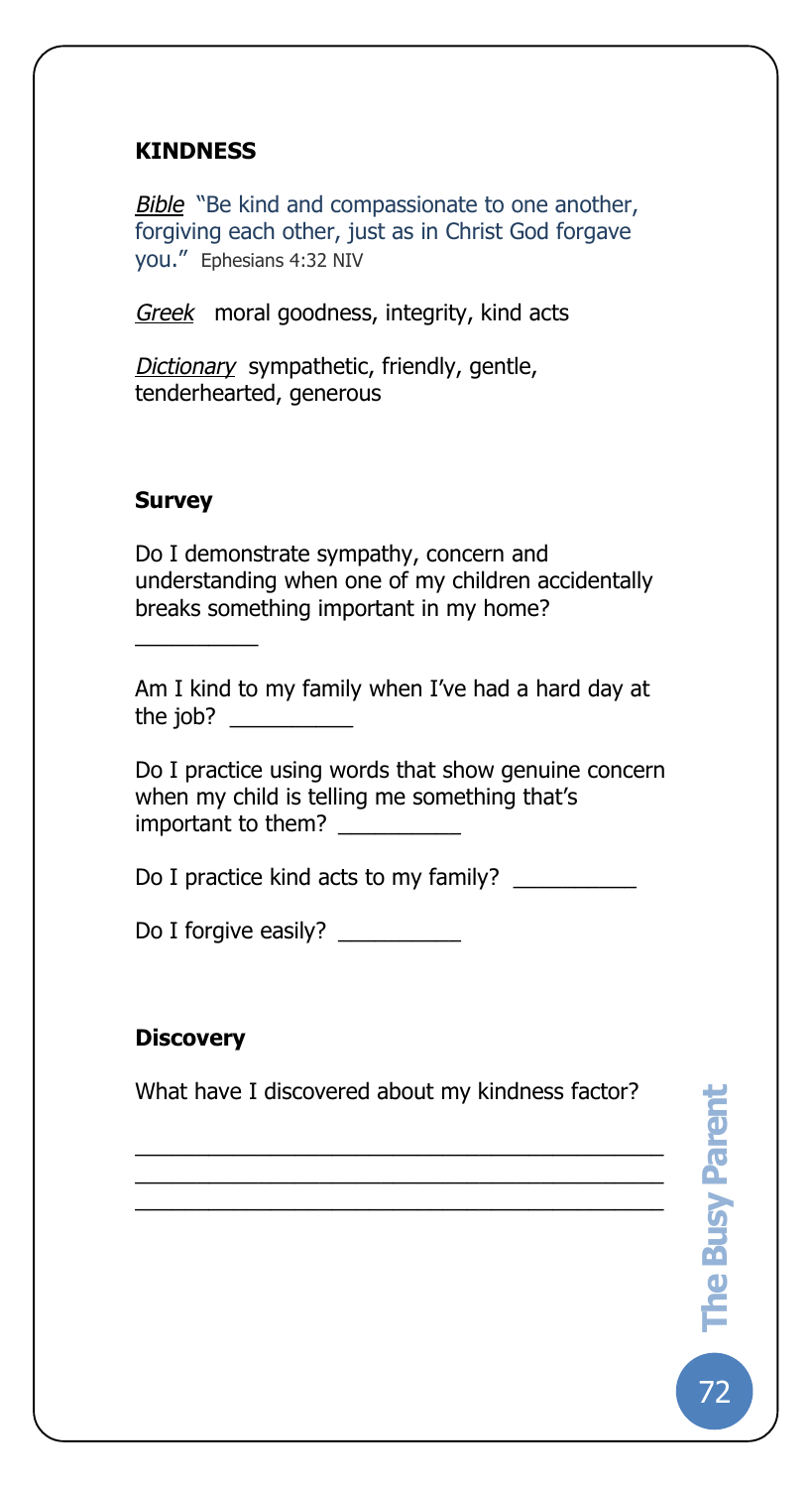# **GOODNESS**

The Busy Pare

**Bible** " I myself am convinced, my brothers, that you yourselves are full of goodness…" Romans 15:14 NIV

*Greek* uprightness of heart and life

*Dictionary* morally sound, honest, benevolent

### **Survey**

Would my family say that I'm pleasant? \_\_\_\_\_\_\_\_\_\_

Would my family say that I drive the speed limit and in other ways am obedient to the law? \_\_\_\_\_\_\_\_\_\_\_\_

Am I cheerful? \_\_\_\_\_\_\_\_\_\_\_\_

Do I show loyalty?

Do I express concern for those in need?

# **Discovery**

What have I discovered about goodness in my life?

\_\_\_\_\_\_\_\_\_\_\_\_\_\_\_\_\_\_\_\_\_\_\_\_\_\_\_\_\_\_\_\_\_\_\_\_\_\_\_\_\_\_\_ \_\_\_\_\_\_\_\_\_\_\_\_\_\_\_\_\_\_\_\_\_\_\_\_\_\_\_\_\_\_\_\_\_\_\_\_\_\_\_\_\_\_\_ \_\_\_\_\_\_\_\_\_\_\_\_\_\_\_\_\_\_\_\_\_\_\_\_\_\_\_\_\_\_\_\_\_\_\_\_\_\_\_\_\_\_\_

73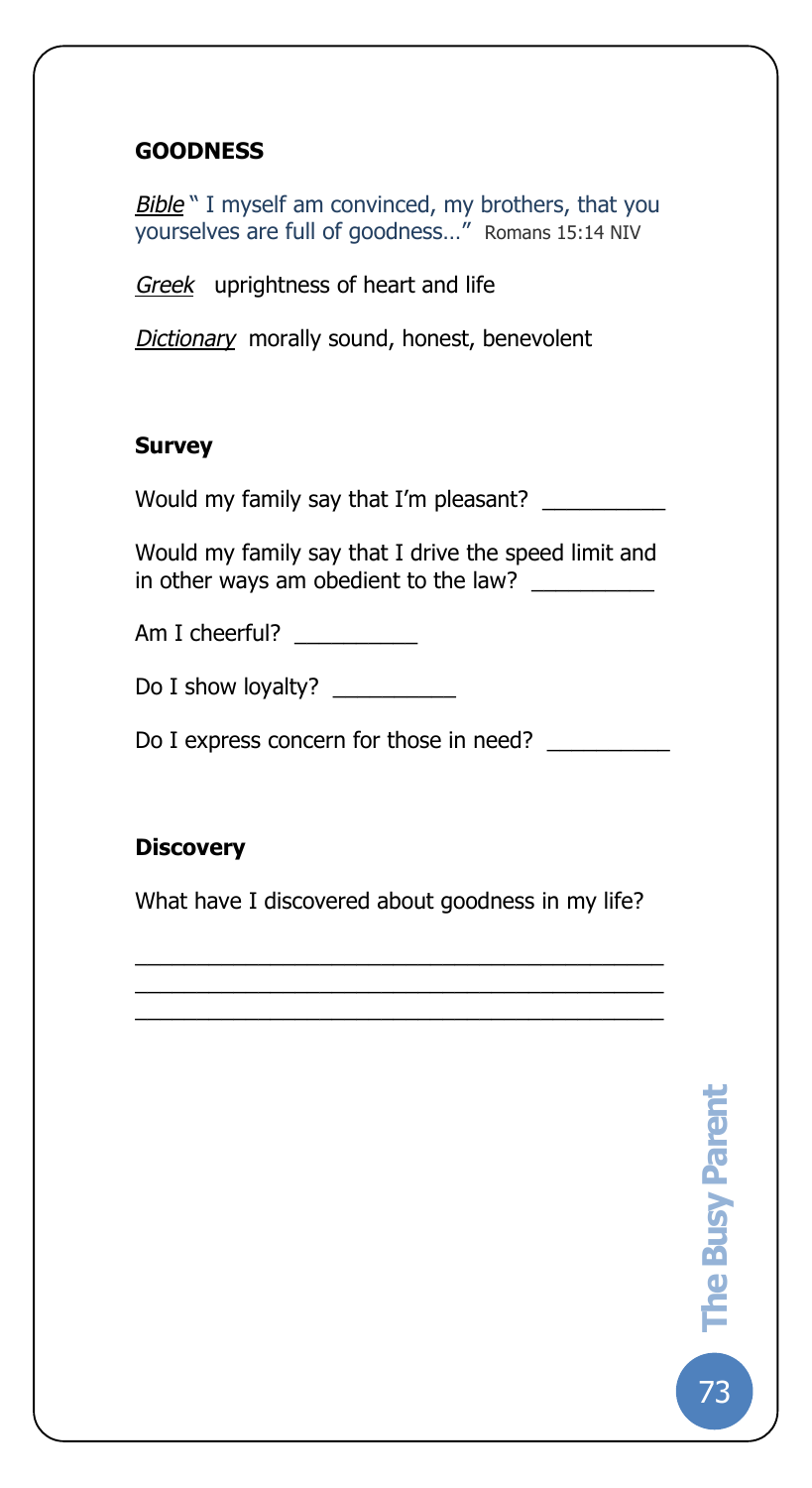# **FAITHFULNESS**

The Busy Pare

*Bible* "May your whole spirit, soul and body be kept blameless at the coming of our Lord Jesus Christ. The one who calls you is faithful and he will do it." 1 Thessalonians 5:24 NIV

*Greek* fidelity, generally with the included idea of trust, the character of one who can be relied on

*Dictionary* loyal, strong sense of duty, conscientious, reliable

## **Survey**

If I tell my children we will do something, do we do it? \_\_\_\_\_\_\_\_\_\_

If my child has an event at 7:00 P.M., do I show up on time? \_\_\_\_\_\_\_\_\_\_

Can I be CONSISTENTLY relied upon?

Am I worthy of someone's trust?

Am I loyal to my children? \_\_\_\_\_\_\_\_\_\_

# **Discovery**

What have I discovered about being faithful?

\_\_\_\_\_\_\_\_\_\_\_\_\_\_\_\_\_\_\_\_\_\_\_\_\_\_\_\_\_\_\_\_\_\_\_\_\_\_\_\_\_\_\_ \_\_\_\_\_\_\_\_\_\_\_\_\_\_\_\_\_\_\_\_\_\_\_\_\_\_\_\_\_\_\_\_\_\_\_\_\_\_\_\_\_\_\_ \_\_\_\_\_\_\_\_\_\_\_\_\_\_\_\_\_\_\_\_\_\_\_\_\_\_\_\_\_\_\_\_\_\_\_\_\_\_\_\_\_\_\_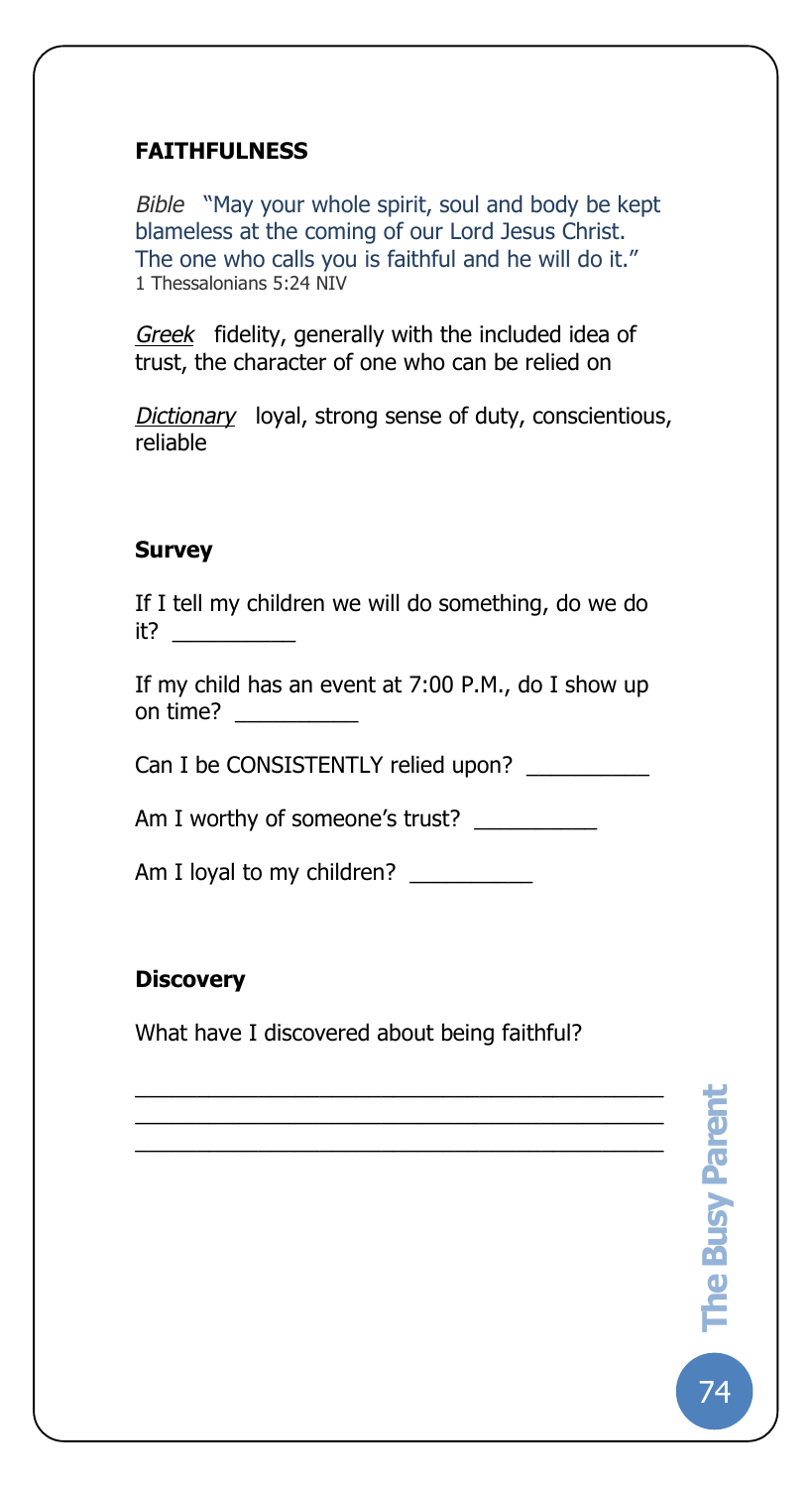## **GENTLENESS**

The Busy Pare

**Bible** "Be completely humble and gentle..." Ephesians 4:2 NIV

*Greek* mildness, meekness

*Dictionary* courteous, generous, serene, not violent, harsh, or rough

## **Survey**

 $\overline{\phantom{a}}$ 

What is the reaction I consistently demonstrate to my children when I am angry with them?  $\frac{1}{2}$ 

Do I consistently yell, slam doors or throw things when I'm angry?

Do I consistently yell at other drivers when I'm in traffic? \_\_\_\_\_\_\_\_\_\_

When I discipline my children, is the discipline equal to the rule broken, or am I harsh?

Do I find myself in arguments often?

## **Discovery**

What have I discovered about being gentle?

\_\_\_\_\_\_\_\_\_\_\_\_\_\_\_\_\_\_\_\_\_\_\_\_\_\_\_\_\_\_\_\_\_\_\_\_\_\_\_\_\_\_\_ \_\_\_\_\_\_\_\_\_\_\_\_\_\_\_\_\_\_\_\_\_\_\_\_\_\_\_\_\_\_\_\_\_\_\_\_\_\_\_\_\_\_\_ \_\_\_\_\_\_\_\_\_\_\_\_\_\_\_\_\_\_\_\_\_\_\_\_\_\_\_\_\_\_\_\_\_\_\_\_\_\_\_\_\_\_\_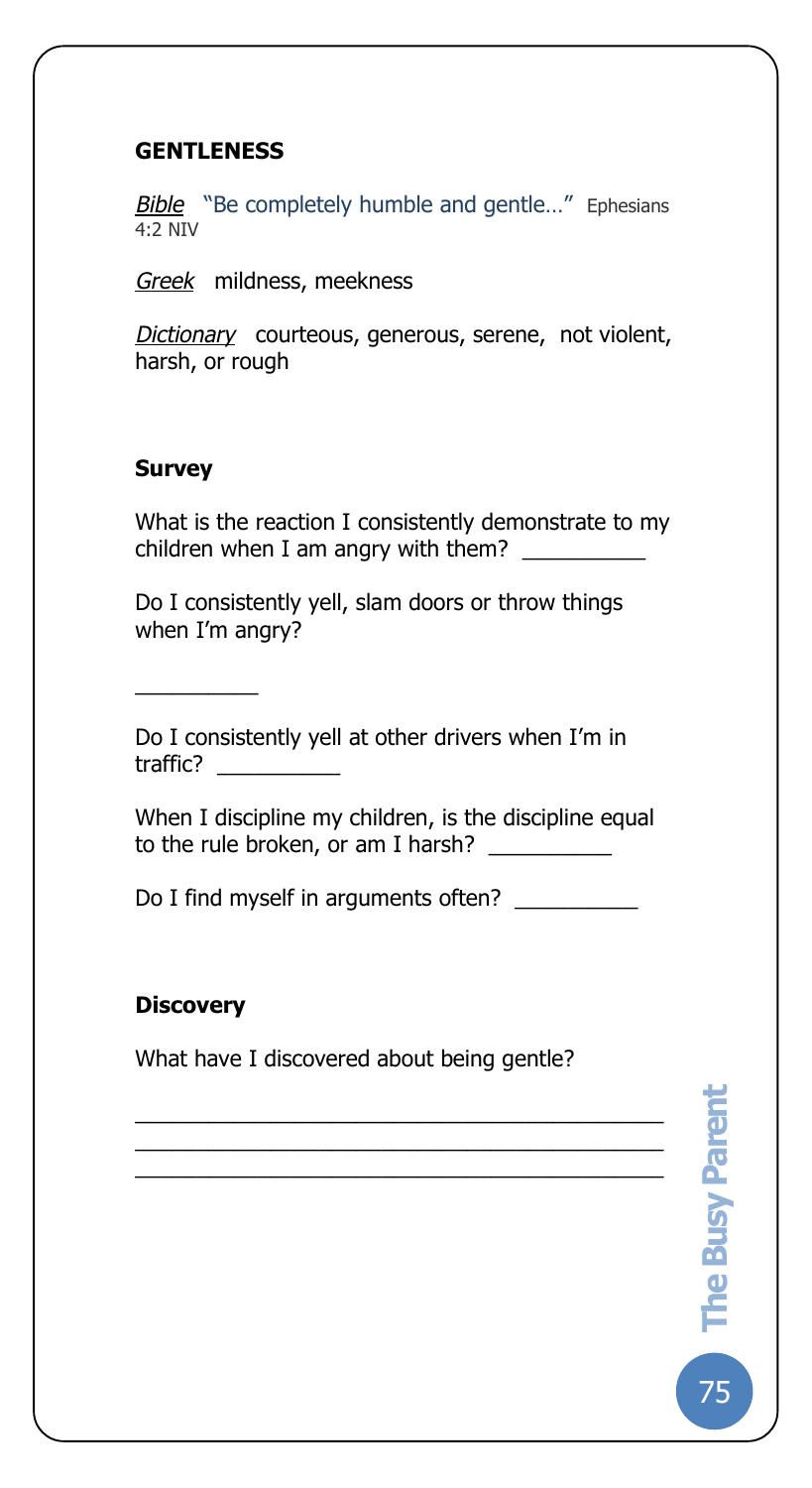## **SELF CONTROL**

The Busy Pare

*Bible* "…each of you should learn to control his own body in a way that is holy and honorable…" 1 Thessalonians 4:4 NIV

*Greek* temperance, the virtue of one who masters his desires, passions, and appetites.

*Dictionary* control of one's emotions, desires, or actions.

## **Survey**

 $\overline{\phantom{a}}$ 

 $\overline{\phantom{a}}$ 

Do I constantly over eat?

Am I addicted to tobacco, alcohol or drugs?

Do I have a problem with pornographic material?

Is there anything in my life, of negative influence, that masters me?

Do I control my emotions well? \_\_\_\_\_\_\_\_\_\_\_

# **Discovery**

What have I discovered about my self-control?

\_\_\_\_\_\_\_\_\_\_\_\_\_\_\_\_\_\_\_\_\_\_\_\_\_\_\_\_\_\_\_\_\_\_\_\_\_\_\_\_\_\_\_ \_\_\_\_\_\_\_\_\_\_\_\_\_\_\_\_\_\_\_\_\_\_\_\_\_\_\_\_\_\_\_\_\_\_\_\_\_\_\_\_\_\_\_ \_\_\_\_\_\_\_\_\_\_\_\_\_\_\_\_\_\_\_\_\_\_\_\_\_\_\_\_\_\_\_\_\_\_\_\_\_\_\_\_\_\_\_

**TIP: Do I need to adjust my priorities? Maybe it's time to make my children a priority the same way God makes me a priority.**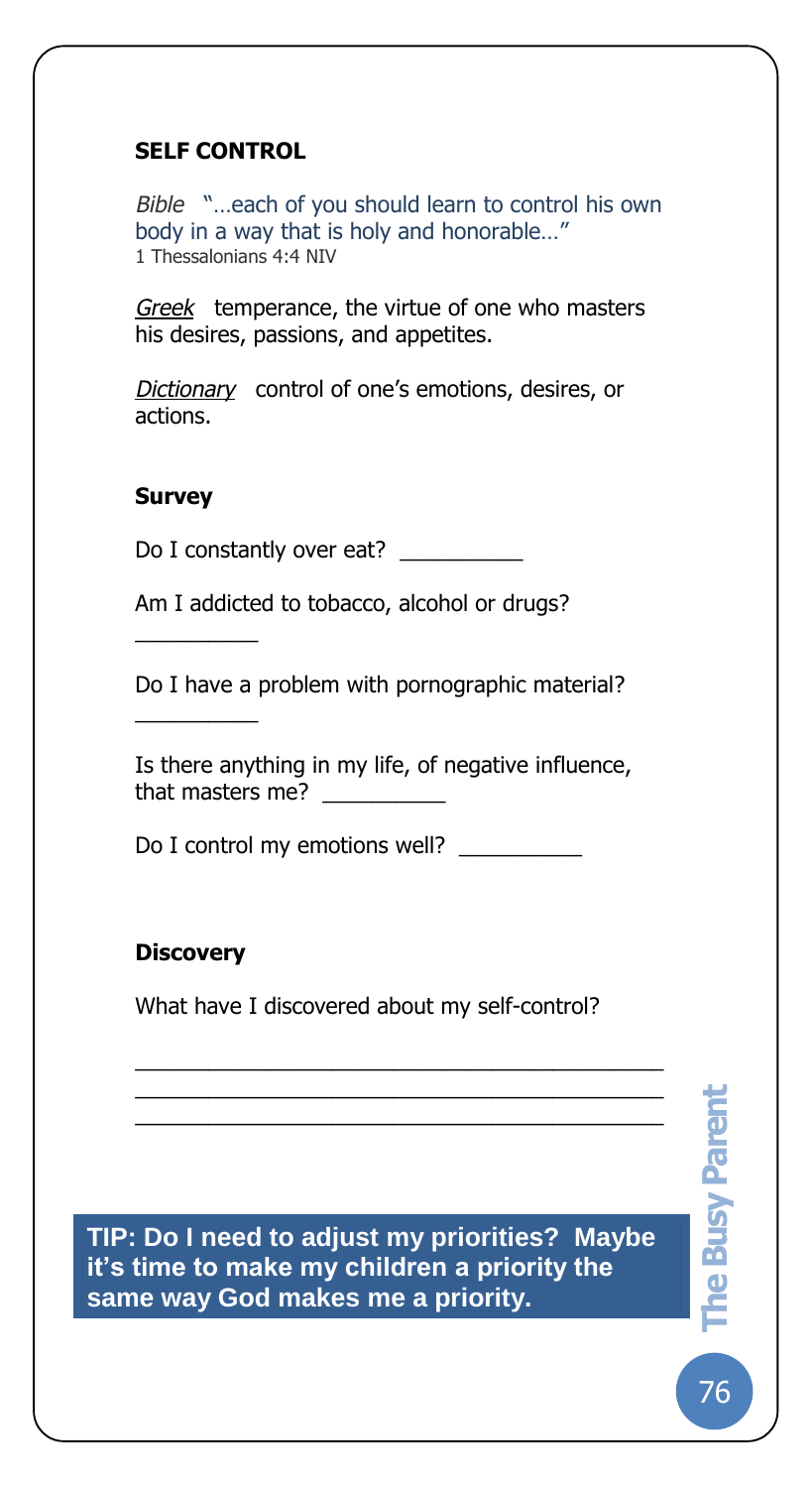# **Parent's Personal Inventory**

The Busy Pare

*If you bungle raising your children, I don't think whatever else you do well matters very much.* 

*Jacqueline Kennedy Onassis (1929-1996) American former First Lady*

Answer the following statements and questions with NEVER, SOMETIMES or ALWAYS.

When you are done, count each NEVER as a zero,

each SOMETIMES as a one

and each ALWAYS as a two.

\_\_\_\_\_\_\_\_\_\_

\_\_\_\_\_\_\_\_\_\_

I avoid comparing my kids one to another or to other children. \_\_\_\_\_\_\_\_\_\_

I'm open to the fact that kids have their own problems and that they need guidance not dominance.

If I've tried but failed, can I constructively use what I've learned?

I'm trying to build relationships with other Godly parents. \_\_\_\_\_\_\_\_\_\_\_\_

I'm realistic about my abilities and limitations.

I've learned that no matter what happens I can always change my attitude. \_\_\_\_\_\_\_\_\_\_\_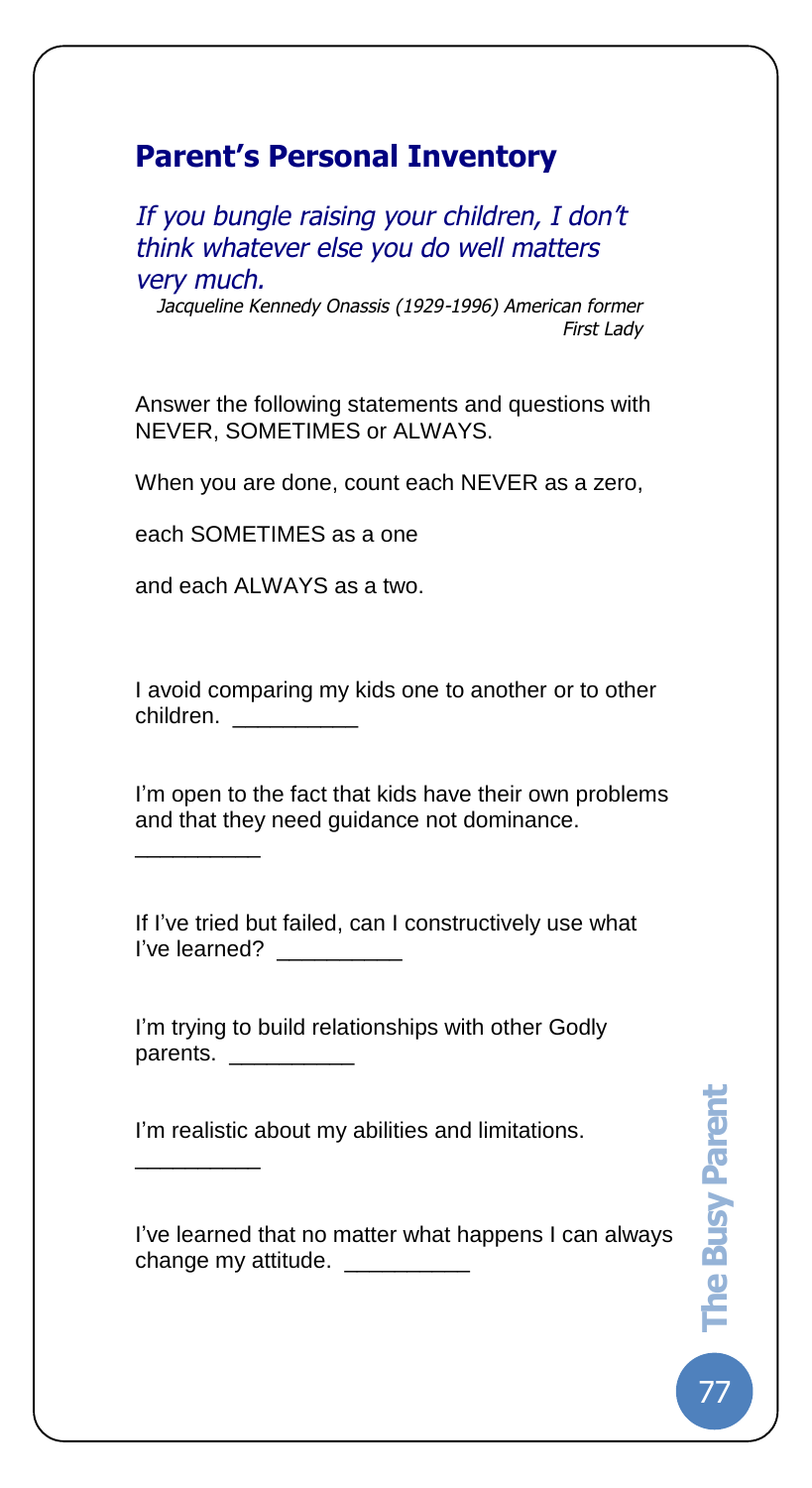I've forgiven my parents for any mistakes they made in my upbringing. \_\_\_\_\_\_\_\_\_\_

Would it be worth it for another parent to catch my attitudes? \_\_\_\_\_\_\_\_\_\_

I set realistic goals that are specific, attainable and measurable.

Others can count on me. \_\_\_\_\_\_\_\_\_\_\_

The Busy Pare

I help my kids learn responsibility by giving them tasks around the home. \_\_\_\_\_\_\_\_\_\_\_

I apologize when I'm wrong. \_\_\_\_\_\_\_\_\_\_\_

I'm a good example to my kids. \_\_\_\_\_\_\_\_\_\_\_

I'm grateful for God's blessings in my life.

\_\_\_\_\_\_\_\_\_\_

\_\_\_\_\_\_\_\_\_\_

Do I have a list of responsibilities that are genuinely mine? \_\_\_\_\_\_\_\_\_\_\_\_

Do I have a list of tasks that I really don't need to be doing? \_\_\_\_\_\_\_\_\_\_\_\_

I'm generous with my time toward my family.

I can compromise with my kids without always demanding my own way. \_\_\_\_\_\_\_\_\_\_\_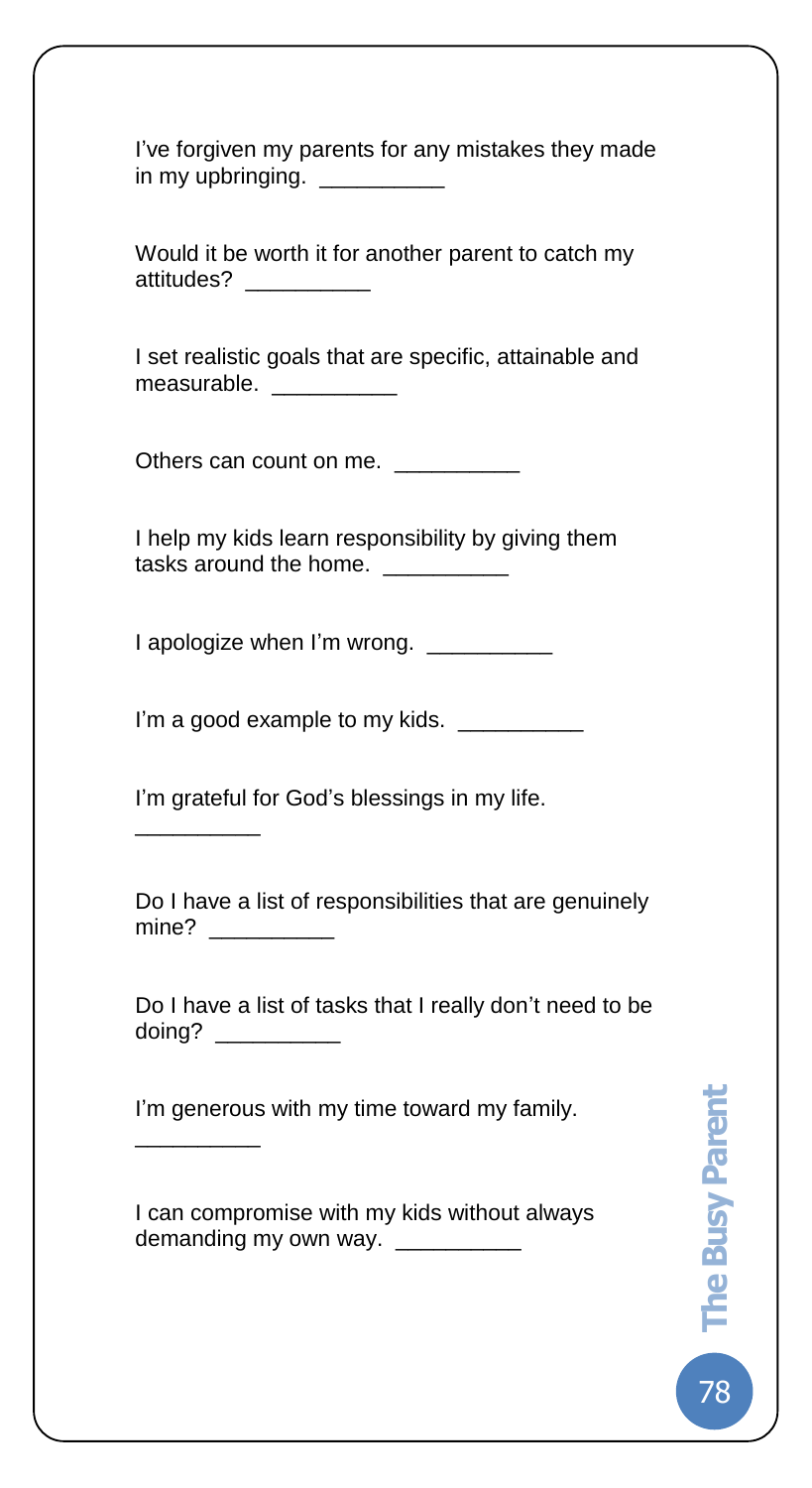Am I harboring any resentments? If so, can I list them?

The Busy Pare

I listen attentively when my children are speaking.

I'm considerate of my children with the tone and volume in my voice.

I try not to be overbearing. \_\_\_\_\_\_\_\_\_\_\_

\_\_\_\_\_\_\_\_\_\_

I handle myself appropriately when I'm angry with my children. \_\_\_\_\_\_\_\_\_\_\_\_\_

I make excuses for my behavior.

Is there something I can do to relax that doesn't keep me away from my family too long? \_\_\_\_\_\_\_\_\_\_

I'm on time to my kids' activities. \_\_\_\_\_\_\_\_\_\_

I pray for my family each day. \_\_\_\_\_\_\_\_\_\_

Total your scores. Use the following guidelines to chart yourself.

0-7 Needs some help 8-14 Try a bit harder 15-21 Okay 22-28 Thumbs up 29-35 Great Job 36-42 Top of the Class

**TIP: I should check my focus when I get real busy. Are my priorities in proper perspective?**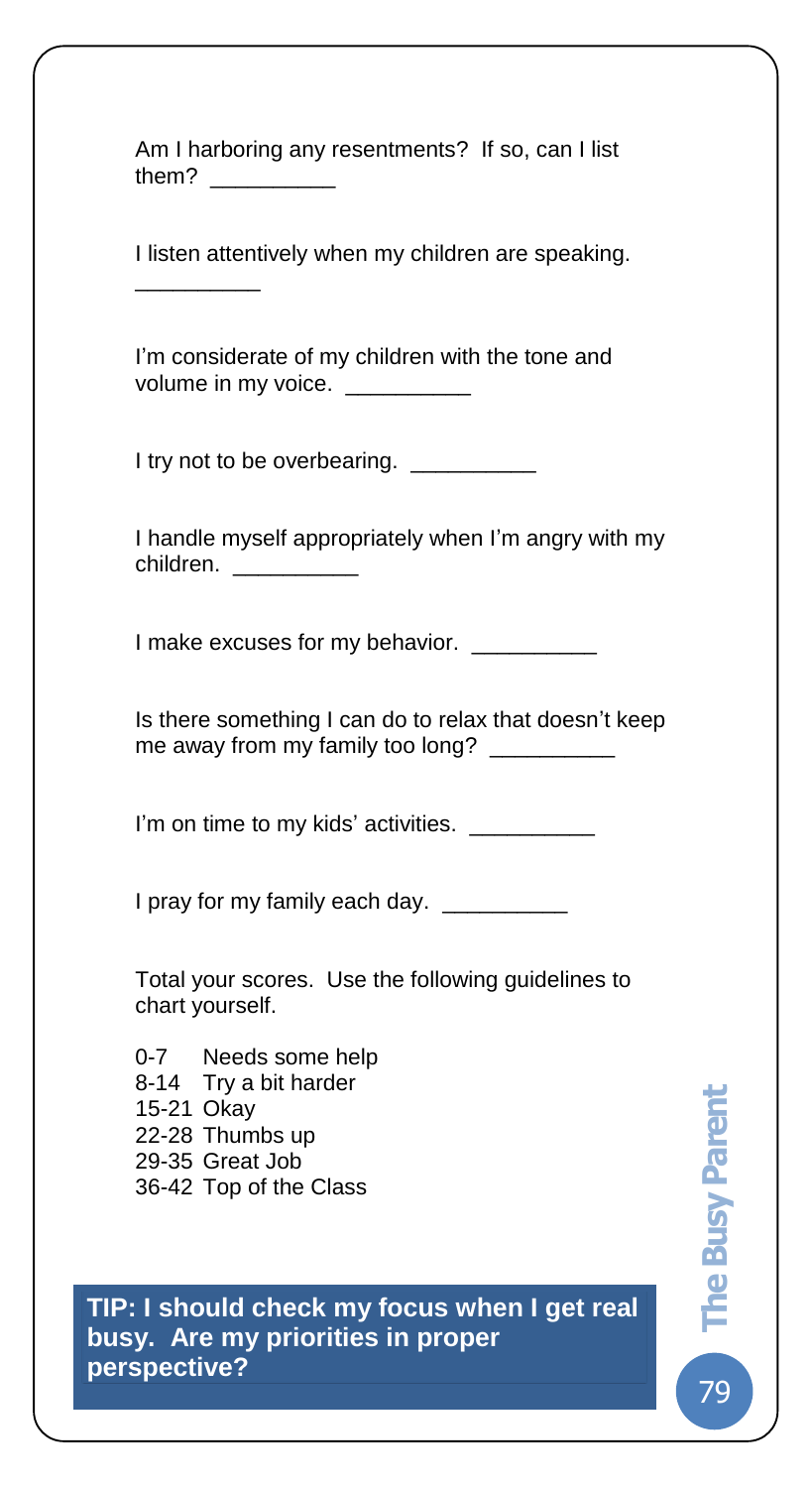# **Developing Your Plan**

The Busy Pare

*May he give you the desire of your heart and make all your plans succeed.* 

*Psalm 20:4*

Review your answers to "The Total Quality Parent Survey," and "Parent's Personal Inventory".

Now open the answers you received for "How Do Your Friends and Family See You?"

Look for dominant characteristics and patterns. As you work through the answers, you should be able to see where you shine and where you need improvement.

Take as long as you need to carefully construct a picture of yourself. When you feel that you have a good idea of what needs to change in your life in order for you to become a better parent, ask the Lord for guidance and complete the following sentences.

Answer in *specific* and *measurable* terms. Example:

I will spend more time with my kids. (GOOD ANSWER)

I will spend 1 hour each day with my children. (BETTER ANSWER)

In order for me to be a better parent I need to:

\_\_\_\_\_\_\_\_\_\_\_\_\_\_\_\_\_\_\_\_\_\_\_\_\_\_\_\_\_\_\_\_\_\_\_\_\_\_\_\_\_\_\_ \_\_\_\_\_\_\_\_\_\_\_\_\_\_\_\_\_\_\_\_\_\_\_\_\_\_\_\_\_\_\_\_\_\_\_\_\_\_\_\_\_\_\_ \_\_\_\_\_\_\_\_\_\_\_\_\_\_\_\_\_\_\_\_\_\_\_\_\_\_\_\_\_\_\_\_\_\_\_\_\_\_\_\_\_\_\_ \_\_\_\_\_\_\_\_\_\_\_\_\_\_\_\_\_\_\_\_\_\_\_\_\_\_\_\_\_\_\_\_\_\_\_\_\_\_\_\_\_\_\_ \_\_\_\_\_\_\_\_\_\_\_\_\_\_\_\_\_\_\_\_\_\_\_\_\_\_\_\_\_\_\_\_\_\_\_\_\_\_\_\_\_\_\_  $\overline{a_1}$  ,  $\overline{a_2}$  ,  $\overline{a_3}$  ,  $\overline{a_4}$  ,  $\overline{a_5}$  ,  $\overline{a_6}$  ,  $\overline{a_7}$  ,  $\overline{a_8}$  ,  $\overline{a_9}$  ,  $\overline{a_9}$  ,  $\overline{a_1}$  ,  $\overline{a_2}$  ,  $\overline{a_3}$  ,  $\overline{a_4}$  ,  $\overline{a_5}$  ,  $\overline{a_7}$  ,  $\overline{a_8}$  ,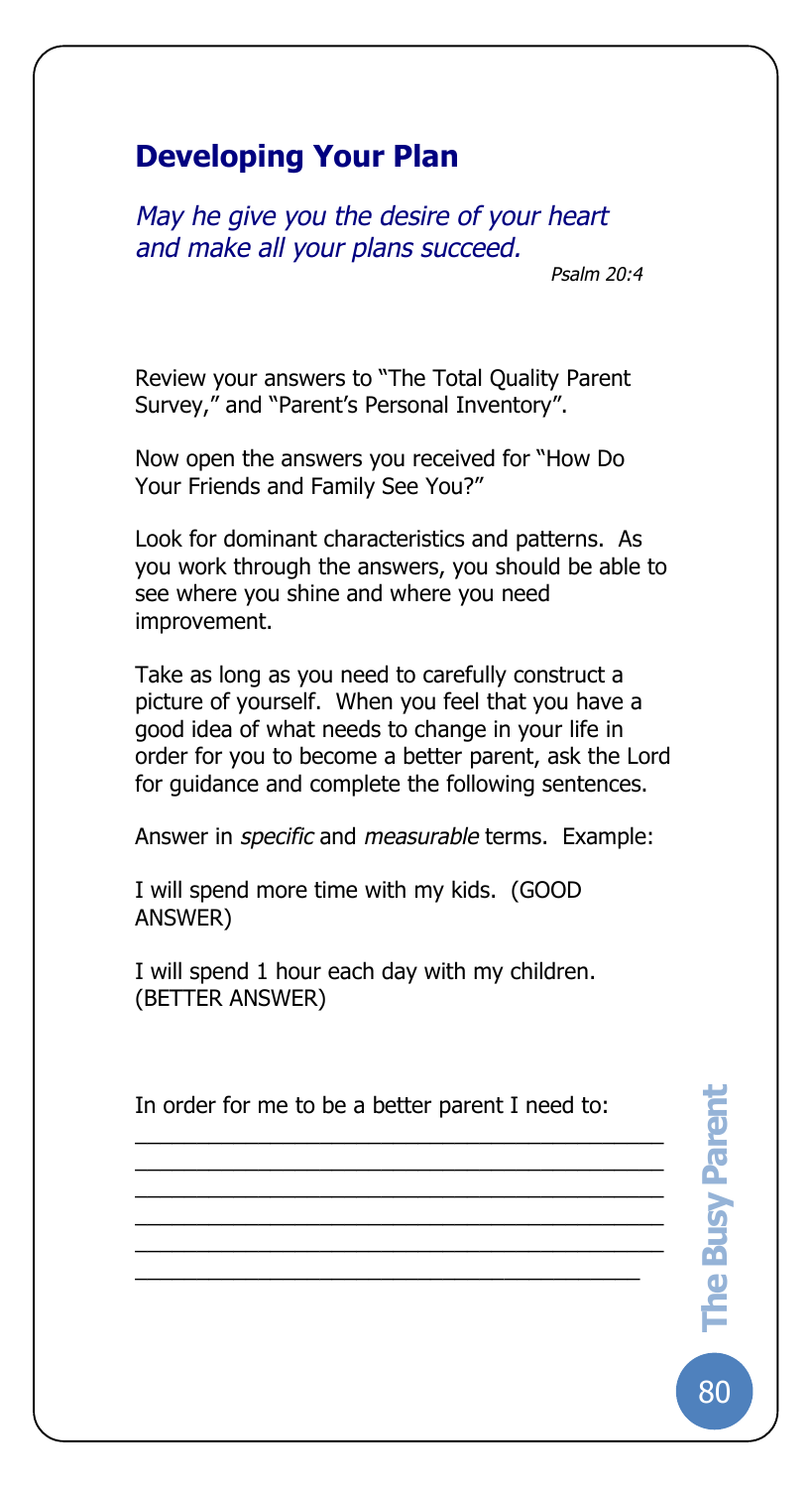I'm going to arrange my daily schedule in the following manner:

Each day, with my children, I will:

Enjoy the rest of your retreat!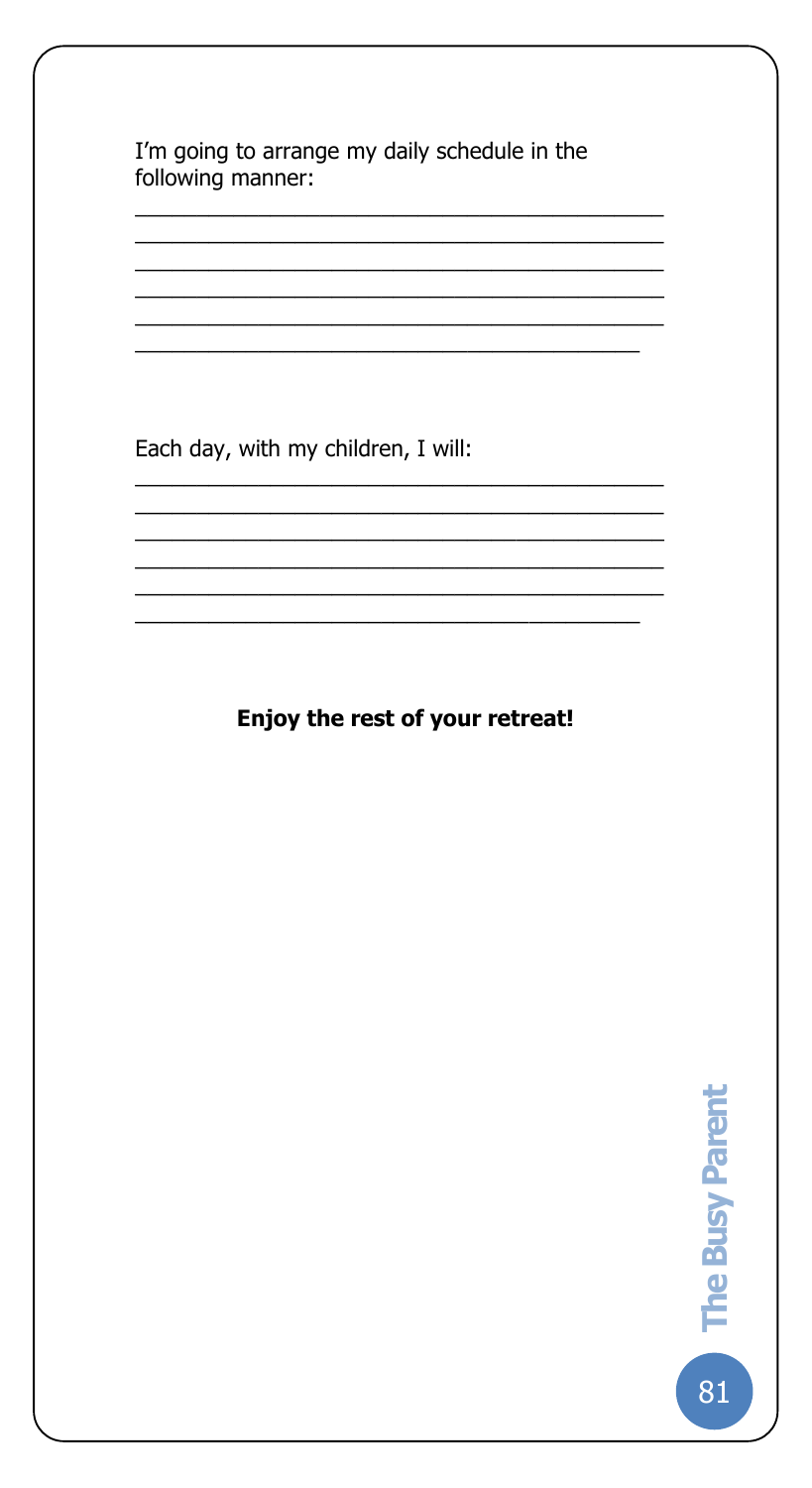# **18 Projects for You and Your Kids**

The Busy Pare

Many of us are so busy working to take care of our kids, we forget how to have fun with these same children. Do you remember as a kid playing army, dress up, having dirt-ball fights, climbing trees and passing notes? That kind of fun didn't cost a penny. We had to use our imagination a bit more and that was fine. If we're not careful today, video games, an unending supply of sitcoms, and "chillin' at the mall" will own our children.

I've added this section as a means to help you structure some fun parent/kid activities into your plan for better parenting. The "projects" are designed to help you turn your plans for better parenting into action. This is a list of activities you can do with your kids that won't break you financially or physically.

Just like when we were kids, you'll need to add your time and imagination. The goal is to create a specific action plan of events your children and you can enjoy together. We have to remember they need us to meet them on their ground. We shouldn't always try to make them fit into our world. Kids want to do the things they enjoy and they want parent to do those things with them. The following is a list of opportunities to meet their "fun" need and teach them about the Savior at the same time.

Select a project from the following project worksheets. On the "Project Due" line, write the exact day and time that you will do this project with your child. Make sure you write that into your personal calendar as you would any other appointment.

As an option, you could make a game out of selecting projects. Tear out the project sheets, put a number on the back of each one, and have your kids pick the number.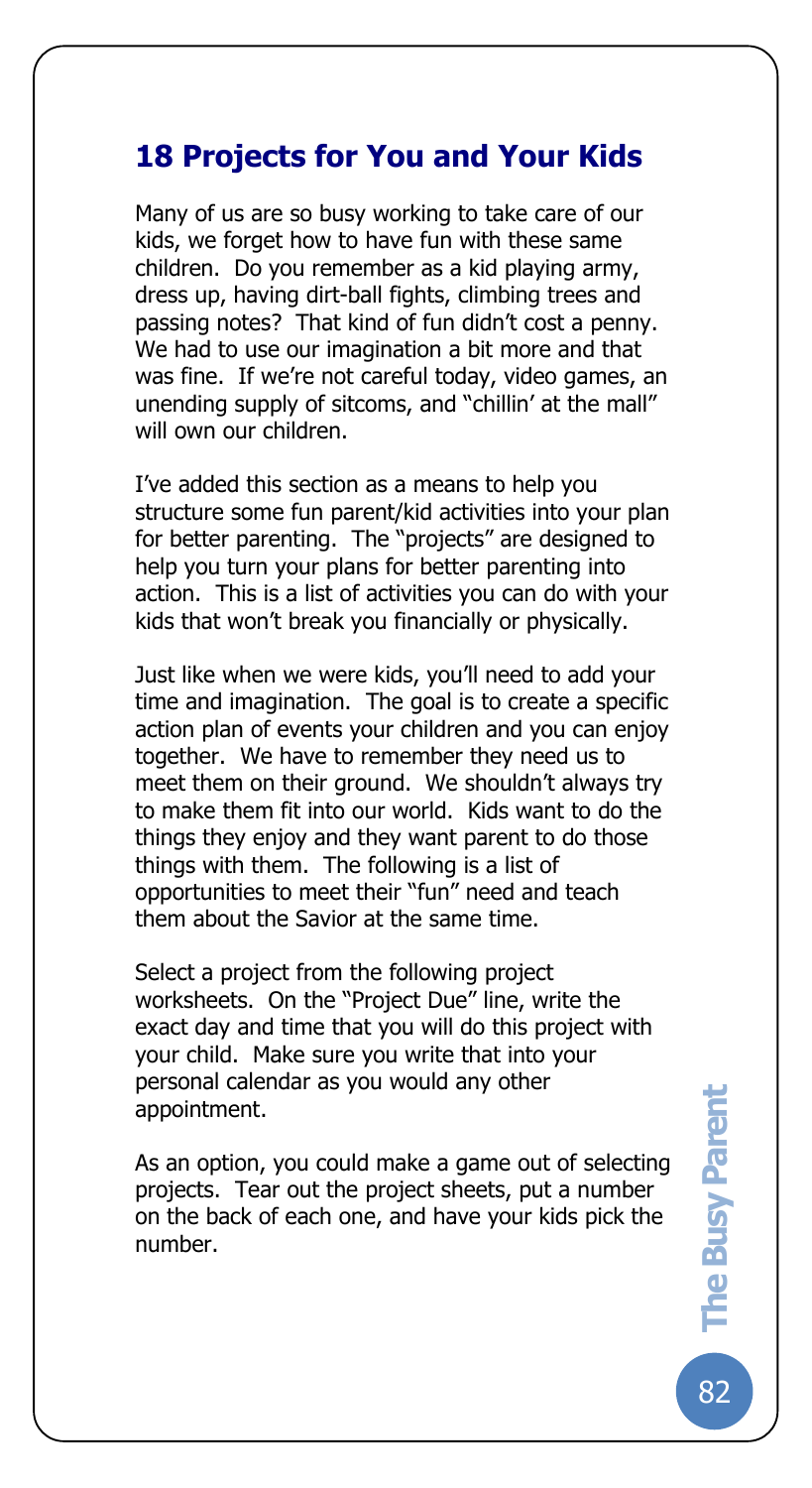# **1. "Fashion and Parents"**

### **Names:**

The Busy Pare

Project Due: / /

**Key Thought:** Your child is beautiful to God and you.

\_\_\_\_\_\_\_\_\_\_\_\_\_\_\_\_\_\_\_\_\_\_\_\_\_\_\_\_\_\_\_\_\_\_\_\_\_\_\_\_\_\_\_

**Genesis 24:16** "The girl was very beautiful…"

## **Discussion**

Does your daughter know she's beautiful to you? Girls need to feel pretty. They need to know that they're acceptable to you. If she doesn't hear from you that she's beautiful, she'll find someone else to tell her. My wife said to me once, "If she doesn't sit on your lap, she'll sit on someone else's." I truly believe many a young lady could be spared a life of promiscuity if their daddy would have made them feel special and accepted.

1. Look through fashion magazines and discuss how beautiful the models are.

- 2. Ask your daughter if she feels pretty.
- 3. Talk about how beautiful your daughter is to you.
- 4. Talk about how beautiful we are to God.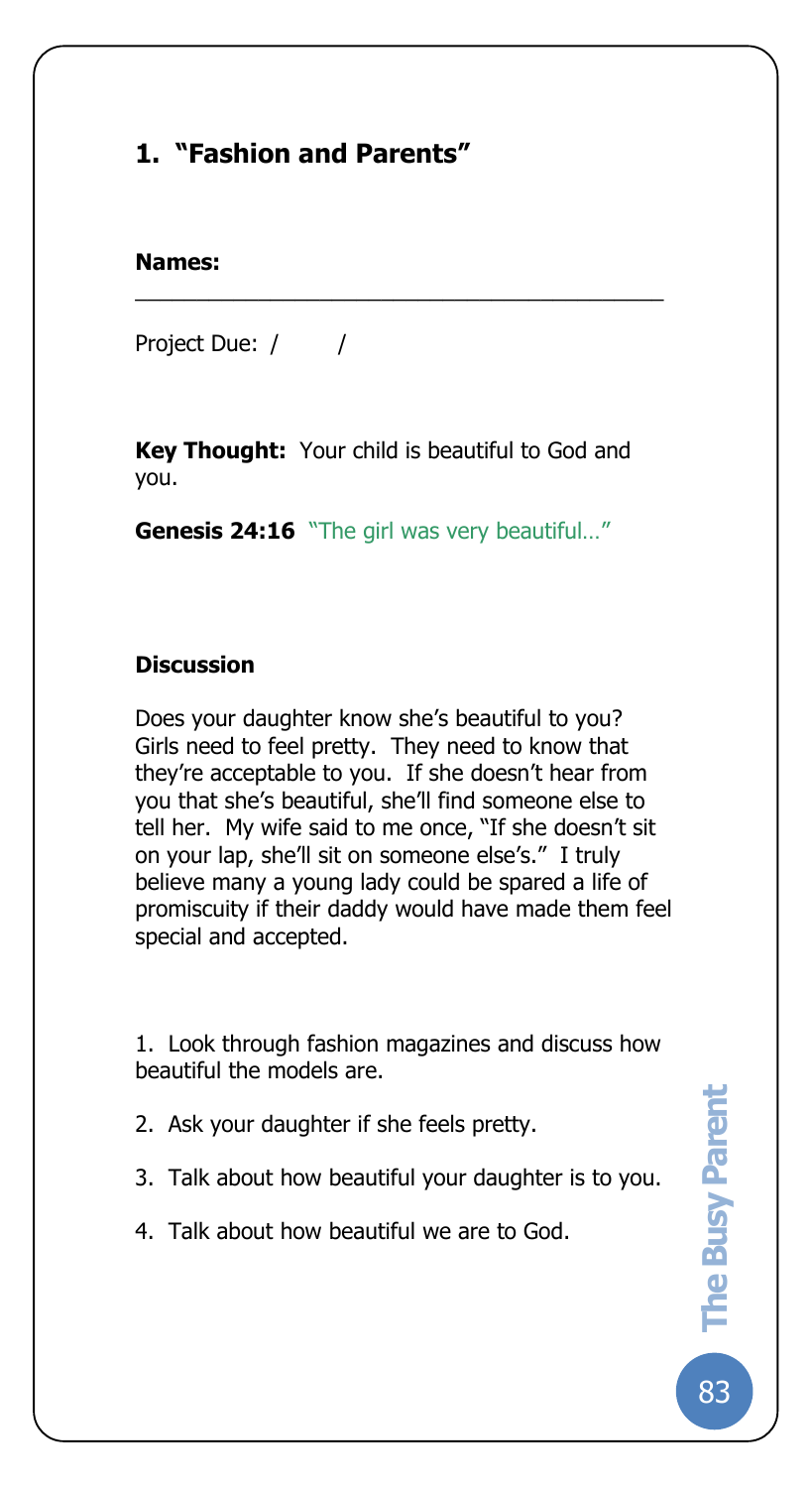# **2. "Clay Day"**

#### **Names:**

The Busy Pare

Project Due: / /

**Key Thought:** God cares for us.

**Psalm 139:14** "I praise you because I am fearfully and wonderfully made…"

\_\_\_\_\_\_\_\_\_\_\_\_\_\_\_\_\_\_\_\_\_\_\_\_\_\_\_\_\_\_\_\_\_\_\_\_\_\_\_\_\_\_\_

### **Discussion**

Does your child know how God cares for us? One of the ways God cares for us is demonstrated by how He carefully crafted us. Our bodies are perfectly suited for our planet. He's given us everything we need to survive. Have you and your children make some things out of modeling clay. Here's a few suggestions: people, houses, a castle, airplanes, and animals. There's a product called Sculpey that is easily molded like regular modeling clay.

It can be baked in the oven, which permanently hardens your sculpture. It's available at craft stores. While you're creating your projects with your kids, have a discussion on the following:

God made us out of the "dust" of the ground. Upon a closer examination of the word "dust", we see that it means "earth" or even clay.

Some years ago, I read in a newspaper that a group of scientists determined that the human body was mainly composed of the same elements as ordinary earth clay!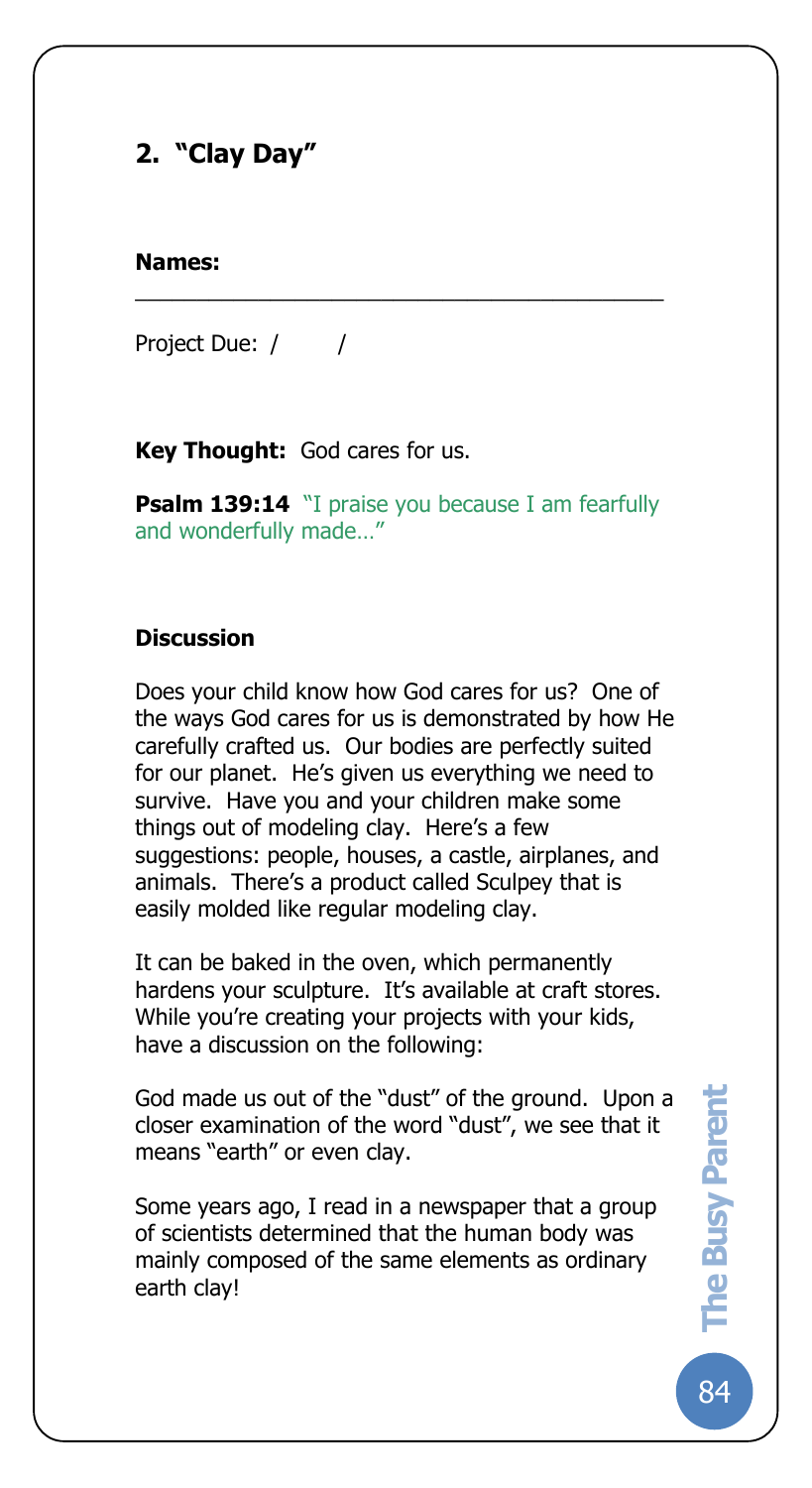Discuss things like how God made our bodies so our heads don't flop from side to side. We have feet that are perfectly formed to support our bodies. How hard would it be to grab and pick things up without thumbs? Our ears allow us to hear, and our eyes grant us sight. Truly, our God has perfectly "shaped" us.

The Busy Pare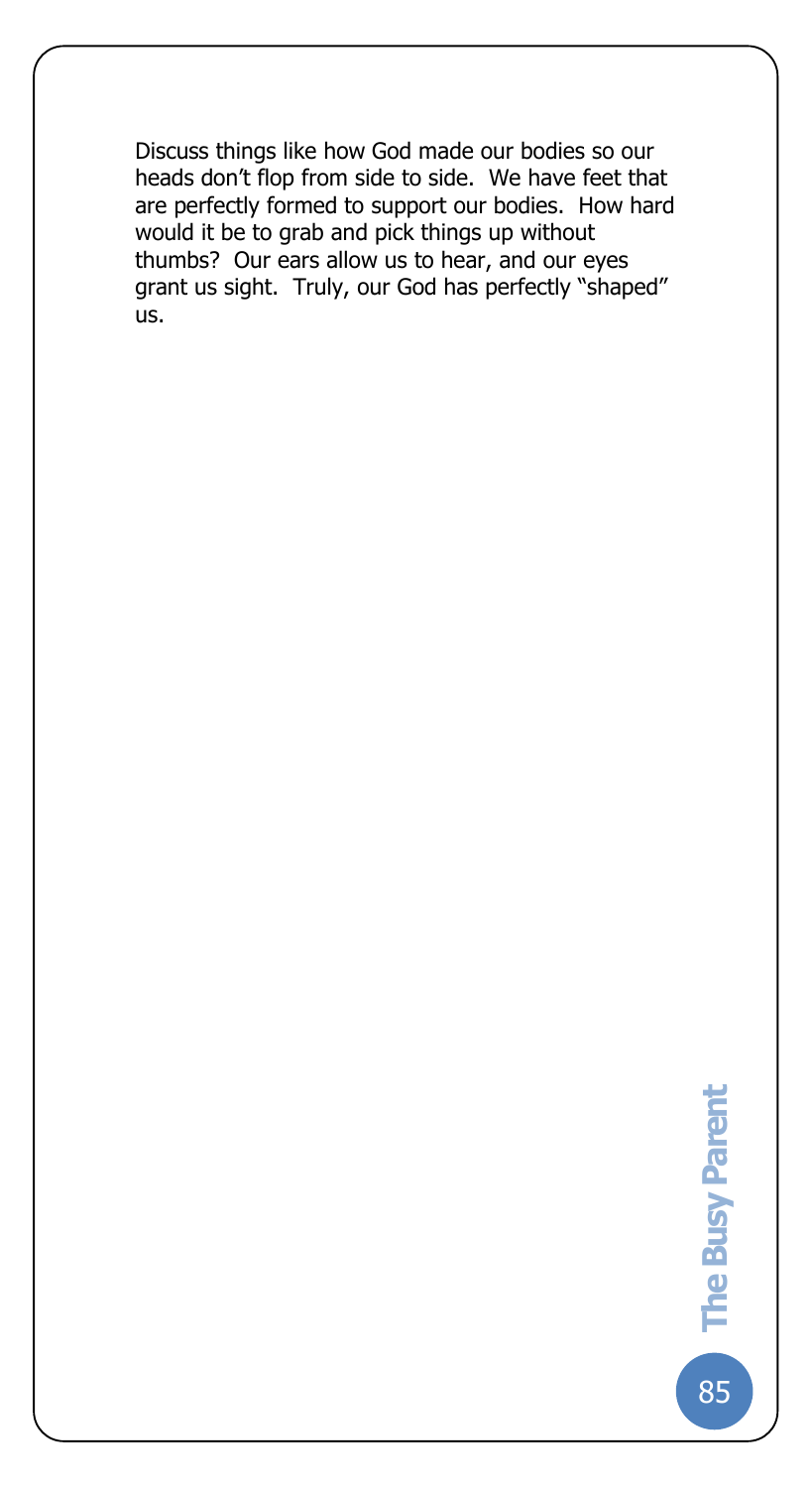# **3. "Parents and Dolls"**

#### **Names:**

The Busy Pare

Project Due: / /

**Key Thought:** We can choose to do right or wrong.

\_\_\_\_\_\_\_\_\_\_\_\_\_\_\_\_\_\_\_\_\_\_\_\_\_\_\_\_\_\_\_\_\_\_\_\_\_\_\_\_\_\_\_

**Joshua 24:15** "...choose for yourselves this day whom you will serve…as for me and my household, we will serve the LORD."

## **Discussion**

Play dolls with your child. Talk about how the dolls move whichever way we make them; they don't have a choice. But, God gave us a free will to move and do as we please.

We do have choices. God trusts us to make the right choices according to His Word. He hopes that we will choose to help others.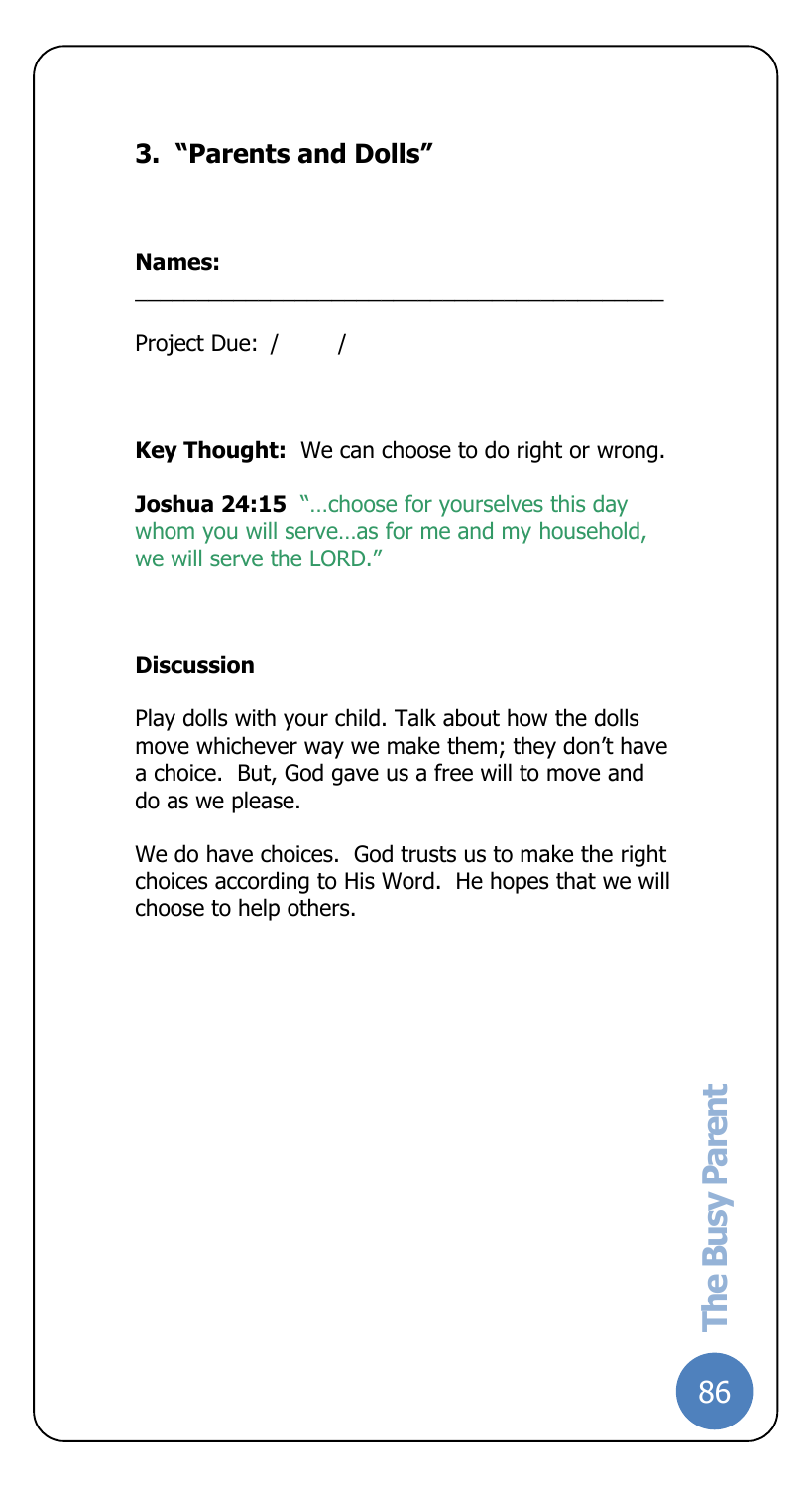# **4. "Tin Foil Rockets"**

#### **Names:**

The Busy Pare

Project Due: / /

**Key Thought:** God created everything.

**Mark 13:19** "...when God created the world..."

\_\_\_\_\_\_\_\_\_\_\_\_\_\_\_\_\_\_\_\_\_\_\_\_\_\_\_\_\_\_\_\_\_\_\_\_\_\_\_\_\_\_\_

### **Discussion**

God put things on Earth that He knew man could use. He also gave man a brain so man could learn and figure things out for himself. Look at a wooden match, the striker, and a piece of aluminum foil. God made the trees that supplied the wood for the match. He placed the sulfur in the Earth, from which the match head was made. God put chemicals and elements in our planet so we could create the striker for the match.

The Lord also placed aluminum in the Earth. Man used the brain God gave him to fashion these raw elements into the match, striker and foil. The match can be used to start a fire to keep us warm or to cook our food.

The foil can be used to wrap our food so it doesn't spoil. Also, aluminum is used in aircrafts. And we can make our own aircrafts out of this stuff too!

Cut a square from the foil  $1.5 \times 1.5$  inches. Twist the foil a little, as you form a nose cone over the match head. Your tin foil rocket should resemble a closed umbrella. Lean the rocket pointing up against a twig or rock. Ignite a second match and hold it under the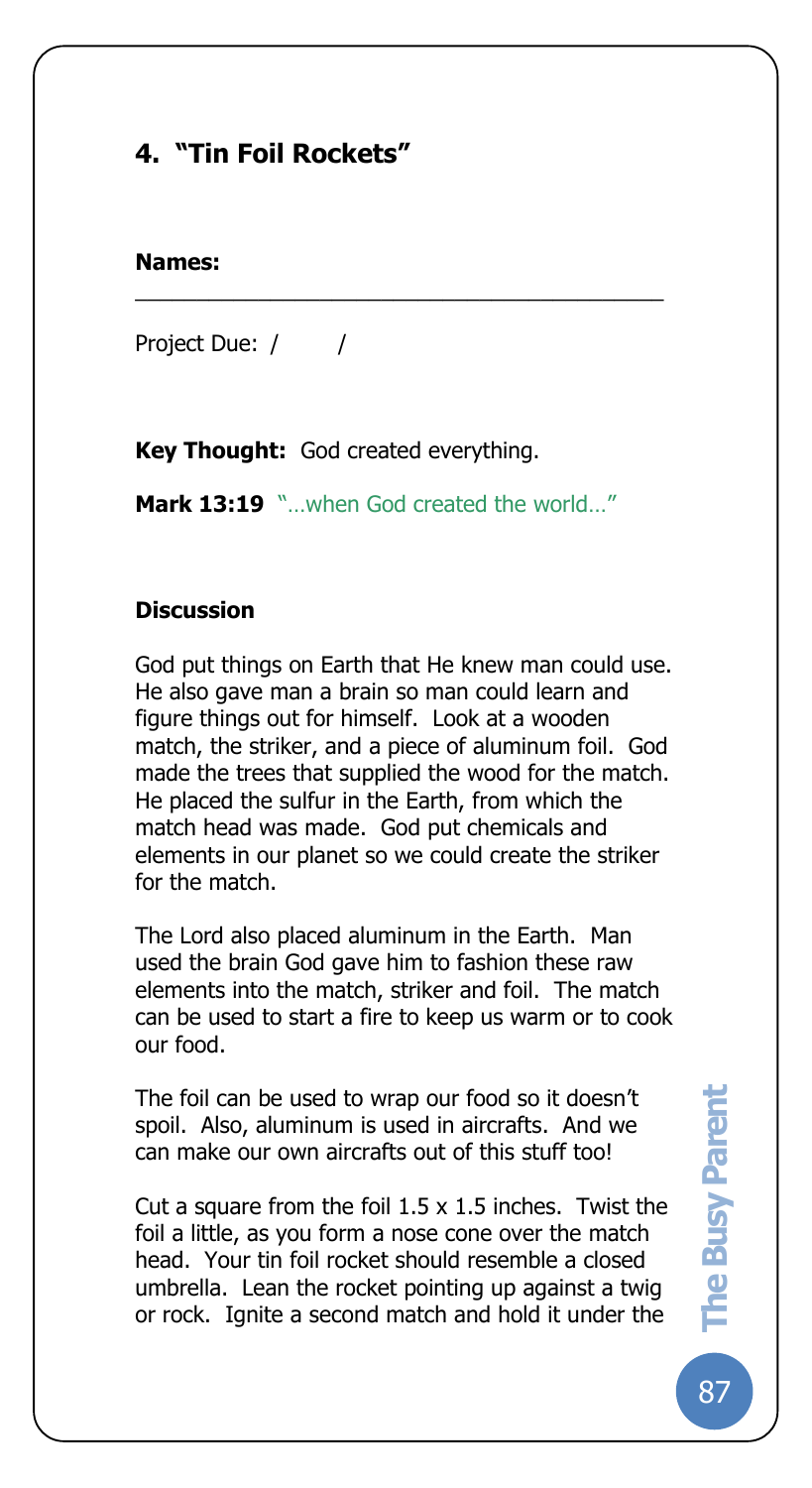head of your foil-enclosed match. In a moment, the rocket should fly. If it lights but doesn't move, try loosening or tightening the foil a bit.

You'll need the old-fashioned, blue-tip wooden matches for this one.

The Busy Pare

88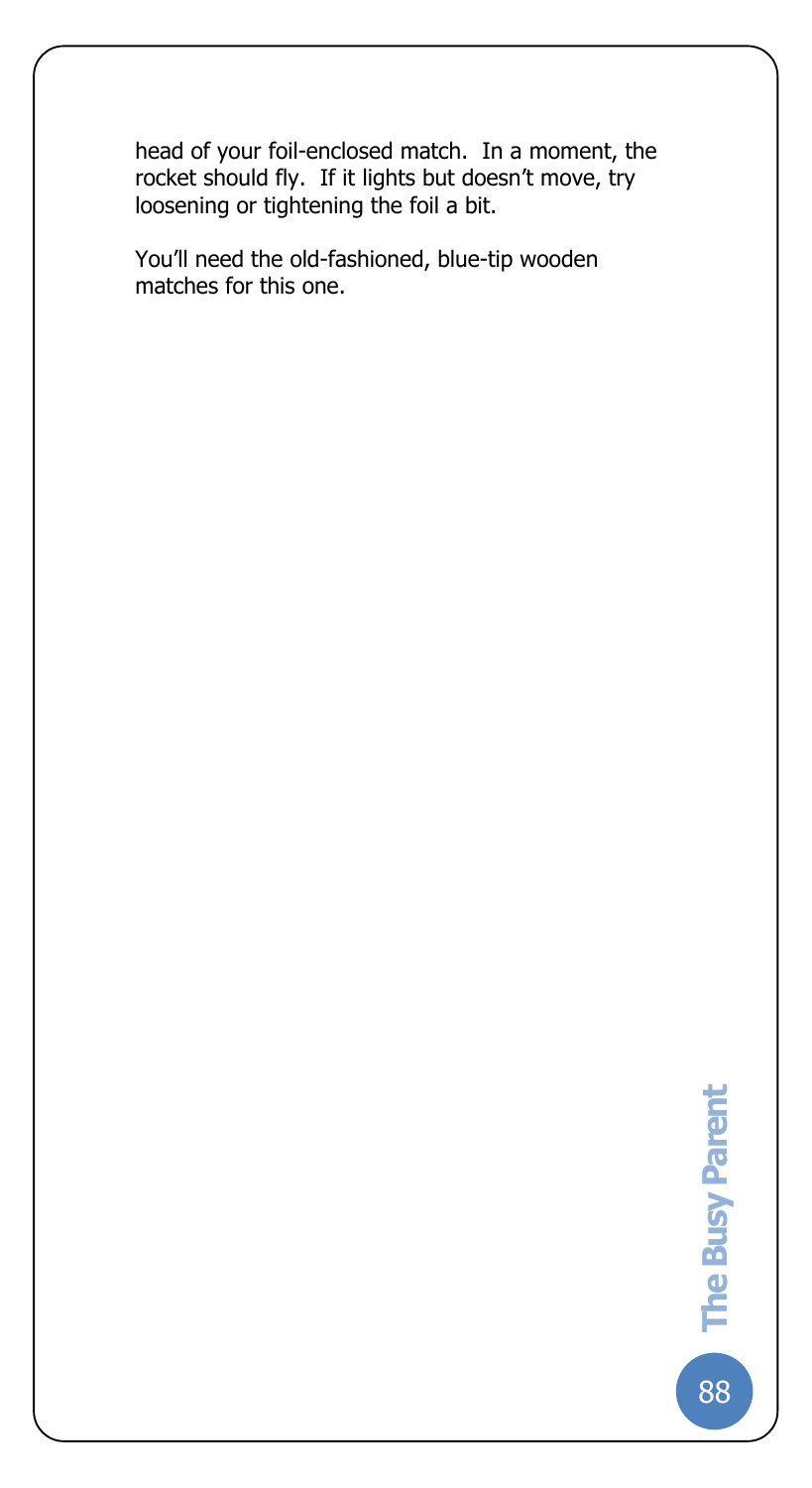# **5. "Pea Shooters"**

#### **Names:**

The Busy Pare

Project Due: / /

**Key Thought:** God breathed life into us.

**Genesis 2:**7 "…the LORD God formed the man from the dust of the ground and breathed into his nostrils the breath of life, and the man became a living being."

\_\_\_\_\_\_\_\_\_\_\_\_\_\_\_\_\_\_\_\_\_\_\_\_\_\_\_\_\_\_\_\_\_\_\_\_\_\_\_\_\_\_\_

#### **Discussion**

God is so good that He has provided for everything we need, including air. Our bodies need the oxygen that's in the air. God made it so plenty of oxygen surrounds the Earth so we can keep on breathing. Here's something else you can do with air.

Get a straw and a box of the cheapest little beans you can find at the supermarket. Cut stand-up targets out of paper plates. Set your targets and knock'em down with your peashooters.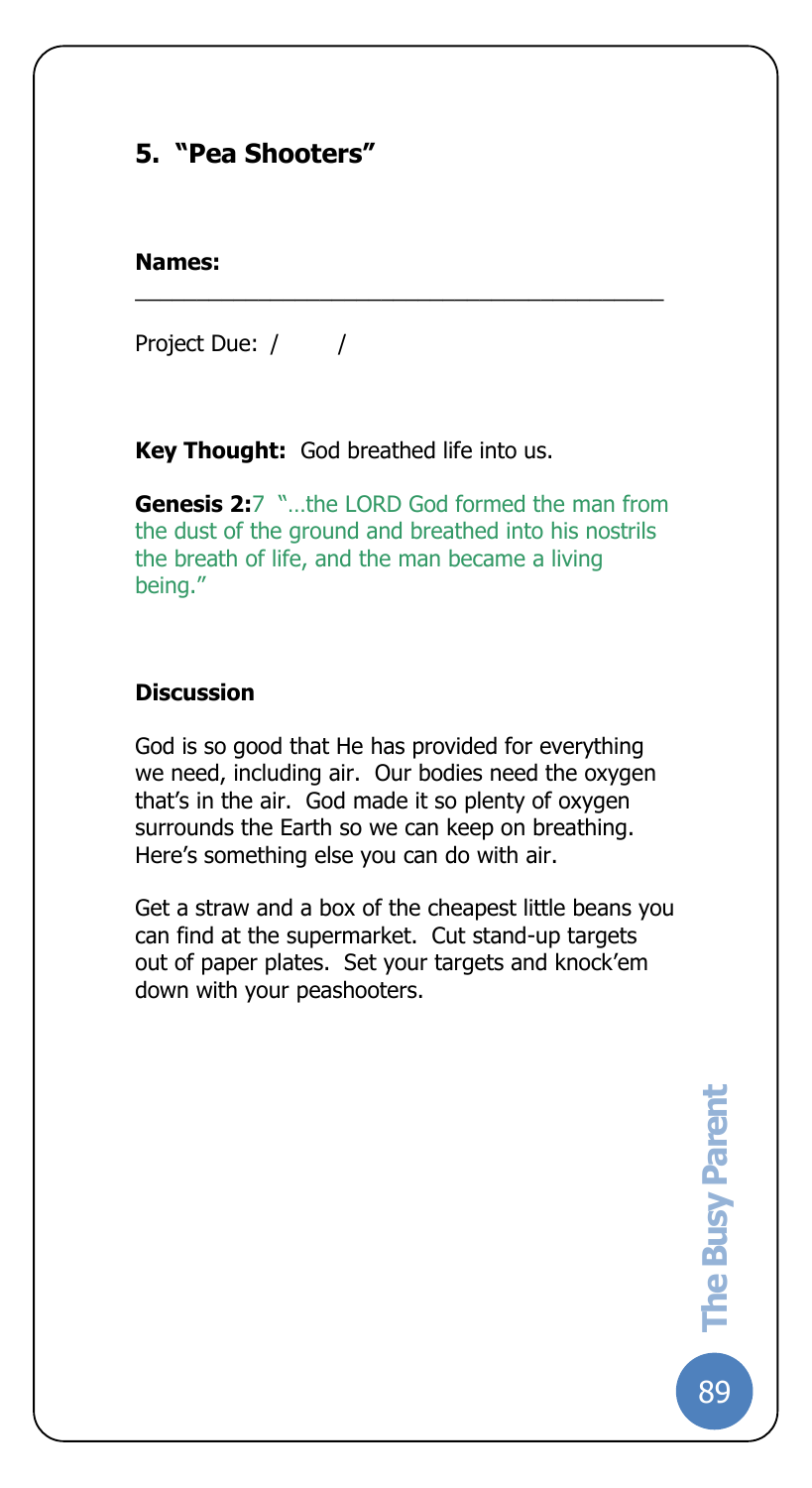# **6. "Play Army"**

#### **Names:**

The Busy Pare

Project Due: / /

**Key Thought:** God's people, his army, are to be known by their love.

\_\_\_\_\_\_\_\_\_\_\_\_\_\_\_\_\_\_\_\_\_\_\_\_\_\_\_\_\_\_\_\_\_\_\_\_\_\_\_\_\_\_\_

**Joshua 5:14** "...as commander of the army of the LORD…"

**John 13:35** "By this all men will know that you are my disciples, if you love one another."

### **Discussion**

The Bible says that God has an army. Today, God's army isn't to be known by its tanks, missiles, and guns; we're to be known by our love.

Get a cheap bag of plastic soldiers and tanks and play army. Talk about the battle between David and Goliath. Then talk about how Peter took a sword to a soldier and what Jesus said to Peter.

"Then Simon Peter, who had a sword, drew it and struck the high priest's servant, cutting off his right ear. (The servant's name was Malchus.) Jesus commanded Peter, 'Put your sword away! Shall I not drink the cup the Father has given me?' …" John 18:10-11 (NIV)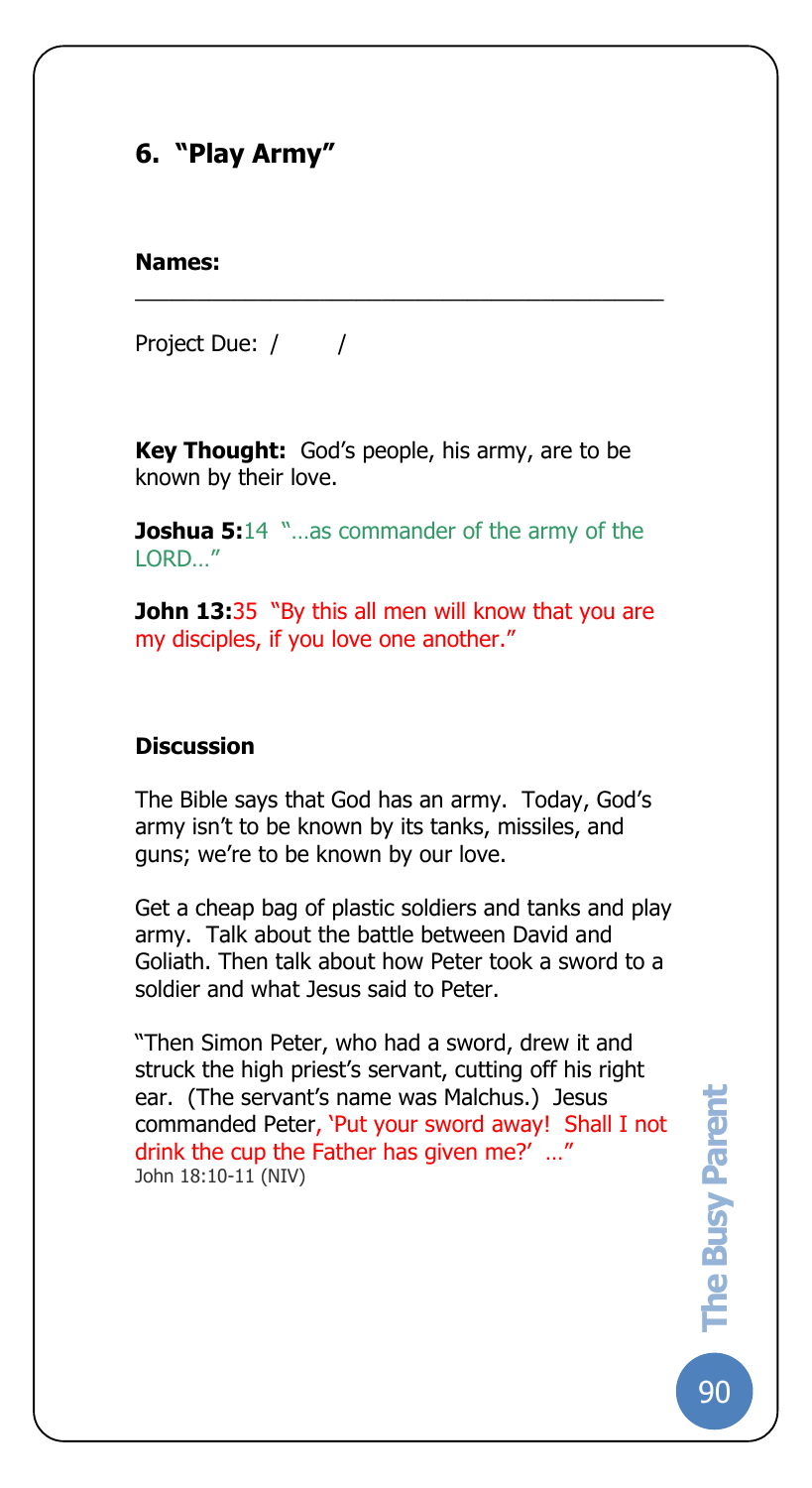# **7. "Sand Castles"**

#### **Names:**

The Busy Pare

Project Due: / /

**Key Thought:** We must follow God's Word.

Matthew 7:24-27 "Therefore everyone who hears these words of mine and puts them into practice is like a wise man who built his house on the rock."

\_\_\_\_\_\_\_\_\_\_\_\_\_\_\_\_\_\_\_\_\_\_\_\_\_\_\_\_\_\_\_\_\_\_\_\_\_\_\_\_\_\_\_

### **Discussion**

God teaches us that those who listen to and do the Word of God are like a man who builds his home on rock—it will survive a storm. Those who don't listen to and do the Word of God are like a man who builds his home on sand; the storm comes and will wipe out his home.

You don't have to live in Florida or California. In fact, you'd even score more points with this one if you live in Wisconsin and it's the middle of winter when you do it. Get a bag of sandbox sand from a local *Home Depot* or similar store. You can substitute with regular sand from a masonry supply firm. Put the sand in one of those little plastic swimming pools or a sandbox or a large tub. Add water and start building.

Build your castle while discussing what the scripture verses say in Matthew 7:24-27 "Therefore everyone who hears these words of mine and puts them into practice is like a wise man who built his house on the rock. The rain came down, the streams rose, and the winds blew and beat against that house; yet it did not fall, because it had its foundation on the rock. But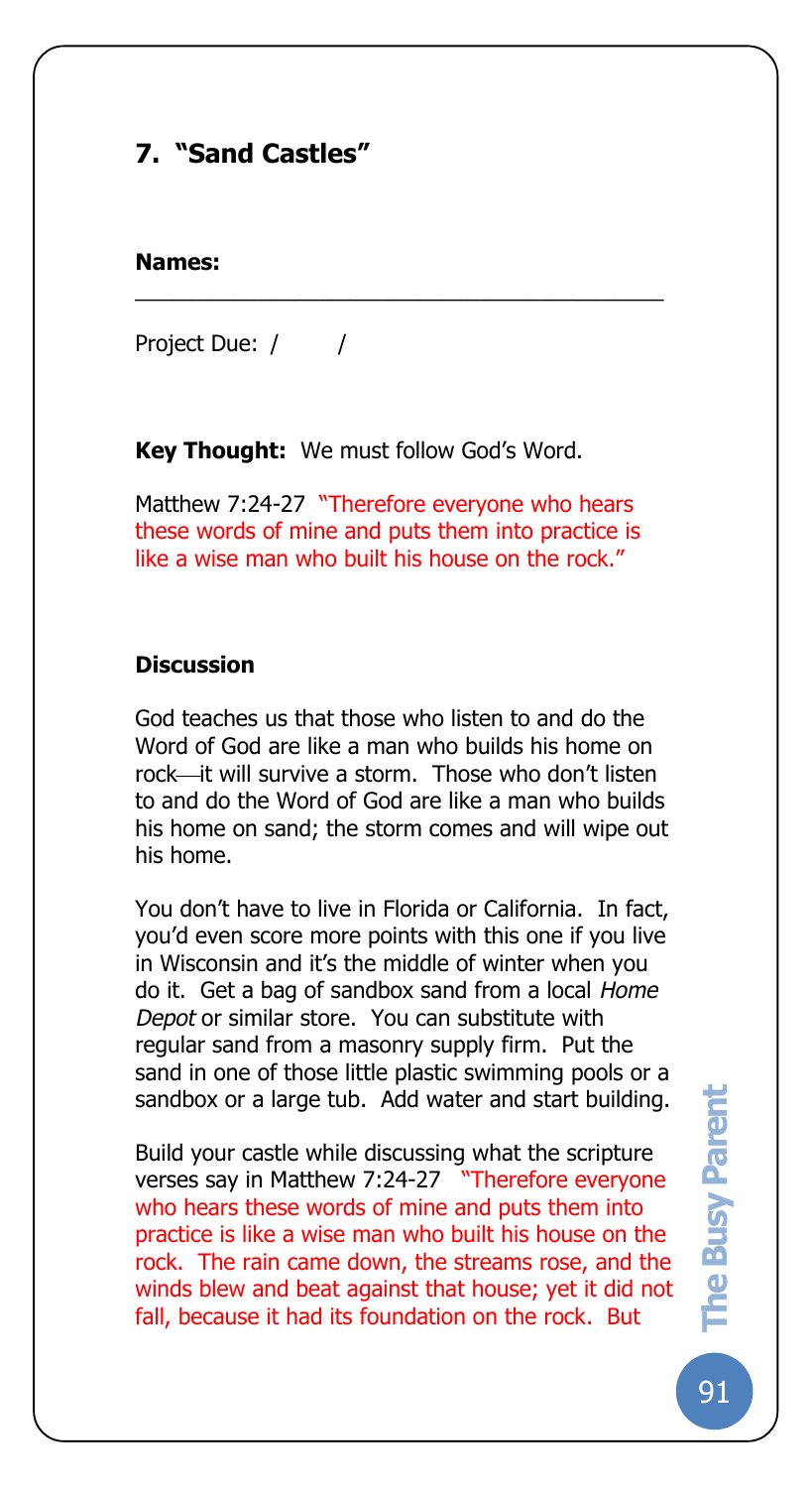everyone who hears these words of mine and does not put them into practice is like a foolish man who built his house on sand. The rain came down, the streams rose, and the winds blew and beat against that house, and it fell with a great crash."

The Busy Pare

Help them clarify their thinking and then form a demonstration. Pour a little water on one of the walls of the castle; as this section dissolves, explain that this is what we're like. If we build ourselves on the foundation of God's Word, we will survive when hardship comes. If we don't follow God's Word, then when hard times come, we will crumble like this castle wall.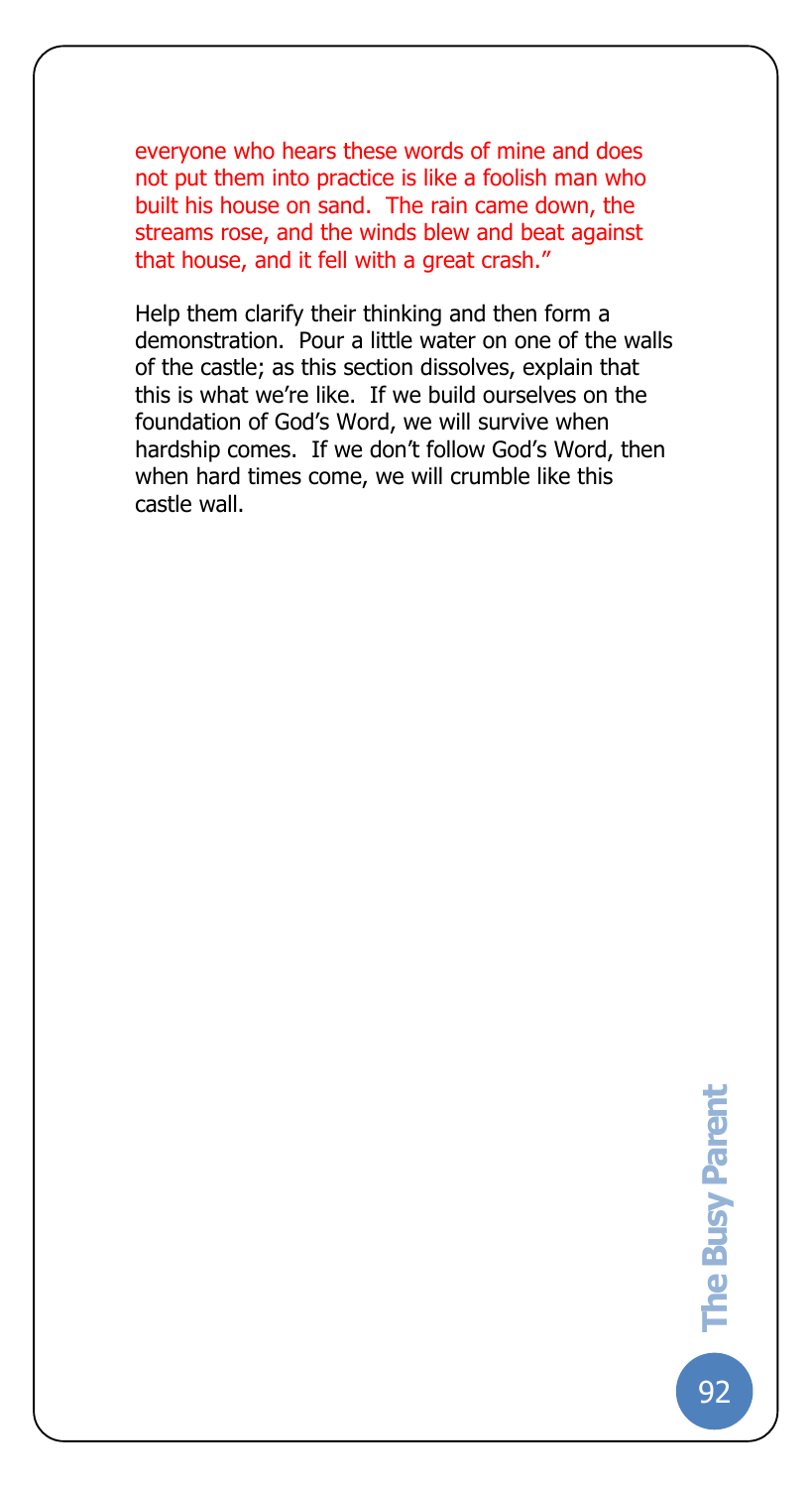# **8. "Refrigerator Box"**

### **Names:**

The Busy Pare

Project Due: / /

**Key Thought:** Jesus has a place for us.

John 14:2 "In my Father's house are many rooms; if it were not so, I would have told you. I am going there to prepare a place for you."

\_\_\_\_\_\_\_\_\_\_\_\_\_\_\_\_\_\_\_\_\_\_\_\_\_\_\_\_\_\_\_\_\_\_\_\_\_\_\_\_\_\_\_

### **Discussion**

Make a clubhouse out of the cardboard box from a refrigerator or washer machine. If you can't find one of these boxes, then go to a neighborhood supermarket and ask for as many boxes as they're willing to give to you. Cut up your boxes into panels and tape them together to form separate walls. Then build your clubhouse out of the walls.

Mention to your kids the fact that you're helping to prepare a clubhouse for them. As your building, talk about how Jesus said He was going to prepare a place for us. Discuss how one day we will go to be with Jesus forever. Talk about how beautiful Heaven will be and how there will be no more crying.

Be careful not to get too much into a topic of death. Keep your discussion more along the lines of Jesus love for us. Stay focused on the fact that Jesus wants us to be with Him always and that's why He has "prepared a place for us".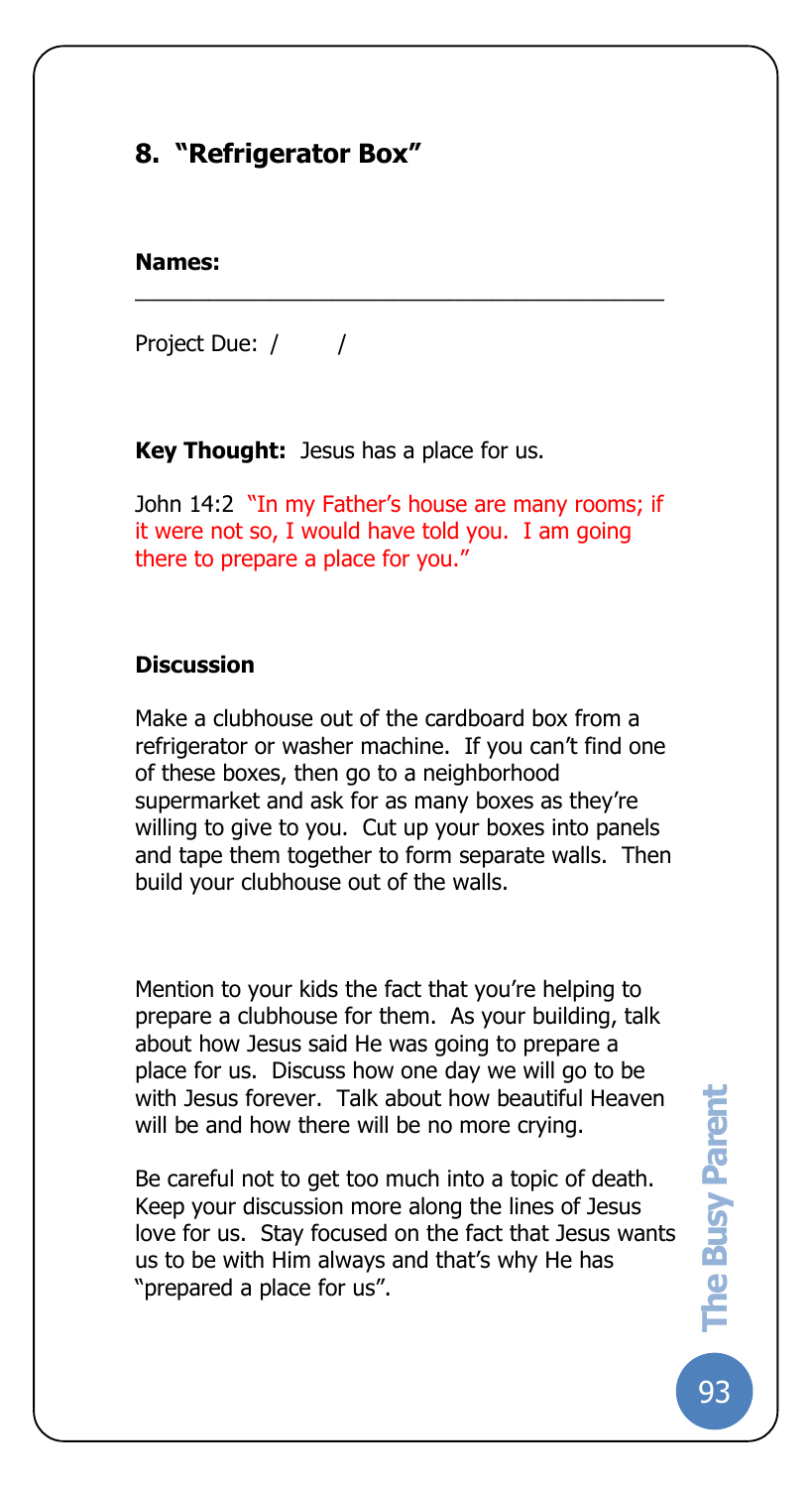# **9. "Climb a Tree"**

#### **Names:**

The Busy Pare

Project Due: / /

**Key Thought:** All of us need Jesus.

John 15:1-5 "I am the true vine, and my parent is the gardener".

\_\_\_\_\_\_\_\_\_\_\_\_\_\_\_\_\_\_\_\_\_\_\_\_\_\_\_\_\_\_\_\_\_\_\_\_\_\_\_\_\_\_\_

#### **Discussion**

Climb a tree with your kids. While you're climbing the branches, ask them if they knew that they are branches. Use this opportunity to tell them what Jesus said about Him being the vine and us being the branches. Talk about how we need him for our very life and being. Illustrate this by discussing how the branches you're climbing on can't grow separate and apart from the tree itself. The nutrients come up through the roots, trunk, and then out to the branches. So it is with Jesus and us. We can't grow into the people God wants us to be unless we are close to Jesus.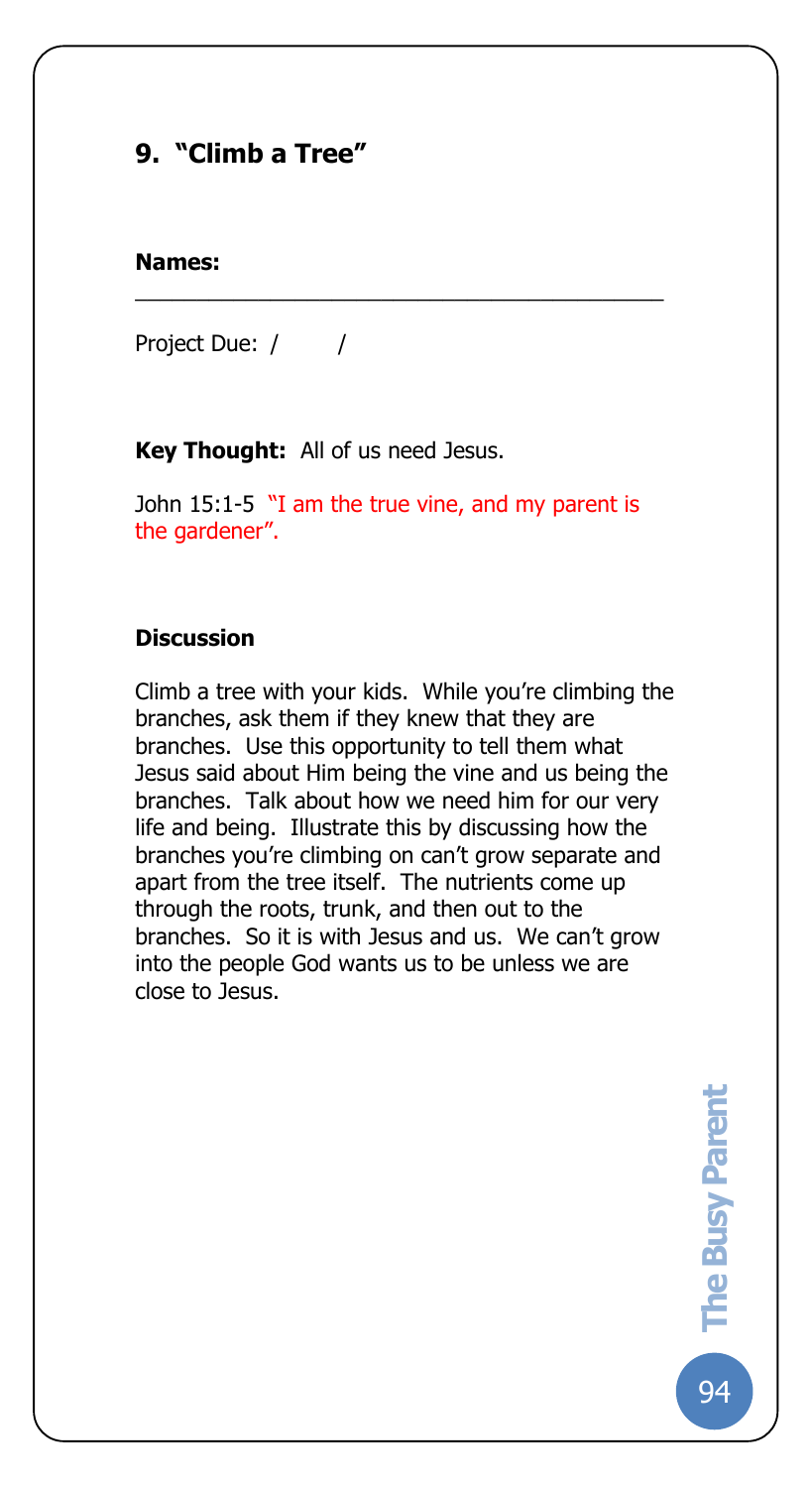# **10. "Paper Airplanes"**

#### **Names:**

The Busy Pare

Project Due: / /

**Key Thought:** Jesus is coming back!

Mark 13:26 "At that time men will see the Son of Man coming in clouds with great power and glory".

\_\_\_\_\_\_\_\_\_\_\_\_\_\_\_\_\_\_\_\_\_\_\_\_\_\_\_\_\_\_\_\_\_\_\_\_\_\_\_\_\_\_\_

**Acts 1:9-11** "After he said this, he was taken up before their very eyes, and a cloud hid him from their sight".

### **Discussion**

As you build and fly your paper airplanes, talk about how incredible flying is and transition to talking about the sky and the clouds. Let this lead to the idea that Jesus went up into the heavens and He will come back through the clouds. Reinforce the idea that He will come back to take to Heaven those who have followed Him.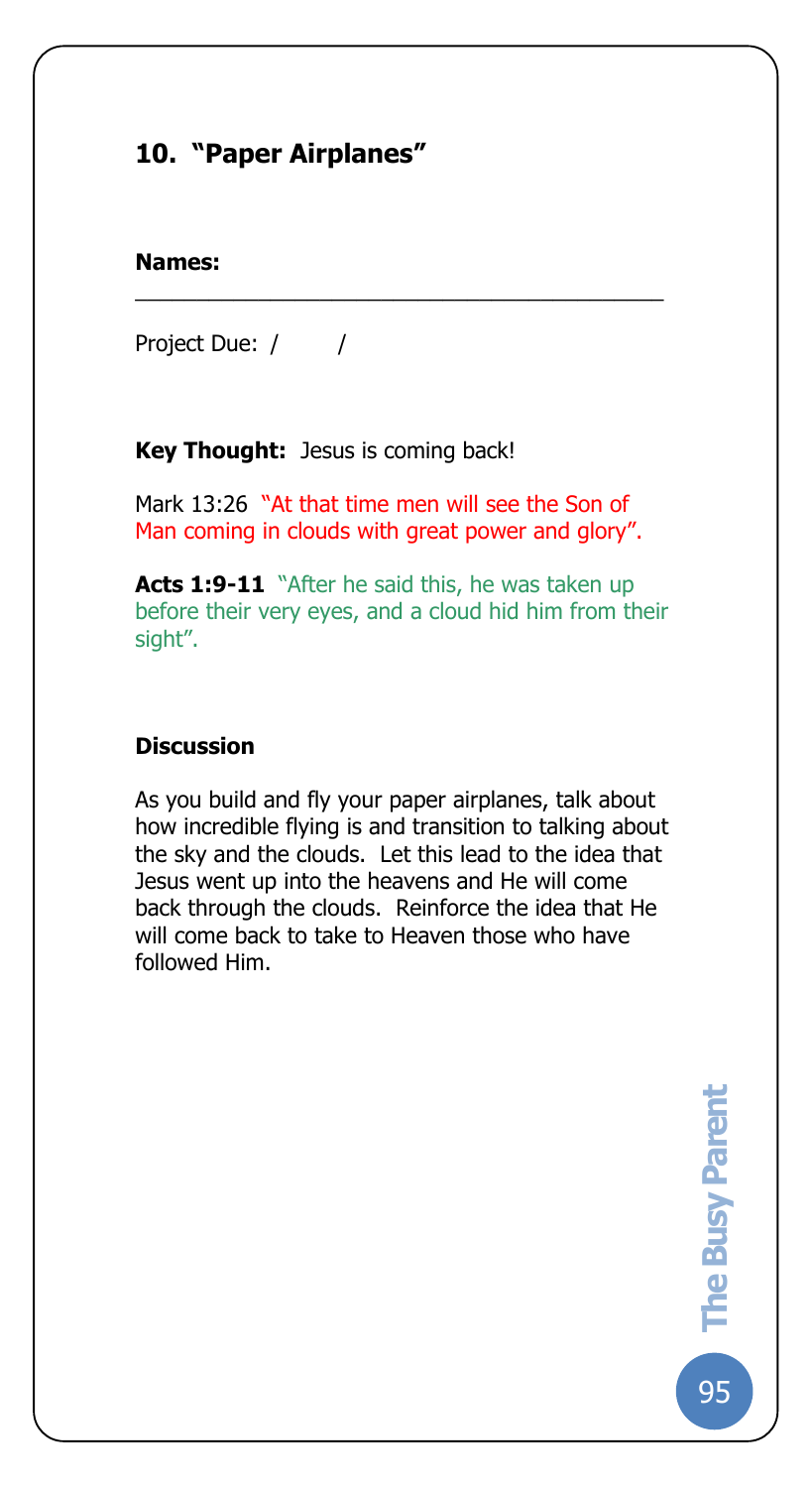# **11. "Build a Model"**

#### **Names:**

The Busy Pare

Project Due: / /

**Key Thought:** God has carefully created each one of us.

\_\_\_\_\_\_\_\_\_\_\_\_\_\_\_\_\_\_\_\_\_\_\_\_\_\_\_\_\_\_\_\_\_\_\_\_\_\_\_\_\_\_\_

**Psalm 139:2-18** "You know when I sit and when I rise; you perceive my thoughts from afar. You discern my going out and my lying down; you are familiar with all my ways. Before a word is on my tongue you know it completely, O LORD. You hem me in—behind and before; you have laid your hand upon me. Such knowledge is too wonderful for me, too lofty for me to attain. Where can I go from your Spirit? Where can I flee from your presence? If I go up to the heavens, you are there; if I make my bed in the depths, you are there. If I rise on the wings of the dawn, if I settle on the far side of the sea, even there your hand will guide me, your right hand will hold me fast. If I say, "Surely the darkness will hide me and the light become night around me," even the darkness will not be dark to you; the night will shine like the day, for darkness is as light to you. For you created my inmost being; you knit me together in my mother's womb. I praise you because I am fearfully and wonderfully made; your works are wonderful, I know that full well. My frame was not hidden from you when I was made in the secret place. When I was woven together in the depths of the earth, your eyes saw my unformed body. All the days ordained for me were written in your book before one of them came to be. How precious to me are Your thoughts, O God! How vast is the sum of them! Were I to count them, they would outnumber the grains of sand. When I awake, I am still with you."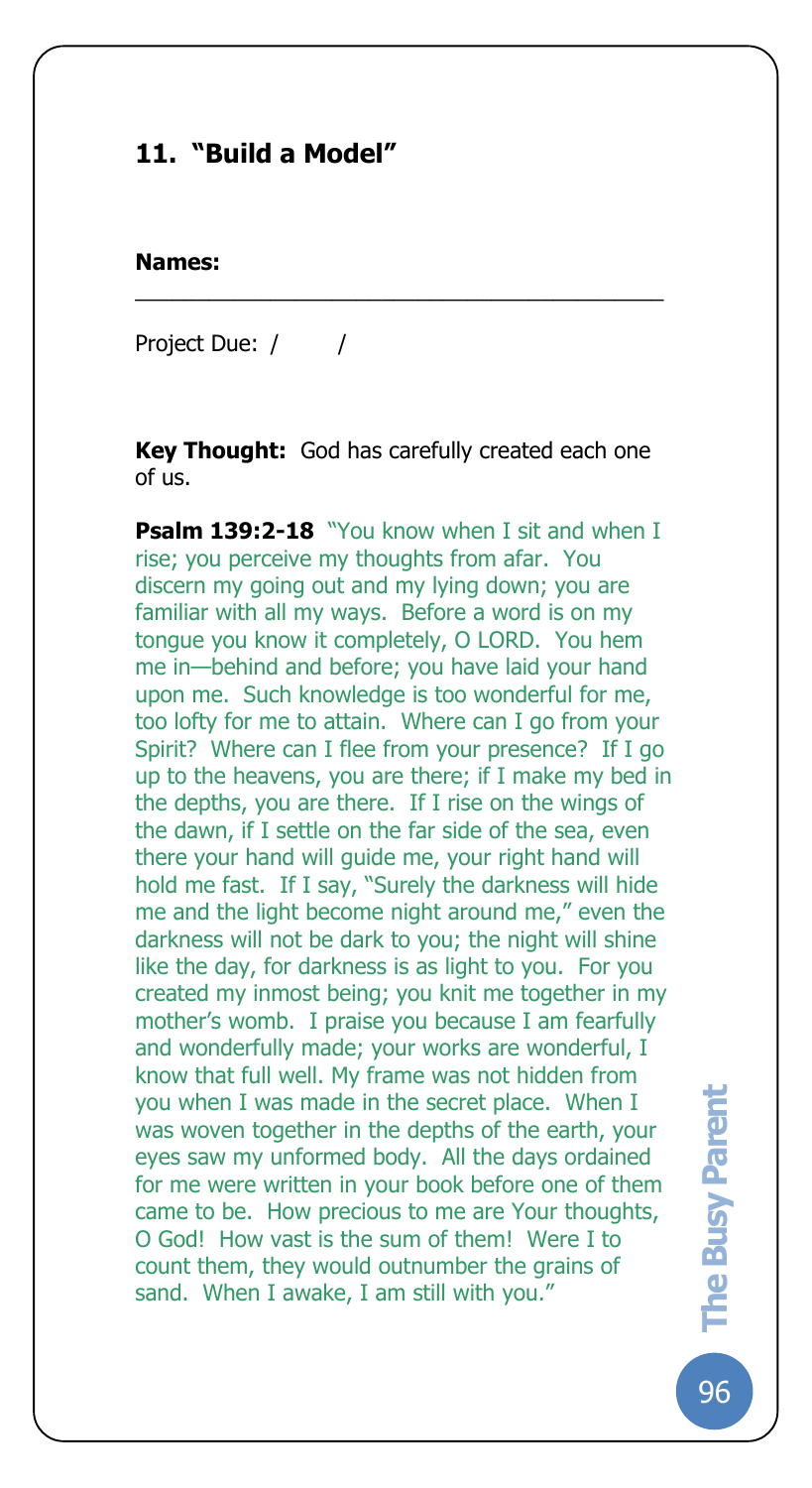## **Discussion**

The Busy Pare

As you're building your model, talk about how carefully you and your child must add the parts.

Discuss how you focus your attention to the tiniest details. Mention how God formed us in the same way. He was careful with each detail and He concentrated on us. Actually, He's still thinking about us. God built us and He loves us greatly.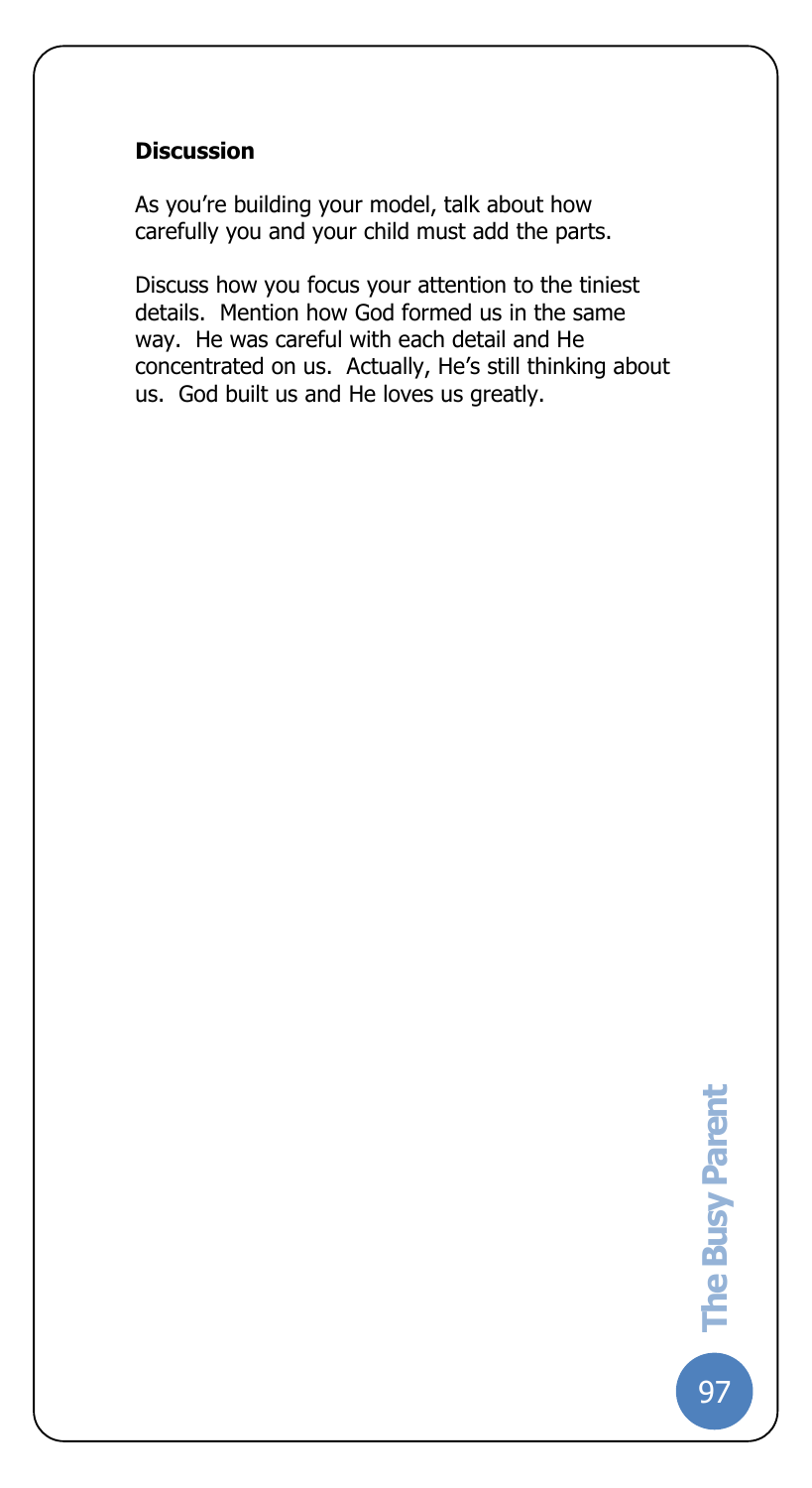# **12. "Let's Make a Deal"**

#### **Names:**

The Busy Pare

Project Due: / /

**Key Thought:** Christ promises and delivers peace. The Devil promises treasure and delivers suffering.

\_\_\_\_\_\_\_\_\_\_\_\_\_\_\_\_\_\_\_\_\_\_\_\_\_\_\_\_\_\_\_\_\_\_\_\_\_\_\_\_\_\_\_

**Joshua 24:13-15** "So I gave you a land on which you did not toil and cities you did not build; and you live in them and eat from vineyards and olive groves that you did not plant."

#### **Discussion**

For each child create three index cards with outings, gifts, candy, etc., listed on two of the cards. On the last card jot down a stinker gift like a pound of mud, five empty cans of soda, a bag full of leaves, etc.

Put a number on the backside of each card. Each kid is given a piece of candy to start. They have to decide to keep the candy or trade it for one of the numbered cards. If they choose a card, before they can look at it they are given a chance to trade it for another card. Let them know that one of the cards is worth a \$5.00 or a \$10.00 shopping spree at a toy store or whatever big ticket item you can create. Once a final selection has been made, they can look at their card. Talk about how all of us have choices. The cards in this game are like choices people can make in real life. Some people choose the wrong cards and they end up in trouble: drugs, sex, violence, etc. Others choose the right cards and they enjoy the good things God has to offer. The Bible says "choose today who you will serve".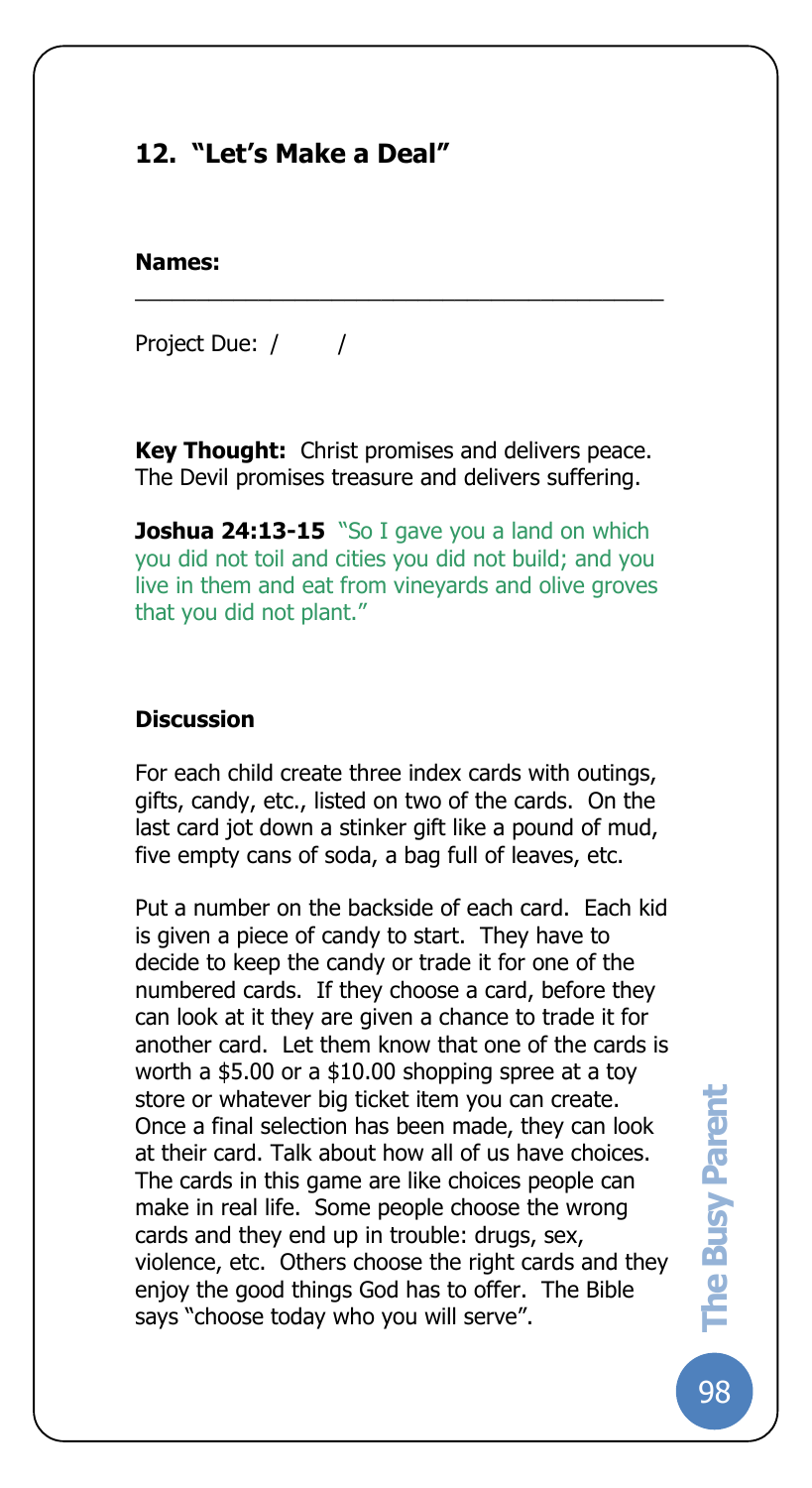# **13. "Sword Drill"**

### **Names:**

The Busy Pare

Project Due: / /

**Key Thought:** The Bible is our sword of defense and offense against the devil.

\_\_\_\_\_\_\_\_\_\_\_\_\_\_\_\_\_\_\_\_\_\_\_\_\_\_\_\_\_\_\_\_\_\_\_\_\_\_\_\_\_\_\_

**Ephesians 6:17** "Take the helmet of salvation and the sword of the Spirit, which is the word of God."

**Hebrews 4:12** "For the word of God is living and active. Sharper than any double-edged sword, it penetrates even to dividing soul and spirit, joints and marrow; it judges the thoughts and attitudes of the heart."

### **Discussion**

Here's a unique method and incentive for memorizing scripture. Take turns picking scripture verses with your kids till you have a list of ten or twenty verses. Type up all the verses onto a single sheet of paper. Give a copy of the paper to each child. The challenge is to see who can recite any of the verses when asked during the next week.

Here's how you play: Say it's morning and everyone is getting ready for school and work. You run over to one of your kids and yell SWORD DRILL!

Next, you give them the reference, e.g., John 3:16. If they know it, they have to recite it. If they don't know it, you must recite the verse and you win that Sword Drill.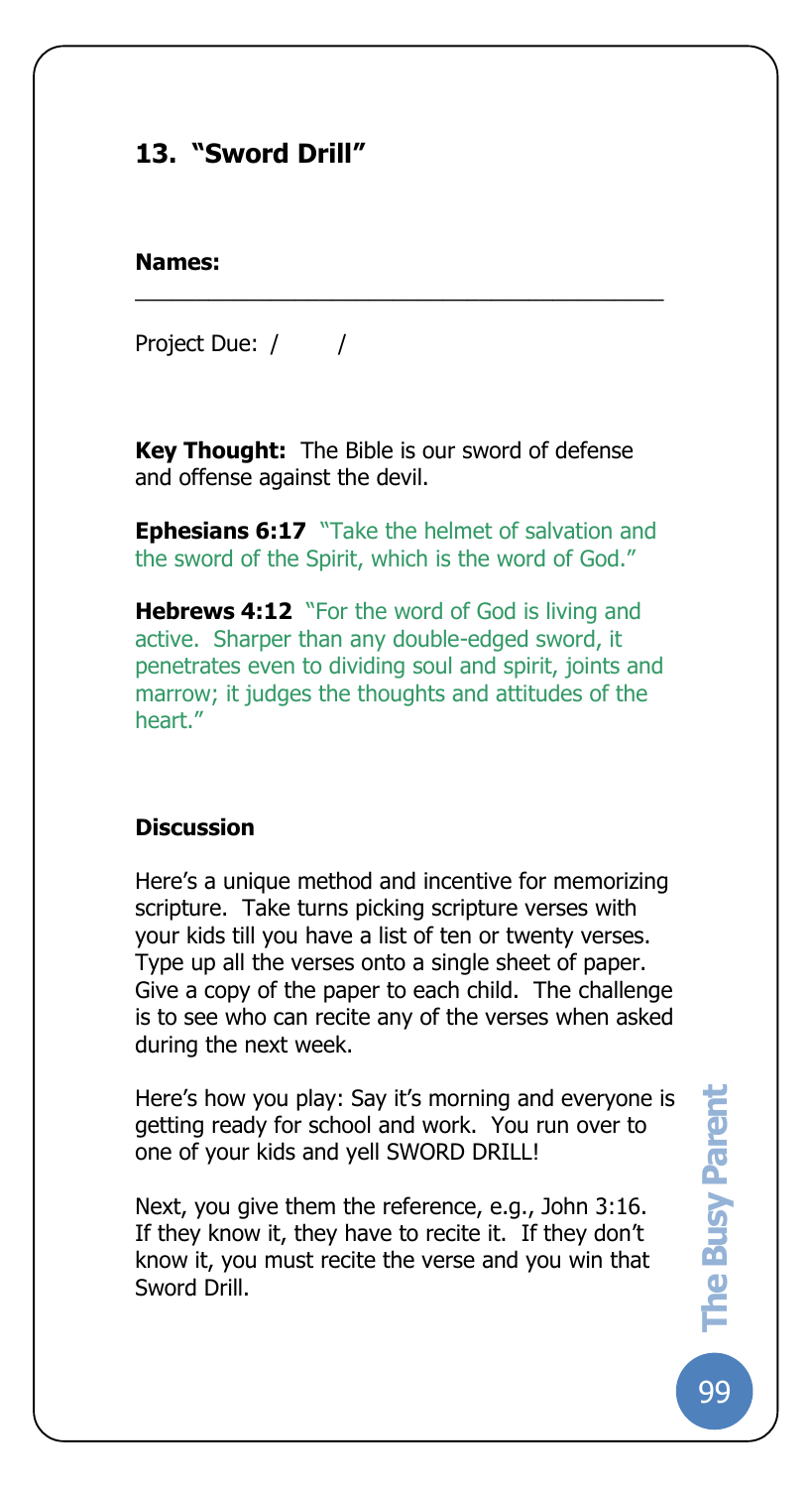Remember, a challenger must be able to recite the very verse they are challenging their opponent to recite.

The Busy Pare

If your child knows the verse, they recite it and then challenge you with a verse of their choice.

The game proceeds with challenges made back and forth between child and parent until someone misses. In the event of a tie when you and your children exhaust all verses, start over by selecting new passages.

You can also increase the stakes by having the loser of each Sword Drill pay up a quarter with each loss to the challenger.

Keep track of wins and losses. At the end of the week, the winner gets a hot fudge sundae or some prize that is typically enjoyed by all.

100**The Busy Parent** 

100

The Busy Parent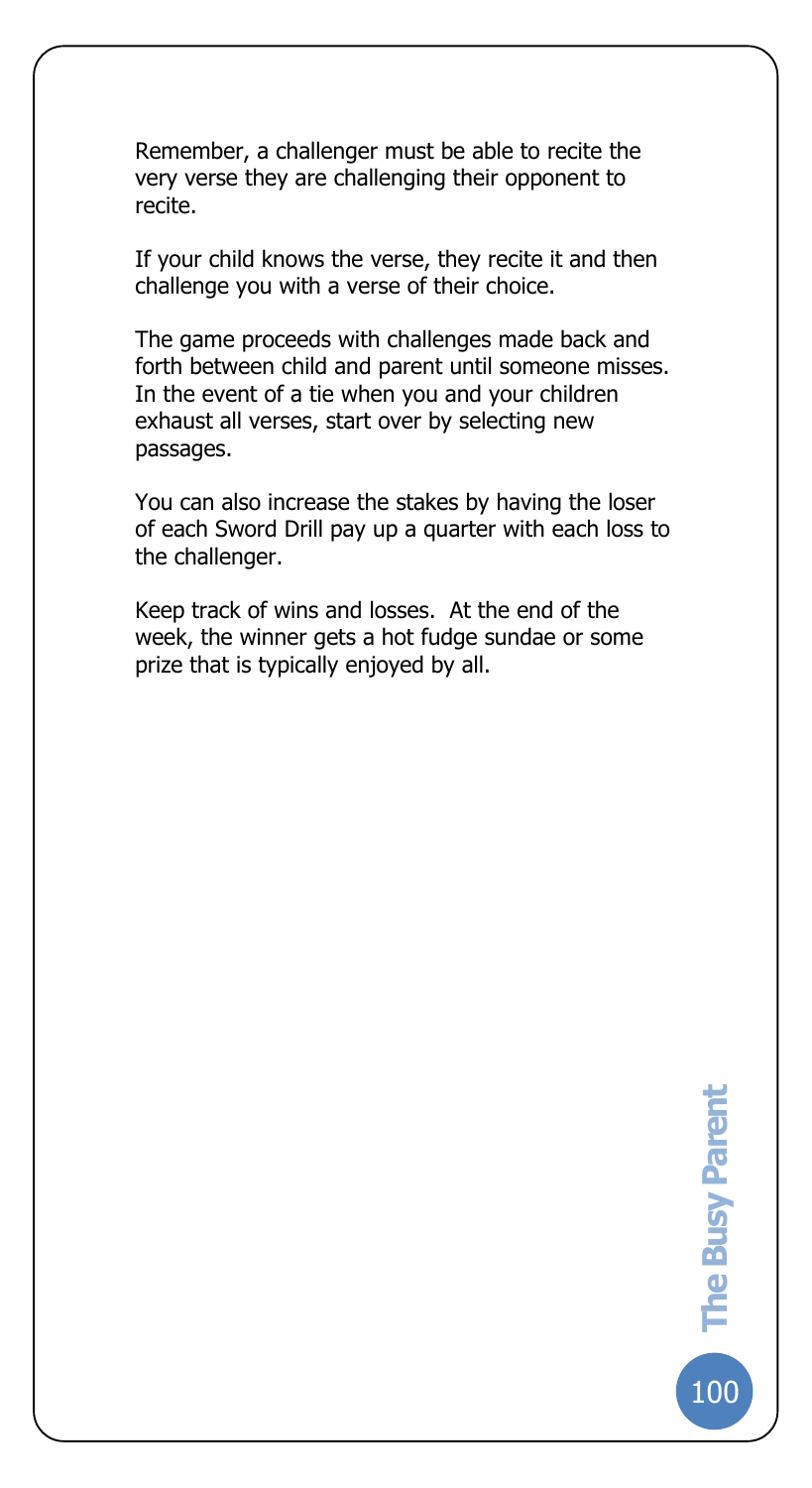# **14. "Color a Picture"**

#### **Names:**

The Busy Pare

Project Due: / /

**Key Thought:** God created each of us different to serve different purposes.

\_\_\_\_\_\_\_\_\_\_\_\_\_\_\_\_\_\_\_\_\_\_\_\_\_\_\_\_\_\_\_\_\_\_\_\_\_\_\_\_\_\_\_

**Romans 12:4-8** "Just as each of us has one body with many members, and these members do not all have the same function, so in Christ we who are many form one body, and each member belongs to all the others…"

## **Discussion**

Talk about all the different colors you can use when making your picture. Mention the fact that God made people of different colors. Finally, discuss Romans 12:4-8 and Corinthians 12:4-26.

Look at the descriptions outlining that God has given us different gifts and missions. Explain your gifts and abilities and how you fit into your congregation. Try to help your child find their gifts and abilities.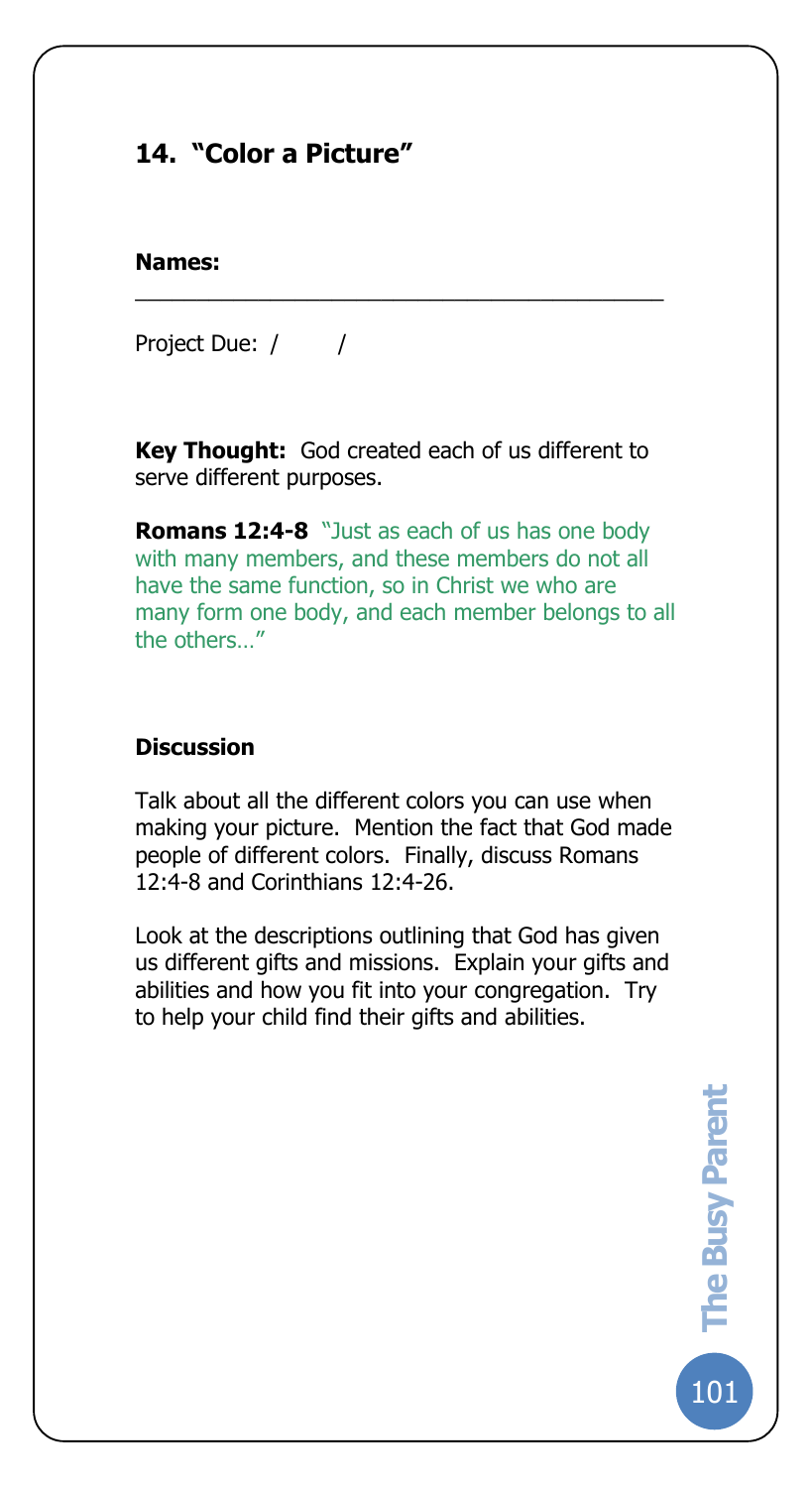# **15. "Cloud Gazing"**

#### **Names:**

The Busy Pare

Project Due: / /

**Key Thought:** God's greatness and His love for man.

\_\_\_\_\_\_\_\_\_\_\_\_\_\_\_\_\_\_\_\_\_\_\_\_\_\_\_\_\_\_\_\_\_\_\_\_\_\_\_\_\_\_\_

**Psalm 8:3-4** "When I consider your heavens, the work of your fingers, the moon and the stars, which you have set in place, what is man that you are mindful of him, the son of man that you care for him?

### **Discussion**

King David wrote this verse as he was lying on a hillside one night staring up into the heavens and contemplating God, His creation, and His greatness.

Lie in the grass with your kids and try to make pictures out of the clouds.

Remark about the beauty of the clouds and how they are an incredible creation.

Mention how important clouds and the rain they carry are to the Earth and to us.

Tell them about King David lying in the grass and looking into the heavens.

Help them to hear how great God is by creating an awe of His creation.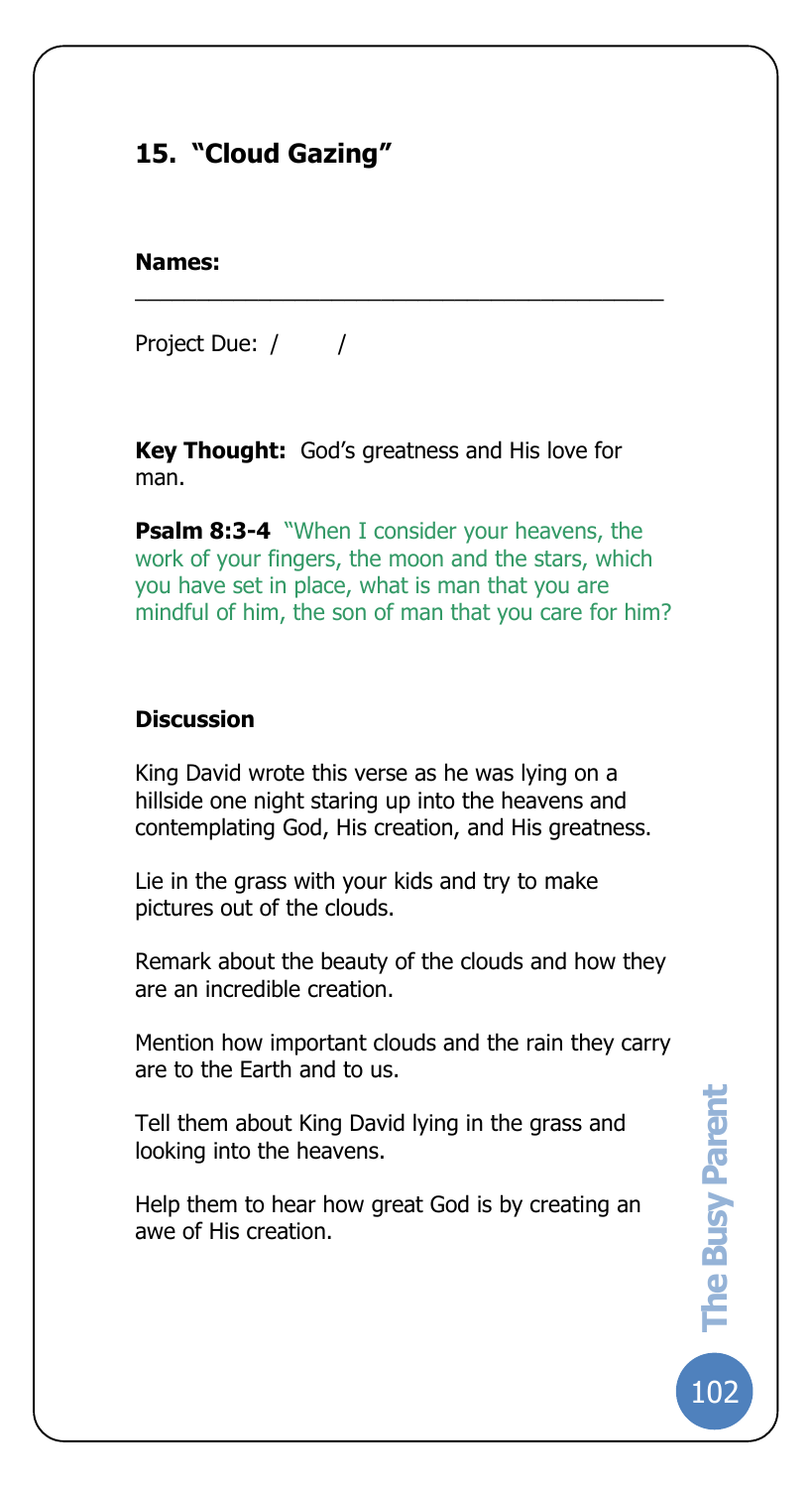# **16. "Ride Bikes"**

### **Names:**

The Busy Pare

Project Due: / /

**Key Thought:** God protects His people.

**Exodus 14:27-30** "Moses stretched out his hand over the sea, and at daybreak the sea went back to its place. The Egyptians were fleeing toward it, and the LORD swept them into the sea. The water flowed back and covered the chariots and horsemen—the entire army of Pharaoh that had followed the Israelites into the sea. Not one of them survived. But the Israelites went through the sea on dry ground, with a wall of water on their right and on their left. That day the LORD saved Israel from the hands of the Egyptians, and Israel saw the Egyptians lying dead on the shore."

\_\_\_\_\_\_\_\_\_\_\_\_\_\_\_\_\_\_\_\_\_\_\_\_\_\_\_\_\_\_\_\_\_\_\_\_\_\_\_\_\_\_\_

## **Discussion**

Talk about bikes and how they were a great idea. Tell them that back when the bicycle was invented we didn't have as many forms of transportation.

Then ask your kids to see how many different types of transportation they can remember. If they don't mention chariots, make sure you do.

Tell them about how God protected His people against Pharaoh when they crossed the Red Sea.

Remind them that Pharaoh's army was riding in chariots and had many weapons; but that didn't matter because God was fighting the battle for His people.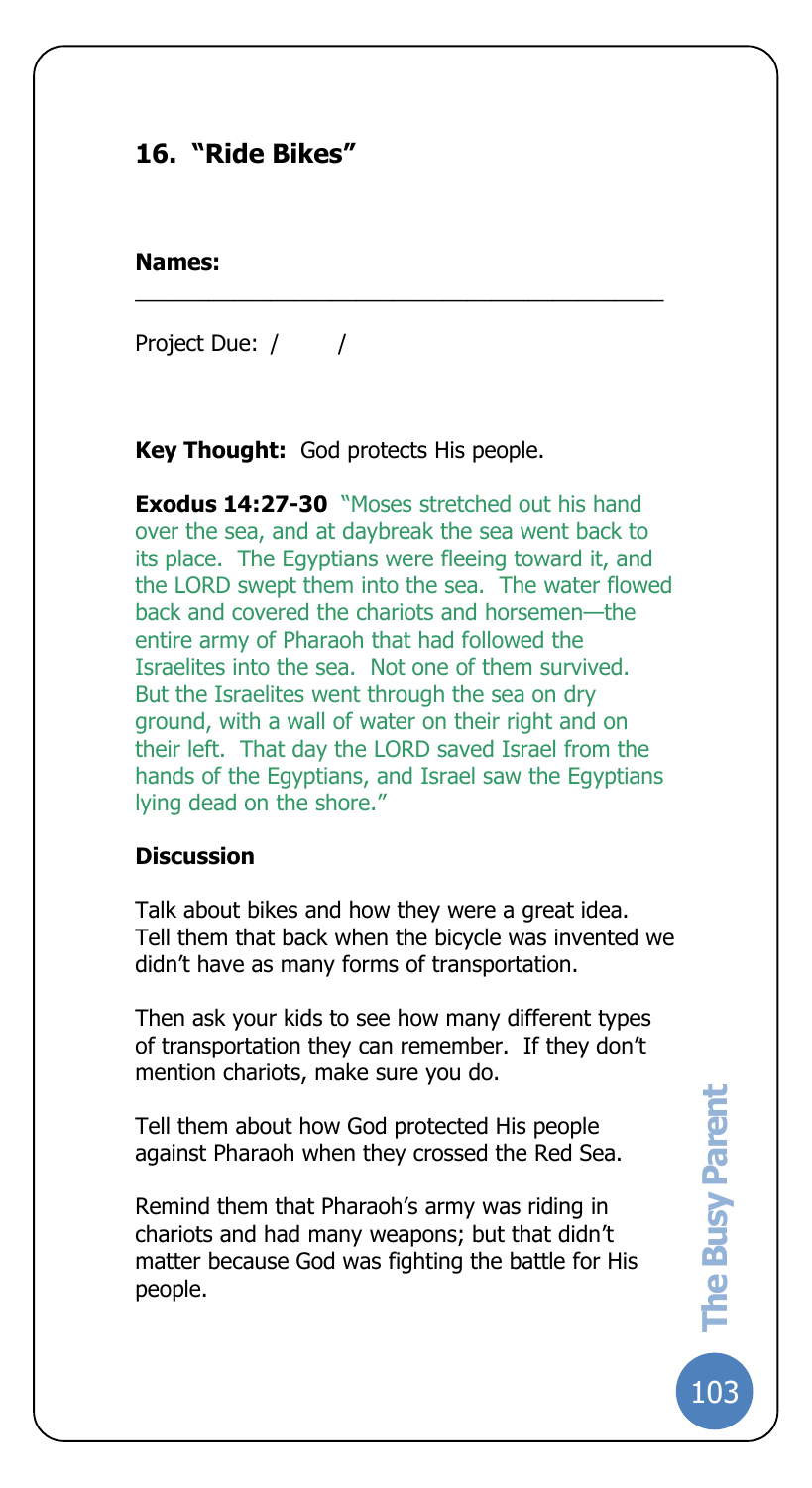# **17. "Let Them Drive"**

#### **Names:**

The Busy Pare

Project Due: / /

**Key Thought:** God is in control of everything.

**Genesis 1:1-31** In the beginning God created the heavens and the earth… (read the rest of the chapter)

\_\_\_\_\_\_\_\_\_\_\_\_\_\_\_\_\_\_\_\_\_\_\_\_\_\_\_\_\_\_\_\_\_\_\_\_\_\_\_\_\_\_\_

## **Discussion**

Take your under-age kids out driving. Find a parking lot or seldom traveled roadway. Set them in your lap and let them steer. Talk about how the car is powerful and fast. Mention that even though the car is a complex machine, it does exactly what the driver tells it to do. Since they are the driver, they are in control.

Let that lead into how the universe is like a complicated machine also. However, all it's planets, creatures, and man, are under the watchful eye of Jehovah. He is in control of the universe. If He can handle the universe, He can handle any problem they might have.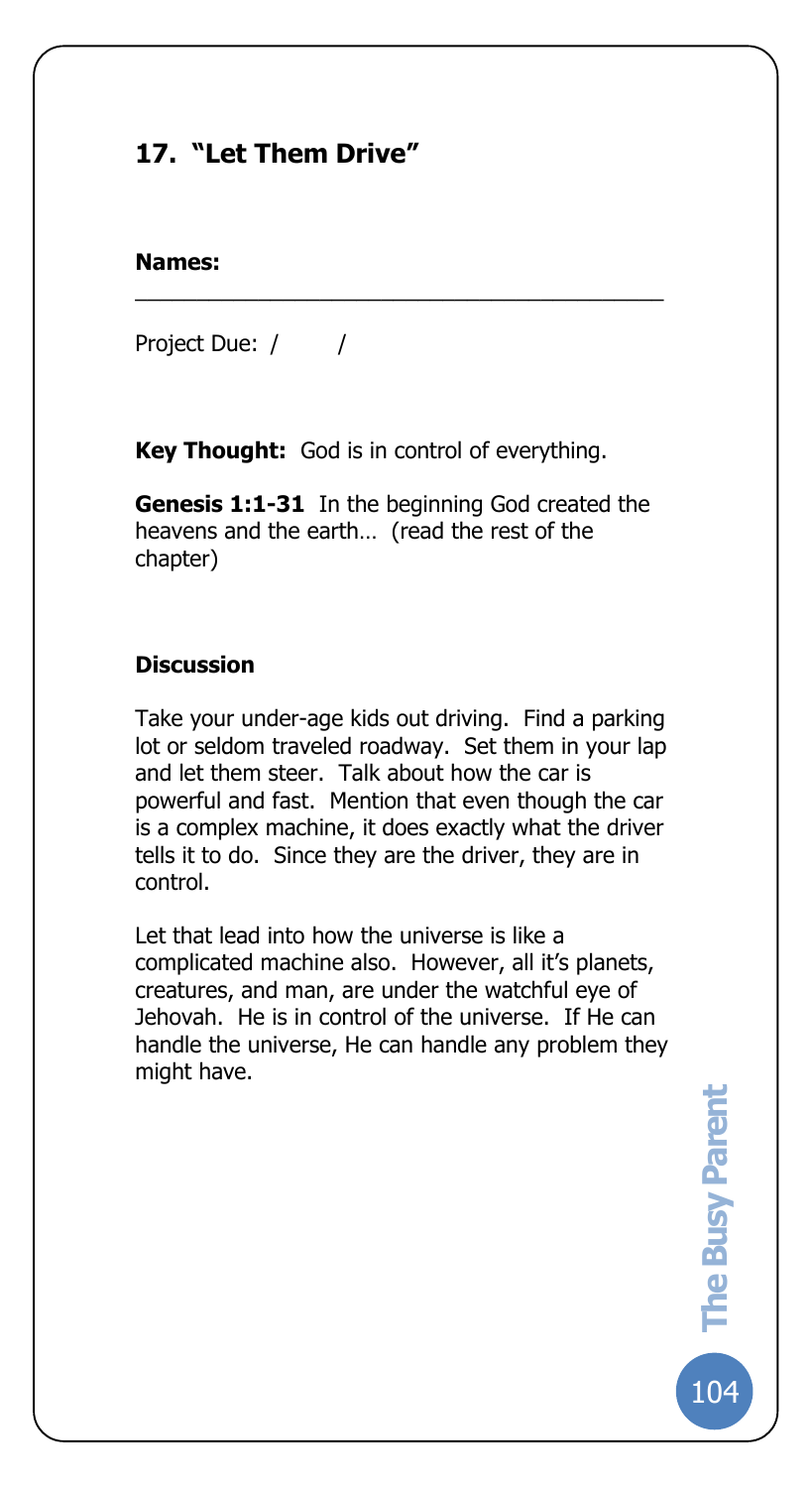# **18. "Road Surfing"**

### **Names:**

The Busy Pare

Project Due: / /

**Key Thought:** God gives us the power we need.

\_\_\_\_\_\_\_\_\_\_\_\_\_\_\_\_\_\_\_\_\_\_\_\_\_\_\_\_\_\_\_\_\_\_\_\_\_\_\_\_\_\_\_

**Psalm 68:35** You are awesome, O God, in your sanctuary; the God of Israel gives power and strength to his people. Praise be to God!

## **Discussion**

You'll need a skateboard, a long rope, a helmet and knee and elbow pads for your kids.

Find a large empty parking lot or a seldom-used road.

Loop the rope around something on the back of your car so you end up with two lengths of rope tailing off your vehicle. These will be rope "handles".

Make sure you stretch the rope out as far as it will go.

Place the skateboard at the end of the ropes. Next, suit up one of your kids in their pads and helmet. Tell them to sit on the skateboard and hold a "handle" in each hand. Let them know you're going to pull them with your car.

If you spot another car when you're towing them, you'll signal with your blinker and horn which lets them know they should let go and veer off to the side.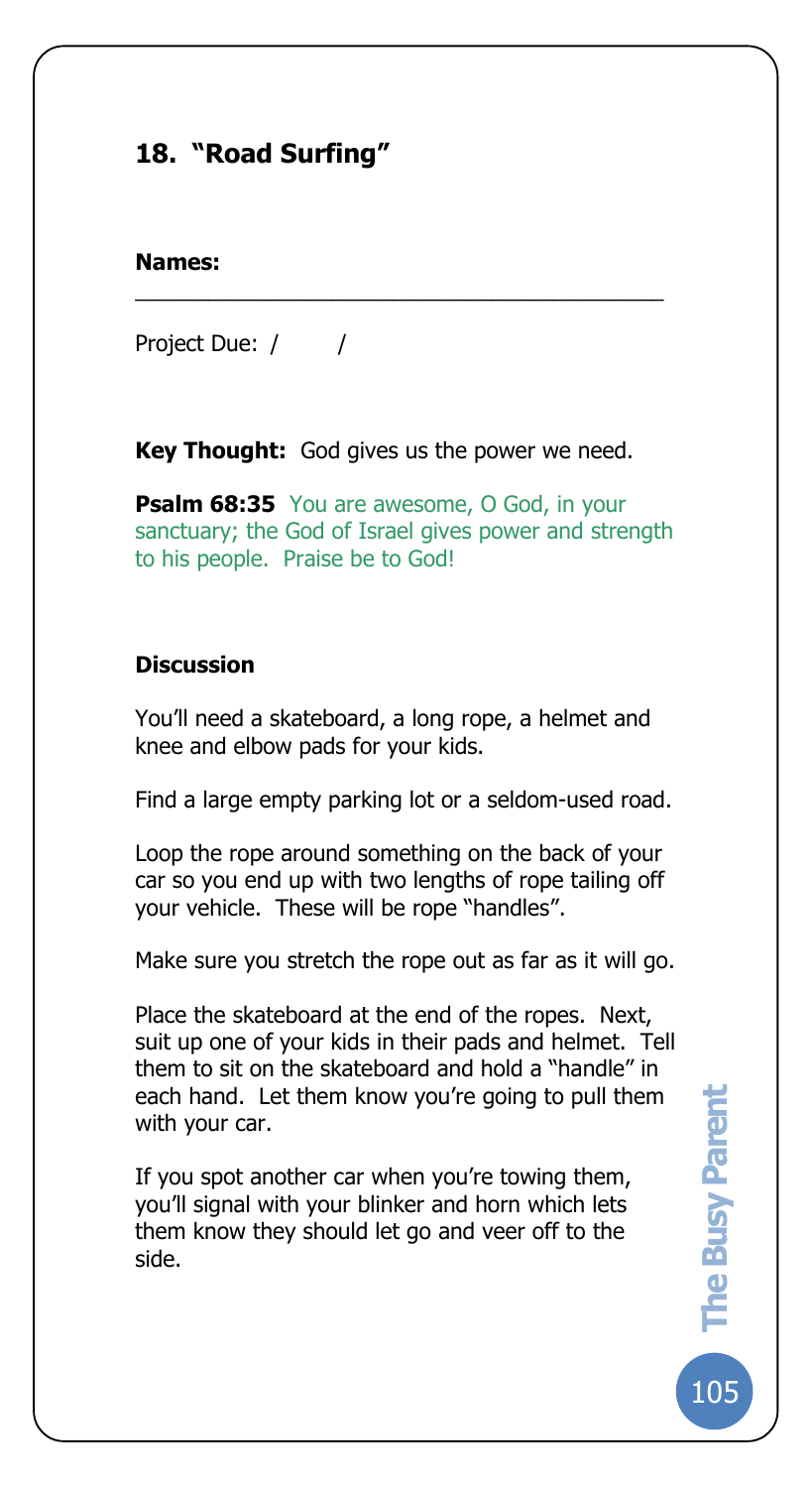Since the skateboard is so close to the ground, you won't have to go over five miles an hour and they'll feel like they're going 100 m.p.h.

The Busy Pare

When you're done "road surfing", discuss how the skateboard has no power on it's own. But, when you hook it up to the car-whoosh!

Tell them this is how it is with God and us. When we plug into Him, He gives us the power to make it through life.

CAUTION: DO THIS PROJECT AT YOUR OWN RISK. IF YOUR SPOUSE WANTS TO KNOW WHERE YOU GOT THIS INSANE IDEA, IT WASN'T FROM ME.

106**The Busy Parent** 

**106** 

The Busy Parent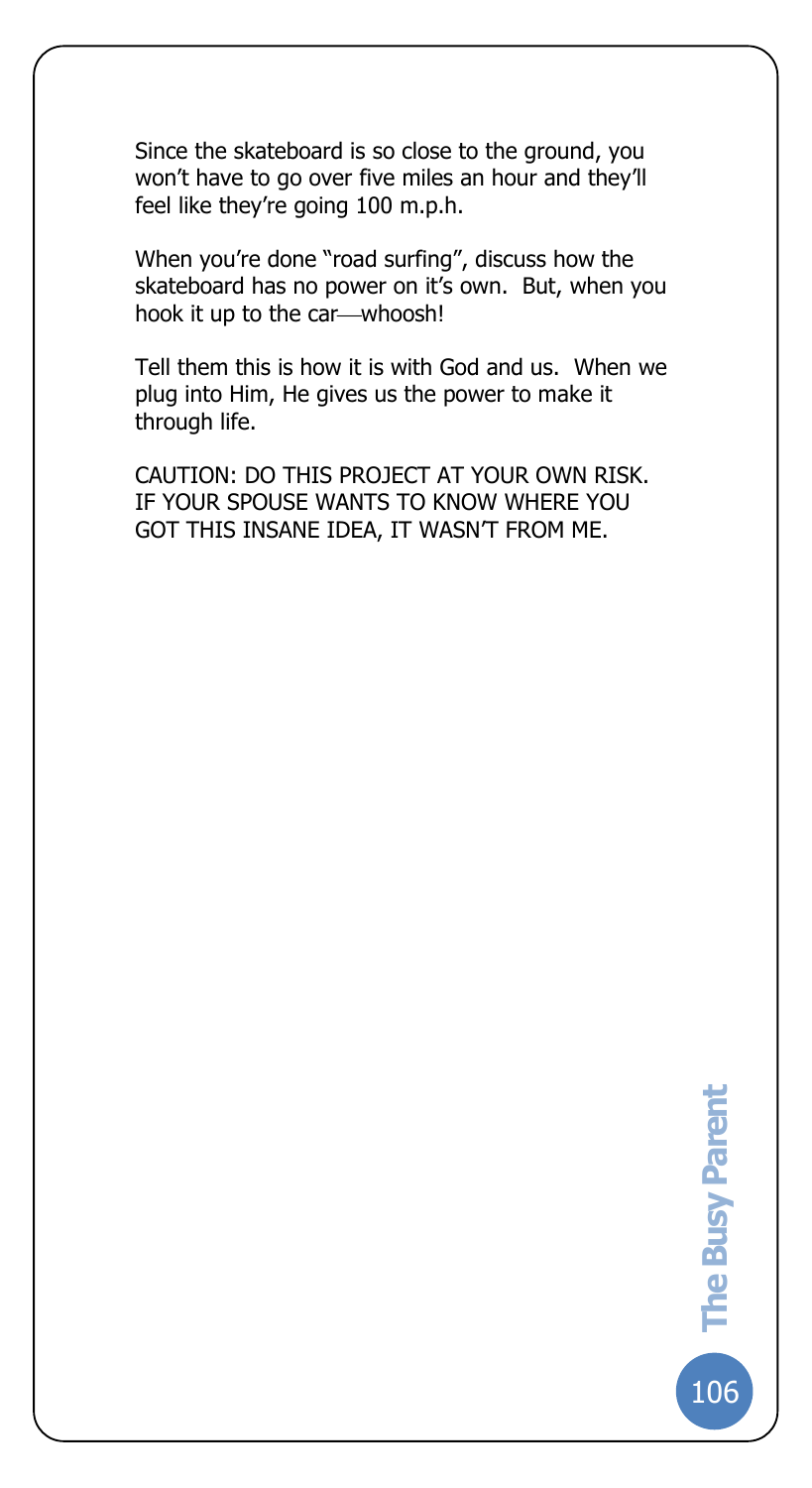## **Eight Days, Dates, and Surprises Kids Love**

### **One on One**

The Busy Pare

The idea is that each child gets to pick what they want to do with you. Let them decide where the two of you will go together. If you think they'll pick an outing that's too expensive, let them pick from a preestablished list of activities. Here's a few suggestions: movies, ice-skating, roller skating, ice cream parlor, putt-putt, video arcade, playground, hike in the woods, shell collecting.

## **On the Job**

Let your kids take turns coming to work with you for a day. If a day is too long, then bring them home at lunch. Take them around to say "hello" to all of your associates. Let the kids see and experience what you do for a living. Have them help you with a few tasks. To top the day off, give them a paycheck for the work they accomplished.

#### **What's for Eats?**

Most schools have a parents lunch day. If your school doesn't have such a day, ask if you could come to have lunch with your child. Let your child know you're coming or surprise them. Ask to meet their friends. Talk about the food and ask about their favorite dish. Finish your visit by presenting them with a surprise candy treat you just happened to have in your pocket.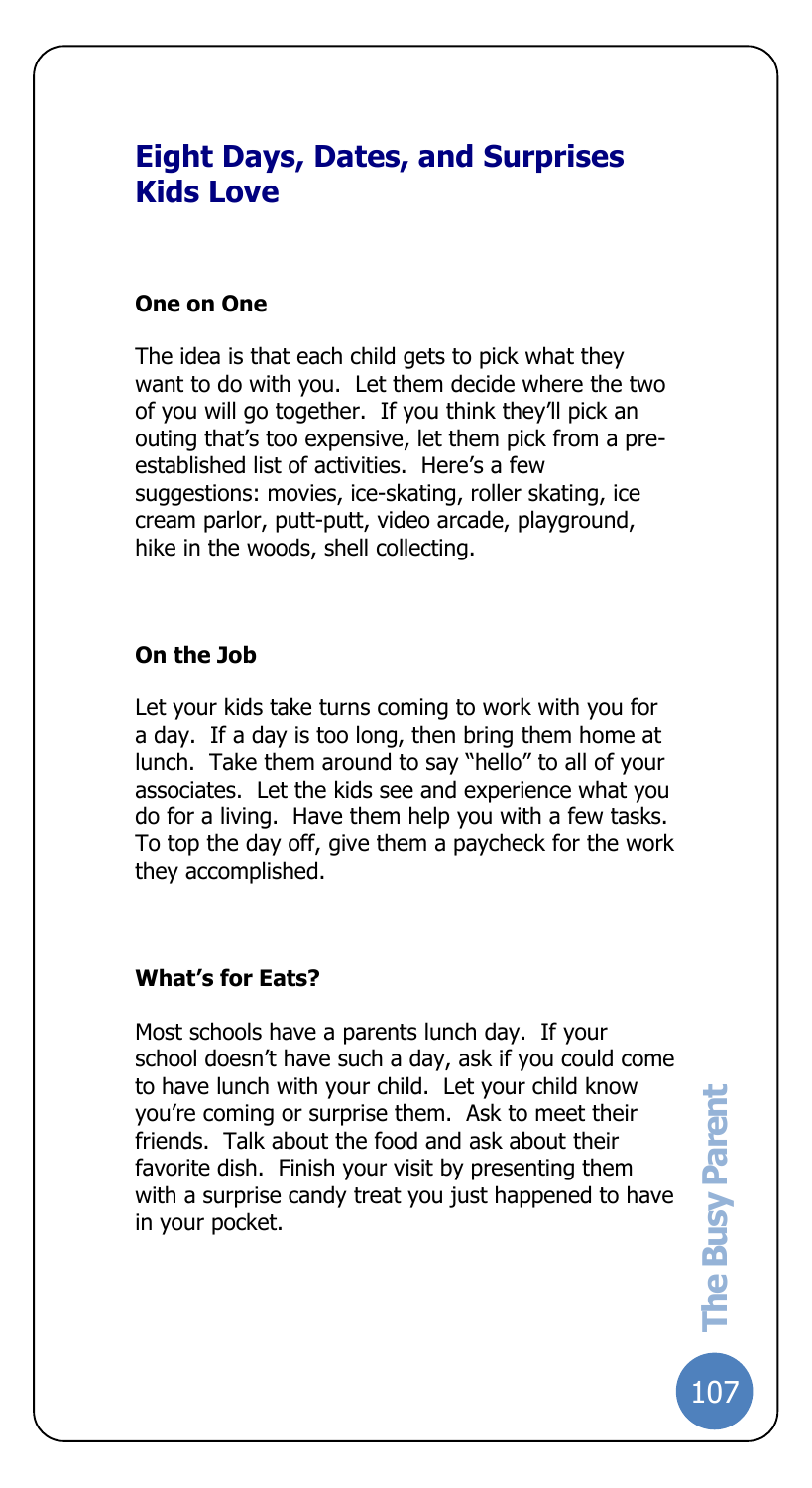## **Surprise! Surprise!**

The Busy Pare

I'm probably going to lose points with some parents on this one. Try to look at this through your kid's eyes. Arrive at your child's school at mid-morning. Ask to have your child released. When your child comes to the office, tell them you'll explain everything in the car. When you get to the car, announce that you woke up today and remembered it was "National (insert your child's name here) Day." That means you have no choice but to celebrate. Take them to the mall, play video games, buy them an ice-cream treat and go to the zoo or somewhere they enjoy.

## **It's in the Mail**

Send your kids post cards every so often; the cheesier the better. Buy those cheap drugstore type post cards and mail them to your kids every so often. Be sure to say something that will be funny and special just for that child. For instance, we live in Florida so I send those goofy vacation, "wish you were here" type cards. Then I write something nice about the child and how much I love them.

## **The Pillow Mystery**

While your child is sleeping, slip into their bedroom and put a love note and a little gift under their pillow. Don't sign the note. When they ask you if you did it, don't lie, just don't answer the question. Say something like, "Would I do that?" or "Why would I do that?" or "Ask your mom or dad".

Avoid their questions as long as possible. You should repeat this "pillow mystery" every few nights. Eventually, they'll pretend they're sleeping, just to catch the culprit. Let them catch you.

This is a really neat surprise.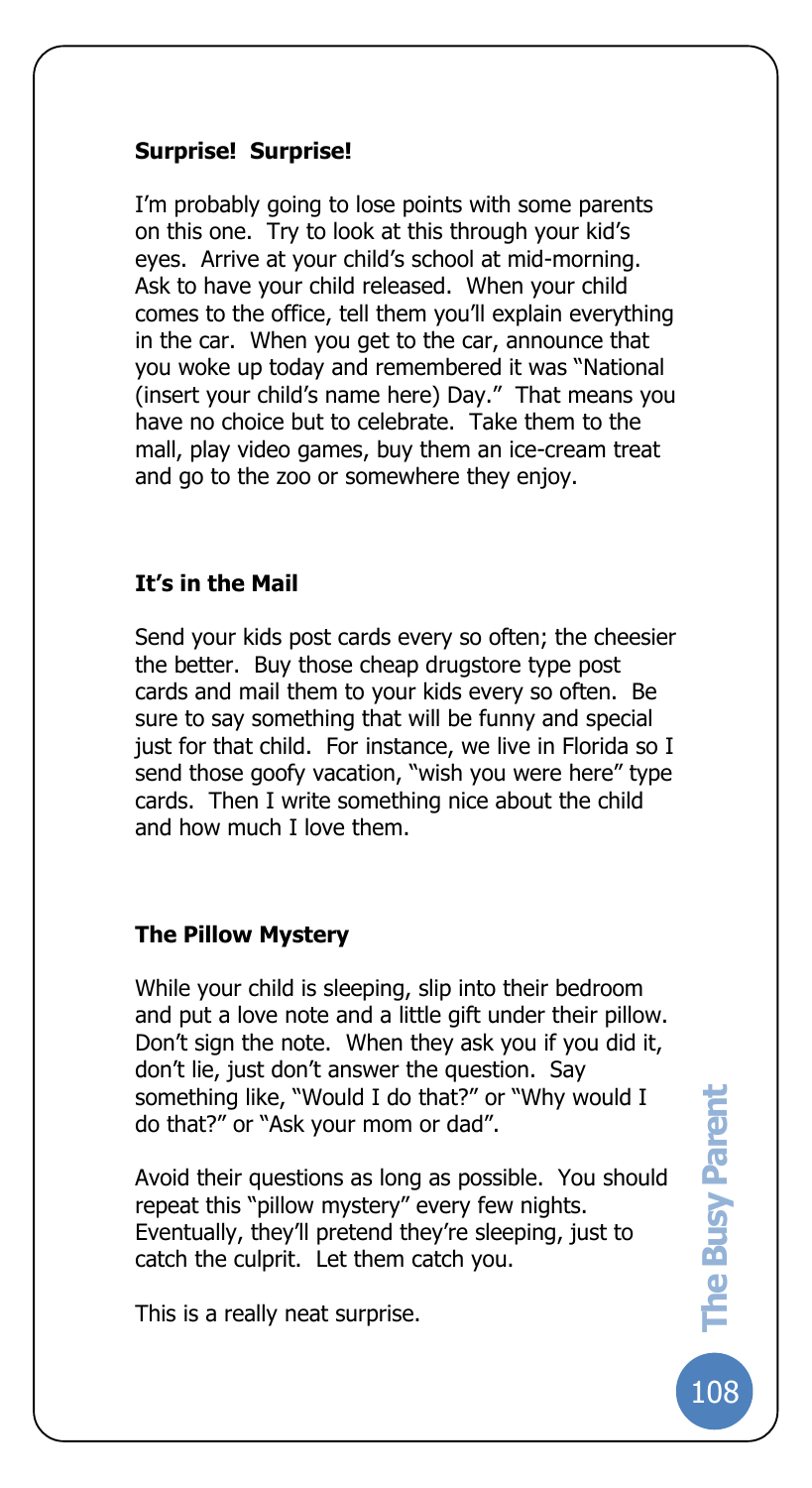## **Shoppin' & Hoppin'**

The Busy Pare

Take your daughter dress or make-up shopping. This is a great time and can be especially cheap since many girls actually like to shop at the Salvation Army these days. Let your daughter direct the entire outing. Basically, you're just going along for the ride. However, it will be special to her.

## **The Mad Shop Rush**

Whisk your child into the car and tell them it's an emergency. Once they're in the car and you're on your way, tell them you'll let them know what this is all about in just a little while. You should end up in the parking lot of a store like Toys R Us. Pull out a stopwatch and hand them a calculator and a \$20 bill. Announce that they have exactly 20 minutes to spend as much of the twenty dollars as possible. All change must be given back to you.

If you've come into a windfall lately, you may want to try this option. Everything is the same as in the first idea except you tell them they have exactly twenty minutes to fill one shopping cart with as much as they can.

If they go over twenty minutes, they must return one item for each minute over the limit.

> 109**The Busy Parent**  The Busy Parent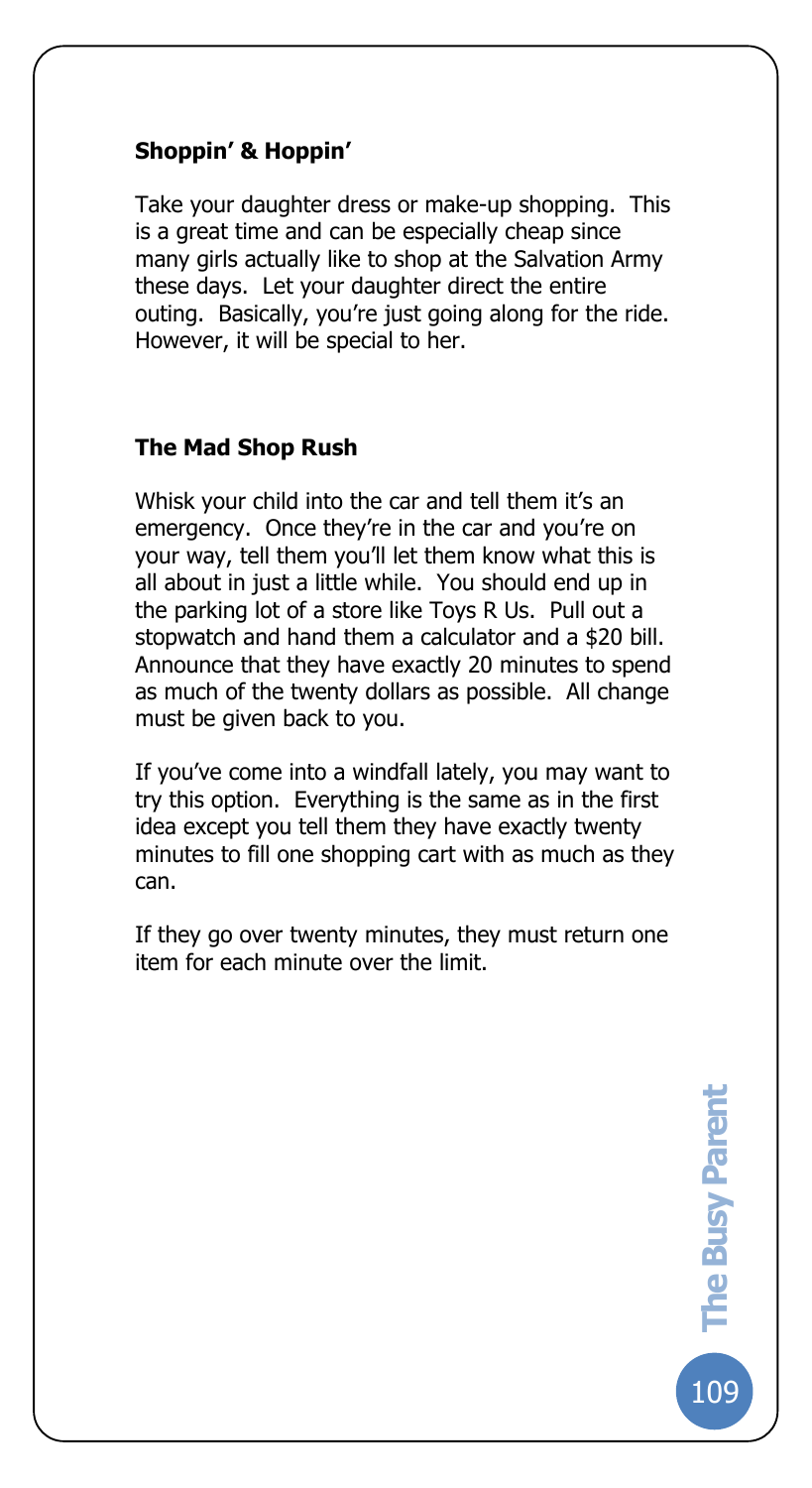## **Summary**

The Busy Pare

**1) By taking a deep look at my inner person, I can see a much better picture of my strengths and shortcomings. Thus, I am able to determine how I might begin improving myself and ultimately become a better parent.**

**2) By using some of the supplied projects and my own ideas, I have begun to layout a formal plan to better parenting.**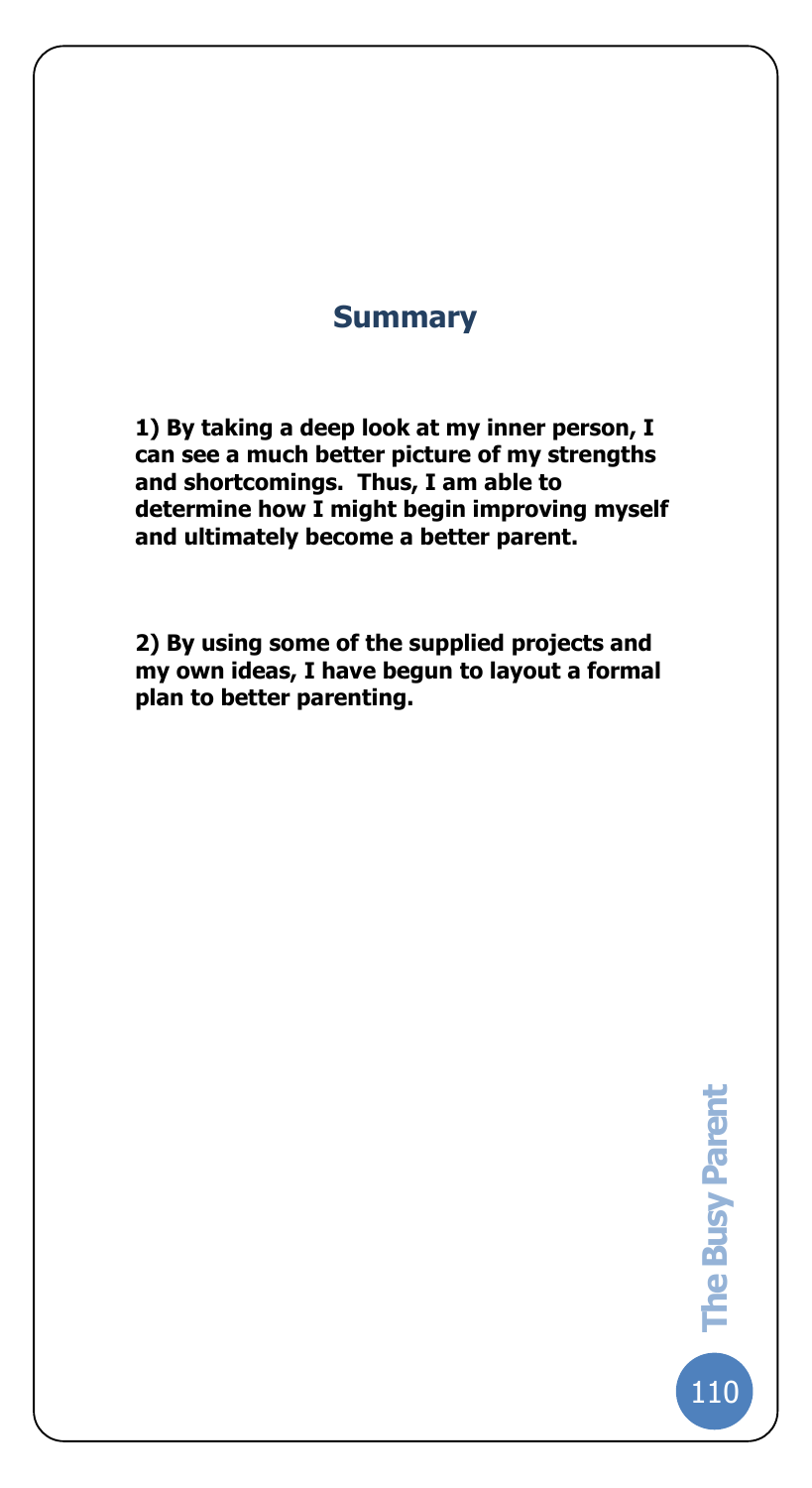# **CRITICAL BELIEF THREE: Becoming a Better Parent Demands PRACTICE**

The Busy Pare

*The Bible warns very strongly that you are to obey your parents. The rod is considered old-fashioned in many homes. Psychiatrists say it will warp your personality. When I did something wrong as a boy, my mother warped part of me, but it wasn't my personality.* 

*Billy Graham (1918-) American evangelist*

In "Critical Belief One", we worked on creating the mindset that active parenting must be more of a *priority* in our lives. In "Critical Belief Two", we took an inventory of our inner person and began laying *plans* for better parenting.

As we enter "Critical Belief Three", we'll further develop our plans making sure that our *right actions* are surrounded with *right attitudes*. This step is often the most difficult. Many of us are good at laying down *priorities*. Some are even better at producing detailed *plans* with every idea suitably arranged and labeled. However, for many of us, *practicing* those plans becomes a bit slippery.

We need to remember that a plan is just ink on paper until we *practice* the plan. All of us know that it's easier to make a plan then it is to accomplish the plan. Prioritizing and planning without practicing is about as useful as paint without a brush. A more pertinent analogy might be to go after a new job without the intention of ever working the job.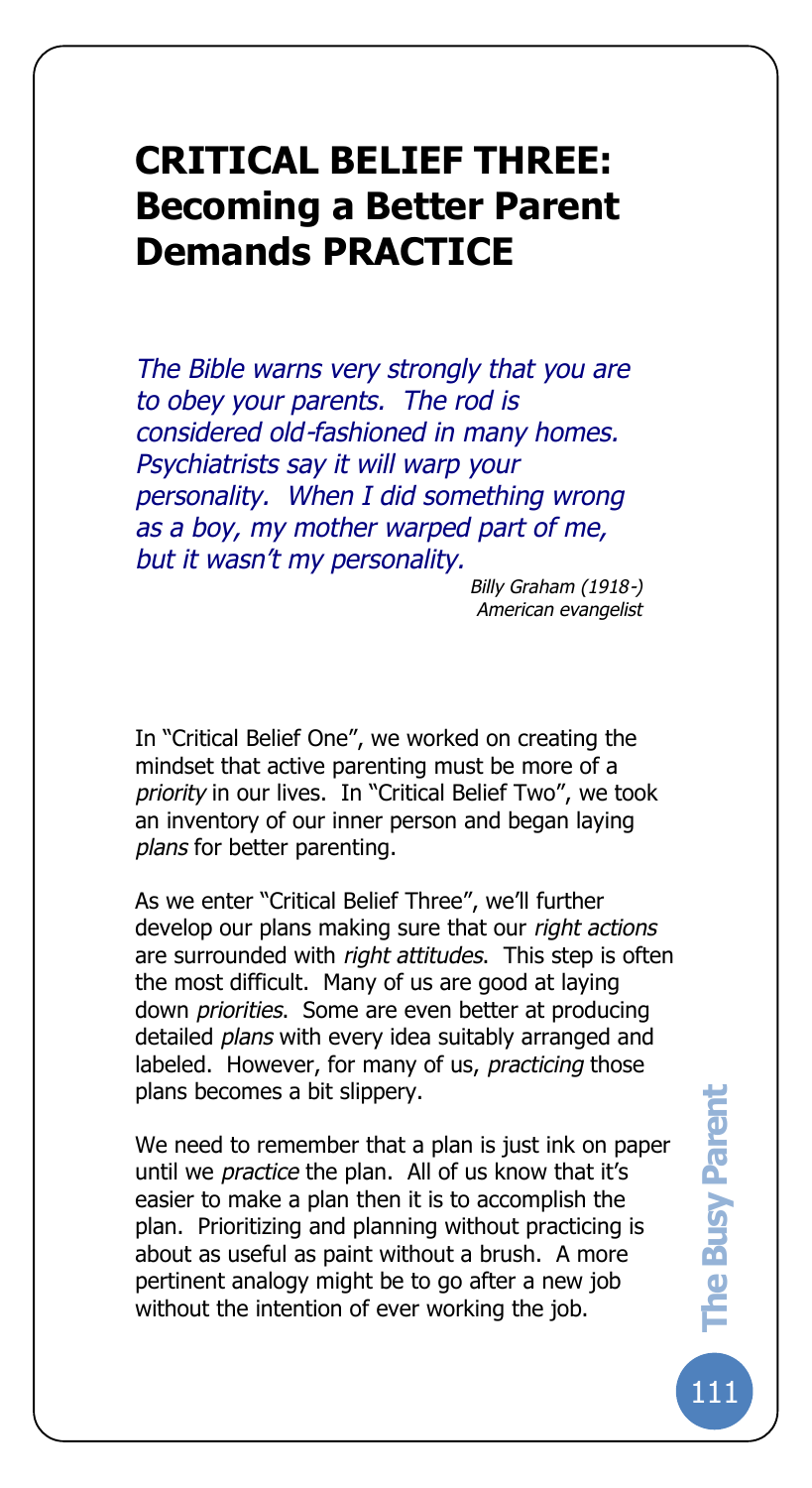### **Plans**

The Busy Pare

"Even a child is known by his actions, by whether his conduct is pure and right." Proverbs 20:11 (NIV)

"The sluggard's craving will be the death of him, because his hands refuse to work." Proverbs 21:25 (NIV)

"Do you see a man skilled in his work? He will serve before kings; he will not serve before obscure men. Proverbs 22:29 (NIV)

## **Preparations**

Let's pretend you're the boss. I'm a prospective employee. One day I get my resume together and submit it to your company. I attend an interview with you. We have a second interview. After a week or so, I get a call letting me know I got the job.

The first day of work arrives and I fire out of bed slapping off the alarm clock as I go. I'm at peak performance: shirt pressed, new slacks, power tie, shined shoes, haircut in place, 190% ready to rock and roll. Finishing off four minutes of toast and eggs, I guzzle down the last drops of O.J. With a final glance at the morning daily, I rush the 6-ounce glass to the counter. The kitchen stool violently jerks aside as I kick off toward the bathroom. Like an Olympic runner bursting out of the blocks, there's definite energy in my stride this morning.

I enter the bathroom and grab my toothbrush. Jamming the bristles against my teeth, I scrub with the ferocity of a small tornado. Finishing the suds storm, I throw down my brush, walk over to the bed, stretch out, and promptly go to sleep. I repeat this scenario each day.

How long do you think it will be before I get a phone call from you looking for an explanation? What do you think your reply will be when I tell you that I've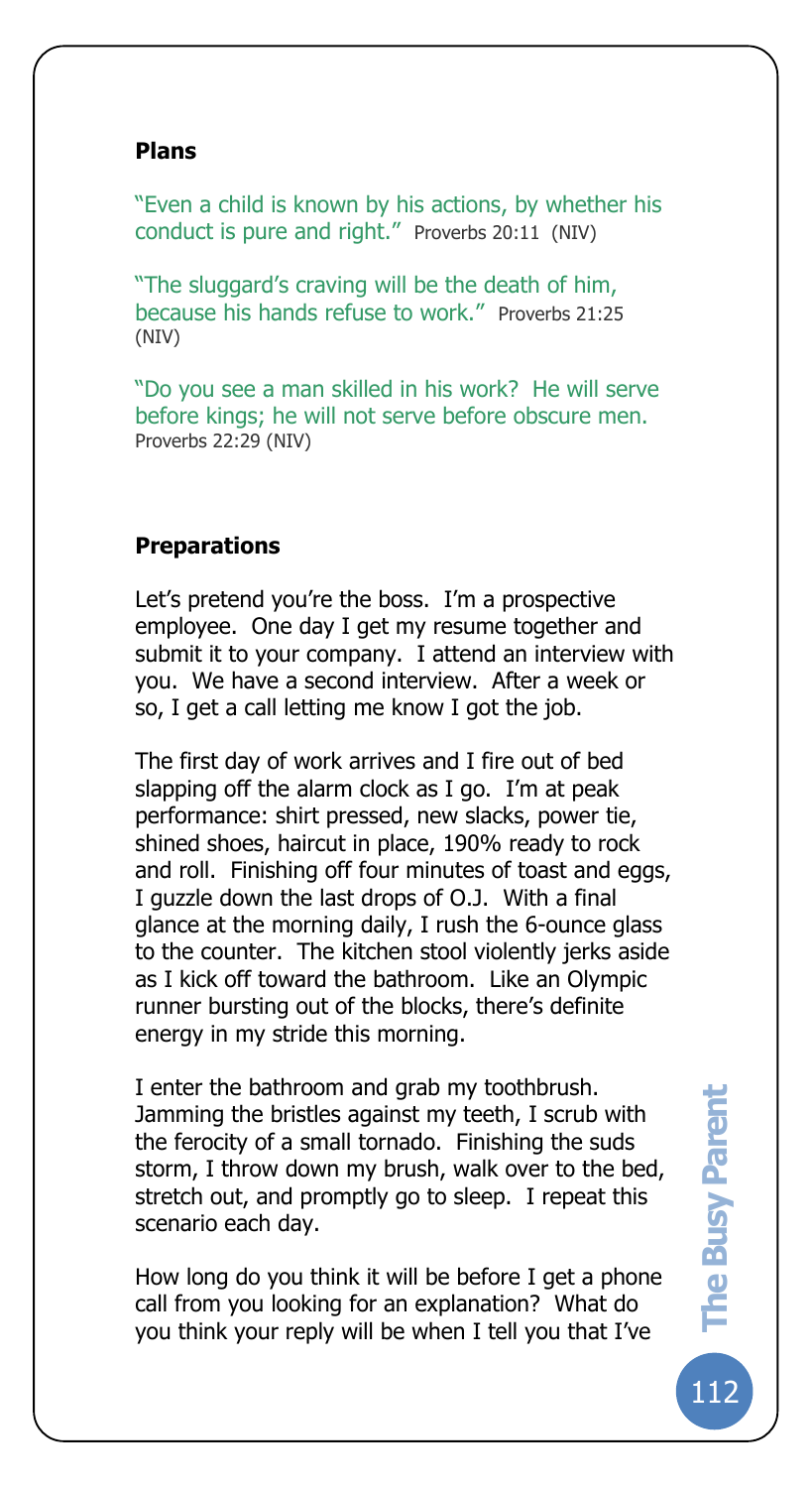been *planning* to come to work? Actually, I *plan* to come every day. I even go through the details of getting completely ready. Then, once I'm ready, I get into bed and go to sleep.

Now tell me why would I think my kids would be any different? They'd fire me too! Great plans with no actions are useless.

## **Prayer**

The Busy Pare

Father, you are the ultimate parent, and I have labored to be more like you and make my children more of a priority in my life. I've created practical plans and ideas to enable me to become closer to them. I'm asking now for strength to carry out those plans on a consistent basis. Help me to not be a "flash in the pan". Don't let me get their hopes up by suddenly jumping into the middle of their lives and then dash their joy by hopping back out and going my own way—without them. Change and rearrange me as much as You need in order that I might be visibly and consistently active with my children. Amen.

\_\_\_\_\_\_\_\_\_\_\_\_\_\_\_\_\_\_\_\_\_\_\_\_\_\_\_\_\_\_\_\_\_\_\_\_\_\_\_\_\_\_\_ \_\_\_\_\_\_\_\_\_\_\_\_\_\_\_\_\_\_\_\_\_\_\_\_\_\_\_\_\_\_\_\_\_\_\_\_\_\_\_\_\_\_\_

## **Ponderings**

**TIP: If I need quiet time, maybe I can take it late at night when the kids are in bed, or I could go to bed early and get up before the rest of the family rises.**

113**The Busy Parent**  The Busy Parent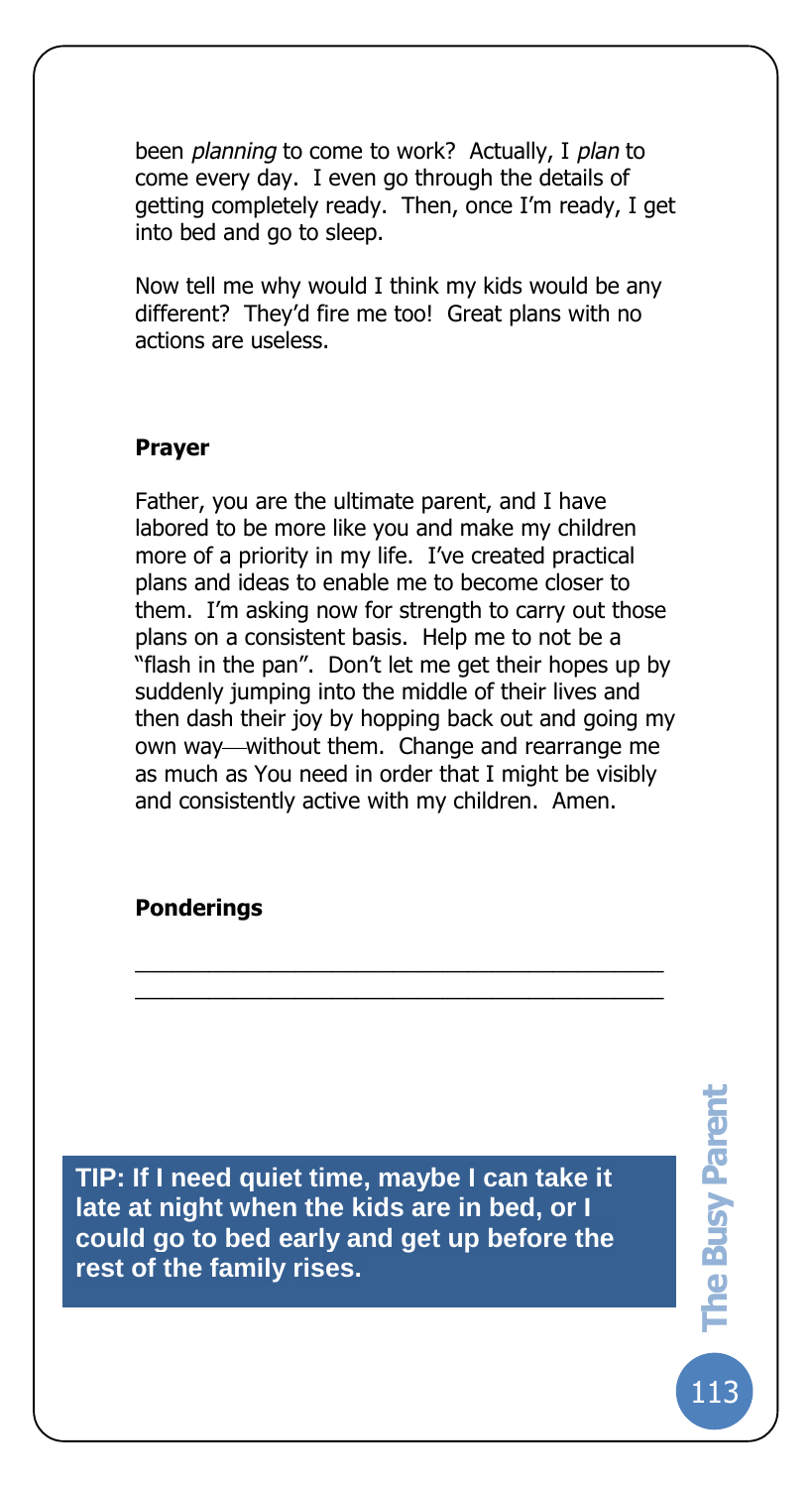## **The Parent's 5-Minute Miracle**

The Busy Pare

*"Dear Mom and Dad, Don't worry, God is under control."*

> *Amber Mondell, age 7 (my daughter) Woe unto us if He ever gets out of control!*

I dragged in the house like a scorched and crazed desert wanderer. You know the picture: the sunbaked, cottonmouth, weary-eyed guy with a threeweek beard and tattered clothing. He barely moves as he slithers on his belly through the blazing sand like some Mojave Gila Monster. Pulling himself to the crest of a dune and narrowing his bloody red eyes, he brings into focus a few luscious palm trees: *"Shade, water, comfort. . . ."*

That's how I felt and that's how my house looked to me that day as I drove down the street toward 1478 SE  $2^{nd}$ . An oasis, a refuge—was I glad to be home. It was the end to another blustering day of office combat…, which I had lost. The "War of the Worlds" had been exploding at my job all week and now, finally, it was Friday, 6:00 P.M. I was desperate; A quiet rest was all I wanted.

As I came through the door, the words fell out of my mouth,

"Hallelujah! I'm home!"

Then, just as quick, my refuge turned to rubble. There he stood—the Terminator. Between me and the comfort of my quiet evening stood *The Crash Master*. Yes sir buddy, the speed of light is a gentle evening stroll compared to him. I'm talking about Tim. Tim is one of my four kids. Tim is 11 and he doesn't have blood. He has Nitrous Oxide.

This is the same stuff they use in racecars that makes them break the sound barrier or something.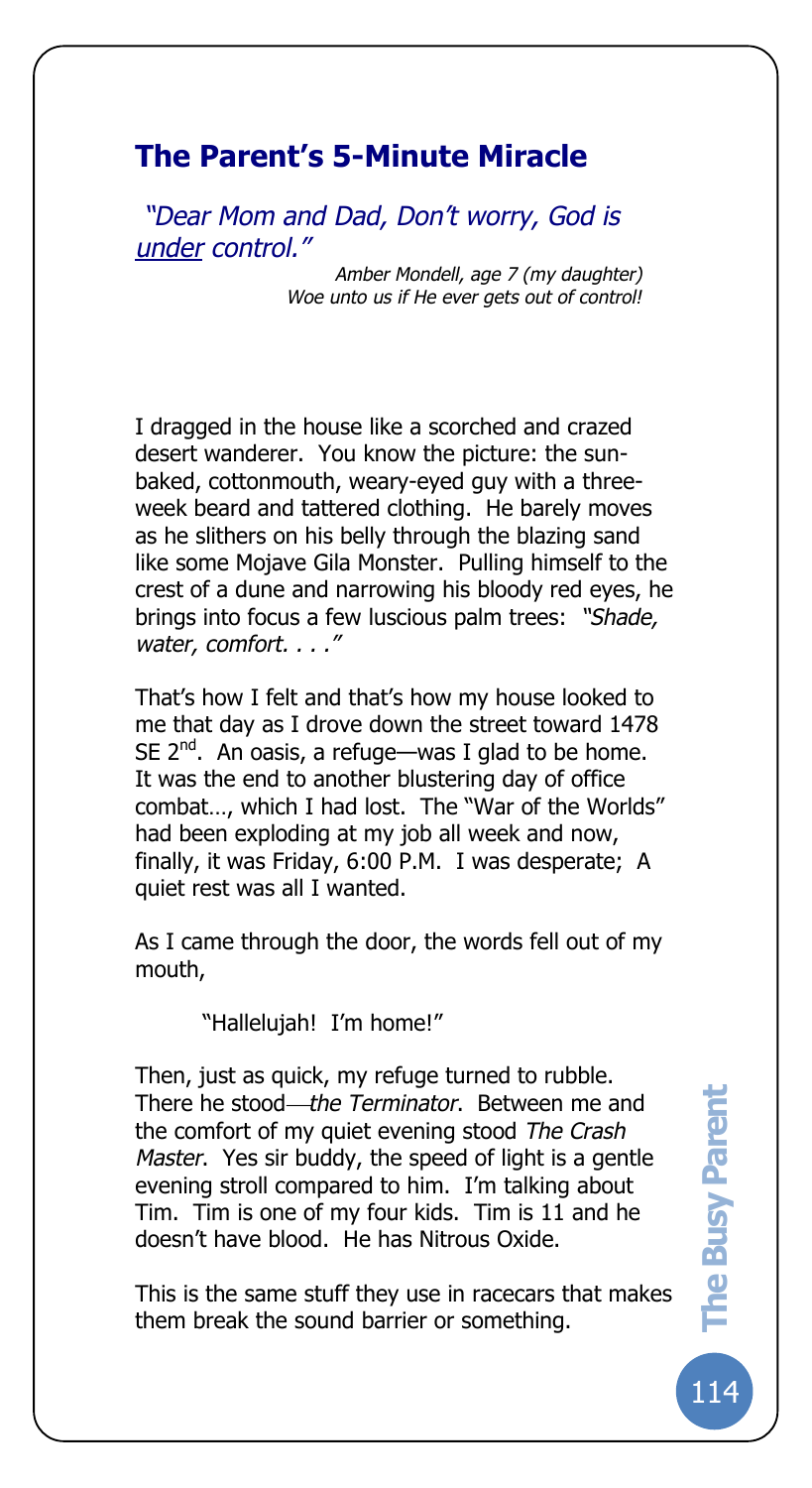Anyway, Tim does everything at warp speed. If you remember *The Tasmanian Devil* cartoon character spinning around like a tiny tornado—that's Tim. He has no understanding of the words, quiet or slow. Tim didn't come with an off switch. My oasis . . . now a mirage.

The Busy Pare

He was a super ball bouncing off the walls at 200 m.p.h. His blond hair whipping around as he fired words at my face like a Vulcan cannon. (That's the machine gun that hangs on a F-16 fighter jet.) I had no idea about what he was yapping. All I knew was that I wasn't particularly interested in being a parent at the moment. I wasn't quite ready to talk Spiderman when I was still mentally tangled in the great web of the workplace. I just wanted to relax and forget the killers who live at my job. Tim had other ideas.

As I crashed down onto the couch, Tim made his final approach. Obviously, he had a better day then me judging by the sparks in his blue eyes and the vigor with which he spoke.

"Dad, I was helping out with our schools' morning announcements and they want me to do it every day!"

To me, this idea is a lot like having Robin Williams for your alarm clock. Anyway, as he spoke, I developed a plan. "Maybe, if I really make it look as if I'm paying close attention for a few minutes, he'll leave me alone and I can get on with passing out on my couch." It worked, ultimately. . . .

For five minutes, I really did place all of my concentration on Tim. My eyes never left his. I could tell this was an acceptable offering as he snuggled under my arm. Then, somewhere along, I quit trying to fake attention.

I'm talking about the kind of attention where you look at someone and say, "uh-huh" at all the right places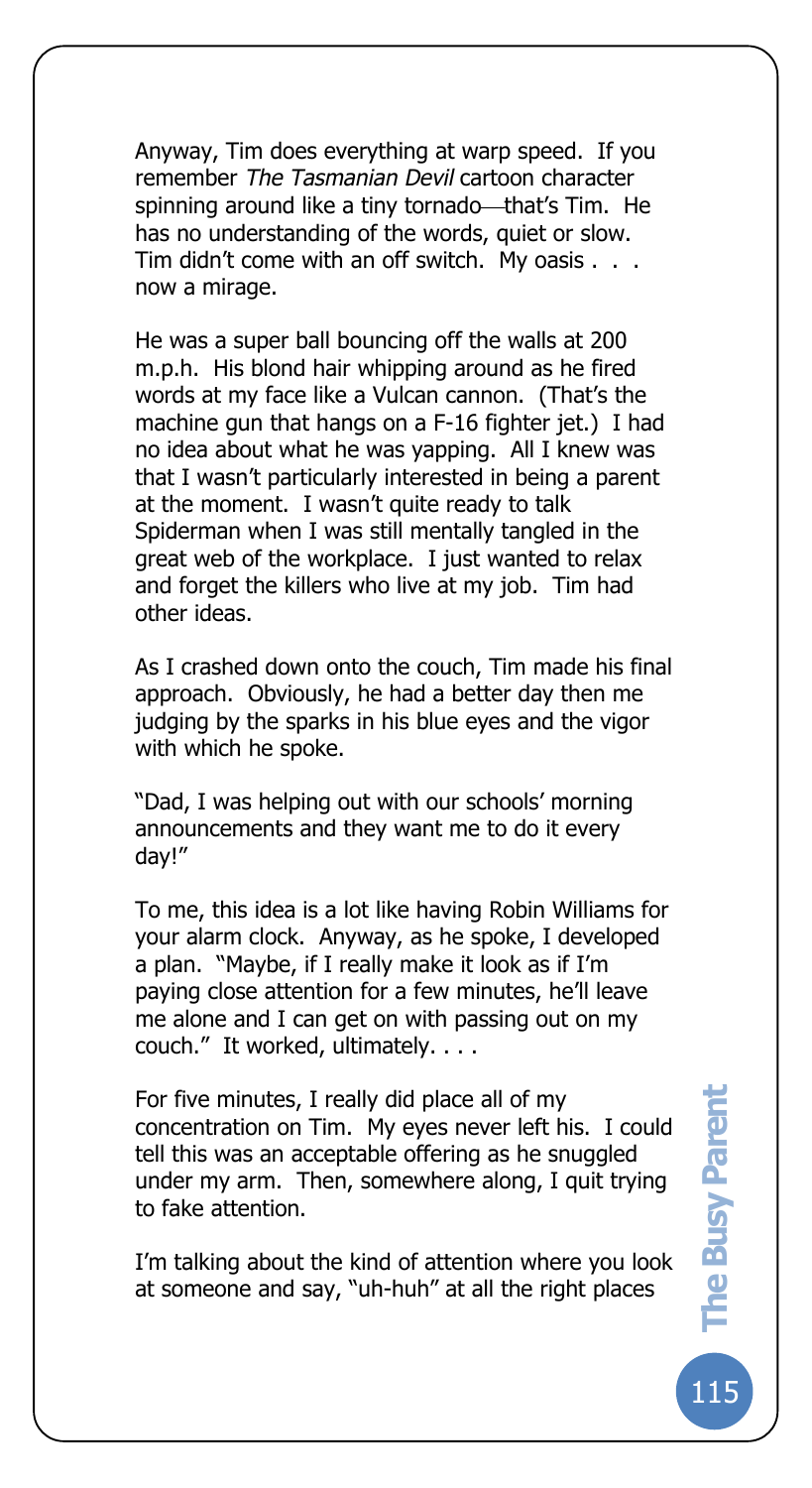while you're *really* thinking about something else. That's what I stopped doing.

The Busy Pare

I was now delivering 100% consideration to every word Tim spoke. I didn't drift off thinking about work, the weekend ahead, or what I was going to do with the rest of the evening. I really thought about Tim and what he said to me. I focused on him as if there were not another person or thought in the world. That's when someone said, "abracadabra", and the magic show began.

I'd never seen this before. There was a splendid reaction in him; as if he knew, at that moment, he was truthfully the apple of his father's eye. Tim was more than genuinely happy; he was fulfilled . . . secure. This was astounding to me.

I carved a notch into the belt of good parenting that day, and I hardly tried. The whole thing lasted less than five minutes. What I learned was far more valuable than those few moments of "oasis" I had exchanged. *Voila!* I could fulfill my child's need for my attention in only a few moments.

I don't mean to say that all you have to do is spend five minutes a day with your kid and you'll be a great parent. Although, certain statistics say the average father spends three minutes a day with his children. I think we all agree that three or five minutes a day are not quite enough.

However, when you make a commitment to *fully concentrate* on your children *whenever* you're with them, you're raising your parenting average. It's the simple little signals we send that tell them we care: consistent eye contact, patting them on the back, holding their hands as you speak to them, etc.

My problem was I assumed every encounter that would really score with my children would require a huge investment of time and energy. I thought I had to be coaching my son's little league team, and spending countless hours helping my daughter with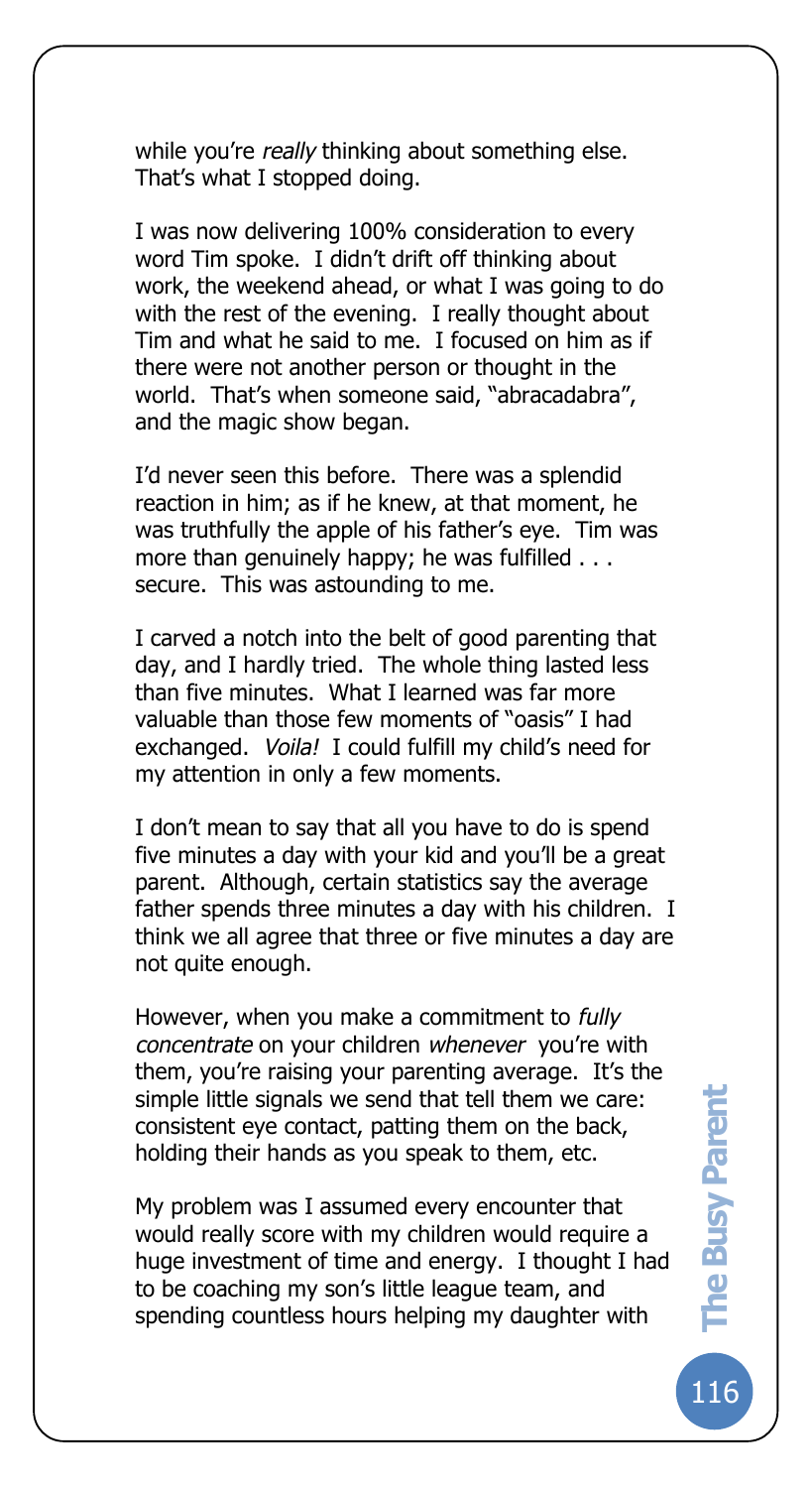homework. I thought it had to be big outings, special events, and exciting adventures to win the Emmy for Best parent.

My point is that I would tend to think *big*. Subconsciously, I thought "it" was only valid if I did it in a *big* way. I had to make a *big* splash. My tendency was to lose sight of the little things.

Most of the time our children only need a few minutes of our total devoted attention, just like that first day with Tim. Yes, they want to go to Disney World. They do want to go for a huge hot fudge sundae. They'd love to go shopping at Toys R Us, and we should do those things with them when we can. However, God has put it in them the desire for our *attention*.

Attention is not measured by *where* we take them or *what* we give them. Attention is measured in *HOWS*. It's HOW we focus on our children when we're with them that lets them know how important they are to us. They get a lot of miles out of the little moments when those little moments are focused on them.

#### **Plans**

The Busy Pare

"Listen, my sons, to a parent's instruction; pay attention and gain understanding." Proverbs 4:1 (NIV)

"My son, pay attention to what I say; listen closely to my words." Proverbs 4:20 (NIV)

#### **Preparations**

When my child approaches me, how often do I stop what I'm doing, turn and look directly into their eyes giving them my focused and total attention?

Circle the correct answer.

## **NEVER SOMETIMES OFTEN USUALLY ALWAYS**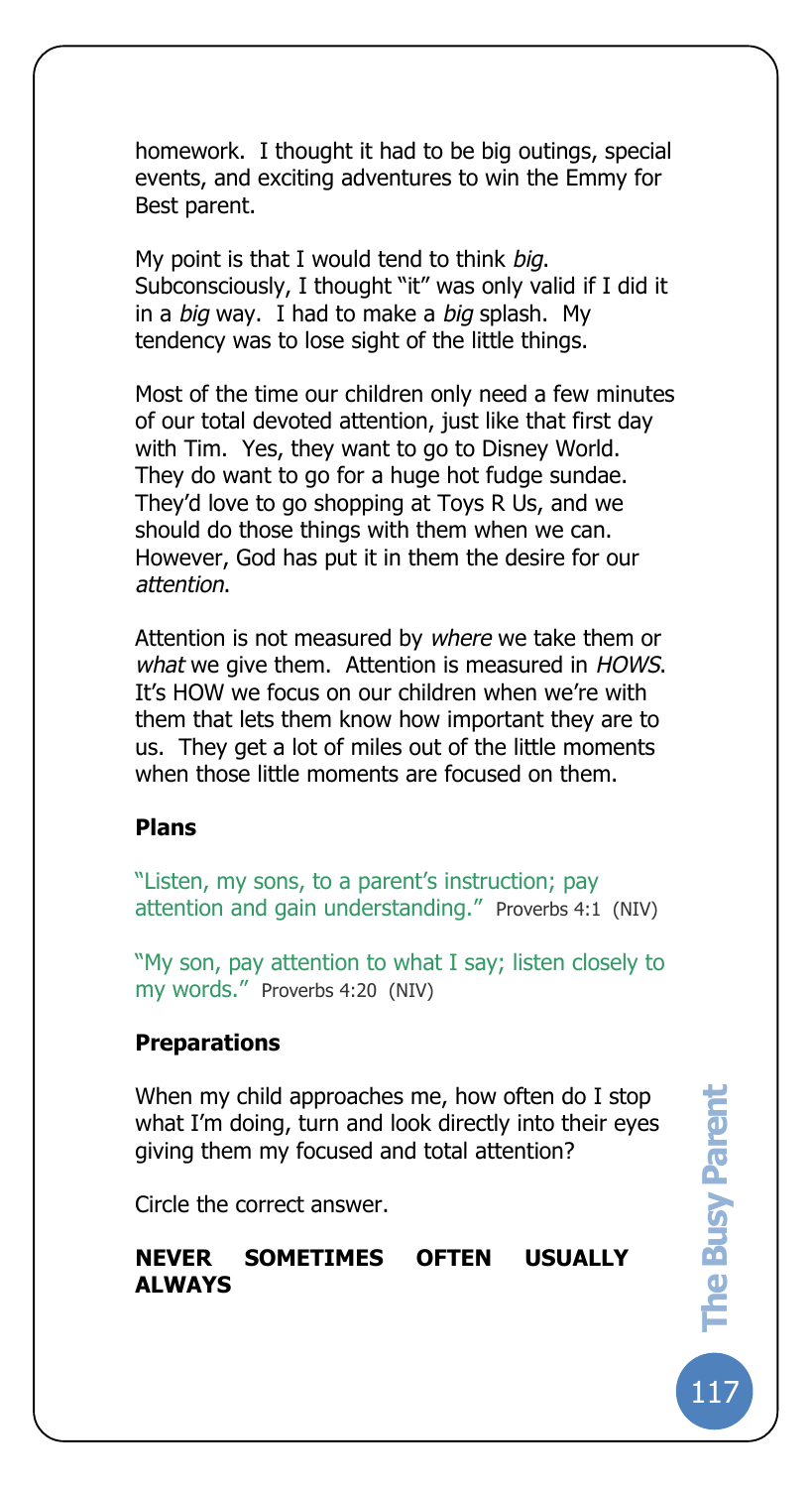If we can train ourselves to keep our eyes on their eyes and our ears to their words for just five minutes, we will have taken a giant step to becoming better parents. There's no visible tool more powerful than the time we spend giving our children our complete, undivided attention. Write down your commitment to giving your children your *close* attention when they come to you.

\_\_\_\_\_\_\_\_\_\_\_\_\_\_\_\_\_\_\_\_\_\_\_\_\_\_\_\_\_\_\_\_\_\_\_\_\_\_\_\_\_\_\_ \_\_\_\_\_\_\_\_\_\_\_\_\_\_\_\_\_\_\_\_\_\_\_\_\_\_\_\_\_\_\_\_\_\_\_\_\_\_\_\_\_\_\_ \_\_\_\_\_\_\_\_\_\_\_\_\_\_\_\_\_\_\_\_\_\_\_\_\_\_\_\_\_\_\_\_\_\_\_\_\_\_\_\_\_\_\_ \_\_\_\_\_\_\_\_\_\_\_\_\_\_\_\_\_\_\_\_\_\_\_\_\_\_\_\_\_\_\_\_\_\_\_\_\_\_\_\_\_\_\_

#### **Prayer**

The Busy Pare

Father, please help me to be like you. I know that when I call you, you give me your complete attention. Please help me to do that when my children call me. I'm sorry for the times when my child needed my attention and I was somewhere else mentally. I want to be able to focus my total attention on my child for at least five minutes a day. Please remind me of this prayer the next time my child comes to me when I'm busy. Amen.

\_\_\_\_\_\_\_\_\_\_\_\_\_\_\_\_\_\_\_\_\_\_\_\_\_\_\_\_\_\_\_\_\_\_\_\_\_\_\_\_\_\_\_ \_\_\_\_\_\_\_\_\_\_\_\_\_\_\_\_\_\_\_\_\_\_\_\_\_\_\_\_\_\_\_\_\_\_\_\_\_\_\_\_\_\_\_

**Ponderings**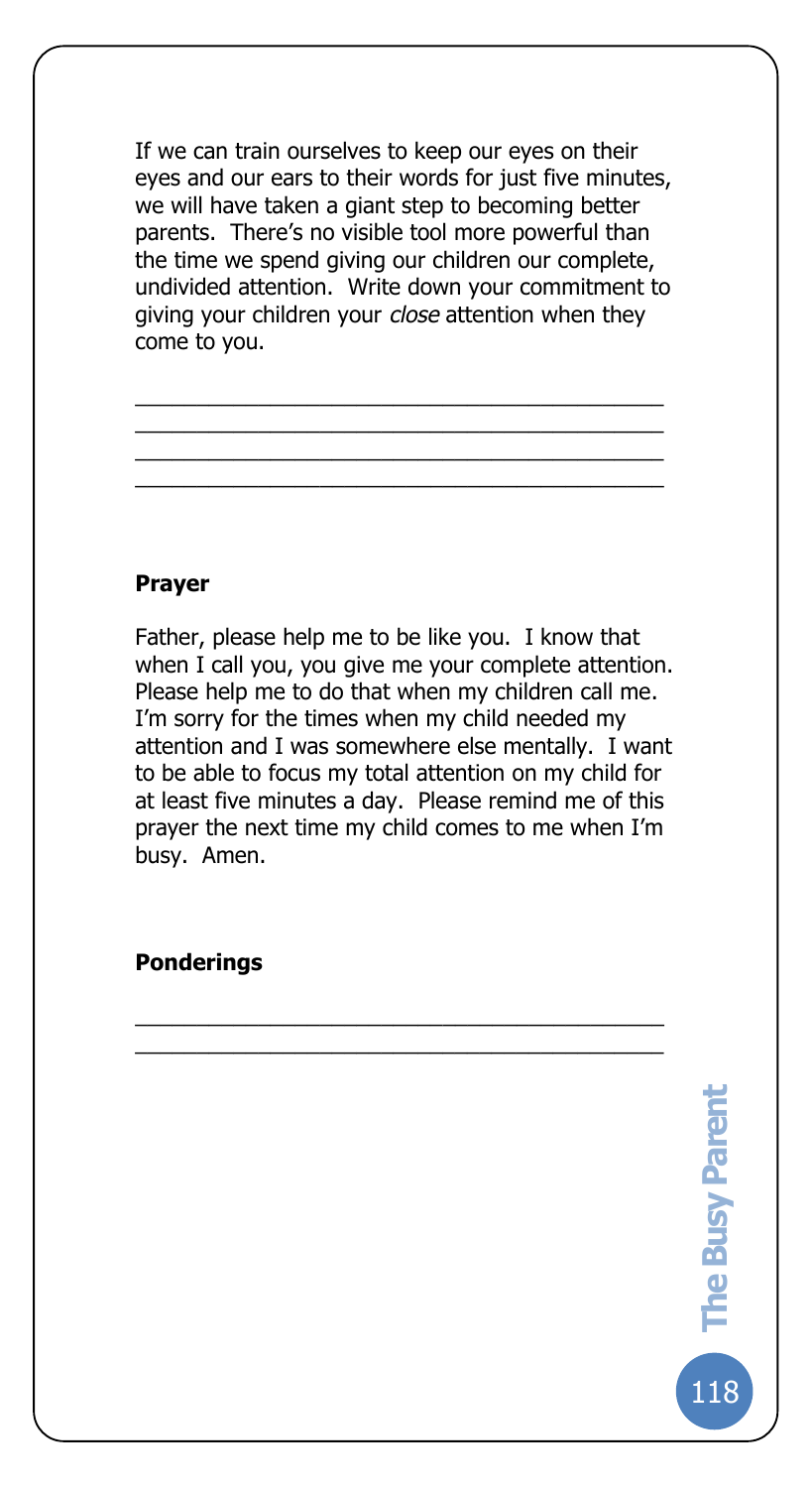## **3 Essential Rules for Better Parenting**

The Busy Pare

*I am not young enough to know everything.*

*James M. Barrie (1860-1937) British playwright*

The competition was walking all over his team as Gary flipped on the game and leaned back into his La-Z-Boy. In the kitchen, the sounds of clanging pots and running water signaled his wife was beginning Sunday dinner. The kids were in the family room arguing over who's turn it was on Nintendo; And Skip, the family's Golden Retriever, had decided to nap beneath Gary's dangling arm.

"He's got it . . . he's going, going, going . . . TOUCHDOWN!" Blasted the announcer.

"*That's it. No way we're comin' back. We're history,"* thought Gary. He slammed the La-Z-Boy lever and the brown chair slid forward lowering its back. The surprise movement jolted Skip, and he instantly popped his head up scanning the room for an intruder.

Sensing safety, his head plopped down on his paws, and once more, his eyes drooped shut. If it had been two years ago, he would have nervously bolted to his feet in response to the sudden shift of the recliner. A couple of football seasons and hundreds of recliner jerks taught him that his master was just settling in for the "Sunday nap 'n da chair"."

With eyes shut, Gary listened to his team being pounded into the earth. The high-speed voices of the announcers were slowing down now as they muddied with the roaring fans, clanging pots, and rumbling children. Soon, he was only hearing a voice here and a pot there as he began slipping off.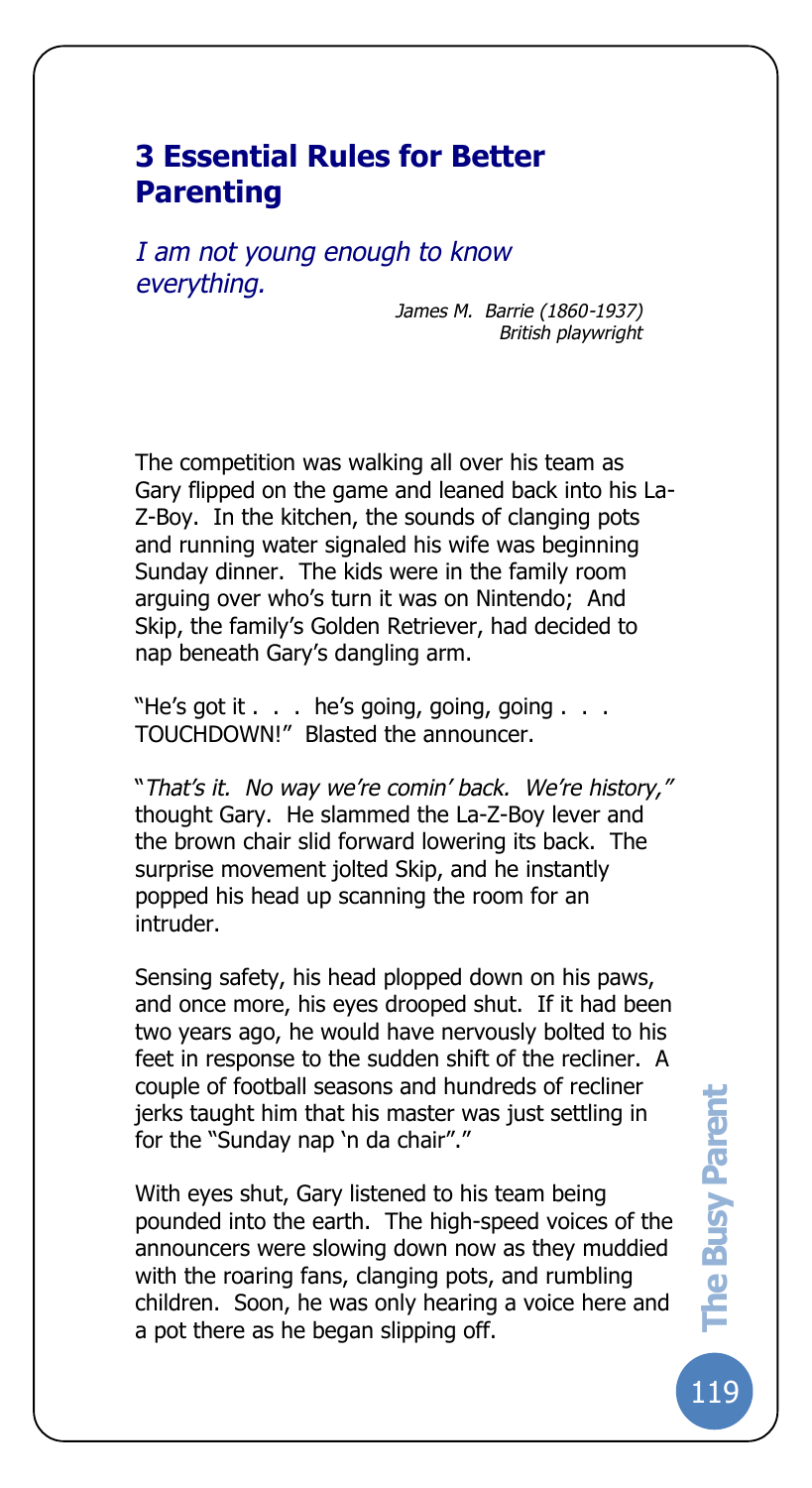Suddenly, a new player ran out onto the field. The player pulled off his helmet and asked Gary, "If you were in the NFL, how often do you think you would run onto the field without a game plan? And how 'bout the rules? You gotta' know the rules when you play the game buddy."

The stadium lights came on and Gary's eyes opened revealing a white stucco ceiling; but that's not what he was looking at. Gary was staring someplace past the ceiling and thinking,

"This whole parenting thing is like playing football. You have to have rules and a plan or you could walk out on the field and get yourself trampled to death."

Those of you with teenagers understand this concept of being "trampled to death". Part of this book is about developing a plan for parenting. However, just like in football, it's helpful if you have some rules for the game. No quality player ever runs loose doing whatever he feels like doing. He sticks to the plan and follows the rules. In the parenting game, it's good to have a plan and a few rules fastened to your mind as you execute your plays.

#### **RULE 1**

The Busy Pare

Eye Level  $-$  I'm really interested in you.

Close your eyes and get this picture in your mind. Pretend you're standing in front of Michael Jordan, Patrick Ewing or whoever is a lot taller than you. Now pretend you're trying to have a discussion with him. Wouldn't you feel uncomfortable straining to look up at him. Maybe you'd feel a bit overshadowed. Wouldn't it be better if the two of you were eye level?

Gary was taller than everyone in his family. So, when he talked at length with his kids he tried to physically match their eye level. This was especially true when it was necessary to scold them. He didn't want to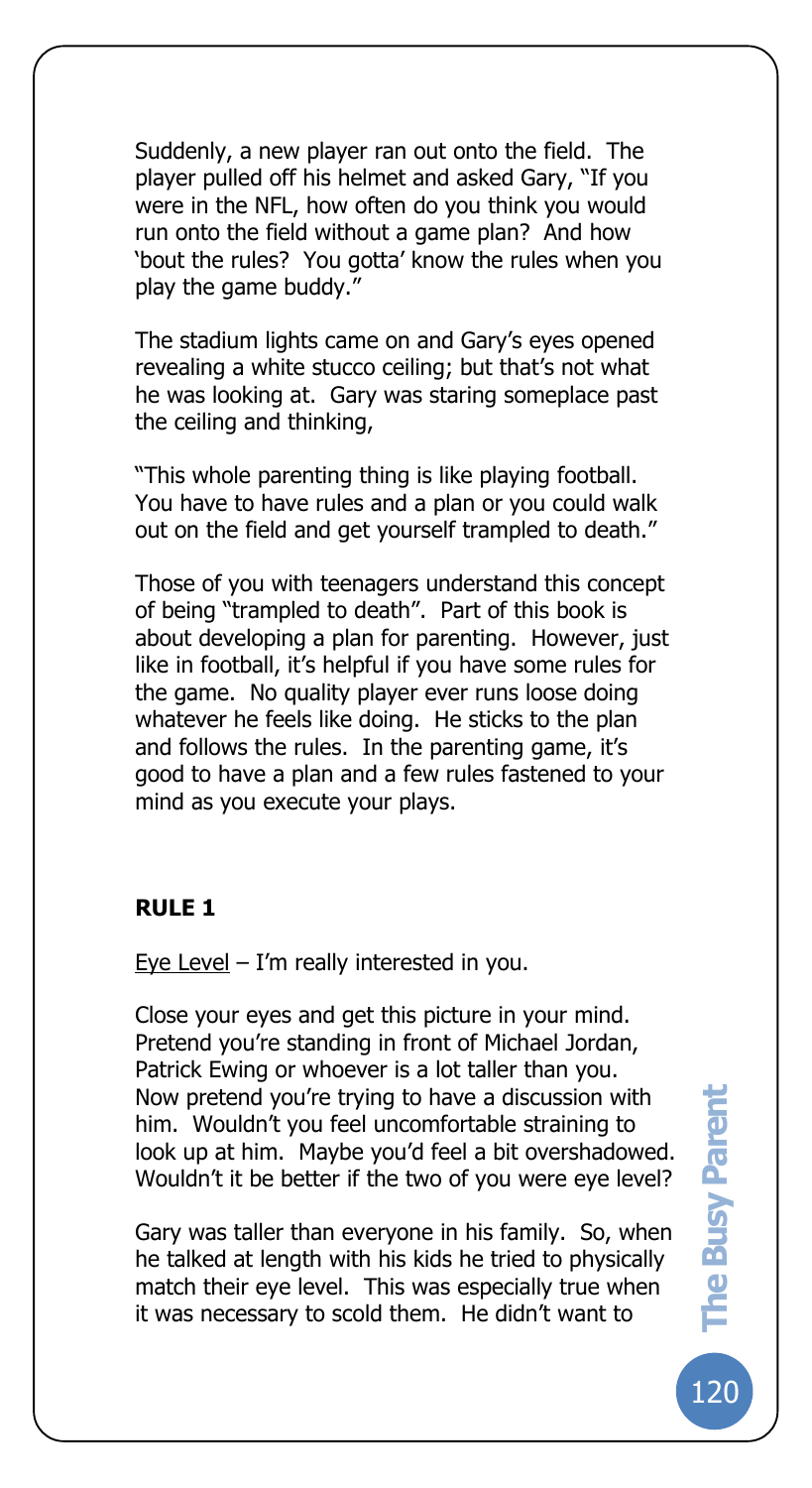create a fearful subconscious image of the big parent towering over them. He wanted to project openness to them. He wanted them to feel that he could be approached easily.

Generally, all he had to do is stoop or sit down to reach their eye level. He wasn't trying to be an armchair psychologist, but his homegrown method seemed to work.

He'd look into their eyes and try to stay fixed there until they broke eye contact. This let them know that dad was really listening and was genuinely interested.

## **RULE 2**

The Busy Pare

Involvement - I want to be with you.

"The Word became flesh and made his dwelling among us . . ." John 1:14

He became as flesh and walked with us. He lived where we lived. He became a part of our world. Gary knew that this was the beauty of Christianity: Every other religion taught that man must attain the godhead, man must reach up to God. Christianity taught that God reached down to man. *He met us on our turf*.

Gary reasoned that he should take Christ's example. He would meet his kids on their turf. He would get involved with *their* world. He would do things with them that *they chose* and that *they liked* instead of making them get involved with what he wanted all the time.

Dad was going to join Boy Scouts or go to their ball games or take them to piano lessons or go clothes shopping. He would be a part of their life instead of making them become a part of his.

Gary thought that even if he attended church with his family each Sunday, it didn't take the place of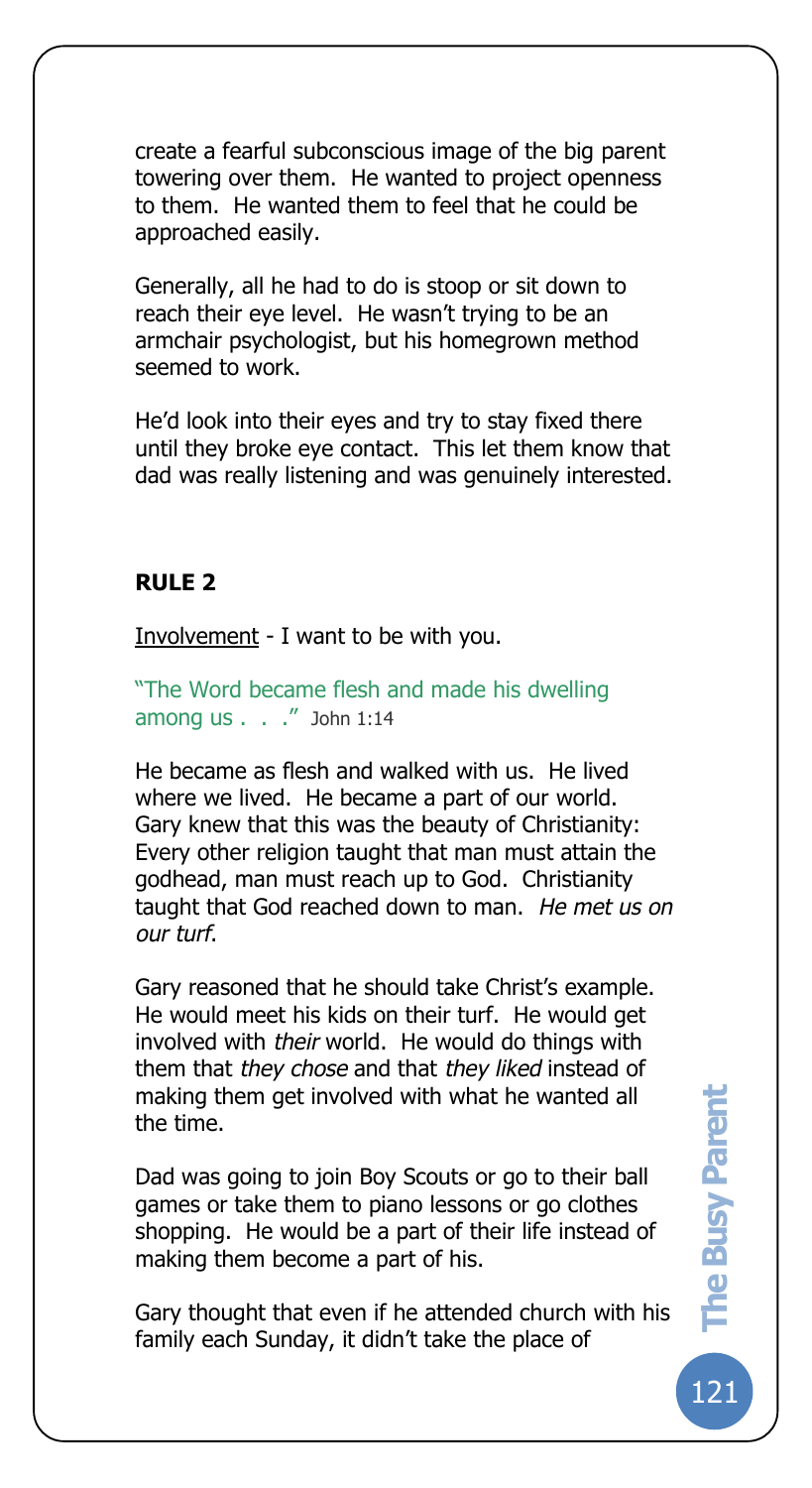spending time with his children. He could no longer let mom drive the kids to all of their functions either. It didn't count if he just drove them and dropped them off where they were going. He was going to be involved *with* them. If he didn't attend his kid's functions with them, he'd have no reference for his children's experiences.

Therefore, he couldn't really relate to them in *their* world. The kids didn't put it in eloquent terms, but they did react to Gary's lack of attention in a very special way: They didn't have a relationship with Gary at their level. Gary felt sure that they thought he wasn't really interested. Were they right?

A parent's lack of involvement in their children's world leaves children starving for attention. It's that need for attention that forces so many kids to barge into the adult world.

Many times these are the children we mistake for being unruly little whiners. Actually, they've just learned that if they don't go through this badgering ritual, they won't get any attention. They'll be sent away to play with their friends or toys. They'll be told to watch a video. They'll have a deeper relationship with the baby sitter just because she gets down on their level and plays with them.

If we leave it up to our spouse to take the kids to all of their functions, they'll develop more of a deep relationship with our spouse and a superficial relationship with us. We need to keep a desire in our hearts to be involved with them. We have to do whatever is necessary to daily rekindle, and revisit this basic desire.

122**The Busy Parent**  The Busy Parent

The Busy Pare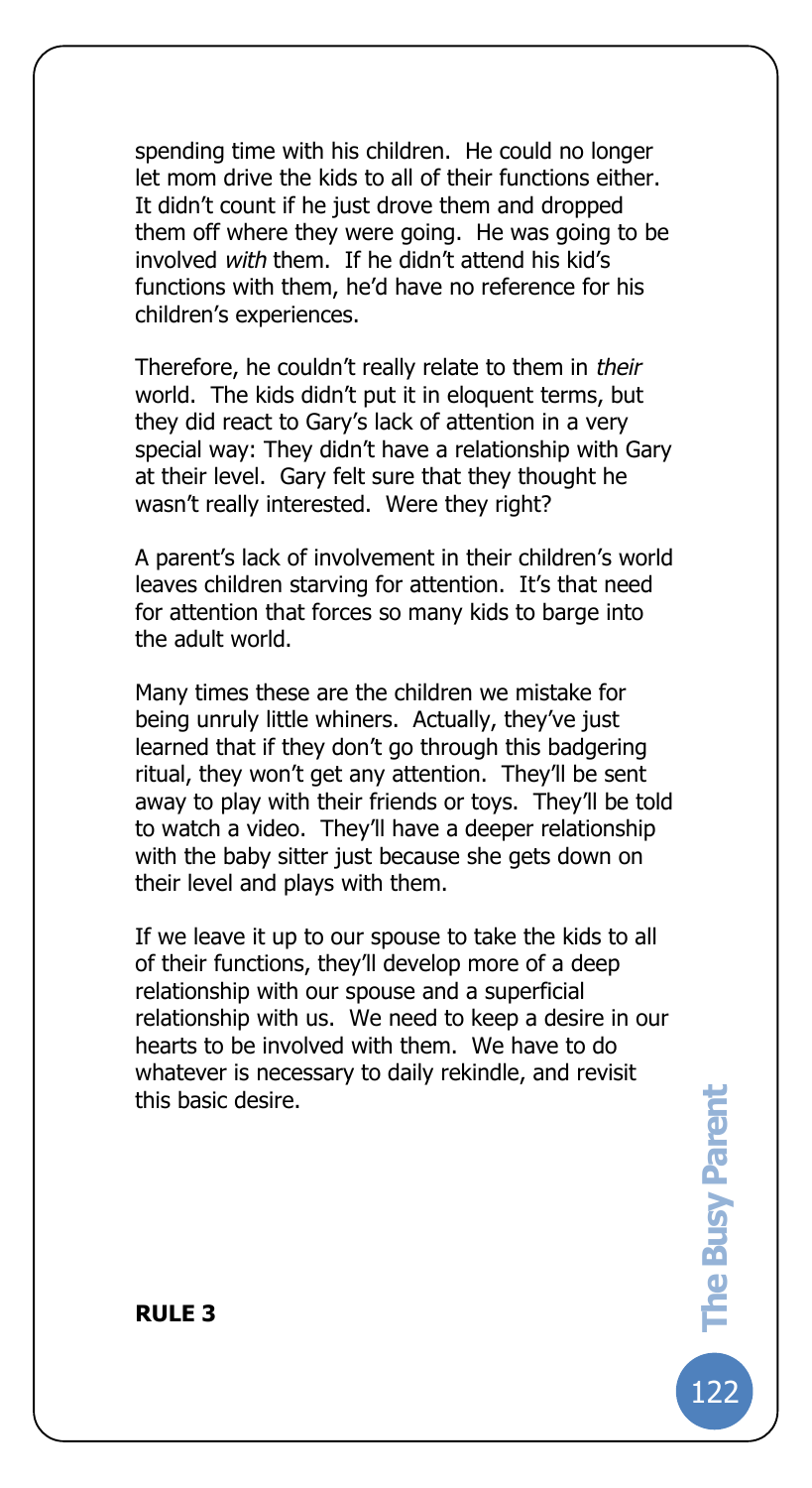Open Door Policy – *I'm always here for you.* 

As Gary made a richer commitment to parenting, his children learned that they could call or come to his office any time, and they did.

At first people in Gary's office thought this was strange or even wrong. Some were amused. Some were annoyed. Eventually they respected Gary's decision. He now has this reputation around the office for being a really good parent. He's even had associates ask his advice on parenting. Of course, this has led to opportunities for him to share his faith. Gary found the whole thing amazing. All he did was let his kids get to him when they needed him. Actually, they didn't even show up or call all that often. They just needed to know that their dad is there for them.

How would we feel if when we called on Jesus He said, *"Not now, I'm busy?"* Our kids need to know that they can come to us whenever they need us; just as we need to know that we can come to our heavenly Father when we need Him.

#### **Plans**

The Busy Pare

"Let the little children come to me, and do not hinder them  $\ldots$  " Mark 10:14 (NIV)

> 123**The Busy Parent**  The Busy Parent

**Preparations**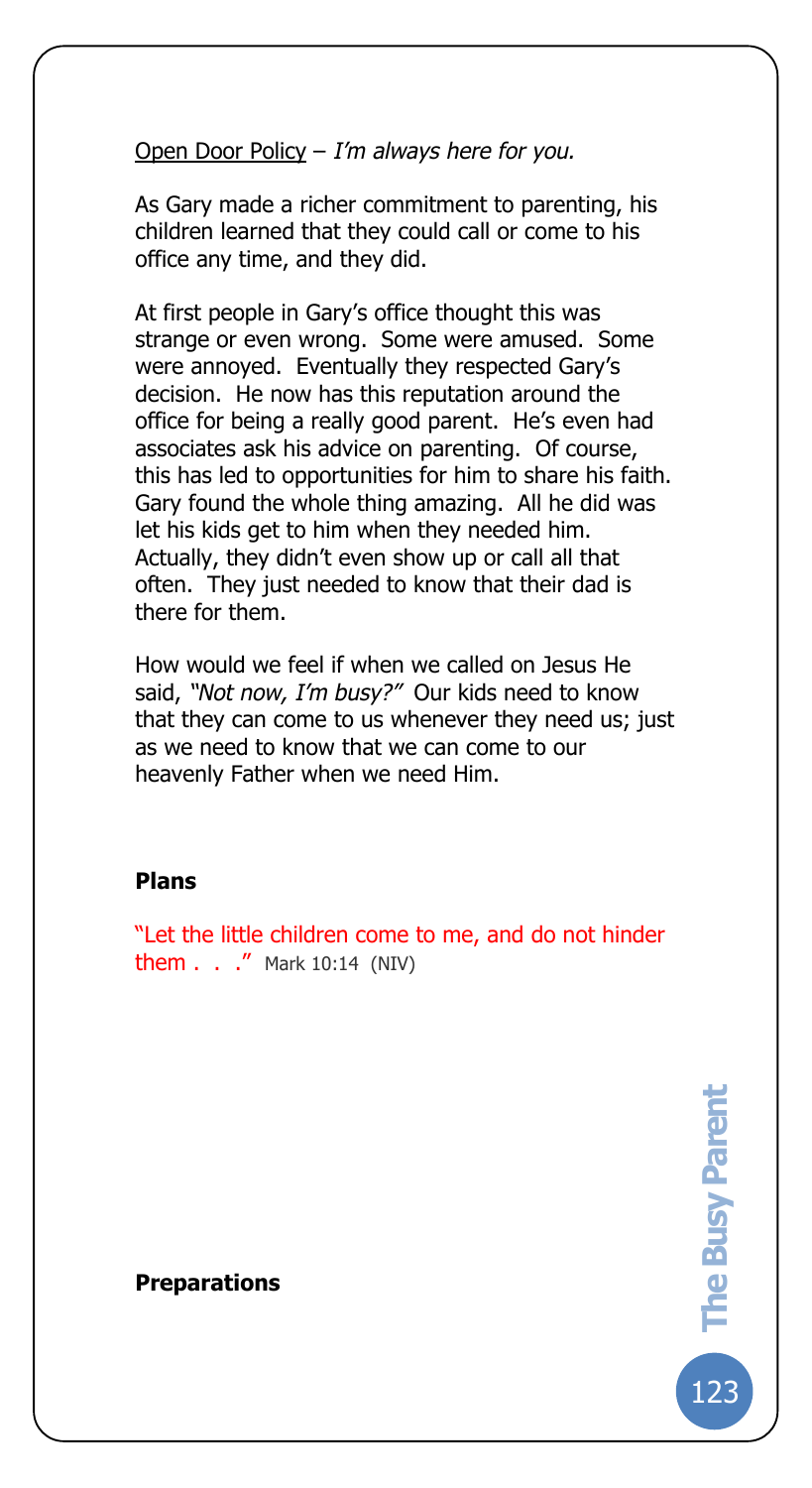What would happen if there were no stop signs? Obviously, we'd have a huge increase in accidents around the world. What would happen if there were no laws or rules to keep? I think it's safe to assume we would have anarchy. Laws and rules give people guidelines to follow for proper and beneficial behavior. Likewise, parents should set some guidelines for their own behavior.

#### Prayer

The Busy Pare

God, help me discover your methods of parenting. From your methods, help me to create my own guidelines for parenting. Help me make rules for myself that will truly benefit my children. I want to be disciplined and consistent in my parenting efforts. Amen.

\_\_\_\_\_\_\_\_\_\_\_\_\_\_\_\_\_\_\_\_\_\_\_\_\_\_\_\_\_\_\_\_\_\_\_\_\_\_\_\_\_\_\_ \_\_\_\_\_\_\_\_\_\_\_\_\_\_\_\_\_\_\_\_\_\_\_\_\_\_\_\_\_\_\_\_\_\_\_\_\_\_\_\_\_\_\_

## **Ponderings**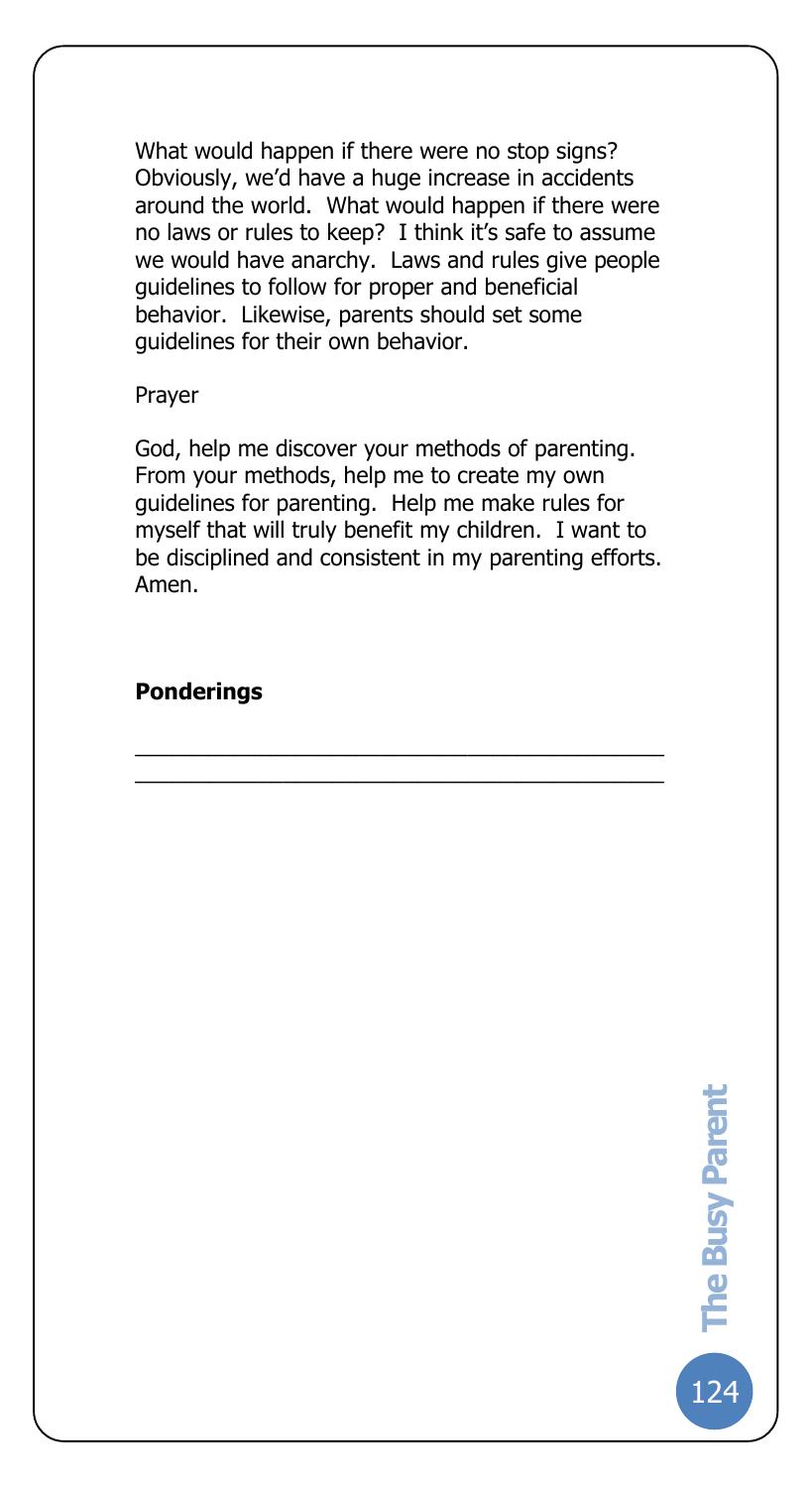## **The Parent and Their Anger: Aren't You Glad That God's Not You**

*No man can think clearly when his fists are clenched.*

> *George Jean Nathan (1882-1958) American critic*

### **DATE #1**

The Busy Pare

Gary jerked open the door and the Plymouth Voyager rocked as he charged into the driver's seat. He slammed the door and cranked the key in the ignition. With an intentional *too* much throttle, the engine roared to life and Gary jammed the van in reverse.

As they took off down the street, his wife thought that he resembled a huffing volcano, sputtering redhot murmurs as they went. Hunching over the wheel was a snorting, scaly, fire-breathing dragon. An atomic bomb was at the helm, and no one had better drive too slow in front of him. The temper gauge registered boiling.

His wife was silent as he spun their van through the streets, bouncing off the curbs like a giant pinball, and driving in the exact manner in which he told his kids not to drive. As he rocketed past the 7-11, he shot the first round,

"Those kids have no consideration for anyone but themselves!"

The words ricocheted off the windshield smacking him in the face. His wife stared out the window. He reloaded and fired again,

"I work like an animal all week just waiting for our night out. When it finally gets here, I don't want to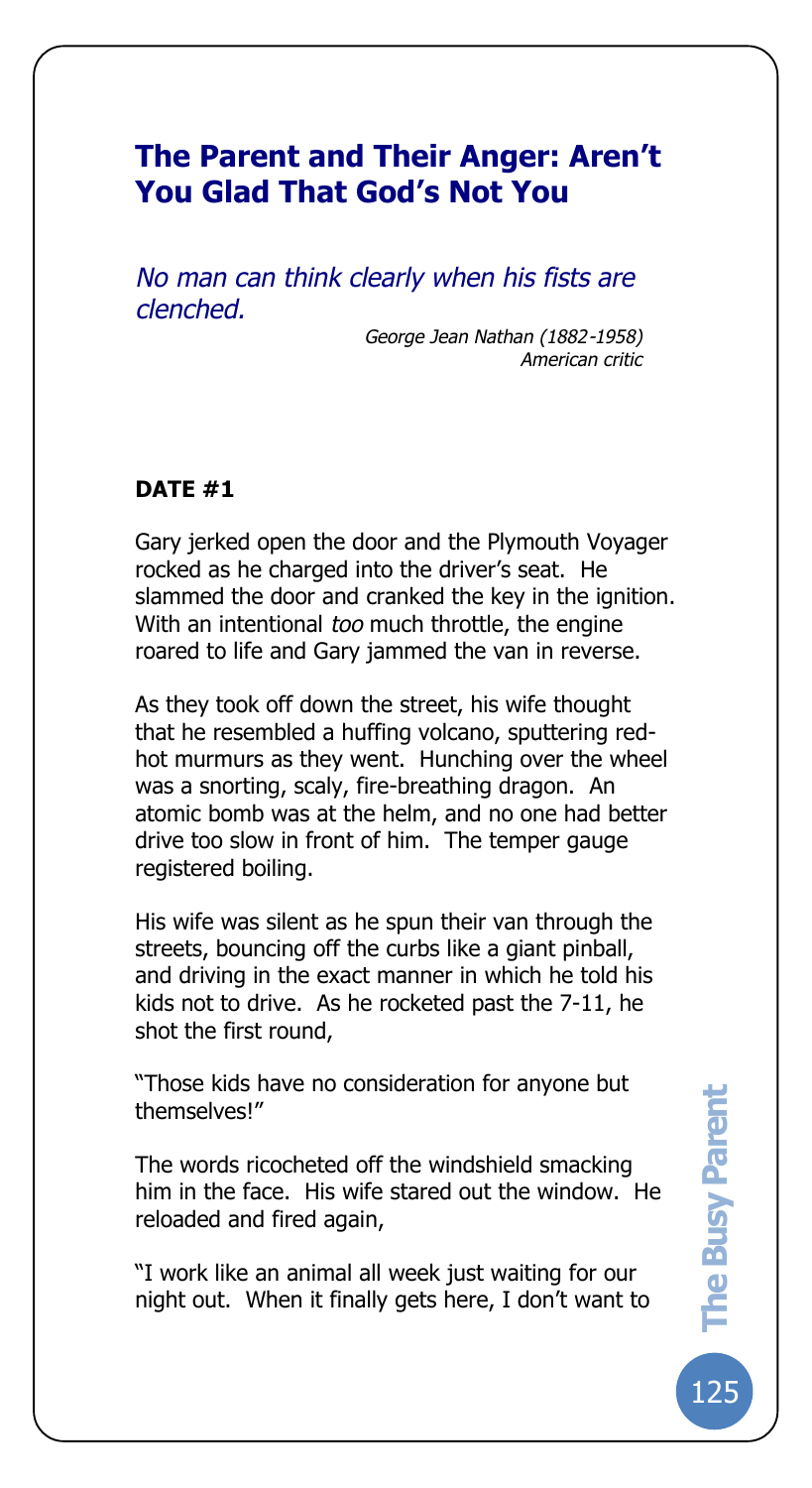spend it at home with our kids. I want to be alone with my wife. I married you, not them!"

All his blazing firepower was bouncing off the force field of ice surrounding his wife. Obviously, she was not engaging. As he prepared his next strategy, his wife turned to him and gently said,

"Please don't devour my children."

The Busy Pare

Gary figured he was reminding her of one of those lions or whatever creature it is in Africa that eats their young.

He was so excited about going out with his wife that night that he didn't want anything to get in the way. Of course, his children weren't too concerned about Gary getting his weekly "date ration". Kids have their own important things: "Mom, can you help me with my homework," "Dad, can I shoot the BB gun," "Mom, would you iron my shirt," "Dad, can you set up your computer so I can use the Internet?" Every time Gary was about to sail out the door, his kids constructed another Hoover Dam.

It was 6:45 P.M. and the movie started at 7:10 They were going to be late; Gary hated being late for the movies. His wife was saying something to one of the kids when he grabbed her by the arm, and in midsentence, dragged her out the door. At this point, he was ticked off at her for continuing to be the mother when he wanted her to be the wife. He was irritated with his children for helping to create this mess, and he was angry with himself for his loss of control.

Everything in his home would have been fine if he would have *helped* instead of *waiting* for his wife, however he was tired from solving problems and helping people all day at the office. He felt he was entitled to her attention now.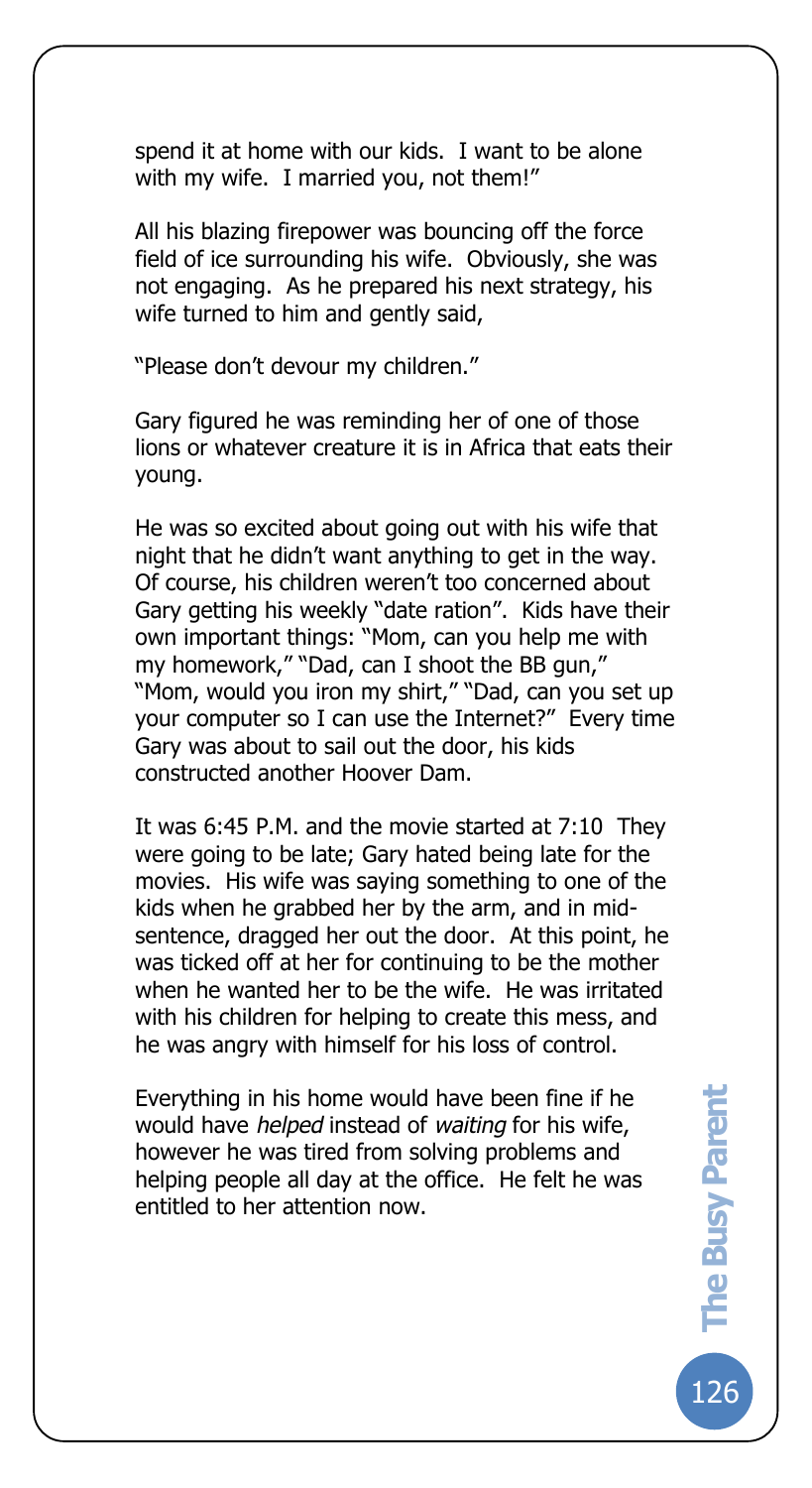When he didn't get it, *how* and *when* he wanted, he started picking fights. He was subconsciously determined to make someone pay for his grief. Gary knew that was about as far as he could get from the mind of Christ.

Here's the final result to how Gary chose to handle things that day: Each of his children felt rejected by their dad. His wife was forced into a position of ignoring her children. Gary and his wife ended up arguing all the way to the movies. They were on time but Gary had to break the law to get them there by 7:10 P.M. He kept them miserable the whole night and overall he didn't set a Godly example.

Great date!

## **DATE #2**

The Busy Pare

Nothing has changed. Gary's children still demand attention. His wife still wants to be a mother. Every Thursday night Gary and his wife still go out on a date. Just about every Thursday night there are obstacles to their date. The difference in DATE #1 and DATE #2 is Gary.

Gary has learned that just as morals cannot be legislated; dates cannot be childproofed. There will always be things crying out for attention when Gary wants to do something else. Gary has to deal with obstacles properly, not with brute force.

**TIP: Pocket your pride and listen to your spouse. More than likely, they know a few things about parenting too!**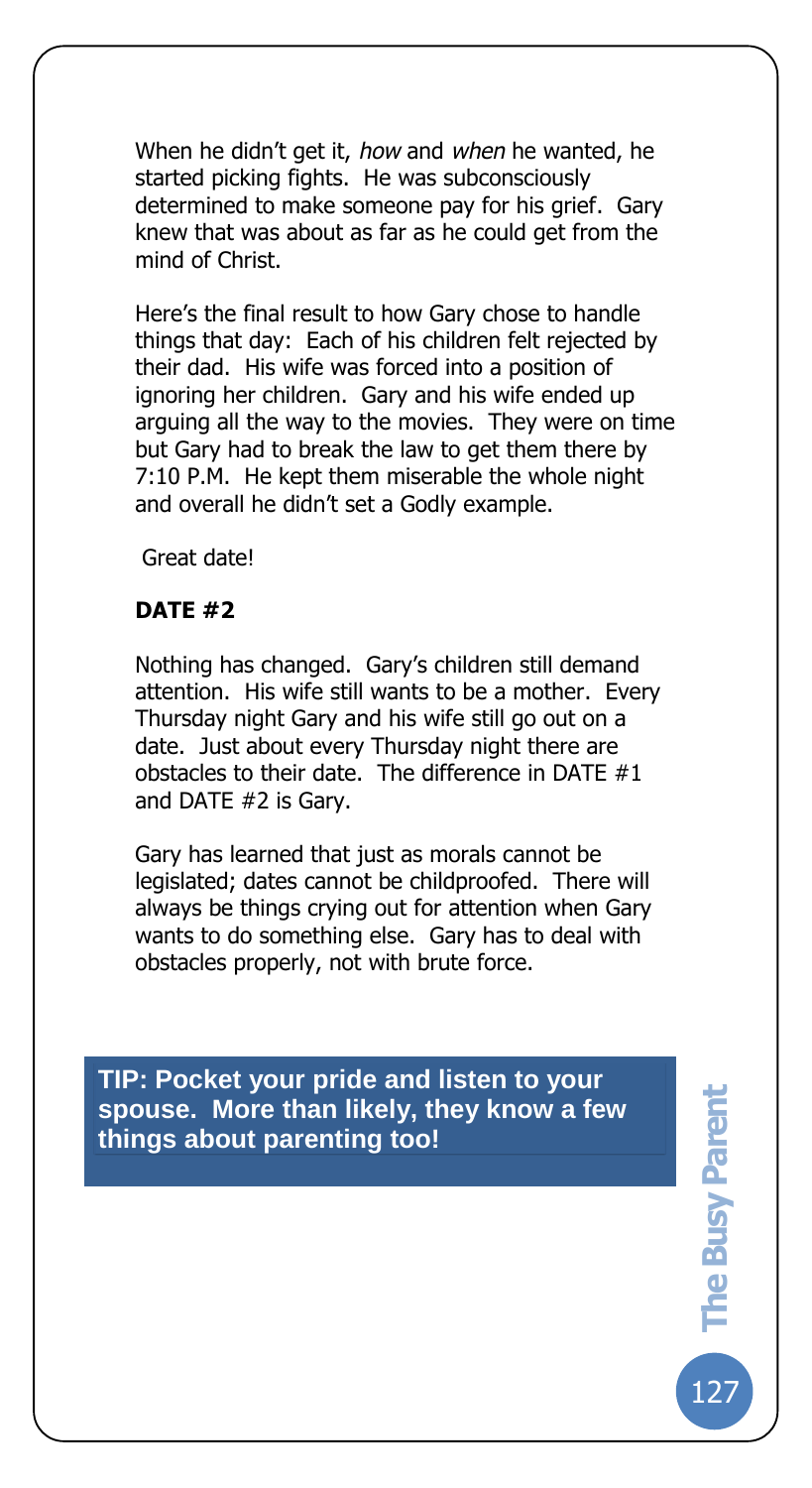Now, when Gary and his wife are about to leave, Gary works to stay calm. As the children present needs, *Gary* tries to field them.

He doesn't leave his wife out there hanging. He gets involved, stays pleasant, and becomes part of the solution instead of part of the problem.

Gary's children have every right to their parents. They don't know when their parents will be back. They don't really understand how valuable this night is to Gary. They're not standing in the way intentionally. Each of them doesn't realize their siblings are asking for attention besides themselves. The best trick Gary has learned is to stop, take a deep breath, ask for Christ's help, and look at the entire situation through his children's eyes.

#### **Plans**

The Busy Pare

A patient man has great understanding, but a quicktempered man displays folly. Proverbs 14:29

. . . for man's anger does not bring about the righteous life that God desires. James 1:20

The acts of the sinful nature are obvious: . . . fits of rage, selfish ambition. . . Galatians 5:20

"fathers, do not embitter your children, or they will become discouraged." Colossians 3:21 (NIV)

#### **Preparations**

## **The Anger Meter**

Use one of the following words to answer each question below.

NEVER, SOMETIMES, OFTEN, USUALLY, ALWAYS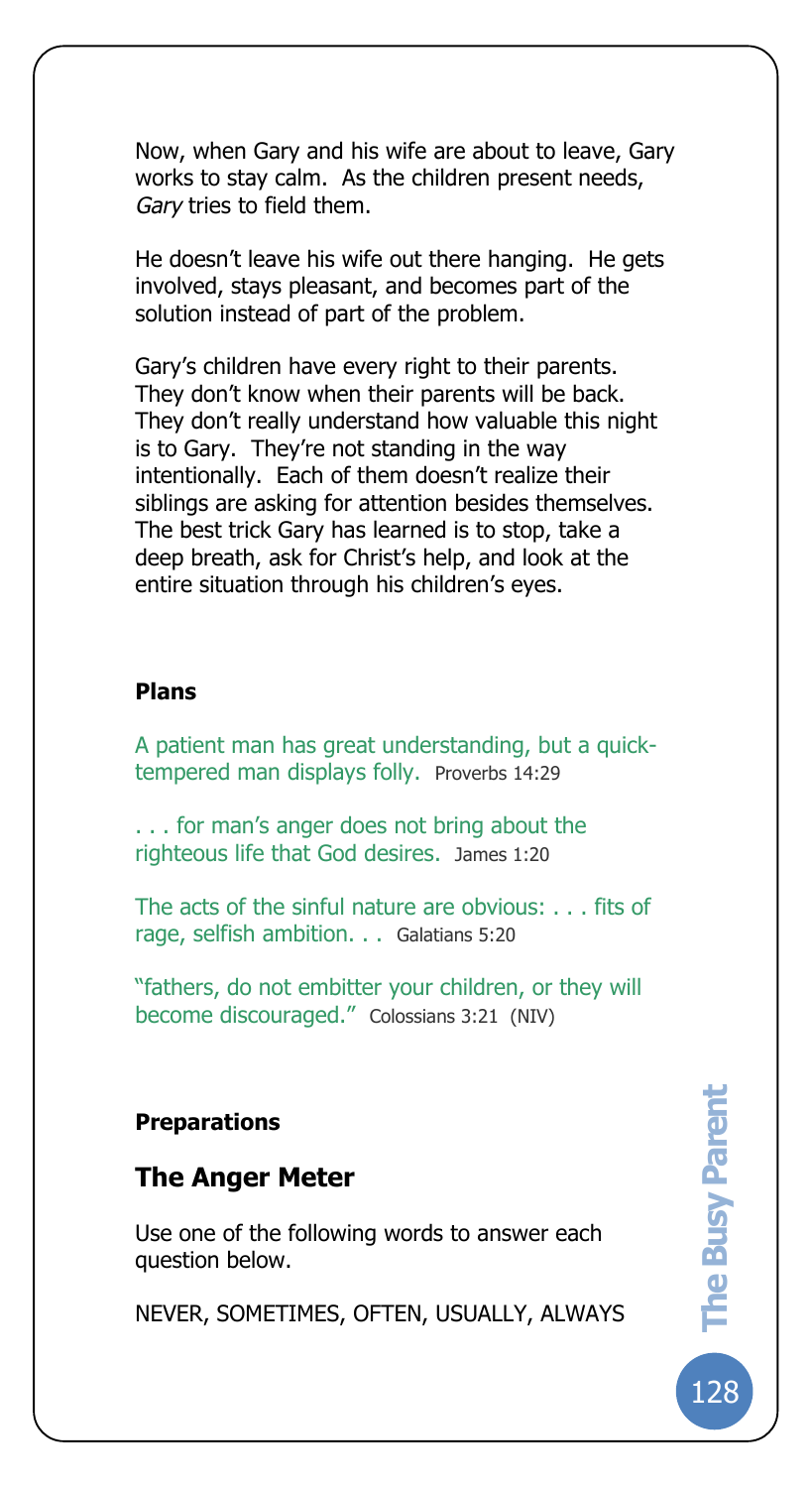Do I handle my anger well?

 $\overline{\phantom{a}}$ 

 $\overline{\phantom{a}}$ 

 $\overline{\phantom{a}}$ 

 $\overline{\phantom{a}}$ 

 $\overline{\phantom{a}}$ 

 $\overline{\phantom{a}}$ 

 $\overline{\phantom{a}}$ 

The Busy Pare

When I'm angry, does everyone else know?

Do I hurt others when I'm angry?

Do I remain angry for long periods of time?

Do I seek revenge on those that anger me?

Do I need to seek help for an anger problem?

Does anyone complain about my anger?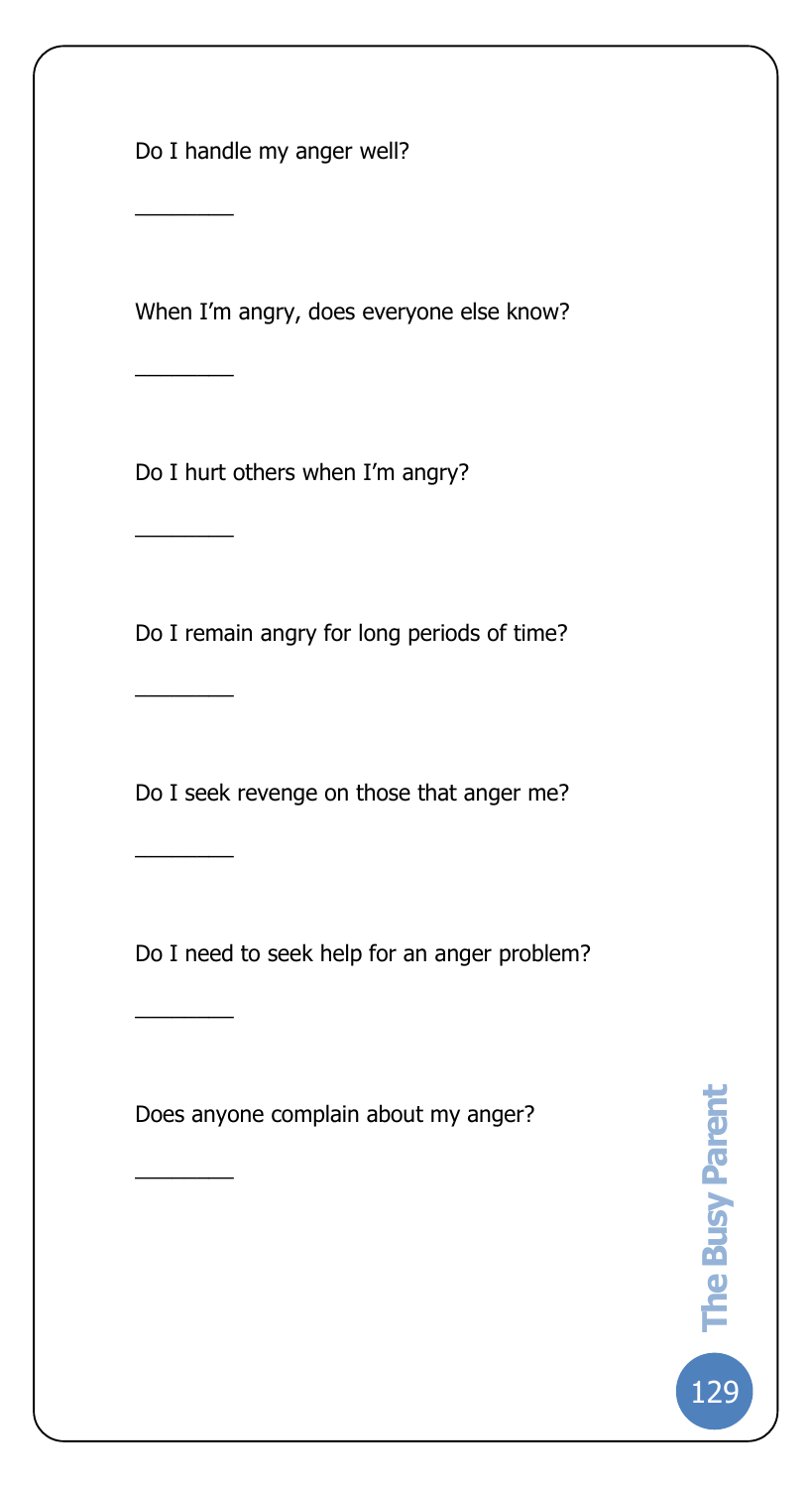Do I have a constructive way to handle my anger?

Am I angry?

 $\overline{\phantom{a}}$ 

 $\overline{\phantom{a}}$ 

 $\overline{\phantom{a}}$ 

The Busy Pare

Do I like the results I get from others when I'm angry?

How's it look? Are you a fairly mellow parent or do you need to "chill out" a bit?

## **Prayer**

Father, I don't always handle my anger according to your word. Sometimes I hurt my family. Sometimes I frighten my children. Sometimes I want vengeance, but you said that belongs to you. I need help controlling my anger. I don't want to damage my children's spirit. I don't want them to fear me. I know if you always displayed your anger with me, I'd run from you. I don't want my kids to run from me. I don't want to hurt others. Help me to control my temper. Help me do the positive things I must in order to keep my anger submitted to you. Amen

\_\_\_\_\_\_\_\_\_\_\_\_\_\_\_\_\_\_\_\_\_\_\_\_\_\_\_\_\_\_\_\_\_\_\_\_\_\_\_\_\_\_\_ \_\_\_\_\_\_\_\_\_\_\_\_\_\_\_\_\_\_\_\_\_\_\_\_\_\_\_\_\_\_\_\_\_\_\_\_\_\_\_\_\_\_\_

**Ponderings**

130**The Busy Parent**  The Busy Parent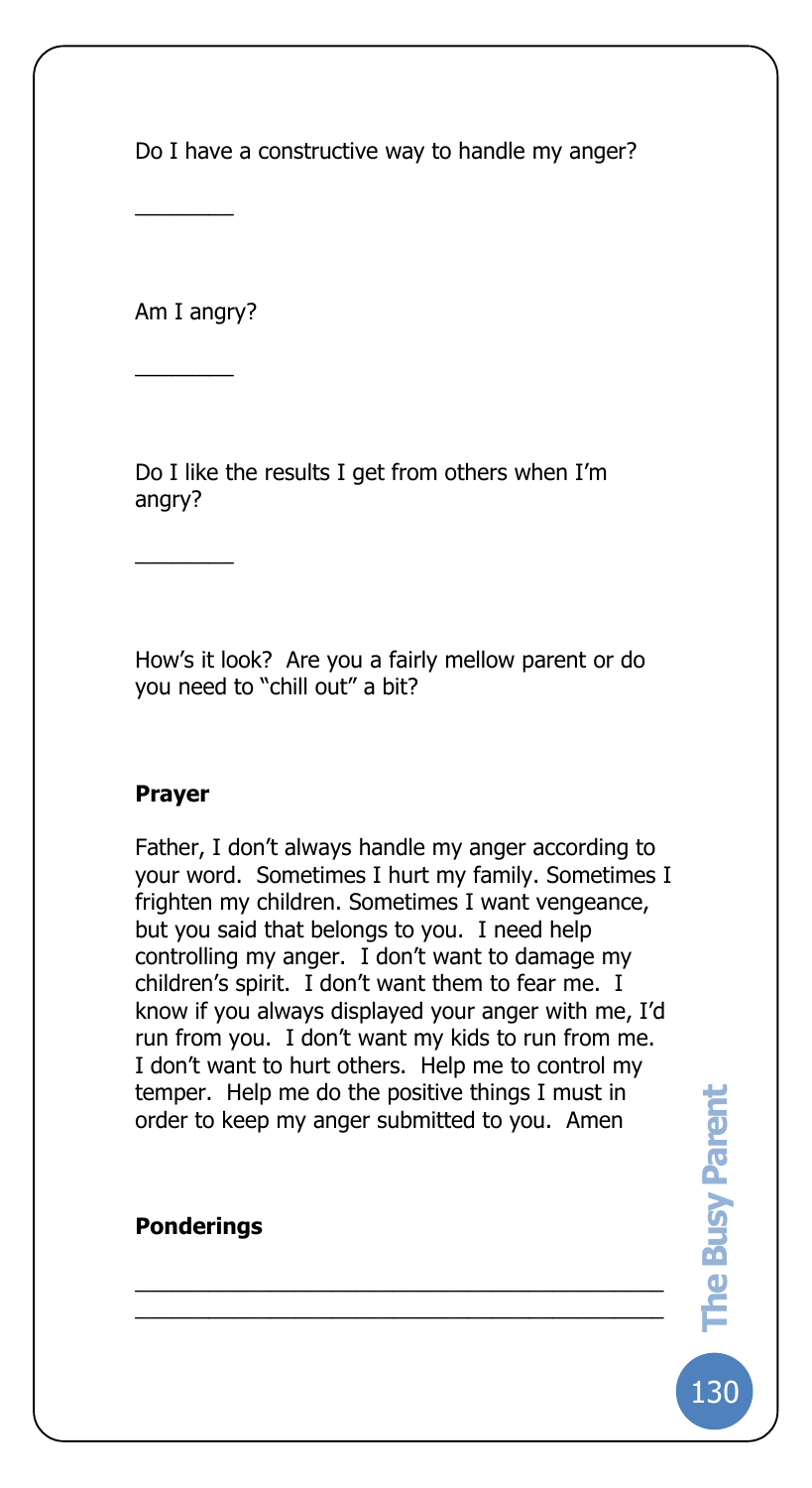## **Would you like to revise your definition of a parent?**

\_\_\_\_\_\_\_\_\_\_\_\_\_\_\_\_\_\_\_\_\_\_\_\_\_\_\_\_\_\_\_\_\_\_\_\_\_\_\_\_\_\_\_ \_\_\_\_\_\_\_\_\_\_\_\_\_\_\_\_\_\_\_\_\_\_\_\_\_\_\_\_\_\_\_\_\_\_\_\_\_\_\_\_\_\_\_ \_\_\_\_\_\_\_\_\_\_\_\_\_\_\_\_\_\_\_\_\_\_\_\_\_\_\_\_\_\_\_\_\_\_\_\_\_\_\_\_\_\_\_

The Busy Pare

The Busy Parent 131**The Busy Parent**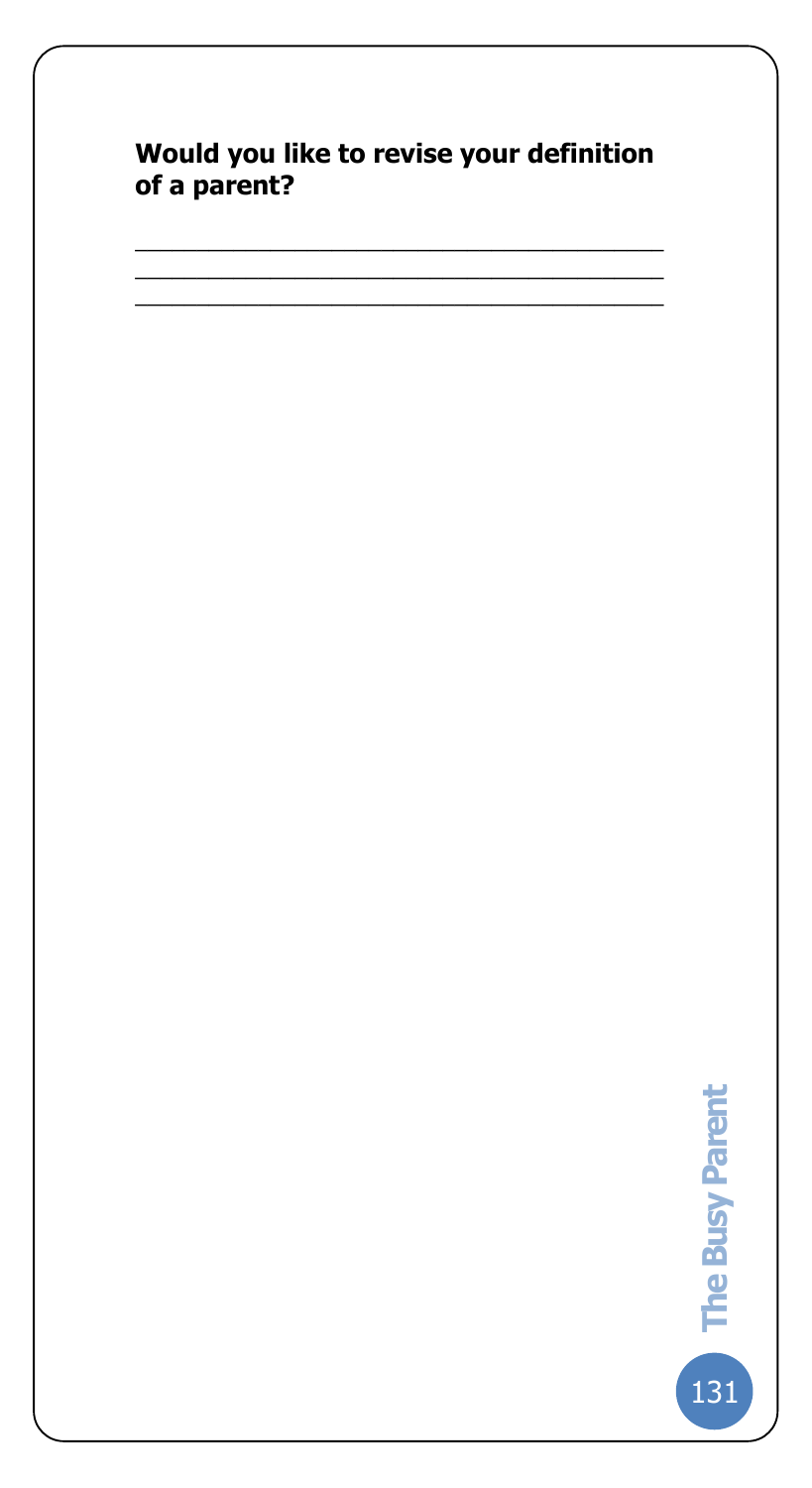## **The Parent and Their Discipline: Parables and Paddles**

The Busy Pare

*"Know then in your heart that as a man disciplines his son, so the LORD your God disciplines you."*

*Deuteronomy 8:5 (NIV)*

Gary was 26 years old when his daughter was four. She was his only child at the time, and her name was Sarah. One day, for whatever reason, Sarah was having a difficult time behaving. She started the day by emptying and spreading a box of 1000 rubber bands across the entire living room carpet. Gary told her to pick up the rubber bands. Sarah refused. For the next twenty minutes, Gary tried to get her to pick up those stringy rubber bands. Finally, he spanked her little behind, and Sarah picked up the rubber bands.

Gary's day started by waking up with the flu. Next, his car wouldn't start. Sarah's lack of interest in rubber band removal only stretched Gary's patience further. Now, completely aggravated and like a wellshaken can of soda, Gary was ready to explode.

Maybe he was running a bit hot because he was still green as a parent. New parent's tend to think they should have total control of everything. Little kids have a way of undoing that notion. Maybe it was because he unwittingly compared the situation to his job; he couldn't command Sarah as he could his subordinates. And the battle raged on . . .

Later that night Gary went into Sarah's room to check on her. He looked down at his sleeping child and as he looked at her he heard a voice within himself say,

"You're angry with her aren't you?"

"Yes, I am."

132**The Busy Parent The Busy Parent**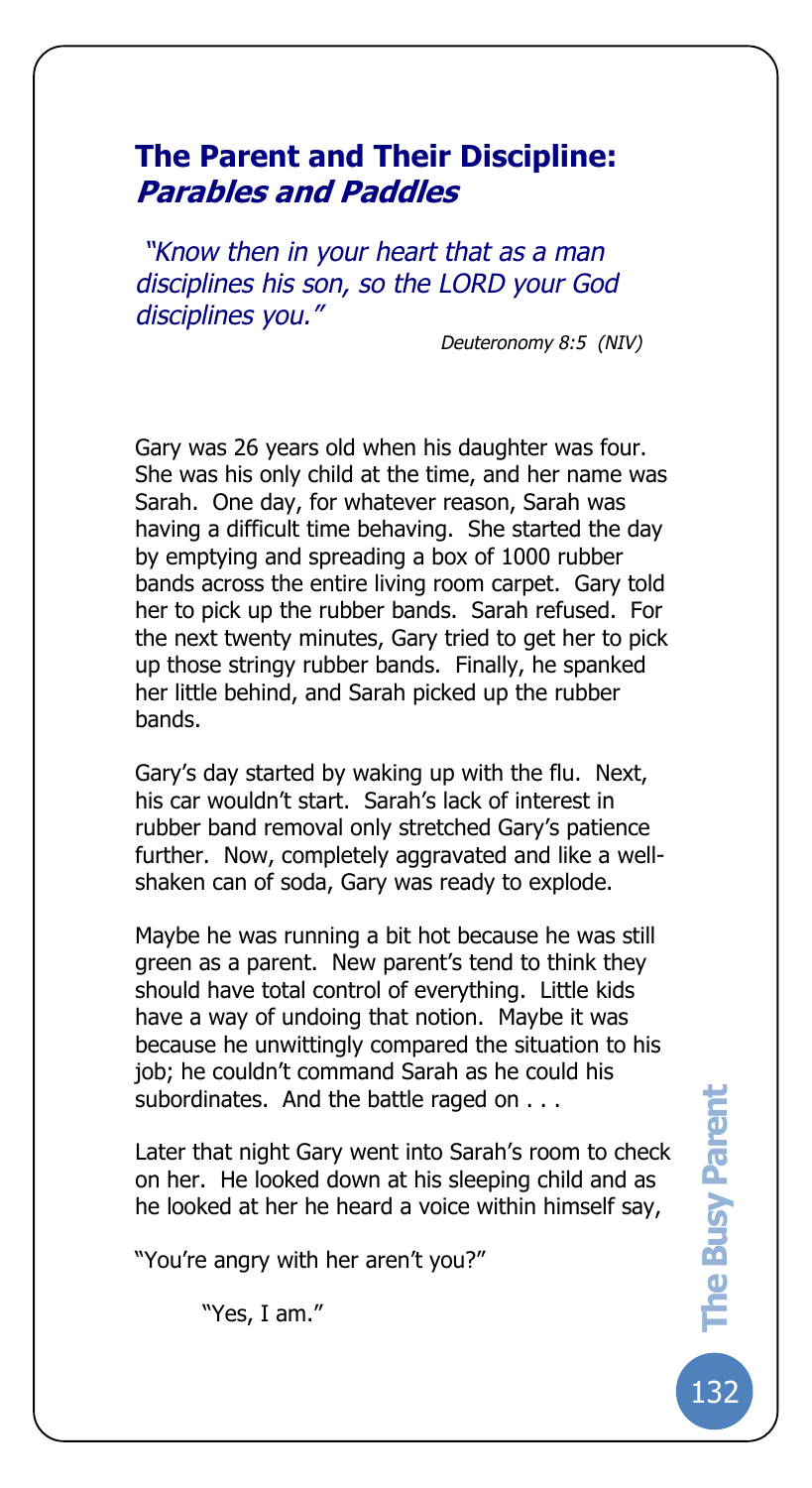"You're angry, but would you throw her out onto the street?"

"No, no, absolutely not."

The Busy Pare

"Many times you make me angry. Yet, I'll never throw you out either."

Gary learned something from his Savior that day: God doesn't discipline because you angered Him. God disciplines because a rule has been broken. That discipline and that rule are both *based in love*. First, the rule was written out of love. It's like this: perhaps one day I'm on my way out the door and I say to my young child,

"Don't touch the stove."

When I leave, my child places their hand on the stove. The stove is hot and they burn their hand. The rule was *don't touch the stove*. The rule was based in love because I knew that my child could get hurt if they touched the stove. And, of course, I didn't want them to get hurt. They opted not to trust me and they broke the rule.

Here's another example. We understand that God intends sex to be for married couples. There are plenty of warnings in scripture concerning sexual immorality. However, God doesn't get into a great deal of explanation as to why we should refrain.

Sometimes people say that sex before marriage is going to happen and it's prude to think otherwise. They may adopt the idea that God is raining on their party, as if God gets some satisfaction out of ruining our fun by saying,

"No, you can't do that."

Let's consider it from the Father's perspective. If Jehovah is a God of love, than His rules must be born out of love, so, where's the love quotient in the rule of no sex before marriage?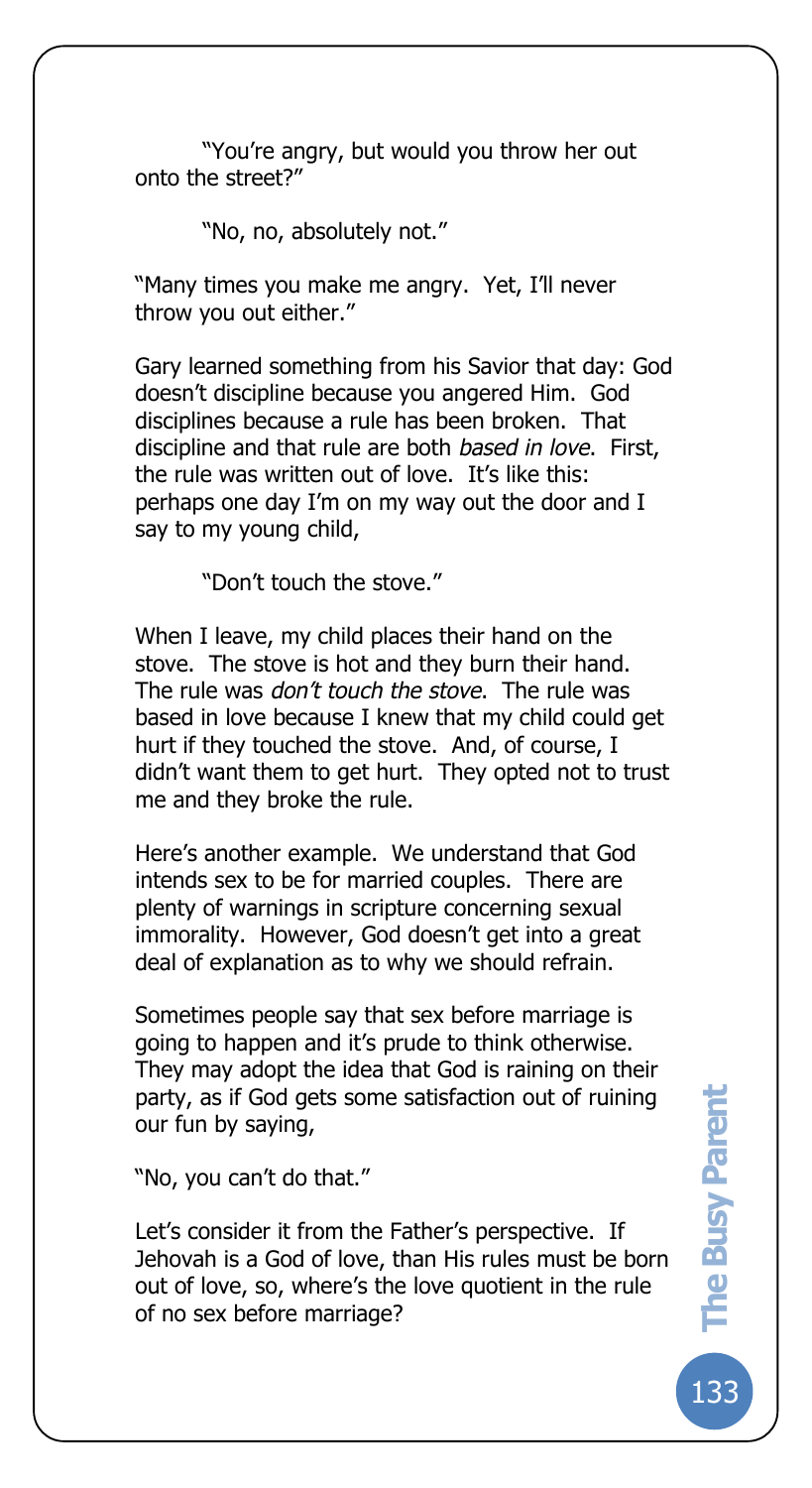Can we suppose that God says no sex before marriage for a loving reason? How about this: If two unmarried people have sex, there's the threat of disease. Disease can destroy these very people God loves. Sex out of wedlock can produce a defenseless baby that no one wants. That child may be passed from one foster home to the next. It can lead to having the child killed in the womb.

Realistically, sex before marriage feels good and that's all. However, the possible ramifications of sex before marriage can be devastating.

Wouldn't it then stand to reason that God, out of love, wants to prevent the horrible pain and suffering that can be associated with this sin? Isn't this just like a parent saying, "Don't put your hand on the stove?"

#### **Plans**

The Busy Pare

"And you have forgotten that word of encouragement that addresses you as sons: My son, do not make light of the Lord's discipline, and do not lose heart when he rebukes you, because the Lord disciplines those he loves, and he punishes everyone he accepts as a son. Endure hardship as discipline; God is treating you as sons. For what son is not disciplined by his Father?" Hebrews 12:5-7 (NIV)

"Those whom I love I rebuke and discipline." Revelation 3:19 (NIV)

#### **Preparations**

Here's an experiment. Every time you knowingly sin, try to see how God disciplines you. Look for the consequences to your sin, however they may come.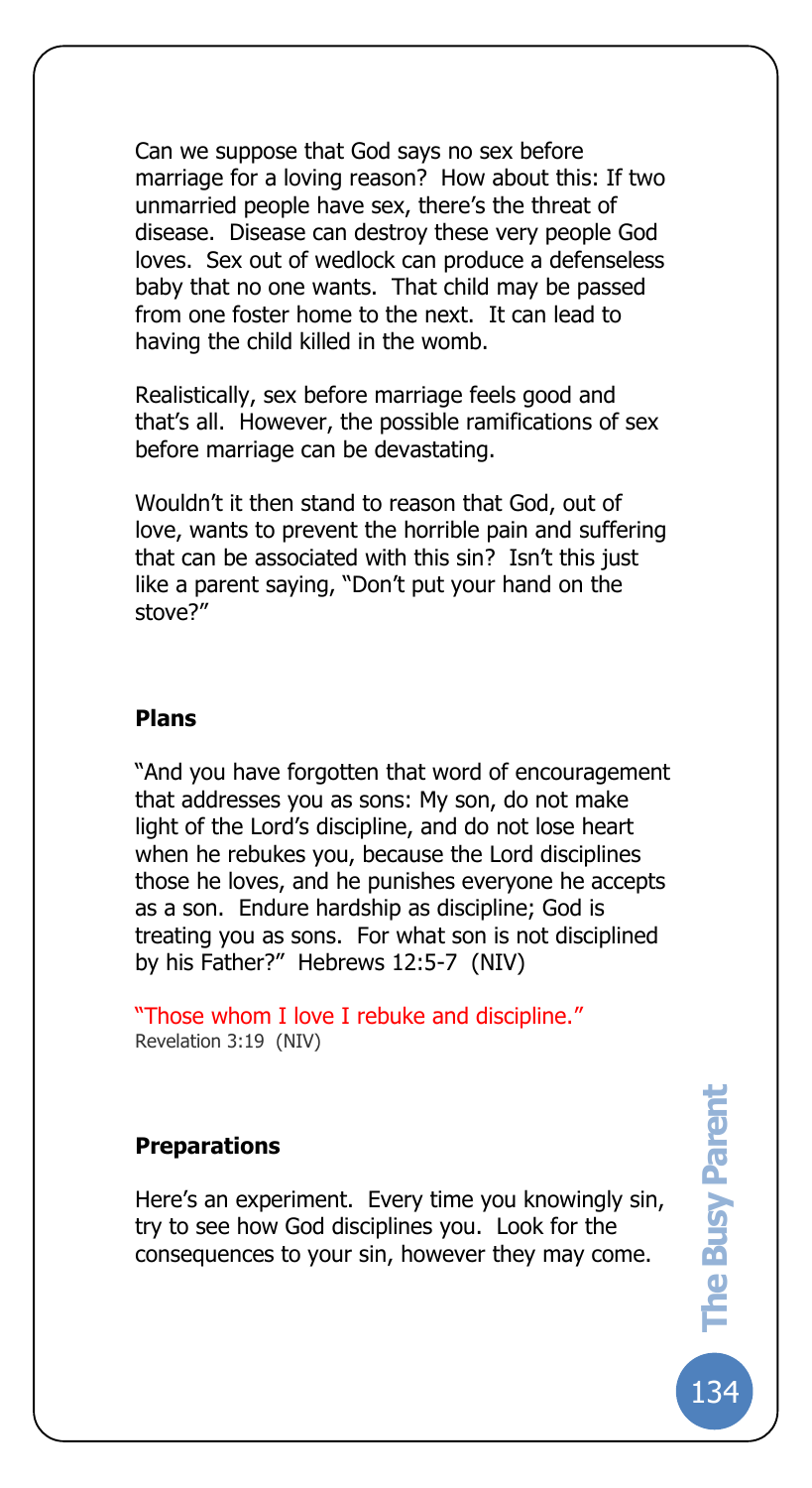See if you can find the gentle but firm hand of a parent in the process. Does He destroy you? Does He write you off? Does He throw you out in the street? Is His discipline unjust?

Spend time with God regarding the issue of discipline. Take notice of how He parents you. The next time you discipline your child, listen and see if you hear your heavenly Father say,

"Is that how I do you?"

## **Prayer**

The Busy Pare

God, help me discover your methods of discipline. From your methods, help me to create my own methods of discipline. Help me to not discipline my children just because I'm angry with them. I want my discipline to be based in love. I want my kids to know that I don't want to hurt them. I want them to know that I love them and want to help them. Amen.

\_\_\_\_\_\_\_\_\_\_\_\_\_\_\_\_\_\_\_\_\_\_\_\_\_\_\_\_\_\_\_\_\_\_\_\_\_\_\_\_\_\_\_ \_\_\_\_\_\_\_\_\_\_\_\_\_\_\_\_\_\_\_\_\_\_\_\_\_\_\_\_\_\_\_\_\_\_\_\_\_\_\_\_\_\_\_

## **Ponderings**

**TIP: What do you do when you're tired or pressed for time and your kids want to play?** 

**Instead of sighing and reluctantly giving in, muster your energy and say, "Great idea!"**

**Give them your whole-hearted, attention for 10 minutes. Keep your eyes focused on theirs and respond enthusiastically to their requests.** 

**It's better for both of you to give them a super time for ten minutes than a bummer for thirty.**

135**The Busy Parent**  The Busy Parent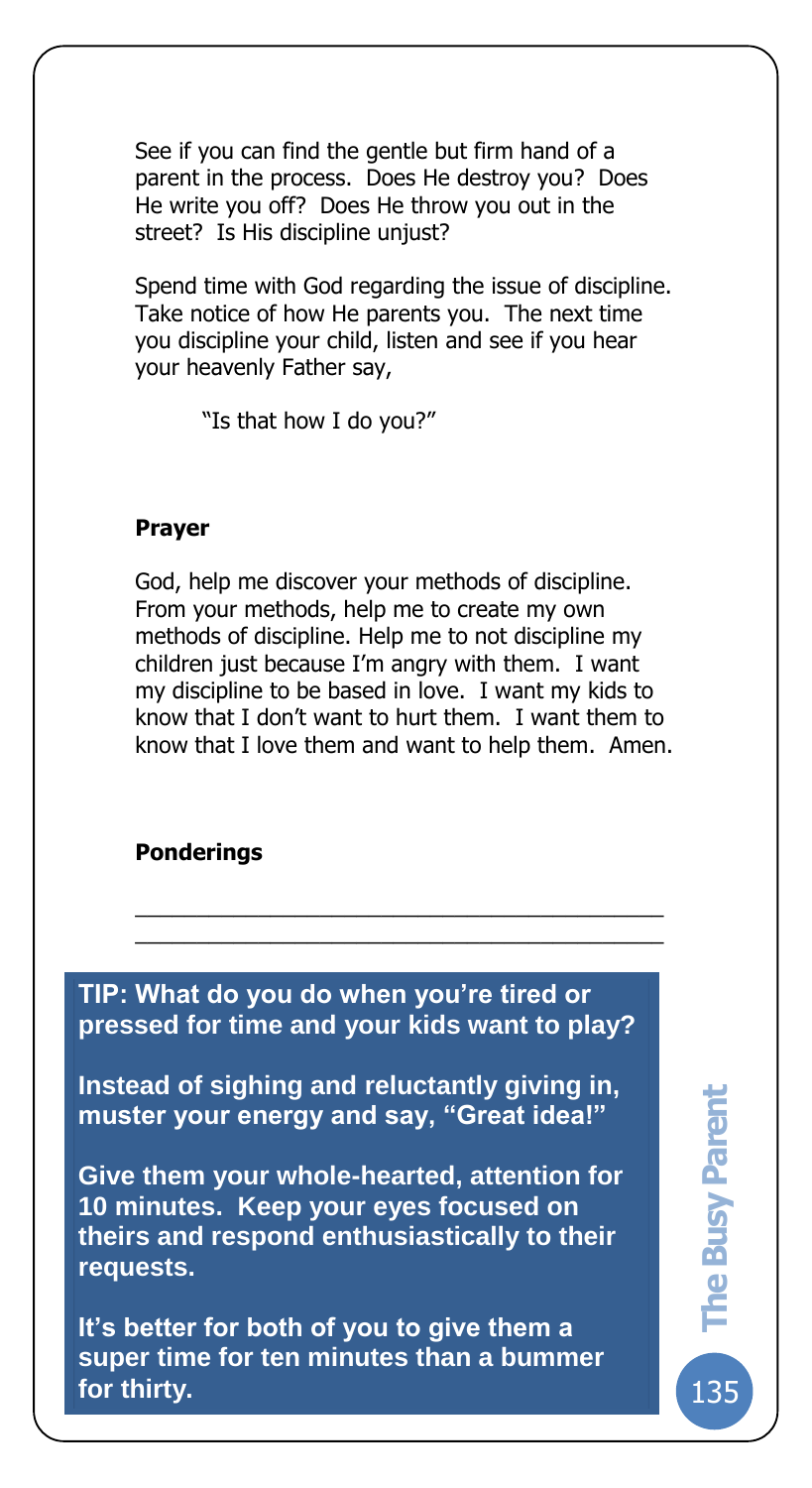## **The Parent and Their Example: Acting Like THE Parent**

*Example moves the world more than doctrine.*

The Busy Pare

*Henry Miller (1891-1980) American author*

The dictionary defines "parent" as an originator. In this way, the dictionary is referring to one who *first gives birth*. For example: Edison was the parent of the light bulb; He "originated" the concept and implementation of light captured in a glass orb. We are the parent of our children, but what are we the originator of *in* our children? What values, morals and goals are we placing in them?

Whether we are aware of it or not, we are definitely originating things *within* them. How? We have unbelievable influence *on* them. We're the big people. Our kids feel safe with us because we're bigger than they are.

We walk and speak with authority. We have answers to homework problems. We know how buildings are made and why airplanes fly.

We're the ones that give them food. We perform all the mysterious functions that make the family car go. It's simple, they look up to us because of our physical size and because of their need to look to someone for guidance, acceptance, protection and provision.

Besides all the physiological and psychological reasons why our kids look up to us—*God placed the need in them*. That need is what gives us, as parents, such influence on them. Their need is as a seed planted in the earth. Our influence is like the water pouring over that seed. If we've watered and nurtured them properly, they'll grow properly.

.<br>136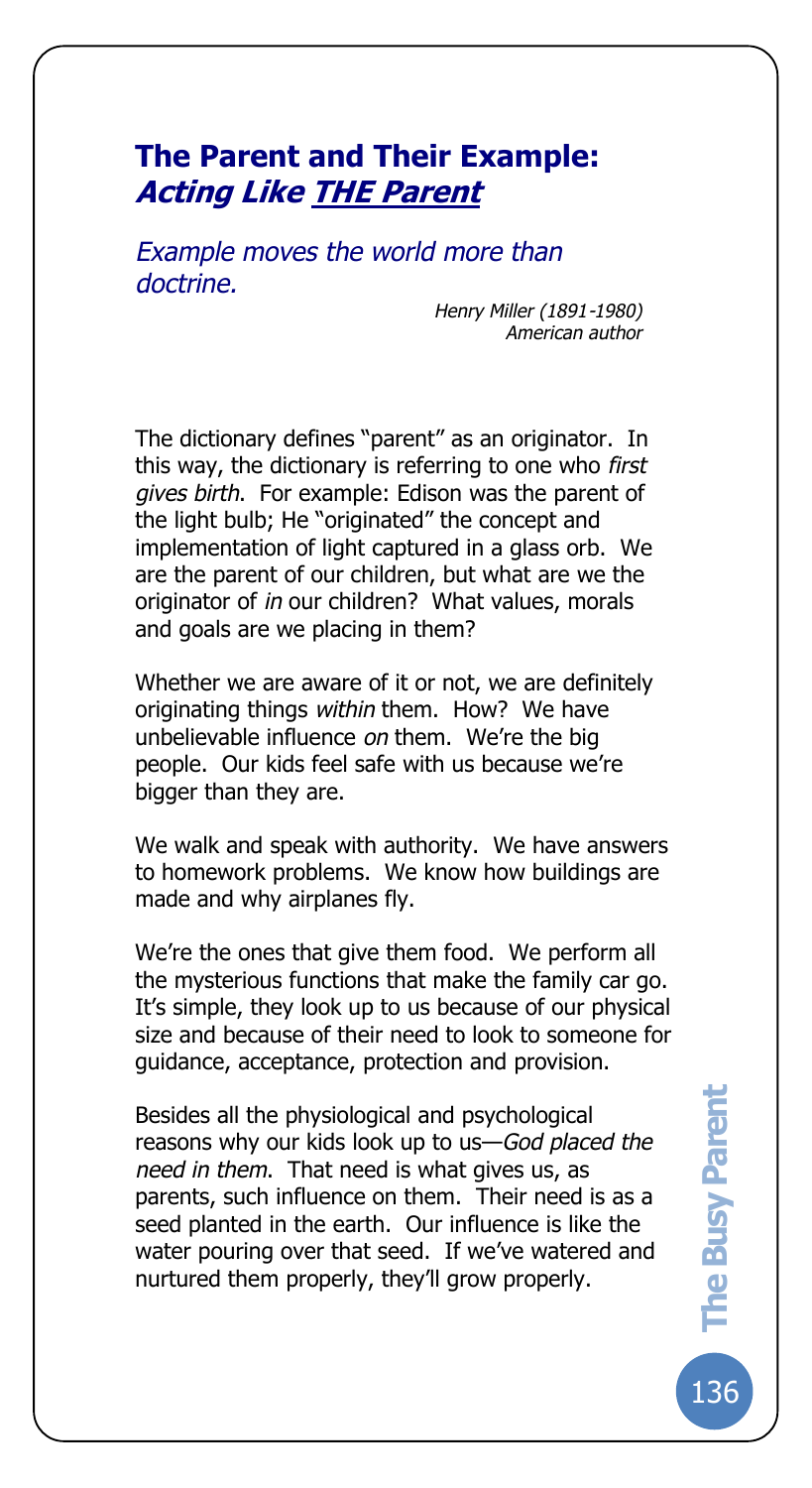Consider this illustration: A clear cup of water rests on a table. Someone places one drop of red food coloring into the cup of water. You see the red swirl begin to change the color of the water. Then another drop is added and the water deepens in color. If a few more drops are added, the water will be as red as blood. The water is your child. The red drops are your influence. Get the picture?

The Busy Pare

The only way we can influence or originate the *right* things *in* them is to make sure we are living the *right* things *before* them. We can't operate under one set of standards at work and then come home and function under another.

Since we spend more time at work than with our family, our standards and attitudes at work will creep over into our home. We'll create in our children some of who we are. Then the question is, are we pleased with who we are?

Becoming a better parent means more than just paying closer attention to our kids. It's bigger than just doing neat things with them. Great parents have to be great people. I don't mean great in the eyes of the world. We're not talking about the likes of Winston Churchill, Abraham Lincoln or Martin Luther King. I mean everyday folk living right.

The world needs men and women with scruples, people who believe in God, hard work and doing the right thing. These are the folks about whom nobody writes a book.

They don't necessarily work at changing the world. Instead, they change themselves and in most cases, unknowingly, they influence the people around them.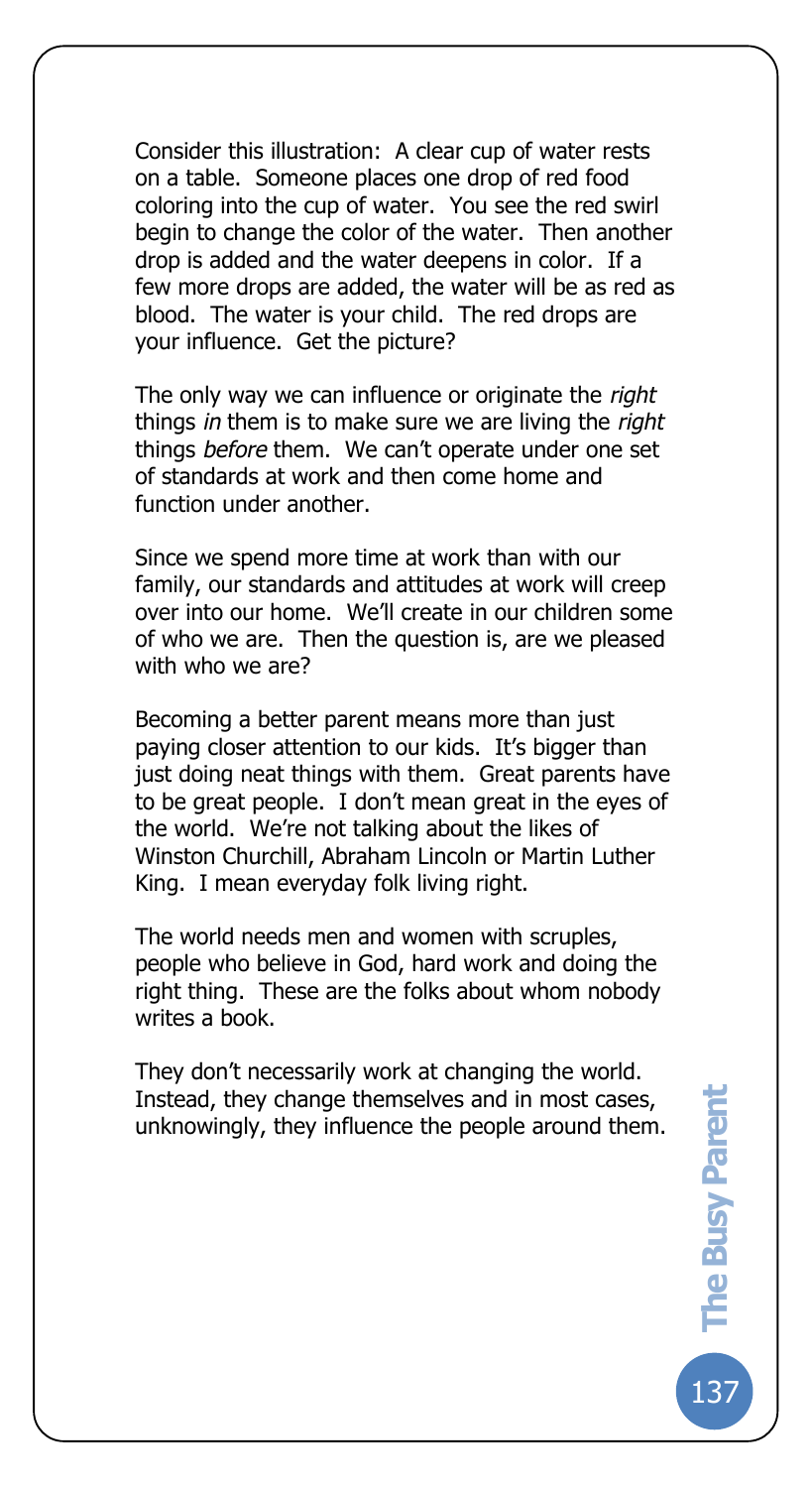They're interested in being good people and doing what they're supposed to do. They don't spend much time questioning their role; They just do it. Their spirit, or call it their essence, flows out and into their children. They have a daily mission of simply serving their God the best they can. They meet with Him each day and they meditate on His book. These folks are the real thing. There's no faking it to make a good impression. They're not putting on a show, because as far as they know, no one's watching. Maybe no one else is watching—except their children.

## **Making it Practical**

The Busy Pare

"Actions speak louder than words." Gary grew up hearing that on a regular basis. Of course, that statement is true. He knew that what we do tells much more about us than what we say. The following is a list of easy, everyday actions that Gary developed to creatively teach Christian principles to his children.

## **Open the Door**

Gary learned the habit of opening the car door for his children *before* he opened the door for himself. By opening the door for his children first, he displayed a quick, real world example of servant hood.

"Your attitude should be the same as that of Christ Jesus: Who, being in very nature God, did not consider equality with God something to be grasped, but made himself nothing, taking the very nature of a servant . . ." Philippians 2:5-7

Gary was silently mentioning to his children that he preferred them. He was saying that he liked them. It was his desire to put them first. Of course, this only helped to build servant hood into their character.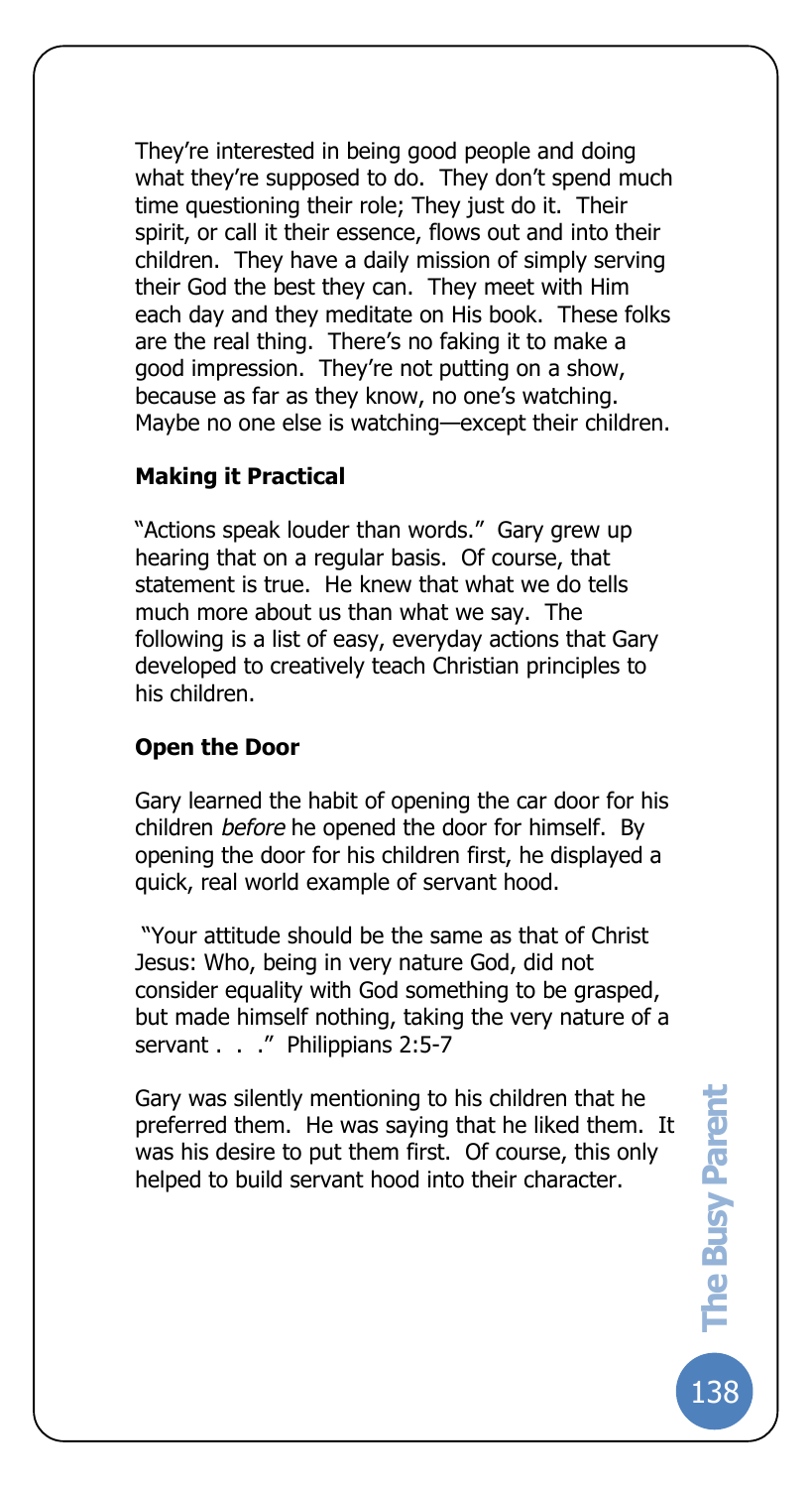## **Prayer Games**

The Busy Pare

Gary found a clever way to encourage his kids to pray at night. At bedtime, Gary told his kids he was thinking of a creature. It could be anything: a mammal, insect, fish, bird, etc. He told them the first letter of the creature's name. They could ask one question each turn and make a guess.

If they won, the reward was the opportunity to lead in prayer. If they didn't guess correctly, Gary led prayer. The next thing Gary tried was at the dinner table. Gary chose a number between one and ten. Whoever guessed the correct number would win and pray.

## **Hurry Hugs**

One day, without warning, Gary walked up to one of his kids and gave them a huge bear hug. Then he looked them in the eye, smiled, and walked away.

Over time, he'd repeat this with all of his children. He'd try to catch them by surprise, whenever they'd least expect him to come up and hug them. They'd run after him and say,

"Dad, what was that for?"

He'd turn, smile and say,

"Dad just loves you."

Somehow, this reminded Gary of Jesus walking the dusty streets of Jerusalem and spontaneously stopping to heal a blind man.

As Jesus approached Jericho, a blind man was sitting by the roadside begging. When he heard the crowd going by, he asked what was happening. They told him, 'Jesus of Nazareth is passing by.' He called out, 'Jesus, Son of David, have mercy on me!'

139**The Busy Parent**  The Busy Parent 139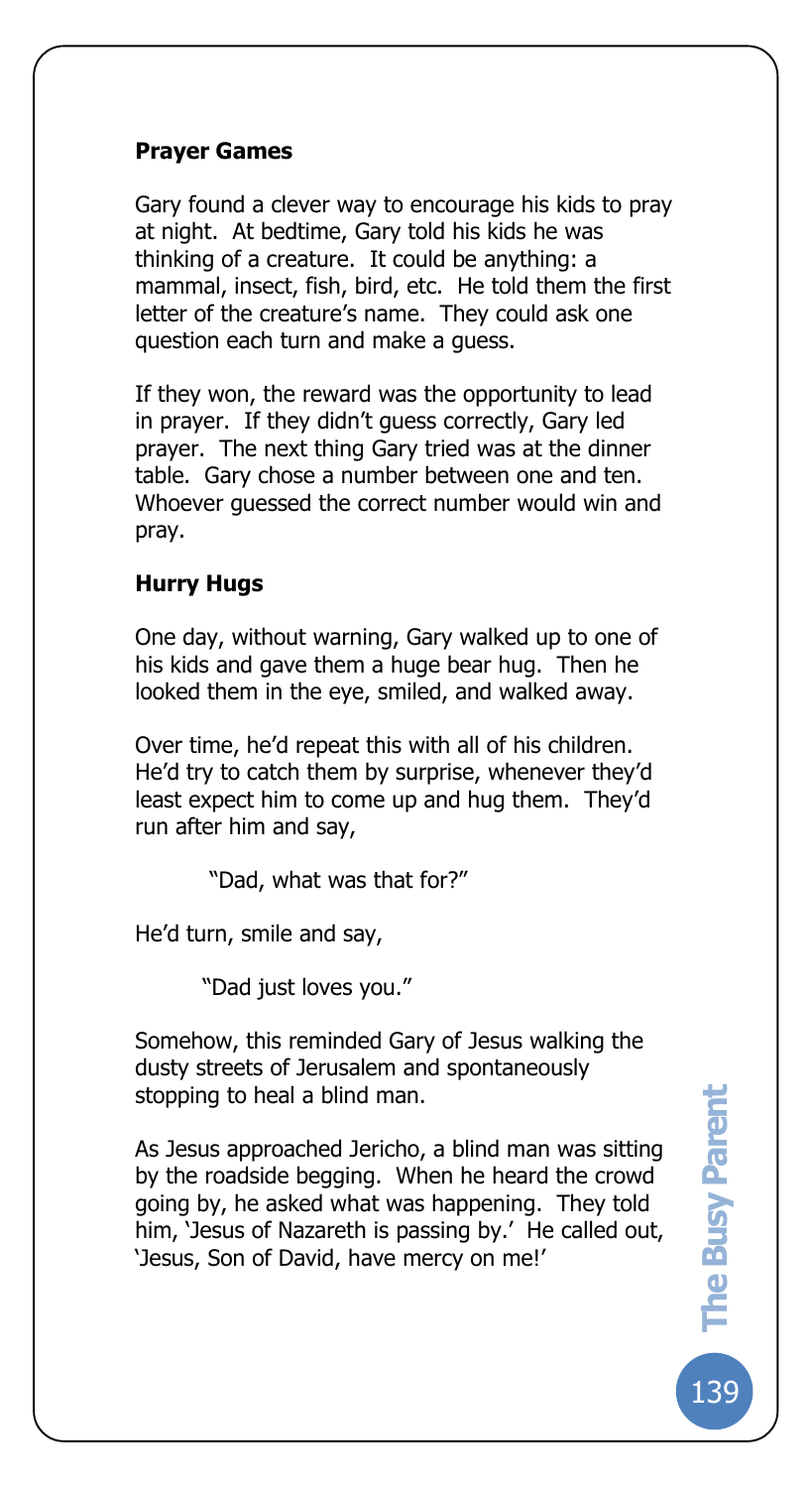Those who led the way rebuked him and told him to be quiet, but he shouted all the more, 'Son of David, have mercy on me!'

Jesus stopped and ordered the man to be brought to him. When he came near, Jesus asked him, 'What do you want me to do for you?' 'Lord, I want to see,' he replied. Jesus said to him, ''Receive your sight; your faith has healed you." Luke 18:35-42 (NIV)

We may not think much of hugging. Many of us shy away from hugs because hugging makes us feel uncomfortable. Maybe no one hugged us when we were a kid. Whatever our reaction to hugs, we cannot escape the psychological fact that hugging makes children feel loved.

It doesn't turn boys into sissies. It delivers confidence, acceptance, and security to their soul. Hugging is good medicine.

#### **Back Scratchers**

The Busy Pare

Gary's children love for him to scratch their backs at bedtime. He thinks it displays the gentleness of *the Father*. He's bringing them comfort and somehow that just seems like Jesus to Gary. Plus, often times it causes them to fall asleep!

This is a definite advantage on nights when Gary needs to quickly do the same.

#### **Conversation Pieces**

Gary used to ask his kids,

"What did you do today?"

He always got the same answer,

"Nothing."

When he asked them,

140**The Busy Parent**  The Busy Parent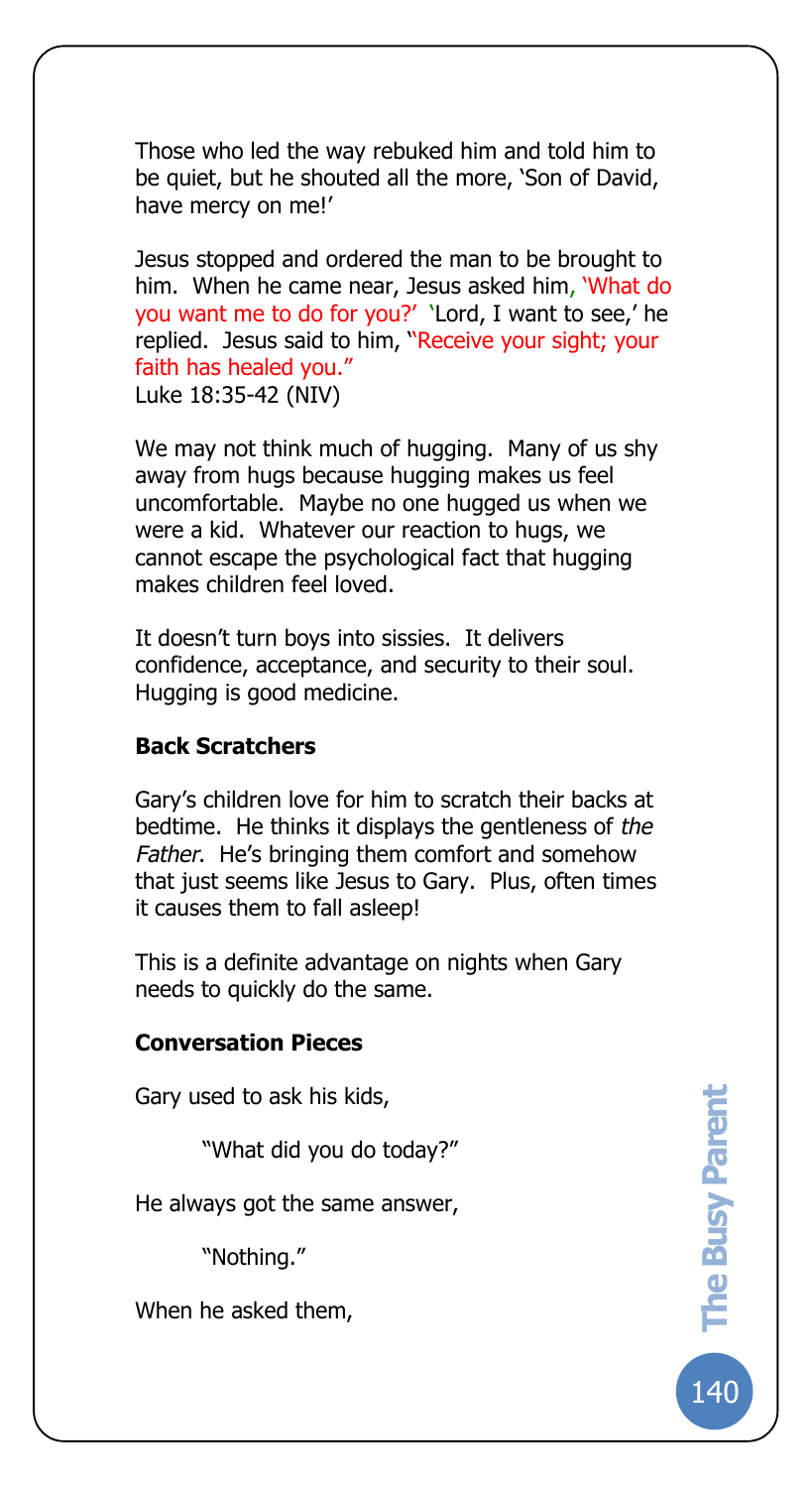"What did you learn in school today?"

He was enlightened with the usual,

"Nothing."

The Busy Pare

Then Gary changed his strategy. At the dinner table, Gary asked one of the kids,

"Which period was the worst today?

He asked another,

"What was the very first thing that happened at school today?" "Did anyone do anything stupid?"

These questions were like tinder to a fire. Specific questions out of the ordinary caught the kids off guard and drew them out of their shells. Later, Gary was able to work in questions that are more serious. He'd ask,

"Did you have a test today?"

If they said,

"Yes."

he would ask,

"Was it hard?"

Then he'd ask them to tell him one of the hardest questions.

Gary wasn't trying to get answers so much as he was trying to start conversation. What he really wanted to do was impress on them that he wasn't trying to pry into their private lives; he was trying to show interest in them.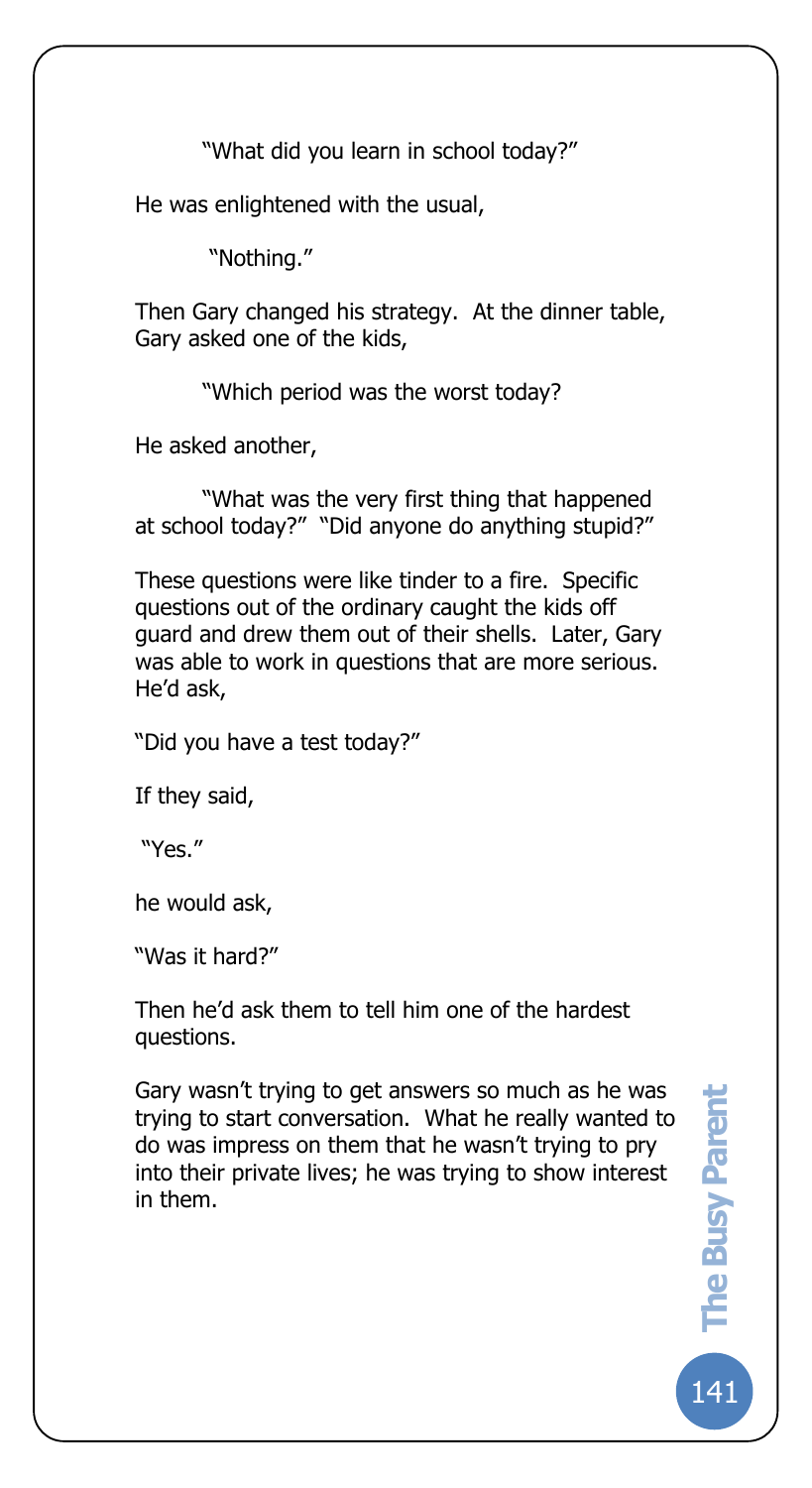He wanted to make them feel comfortable so they instinctively knew they could come to him about anything, even the fact that they think their math teacher is stupid and they have a zit on their nose.

#### **Phone Calls**

The Busy Pare

Gary made a rule for himself. Whenever he'd call home, he'd have a quick conversation with whoever picked up the phone. Then he'd ask them to get the person he was calling. He'd catch his kids off guard with this one. They'd expect the phone to be either their friends or a call for someone else.

However, it was dad. Now he'd have them on the line and they couldn't just run away.

He'd try to take advantage of these few moments by asking simple direct questions like,

"Did you see your friend Megan today?" "How was Megan?" "Did you and Chris get into another argument today?"

## **TIP: How about putting the book down right now and telling your children that you love them.**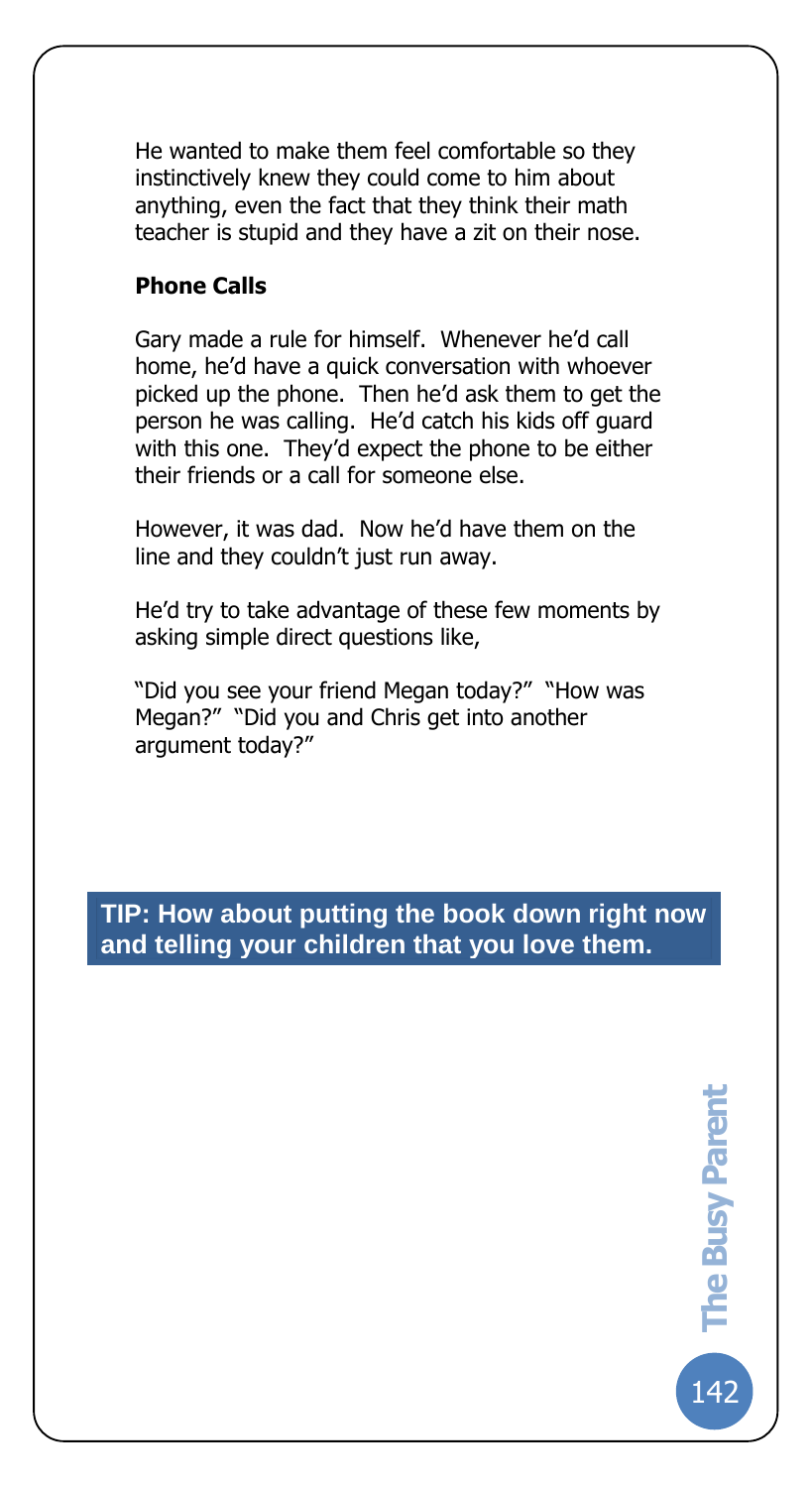It may have only been a 60-second conversation, but it was still dad walking right into their life and saying,

"Here I am, I care, and I want to know about you, tell me how you're doing."

Again, this sort of thing reminded Gary of Christ. The Bible talked about how Jesus just walked up to people and initiated the opportunity to bless them. Gary liked knowing he was able to act like Christ in this same way.

#### **Bedtime Stories**

The Busy Pare

If you haven't read bedtime stories to your kids, you should start. Recently, Gary found out that Dr. Seuss is great for rap singing. It may seem ridiculous but he really did rap a Dr. Seuss book. It worked just fine.

Gary is no singer, and he certainly wasn't a rap artist, but his kids thought it was fantastic fun. This will be one of those things his kids remind him about when he's 70 years old when they're all sitting around the Thanksgiving turkey.

### **Emphasize Their Strengths**

Gary heard a famous psychologist say that parents should try to catch their kids doing something *right* instead of always calling them on the carpet for something they did wrong.

The psychologist said if someone is always correcting me and hardly ever commending me, I become discouraged. On the other hand, when someone compliments me, I'm on top of the world.

Gary knew that many corporate managers have learned emphasizing an employee's strengths and downplaying their weaknesses can result in a happier and more productive person. In many cases, the weaknesses begin to take care of themselves.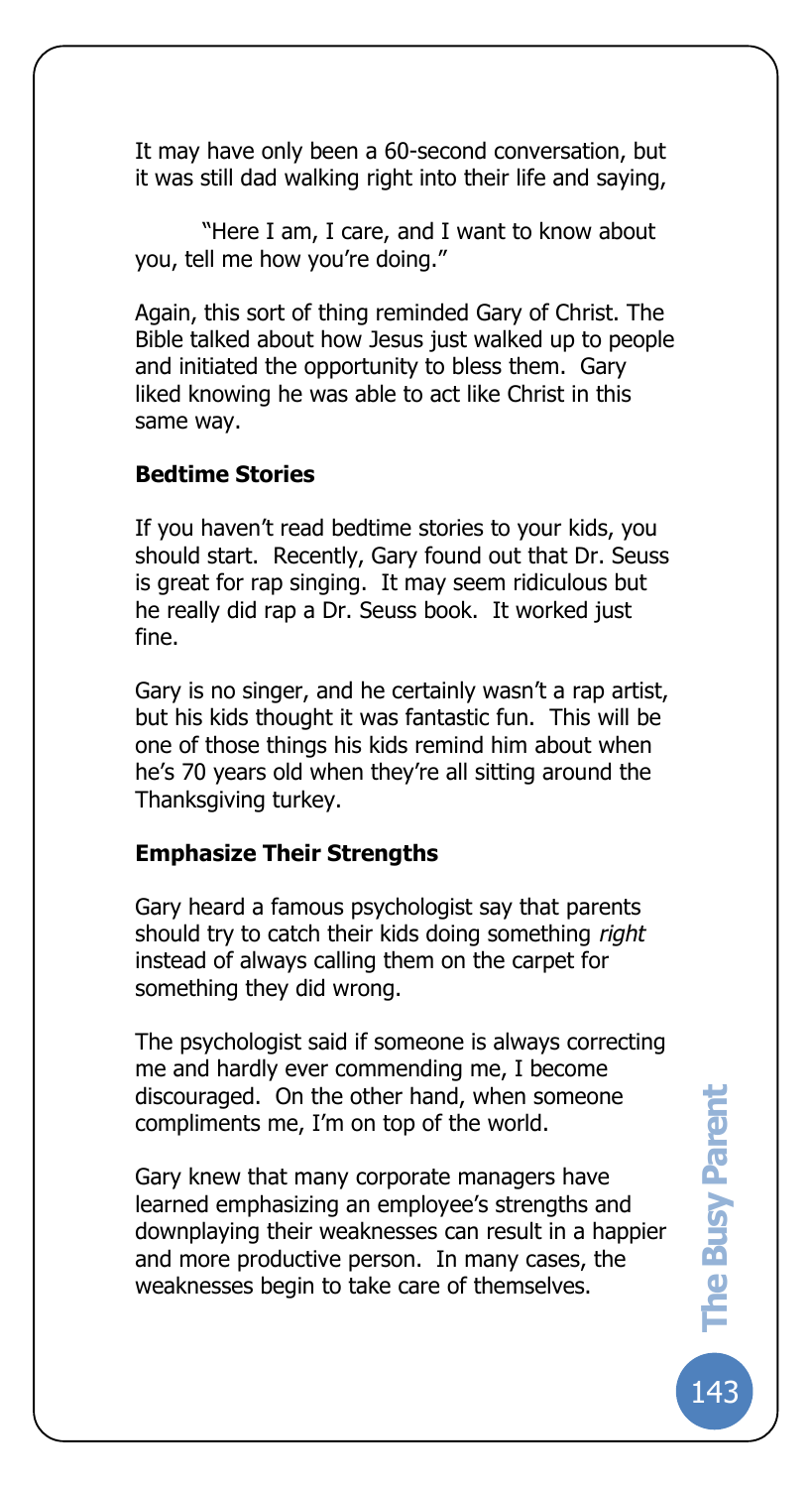Certainly, this has to do with self-esteem. Gary thought,

"If a person feels better about himself, he tends to attack life with greater enthusiasm and joy. Children are no different. When their behavior is wrong, they are reminded, and if necessary, disciplined. When their behavior is correct, they're commended."

#### **Prioritize the Hours**

The Busy Pare

Gary's time for himself came after his kids went to bed. He structured his time this way so he could give the kids more attention. In the past he'd found that a great deal of grief was experienced when his children wanted him for something and he was too busy doing his own thing. He would say,

"Just a minute." And 15 minutes later, after repeated requests, he was still caught up with whatever he was doing.

He felt the pressure of having to rush himself so he could get to his kids. At times, the frustration he felt in this scenario tempted him to resent his family. Then, he felt guilt for the presence of resentment in his heart.

The secret Gary discovered was to *change* the moment: he needed to rearrange his free time. The obvious solution was to hold off doing *his* things until his children went to bed. This worked fine for the younger kids because they were in bed by 8:30. The teens and Gary had to compromise a little more.

The other answer was for Gary to go to bed early, rising at 4:00 or 5:00 A.M. to work on his things before his kids woke. Either way, if he stayed disciplined, he was creating a way to keep himself available for his children.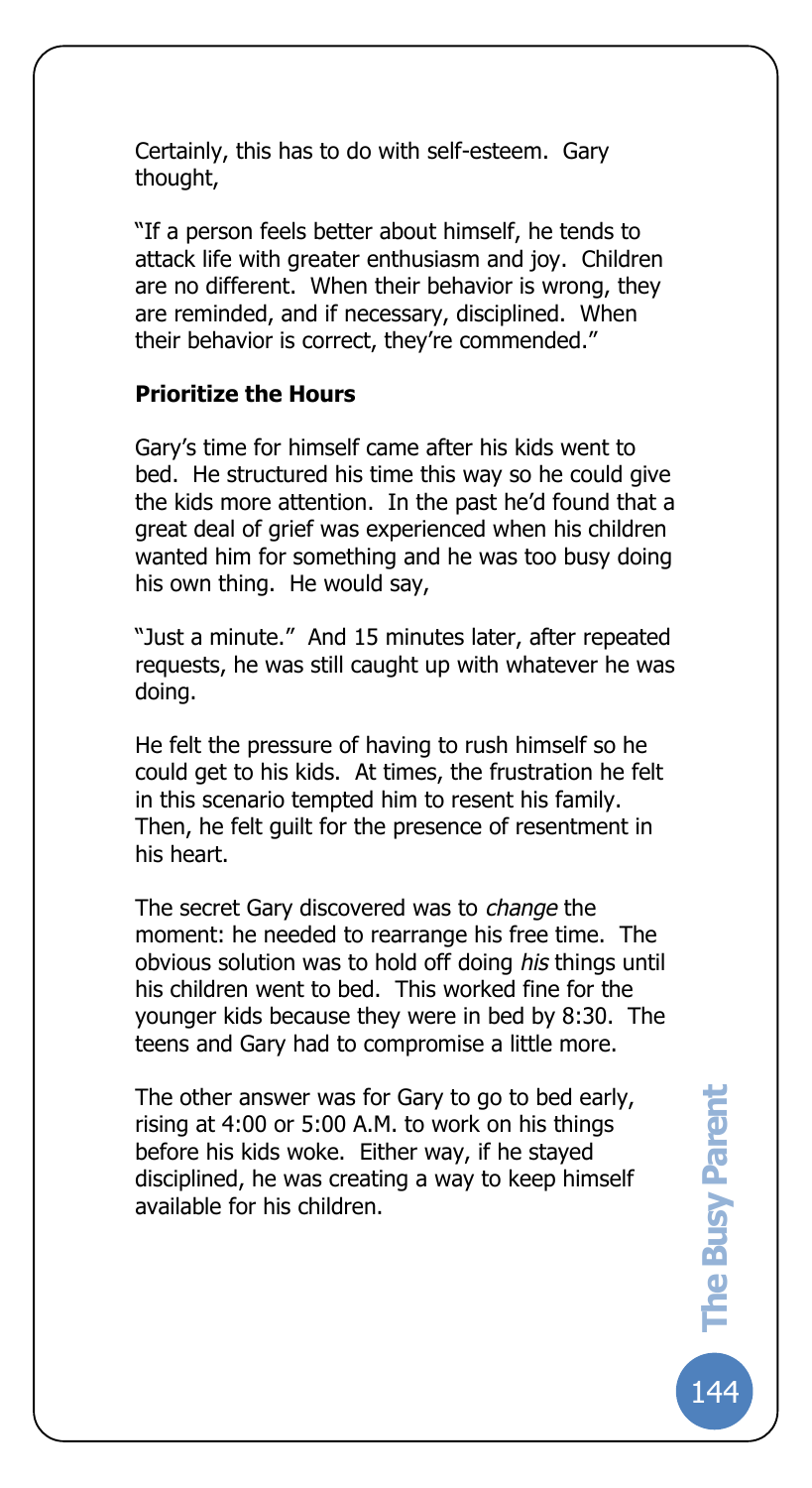#### **Say the Words**

The Busy Pare

Like many guys, Gary found it difficult to say, "I love you." It just didn't seem like a manly thing to say. Really, it was because he didn't hear this much from his own dad. Gary was never quite affirmed in this way as a child. He grew up and never thought that those words were very important.

Then, one day, Gary heard a radio personality say that people, especially children, need verbal affirmation. The best verbal affirmation is to say, "I love you." This made sense to Gary because he liked to hear his wife tell him that she loved him. Why would his kids be any different?

Gary began to weave "I love you" into everyday phone calls and conversations with his kids:

"I'm just calling to tell you I love you." "Dad loves you, let's go for ice-cream." "I'm disciplining you because I love you. If I didn't love you, I wouldn't care what you did."

Sometimes Gary would just walk up to one of his kids, pick them up, kiss them on the cheek, and say, "I love you." Then he'd put them down and walk away. "I love you" was becoming part of Gary's vocabulary. Every now and then, he'd slip a note into his kid's shirt pocket, in their hand or on their pillow. The note simply said, "dad loves you!"

#### **We Have the Power to End Arguments**

When Gary's children got into a fight with each other, they often came to him with tempers raging. By default, he was the referee. He hated this job. Many times, it showed.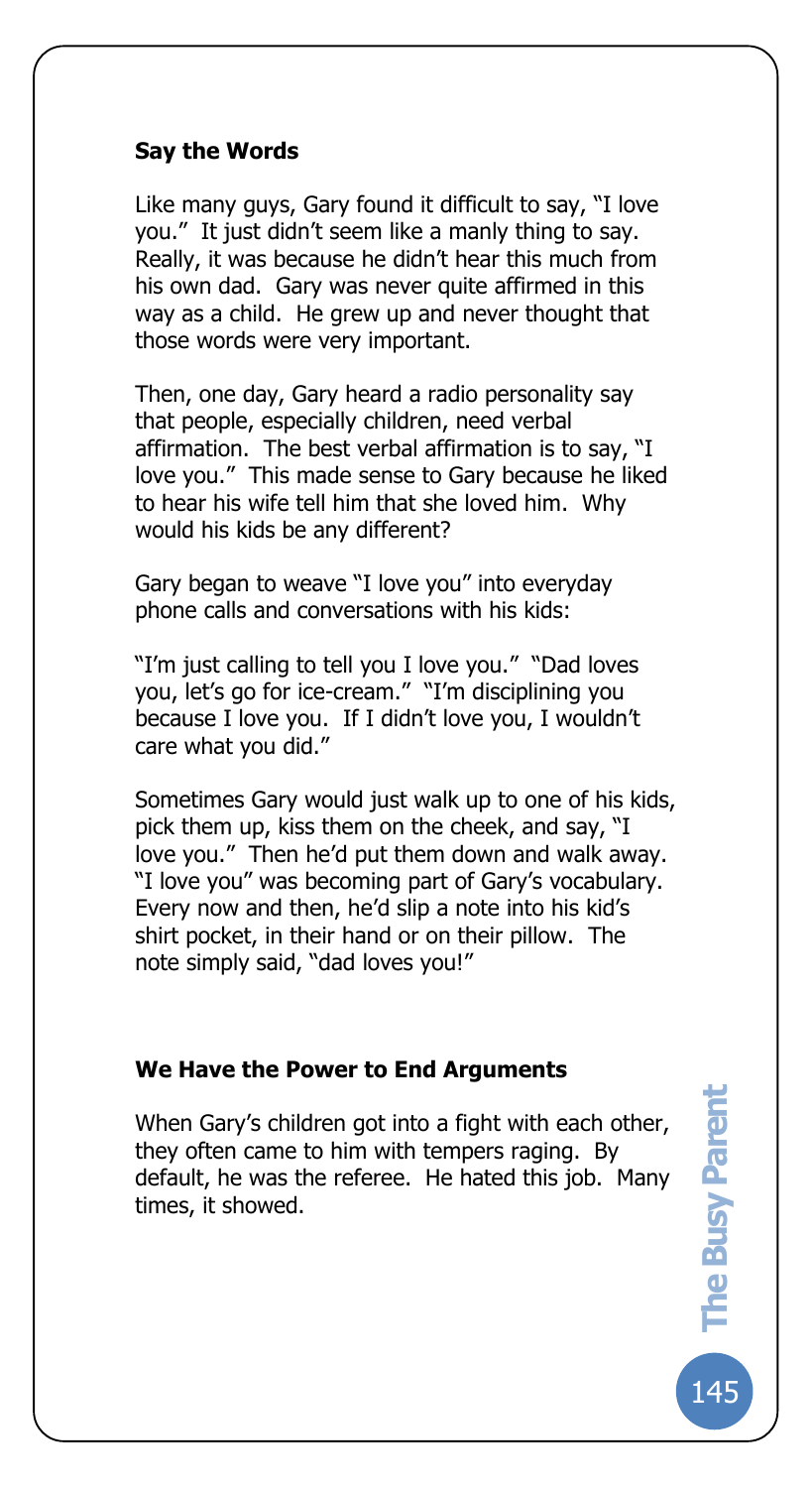He was working on something, just relaxing, or in the middle of a discussion with his wife and here they came . . . ,

"@#\$%^&, Dad! Billy said…"

The Busy Pare

First, they plowed in and completely disrupted his life. Second, Gary hated hearing the yelling; This stuff had the power to completely change his attitude from fine to foul.

When these arguments happened in the past, Gary would "kill" the bearer of the bad news and then go hunting for anyone else with a gripe. Everyone got shot. Of course, this never solved anything.

All he did was display his anger and make things worse. He wasn't angry because his kids wouldn't work out their differences, he wasn't steaming because his children were lacking in servant hood, Gary was irritated because—they were disturbing him. The truth was that he needed to work on his own maturity. Patience was needed.

Now, Gary's training himself to take a deep breath and whisper a quick prayer when the rumble's approaching. As the young warriors arrive, he listens to each of them verbally massacre the other. When there's a break in the battle, Gary speaks. However, the louder they are, the quieter Gary becomes. The more upset they get, the calmer he becomes.

He tries to display control, peace, and concern. He tells them,

"If it is possible, as far as it depends on you, live at peace with everyone." Romans 12:18 (NIV)

This tactic doesn't stop all wars; battles ensue, but Gary has found a way to slow them down. He's demonstrating a healthier way to interact with conflict. Gary's belief is that his children will remember this method when they get their turn in the parent seat.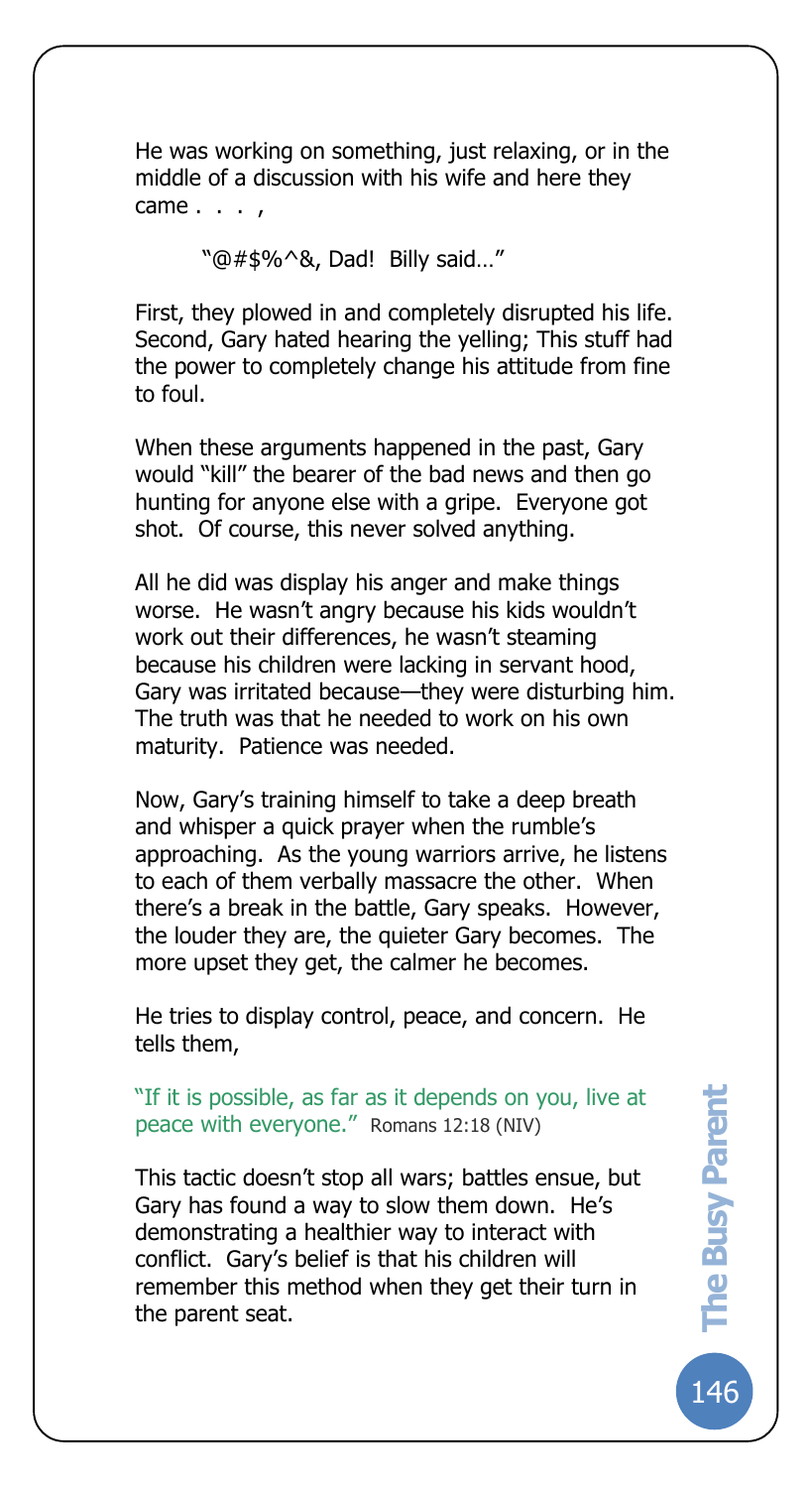#### Do it Now!

The Busy Pare

Sometimes Gary was forced to put off his kids needs till he could get to them. Many times, he wasn't forced, but it was more convenient to put them off till later. Gary's wife noticed that he was in one of those "convenience" modes once and said, "They need you *when* they need you, not later." OUCH! She was right. Gary needed to rethink the way he handled his children's interruptions.

He started keeping a close watch on his children's reactions to his attention. He found that if he came when they asked, it had a significant impact. If he put it off till later, it had, at best, 50% of the impact. These weren't scientific figures. He hadn't read some recently completed study by a host of doctoral geniuses. Gary just started taking careful notice of his kid's reactions.

Also, he found that most of the time their requests for his involvement would only take a few minutes. The fact was that sometimes it was just inconvenient-so was rain and flat tires.

Gary had to deal with their needs as soon as he possibly could. He didn't want to give his children the impression that their heavenly Father would ever "put them off."

How would it be if his kids grew up with the impression that when they prayed, God may or may not listen to them? What if they genuinely felt that God might help them only if He could find the time?

Remember, we're the face of God to our children. What they will learn of God's personality, His capacity for paying attention to them, and ultimately His love and acceptance of them is closely related to how we treat them. You're the parent that will illustrate *THE Parent* to your children.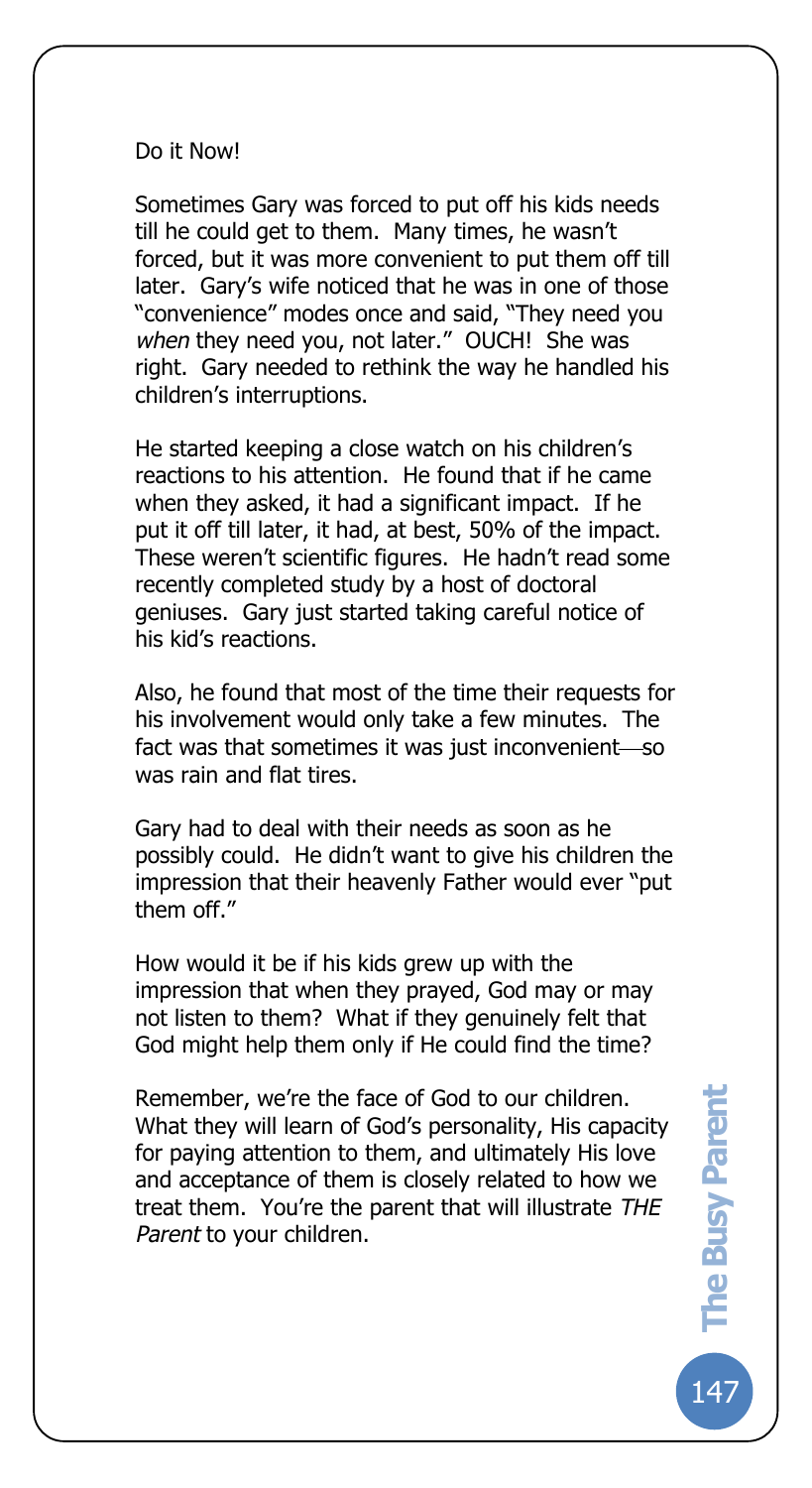#### **Smiles**

The Busy Pare

In the mornings, when his kids got out of bed, one of the things Gary learned to do was to smile at them. He might be across the house but he would go out of his way to make sure they saw him smiling at them.

His desire was that one of the first things they experienced each day would be the smile of approval from their dad. He wanted his kids to know, through his smile, that their heavenly Father also smiled upon them.

Smiling at someone just seems to make him or her feel welcome. Isn't that something we want to impress upon our children—they're welcome in our lives?

## **After Work**

Gary got into the habit of playing with his kids each day for 10 minutes as soon as he came home from work. He found his children to be more talkative at dinner when he played with them beforehand. Plus, when Gary initiated playtime, they'd engage with much more enthusiasm than if they had to chase their dad to play with him.

Playing with his kids was just a vehicle; a conduit that carried the message that said, "dad loves you and really likes having you around".

When he played with them, he was drawing another picture of Jesus for his kids. Gary would smile as He sat down, reached over, and picked up a toy. He'd pat them on the head and begin to play just like another kid.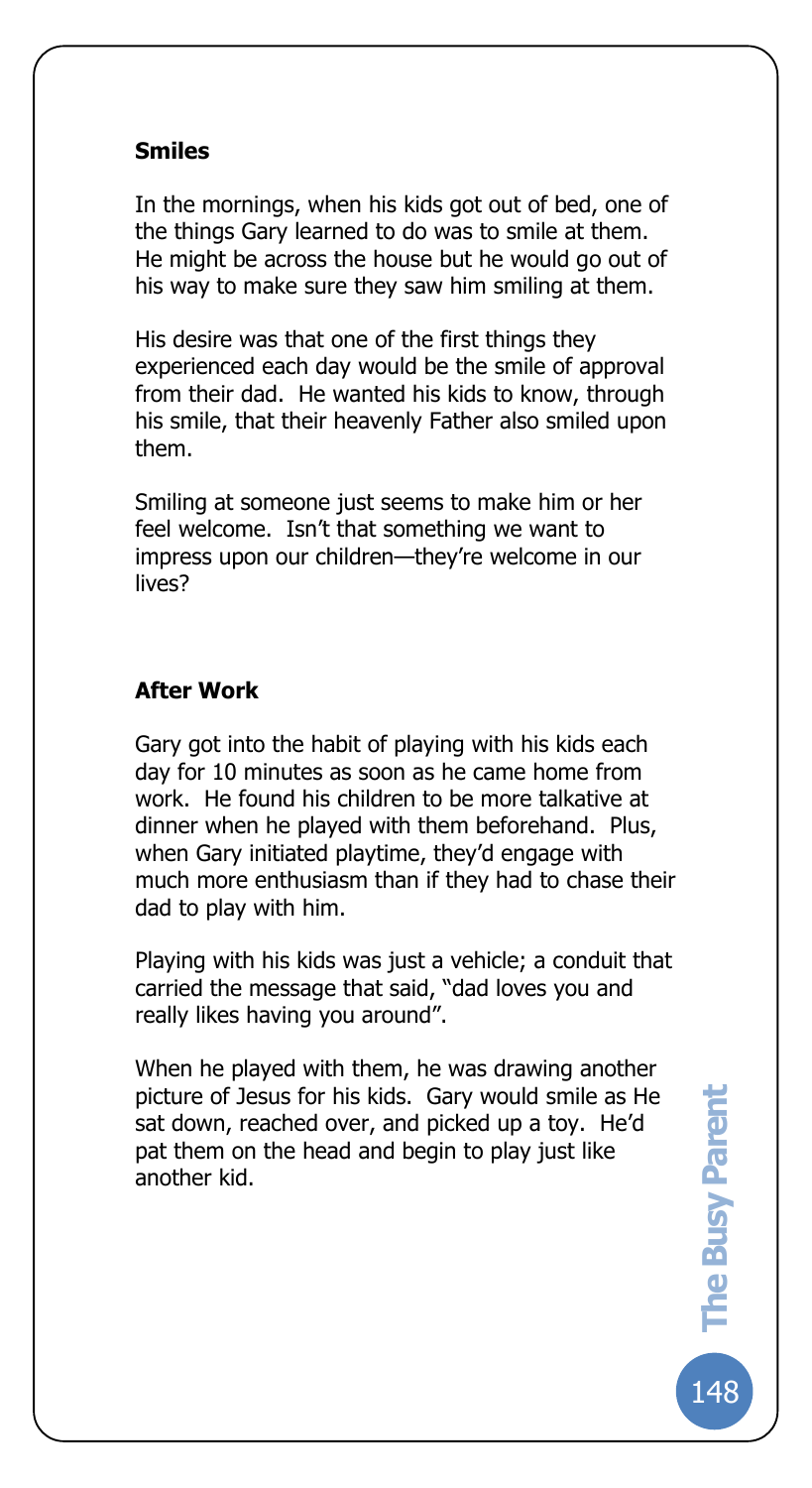In this scene, again, Gary was demonstrating that Christ wants *everything* to do with them. Through his actions, Gary was showing that Christ was approachable and He *wants* their company.

So many self-esteem problems in children could be dissolved if this idea were experienced on a regular basis. The lesson his children learned was that Gary enjoys them. It also wrote an everlasting note to his children that said-God enjoys them.

#### **Dinner Time**

The Busy Pare

The kids were getting older. The family was becoming busier. Getting everyone together in one place at one time was much more difficult than when the kids were younger.

Simple things like a family dinner were becoming more difficult to arrange. So, the answer was dinner happens at 5:30, if you intend on eating you better be there.

Gary found that as the family was maturing and everyone had schedules to keep, he had to *create* moments of togetherness on purpose. A regular dinnertime was one of the natural opportunities to spend time with the kids.

#### **Dollar Devotions**

Gary knew that some of his friends and family felt that he was taking an extremely liberal risk. They thought he was suggesting an improper motivation to his children for having devotions.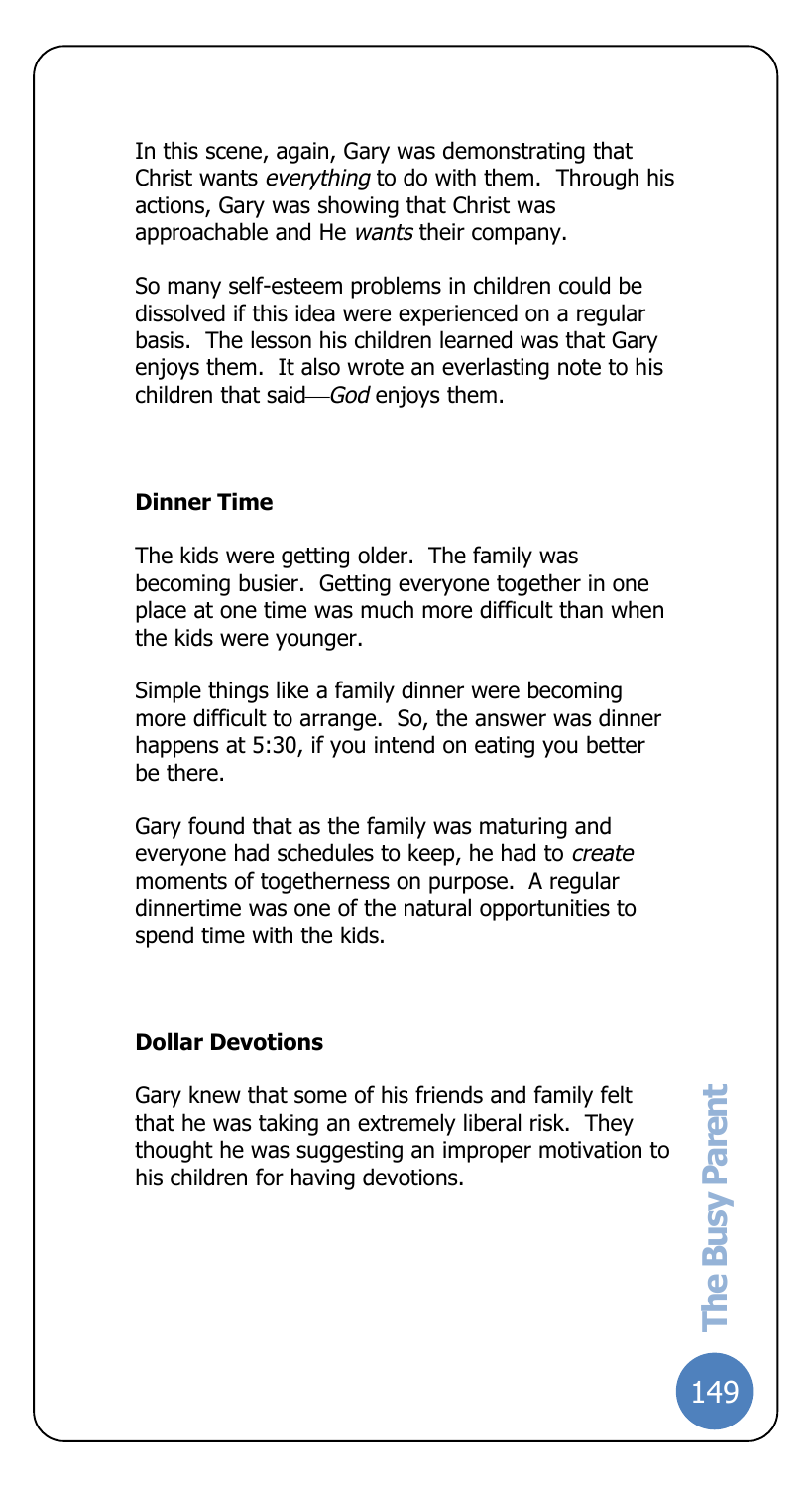Actually, Gary was being sneaky. He set a time for devotions with his kids. He told them that everyone who shows up for the 10-minute devotion would receive a dollar. This happened every night of the week. That was seven free dollars a week!

He explained to them that he wasn't paying them to have devotions. He was just using that time to give them a little money for spending and for them to have a chance to pray together.

They may have come only for the dollar, but they did hear the gospel.

Gary's thinking was that if you looked at the New Testament closely, you'd see that many times Jesus healed and fed people so He could gain opportunity to speak the words of life to them.

We must remember that whether or not we realize it, we are always influencing our children.

#### **Plans**

The Busy Pare

"I have set you an example that you should do as I have done for you." John 13:15 (NIV)

"Join with others in following my example, brothers, and take note of those who live according to the pattern we gave you." Phil 3:17 (NIV)

"We did this, not because we do not have the right to such help, but in order to make ourselves a model for you to follow." 2 Thessalonians. 3:9 (NIV)

**TIP: Parents help to create memories within their children. What kind of memories am I placing in my kids' minds?**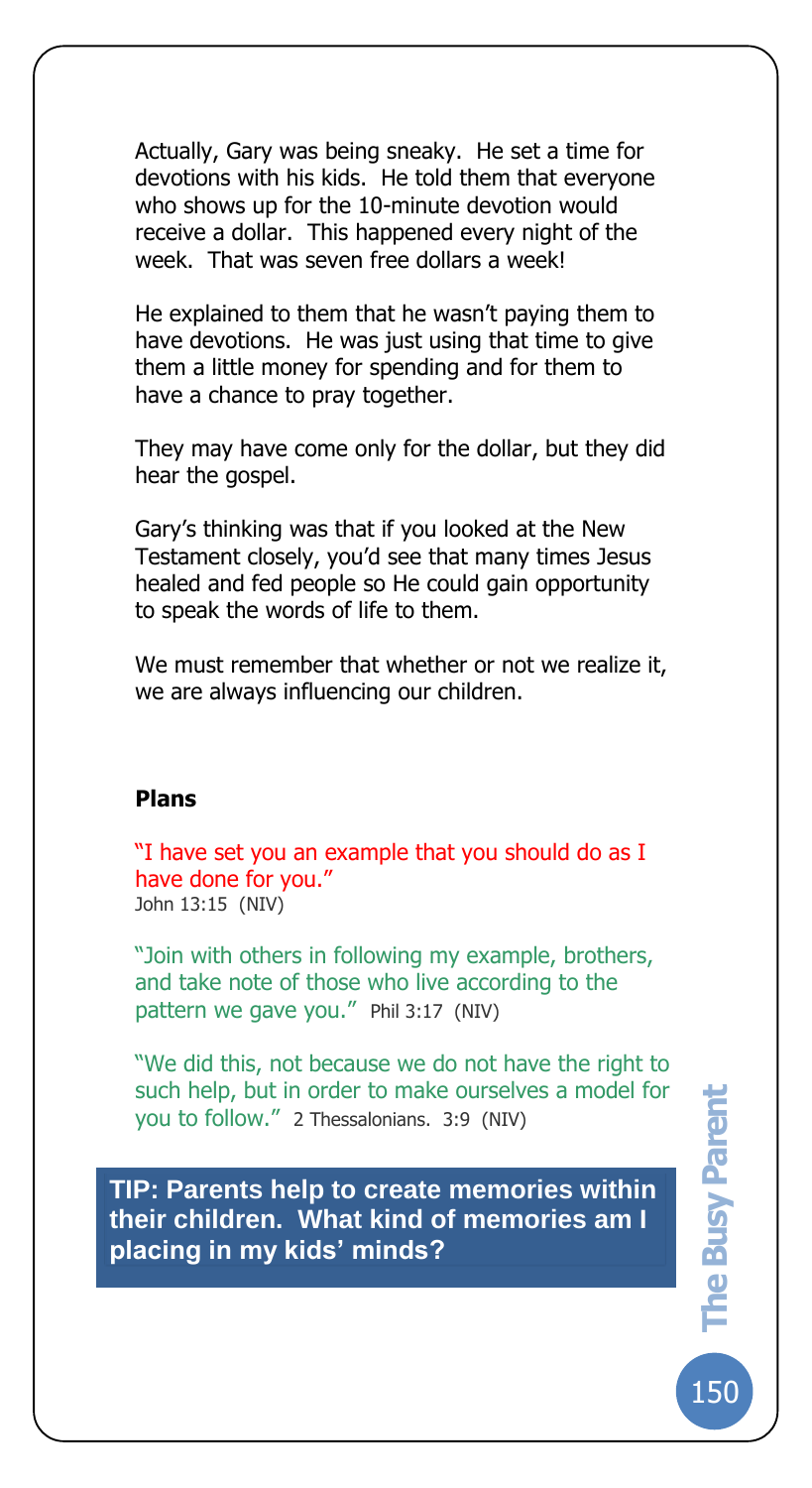### **Preparations**

The Busy Pare

Our kids know us. They know us because a part of us is in them. And that part is growing constantly under our influence.

Many of the problems in society: drug abuse, prostitution, alcoholism, physical abuse, sexual abuse, etc., are engaged in by people who a.) did not have a good relationship with their parents or b.) were influenced by their parent's own illegal, immoral behavior.

Just coming home from work, having dinner, and reading the paper, teaches our kids that in the morning a parent goes somewhere called work. When they come back from work, they eat and read the paper. That's it! What if our kids saw us reading the Bible all the time? What if they saw us feeding the poor, clothing the naked or just showing kindness to all that cross our path. Then what traits would we be originating in our children?

#### **Prayer**

Father, help me to originate in my children quality traits like love, joy, peace, patience, kindness, goodness, faithfulness, gentleness and self-control. I already understand that my children will have a much more difficult time learning these qualities if I don't exhibit them. Lord, please continue nudging me toward deeper Christian living. And help me to be sensitive to my children. From time to time, let me see life through their eyes. I want to respond to them as you would. I know this would help them get to know you better and more easily as they get older. Help me to act as you would act. Amen.

\_\_\_\_\_\_\_\_\_\_\_\_\_\_\_\_\_\_\_\_\_\_\_\_\_\_\_\_\_\_\_\_\_\_\_\_\_\_\_\_\_\_\_ \_\_\_\_\_\_\_\_\_\_\_\_\_\_\_\_\_\_\_\_\_\_\_\_\_\_\_\_\_\_\_\_\_\_\_\_\_\_\_\_\_\_\_

### **Ponderings**

151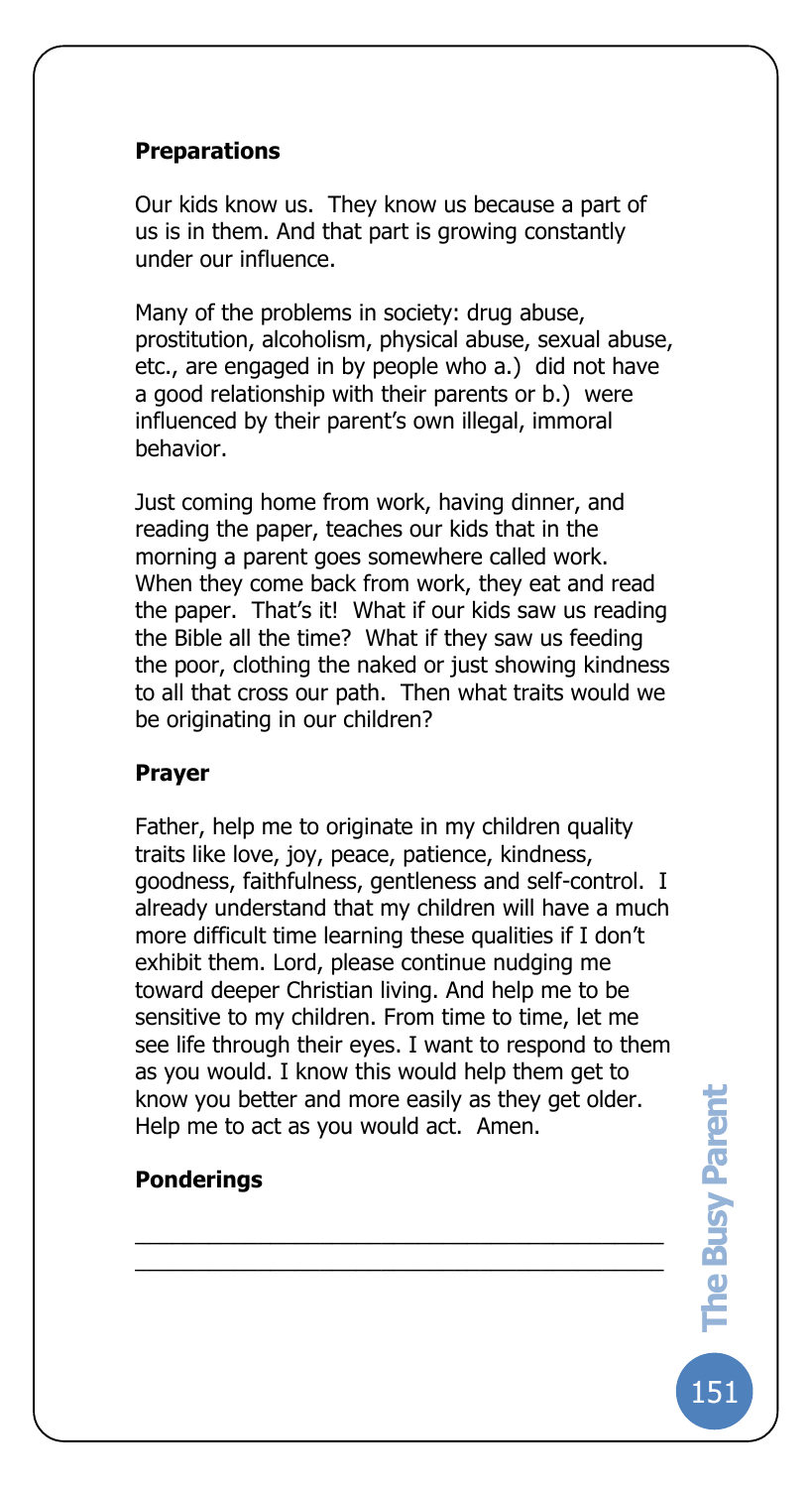# **The Parent and Their Prayer Life: Quick Prayers for the Family**

*Prayer does not change God, but it changes him who prays.*

The Busy Pare

*Sören Kierkegaard (1813-1855) Danish philosopher*

Gary learned a few tricks that helped him achieve his responsibility to pray for his family. He found that he didn't always have to pray for an hour, and that prayer doesn't have to be hard labor in order for it to be effective.

Listen to Peter's prayer. "But when he saw the wind, he was afraid and beginning to sink, cried out, 'Lord, save me!' . . ." Matthew 14:30 (NIV)

Do you hear the simplicity in that prayer? True, Peter was in a desperate moment and a thirty-minute, perfectly phrased, and punctuated prayer wouldn't have been practical.

Have you ever found a place in the Bible that tells you a prayer must be lengthy or grammatically correct?

God just wants to hear from us. He wants to be a part of our parenting. He's already told us in numerous scriptures that He's concerned about every issue in our lives and the lives of our children.

Don't complicate things. There are times for lengthy prayers, but those times are not always. Just speak to God on behalf of your family.

#### **The One-Minute Blessing**

Gary had always felt like he wasn't *really* praying unless he ceased all activity, got down on his knees, and wailed for 15 or 20 minutes. It took the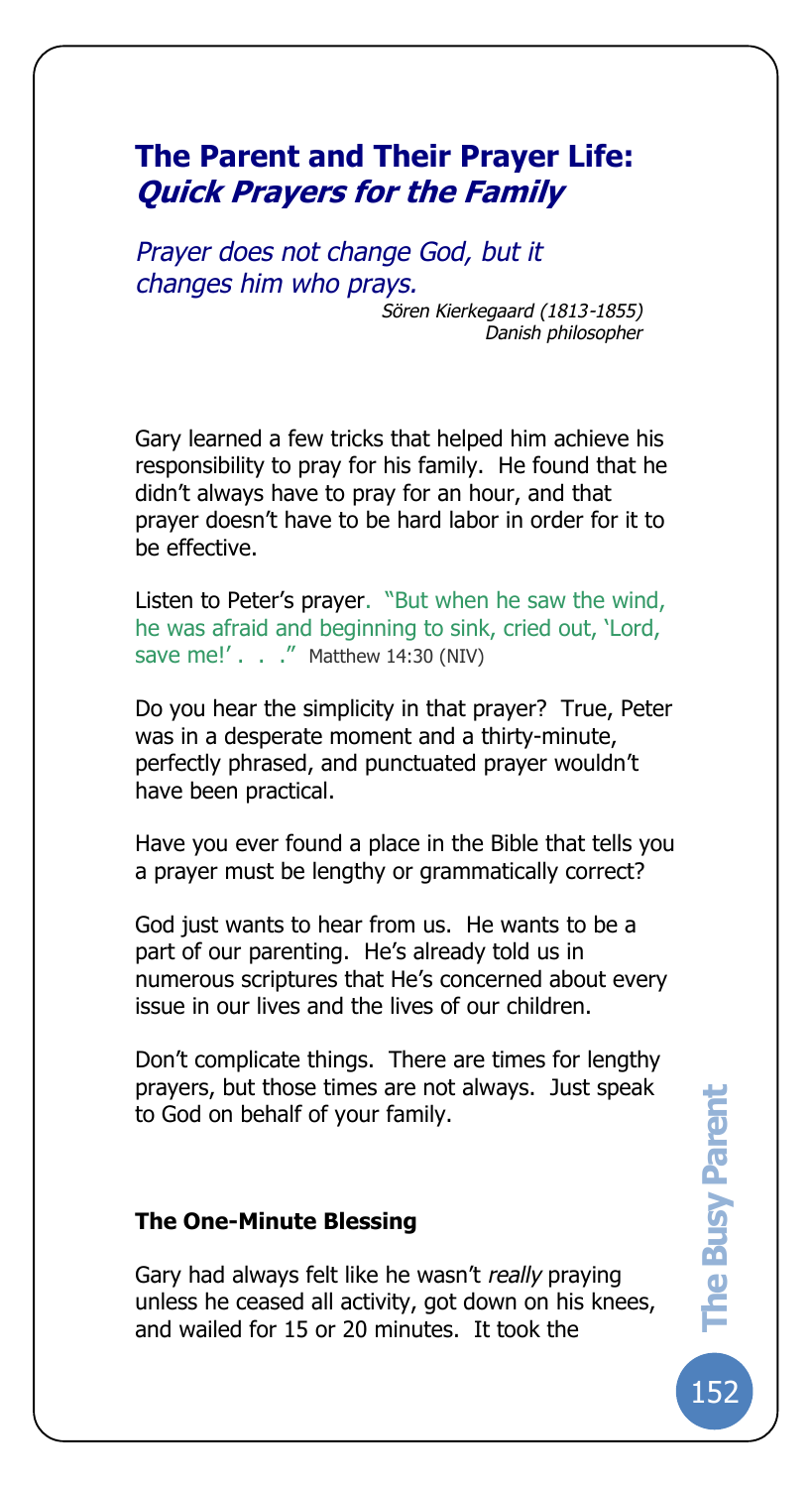revelation of a sneeze to change his mind. One day at work, Gary sneezed and someone said, "God bless you." That lit the fuse . . . Gary thought, "When someone says, 'God bless you,' that's actually a prayer. They may not mean it as such, but it could be a prayer."

The Busy Pare

Of course, it's not a lengthy or deeply emotional prayer, but it is a prayer. We may say it nonchalantly, but we are in essence, asking God to bless someone.

Somewhere in time, someone must have decided to attach the opportunity to bless another, to the random act of sneezing. What a great idea!

Gary started a new campaign. While he was in his car, at the job, lunch, waiting on the phone, or wherever; He'd silently speak a quick blessing over his children. Gary would say something like, "Father, bless Joey. Let him sense your love right now. Thank you." After all, the parents in Biblical times spoke blessings over their children.

Gary also started creating some very special moments when suddenly, without announcement, he would come into his child's room, place his hand on their head and pray a short blessing over them.

They were never sure how to react. Gary was confident they would carry those moments in memory for the rest of their lives.

#### **Extended Prayer**

Gary believed that there must be times when fathers go away to do battle for their families: not churning out a living in the workplace, but waging war in the heavens.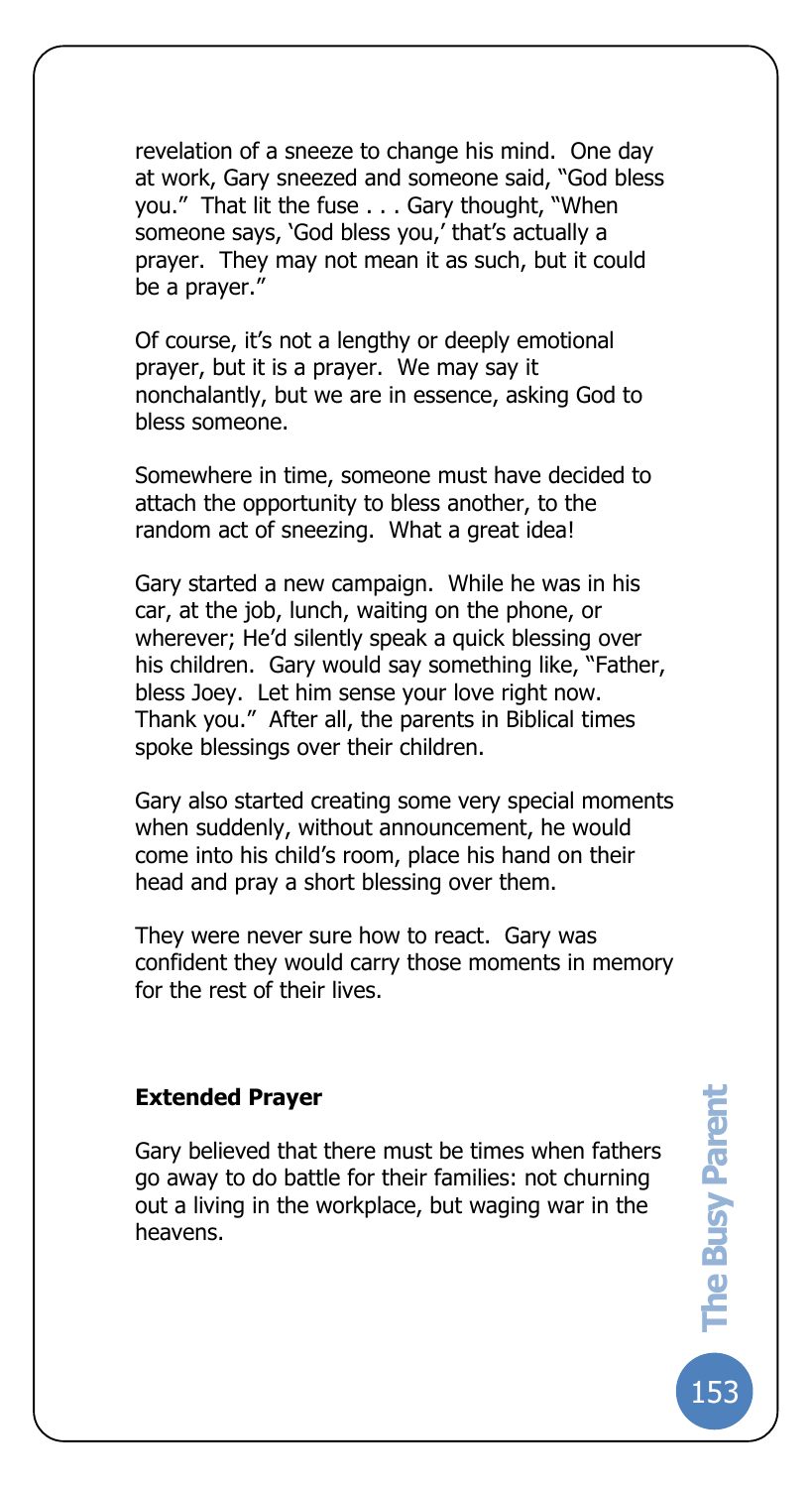For years, Gary had a picture in his mind. The scene was dark. A father was coming toward the viewer of the picture. He was leaning, head first, into a sharp storm wind. Streaks of rain pelted his muscular frame.

The Busy Pare

He was under stress but his face was filled with bravery and determination. His wife stood behind him with their two children behind her. The father was obviously protecting them from the storm. He was taking the assault and absorbing it while his family was safe behind him. It was a beautiful illustration of Christ and what He has done for His beloved.

Gary thought that the picture portrayed many facets of being a husband and father. One of those facets was to periodically pray at length for his family.

In these times, he saw himself as the protector: a warrior doing spiritual battle for the sake of his family.

Every so often, on a Saturday, Gary would ask the pastor for permission to spend time alone in the sanctuary. If this weren't possible, he'd go to a forest or someplace where he wouldn't be disturbed. He'd take a notebook, pen, and Bible. When he got to his destination, he'd ask God to help him think.

He'd start by writing down every single need regarding his family. When he was sure he couldn't think of any more needs, he'd begin praying. He'd stay as long as he could, alone, with God, and the needs of his family.

Gary felt that one of the most important regular petitions he could place before God was to help him become the parent God intended him to be. Like a piece of raw iron in the hands of a master blacksmith, God was forging Gary to the exact shape He had in mind. Gary's job was to yield.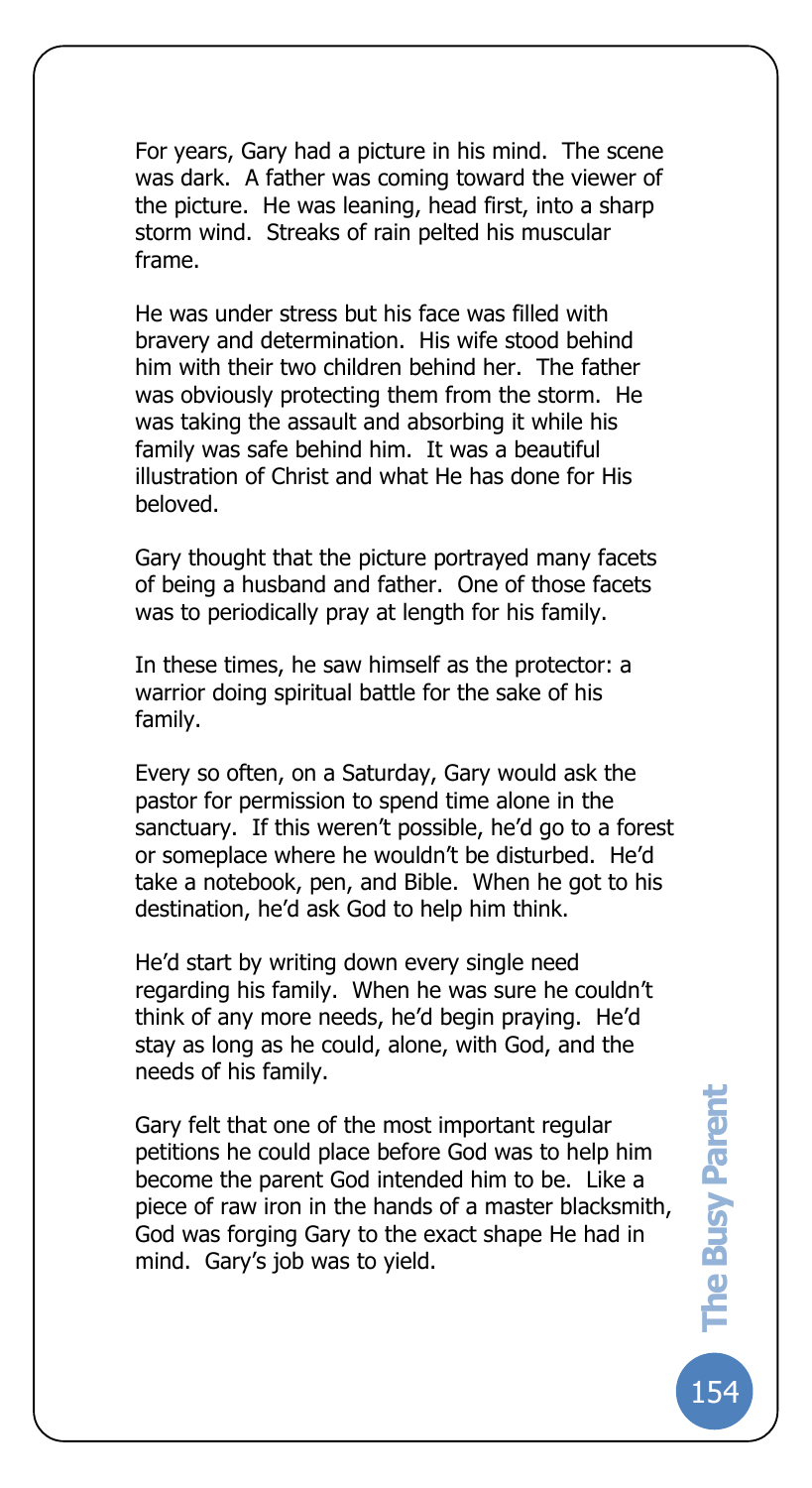#### **Plans**

The Busy Pare

"After he had dismissed them, he went up on a mountainside by himself to pray. When evening came, he was there alone, but the boat was already a considerable distance from land buffeted by the waves because the wind was against it. During the fourth watch of the night Jesus went out to them, walking on the lake." Matthew 14:23-25 (NIV)

#### **Preparations**

I must remember that I am to do many of the same things Jesus did on earth. He often went away alone to pray, then He returned to minister to the people.

The night He walked across the water to save the disciples from a storm, He had been up on a mountain praying all night. He had gone up the mountain at approximately 6:00 P.M. Between 3:00 and 4:00 A.M. He came down and walked out over the sea to the disciples.

#### **Prayer**

Dear God, I certainly could pray more. It's hard. I can't see you and I don't hear you. Will you help me? My heart is right. I want to pray because I know I should. Yet, there's so much to do. Help me get it straight. Help me prioritize some time for prayer. Help me to remember that I don't always have to be on my knees for an hour. Remind me to carry on a conversation with you throughout my day. Thank you. Amen.

\_\_\_\_\_\_\_\_\_\_\_\_\_\_\_\_\_\_\_\_\_\_\_\_\_\_\_\_\_\_\_\_\_\_\_\_\_\_\_\_\_\_\_ \_\_\_\_\_\_\_\_\_\_\_\_\_\_\_\_\_\_\_\_\_\_\_\_\_\_\_\_\_\_\_\_\_\_\_\_\_\_\_\_\_\_\_

#### **Ponderings**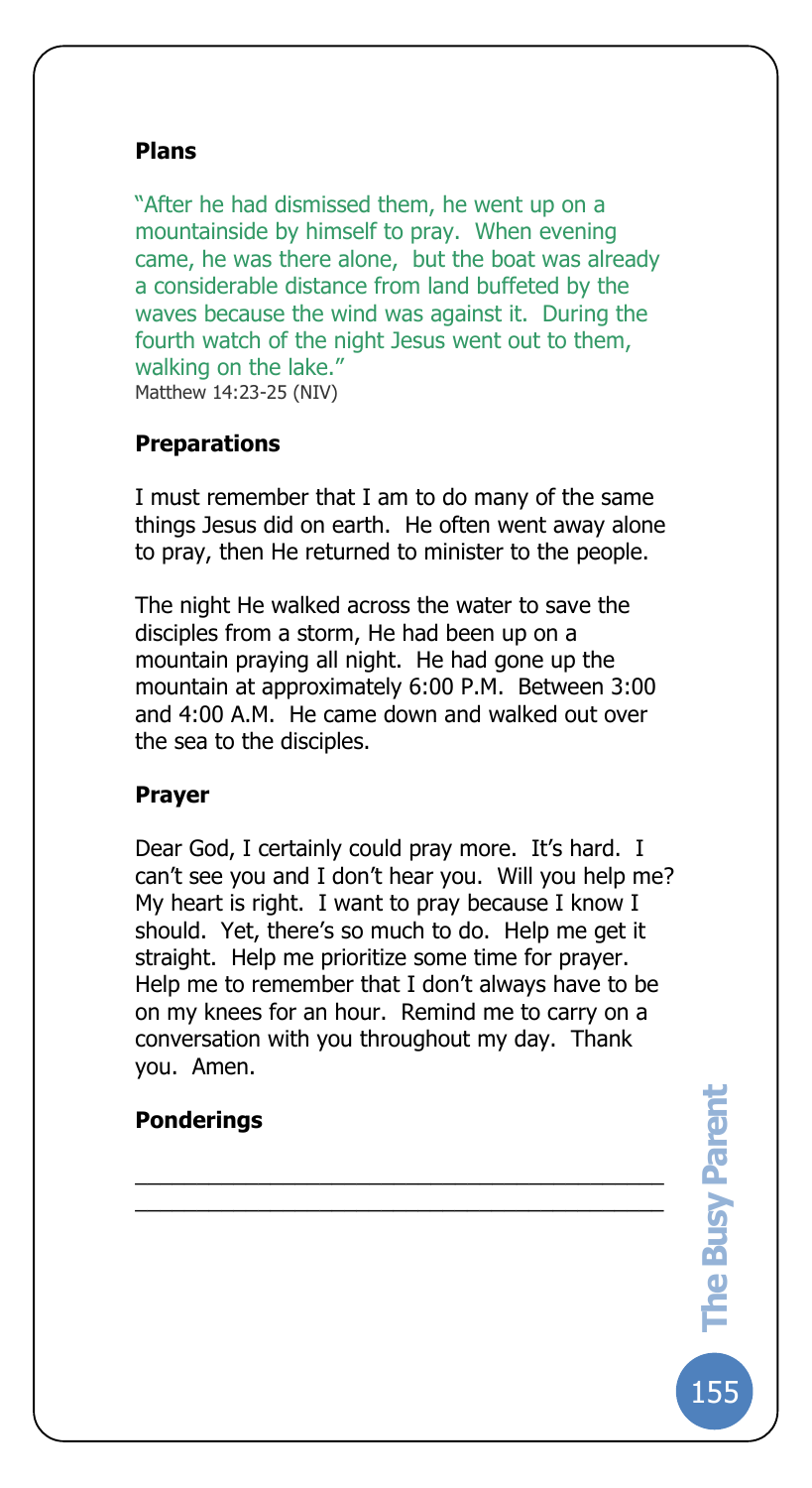**Would you like to revise your definition of a parent?**

\_\_\_\_\_\_\_\_\_\_\_\_\_\_\_\_\_\_\_\_\_\_\_\_\_\_\_\_\_\_\_\_\_\_\_\_\_\_\_\_\_\_\_ \_\_\_\_\_\_\_\_\_\_\_\_\_\_\_\_\_\_\_\_\_\_\_\_\_\_\_\_\_\_\_\_\_\_\_\_\_\_\_\_\_\_\_ \_\_\_\_\_\_\_\_\_\_\_\_\_\_\_\_\_\_\_\_\_\_\_\_\_\_\_\_\_\_\_\_\_\_\_\_\_\_\_\_\_\_\_

The Busy Pare

**TIP: In raising children, Parents are actually creating a legacy for the future. How's my legacy?**

156**The Busy Parent** 

156

The Busy Parent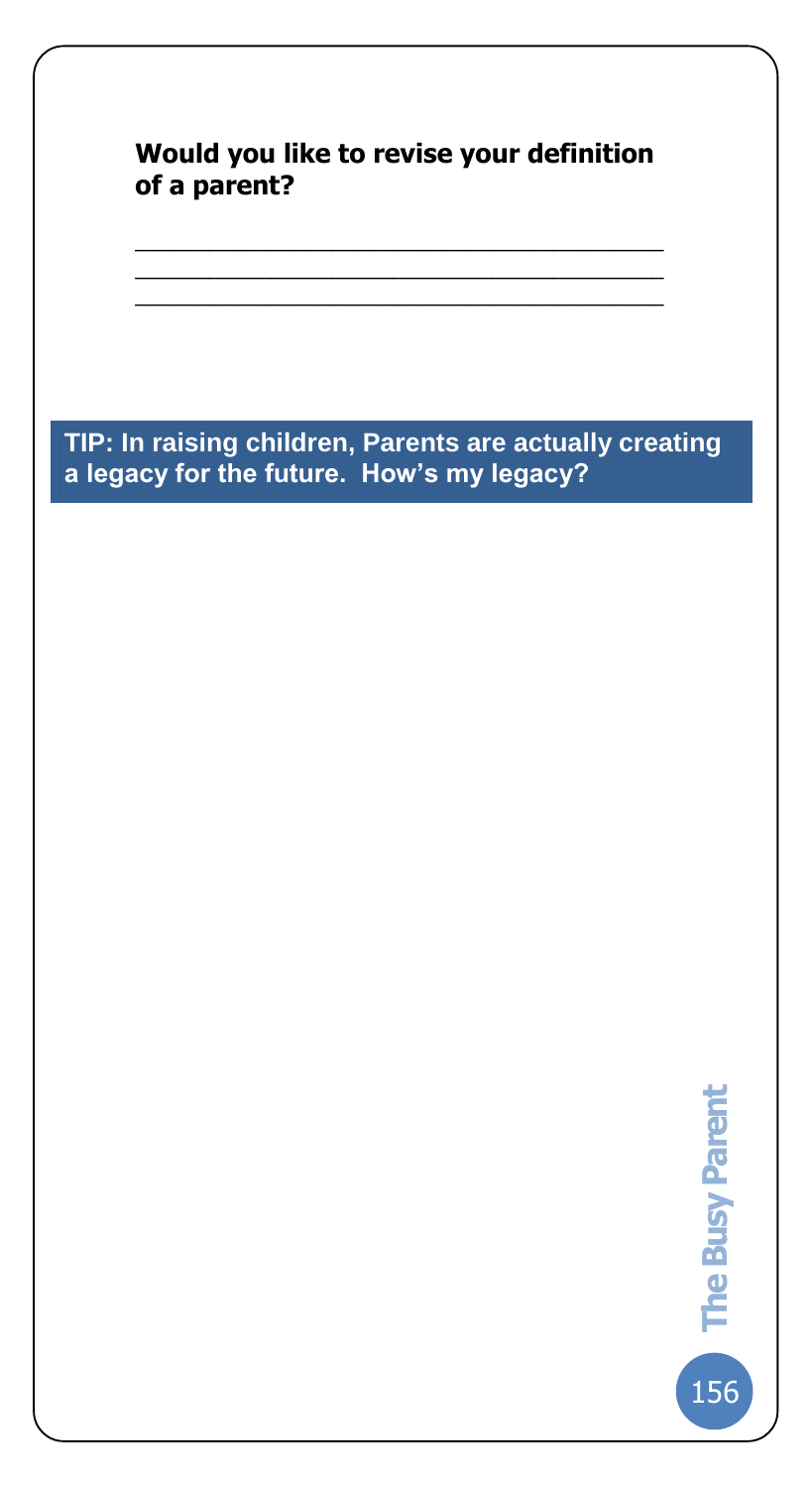# **The Parent and Their Rest: Even God Rested!**

The Busy Pare

*To do great work a man must be very idle as well as very industrious.*

*Samuel Butler (1835-1902)*

". . . so on the seventh day he rested . . ." Genesis 2:2 (NIV)

While reading his bible, Gary came across Genesis 2:2 and wondered why God rested from His work? He thought,

"If God were tired, He wouldn't be God. God can't be tired. Becoming tired is a characteristic of a created being. Created beings must sleep. If we don't sleep, our bodies can't repair themselves and eventually we'll die.

If God needed sleep, He wouldn't be God because He would have a limitation. Having a limitation, any limitation, is not consistent with the nature and attributes of God. He is limitless, boundless, allknowing, all-powerful and ever-present, or how else could He ever be God?

God does not require sleep. God does not require rest. So, why on the seventh day did He rest?"

After prayer, study, and careful thought, Gary learned his answer. The word "rest" used in Genesis 2:2 is not talking about sleeping. It doesn't imply tiredness. The actual Hebrew word used for "rest" means to lay down one's work. It means to cease labor. Then Gary wondered,

"If we know that God doesn't tire, then is the reason he ceased from His labor because He was simply finished? Why even mention that God rested?

157**The Busy Parent The Busy Parent** 

 $15<sub>l</sub>$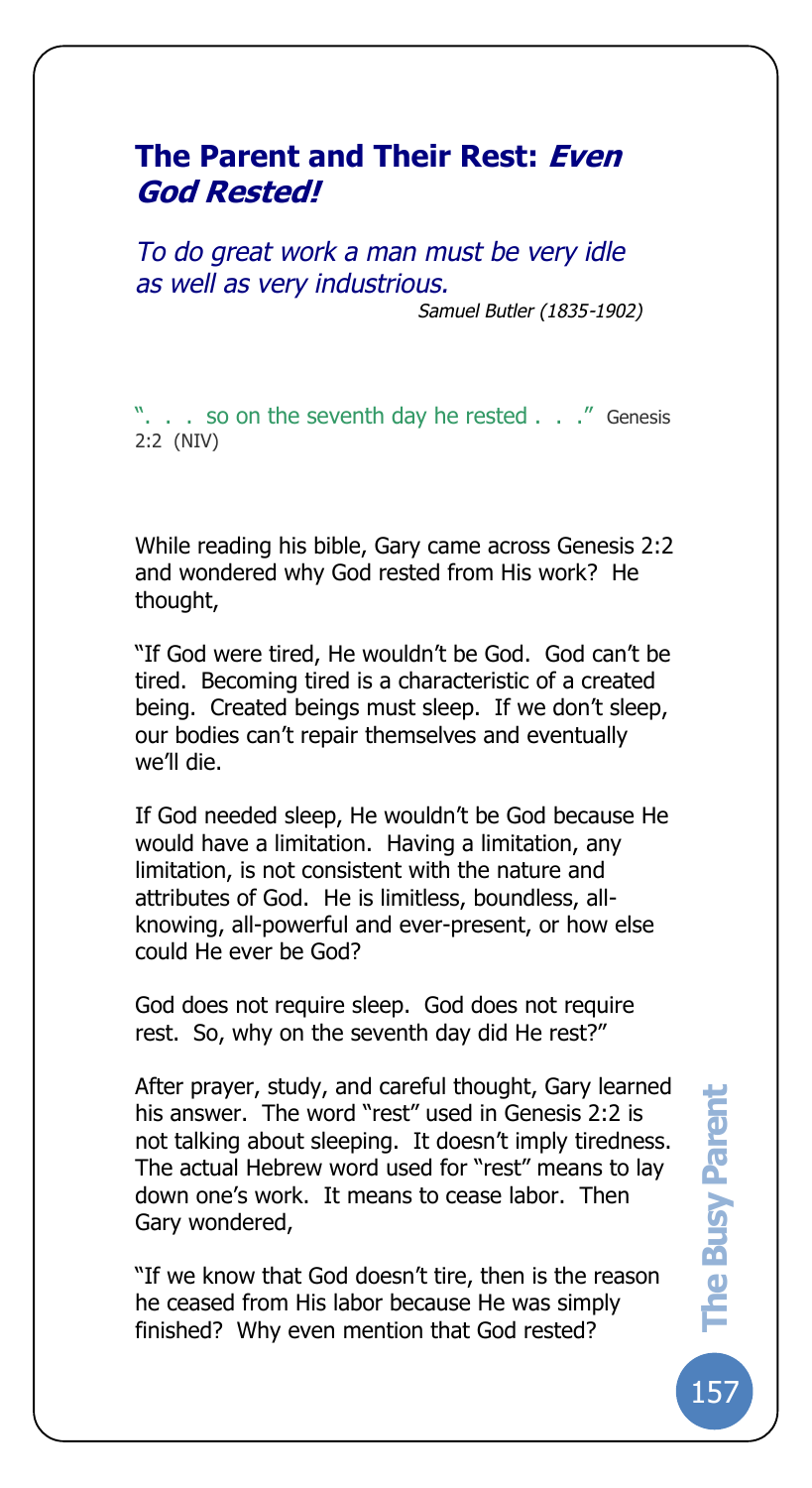It would have been sufficient to say ' . . . on the sixth day God finished his labor.' Someone might say 'ah yes, that's true, but what did God do on the seventh day?' The obvious answer would be why create a seventh day?

The Busy Pare

Six days would have been sufficient if all that we were to do on this planet was labor. For that matter, why not five days, or nine? God created seven days and He, the Almighty, on the seventh day, ceased from His labor. He rested.

The question remained, why did the only limitless being in the universe decide to tell us that He rested?"

Gary concluded that God never asks us to do something that He hasn't done Himself. Therefore, Gary also believed that God always sets the example. To Gary, that was why the Bible mentions God "rested".

God didn't *need* to rest for *His* sake, God rested for *our* sake. He was giving us an example: He labored and He rested. That was His plan for us.

Gary wondered how many parents were having difficulty finding time for real rest. All you had to do was pick up a newspaper and read the financial articles citing that two income families weren't earning enough any more.

There were homes where dad and mom both had two jobs each. The only rest or ceasing of labor they got was when they were sleeping.

A few years ago, Gary realized a pattern in his marriage. Whenever time would allow, Gary and his wife would go out together. The problem was that they weren't going out very much.

Their time alone together was diminishing. She was busy doing all the tasks associated with being a mother. Likewise, Gary was wrapped up in being a

158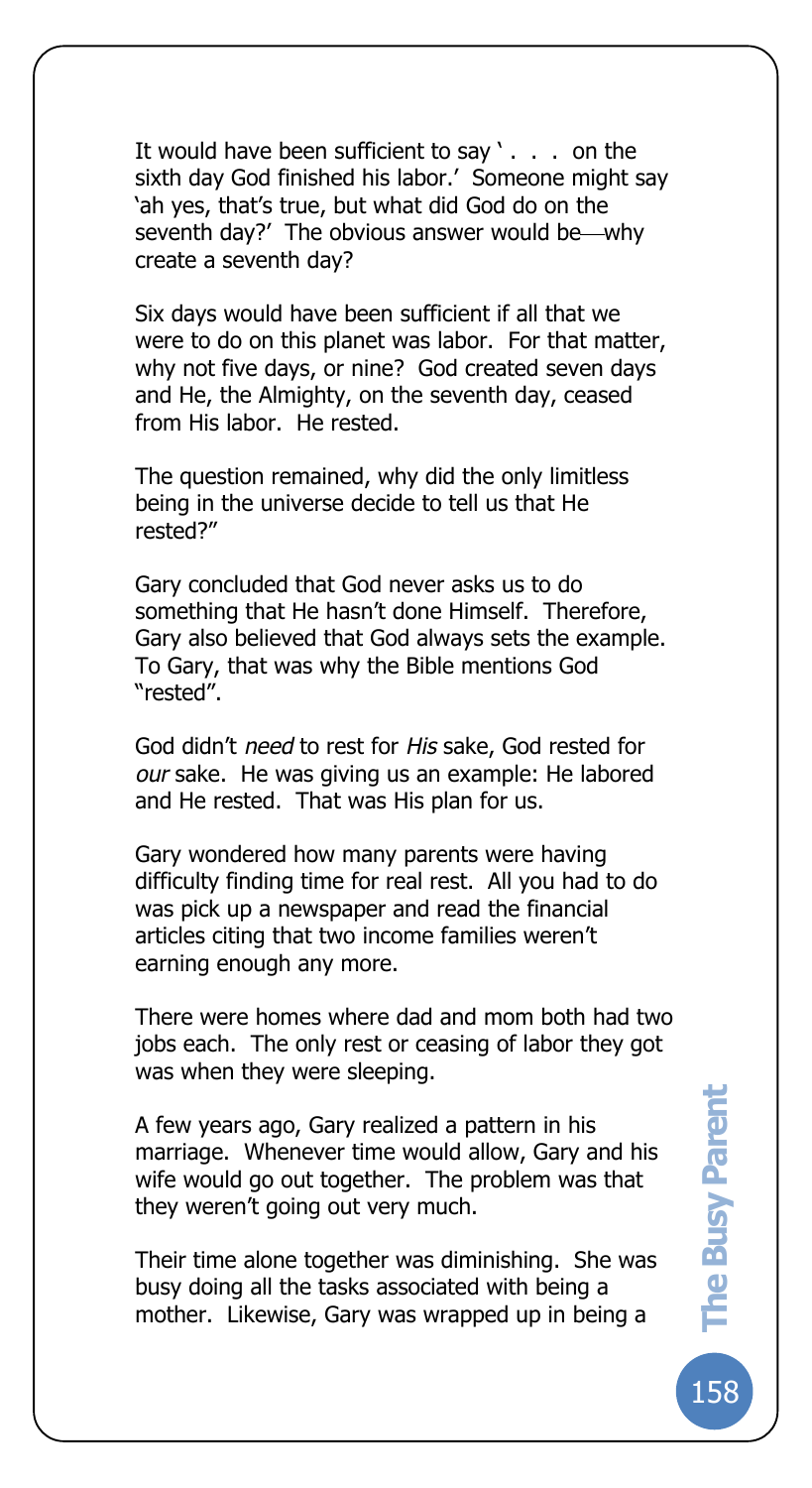provider and protector. However, he subtly started to resent his children. They were getting all of his wife's time.

The Busy Pare

She wasn't trying to neglect Gary; she was as kind and considerate as always, but both of them were so busy that they just didn't have any consistent time alone together anymore.

Gary remembered how when he was a kid his parents went out together every week. Then, a friend of Gary's who had five children told him that his wife and he always went out on Friday nights. It was mandatory. It took Gary six years to finally hear what his friend was saying.

He told his wife he needed to have consistent time alone with her. They settled on Thursday nights. Now, when Thursday night comes, if the kids are fighting, the beeper's going off, or the dog has a case of the hives . . . they're going out.

Whatever constituted "rest" and "ceasing of labor", for Gary, became part of his schedule. Physical, emotional, and intellectual rest is needed by every human being. Gary learned to make the time for rest.

Because Gary had a lot of kids, he also was well acquainted with the reason the name "kids" was chosen for children. The offspring of goats are called kids. They are notorious for running all over the place knocking things over and making messes.

They go wherever they want unless their goat parents stop them. Gary and his wife had many "kids". Those "kids" went all over the place.

They knocked things over and made messes unless their parents stopped them.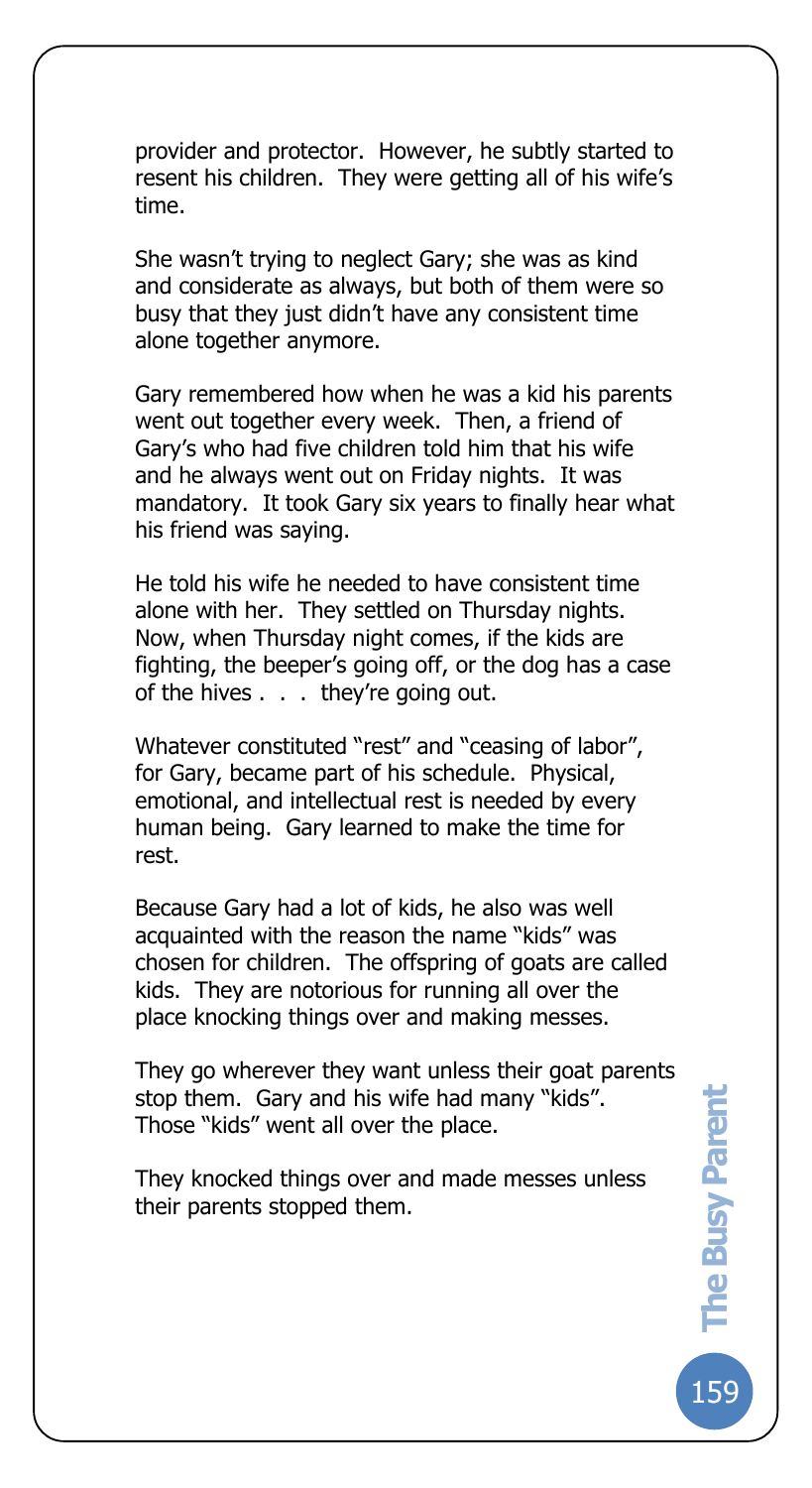Kids are also like water. Water, without being in a container, goes everywhere. It flows wherever it wants unless somehow, something stops it.

At night, Gary's bedroom door was what stopped the water. Gary figured that some people would see this as being harsh. Most of those folks didn't have kids or didn't have as many as Gary did. They certainly didn't understand this "water" concept either.

Quiet, peaceful rest was imperative. That's not to say there weren't valid times when Gary's children needed him after he went to bed. At those times, Gary met their needs. It was more about Gary disciplining himself to get into bed at a reasonable hour to get the rest he needed.

#### **Plans**

The Busy Pare

"Be still before the LORD and wait patiently for him; . . ." Psalm 37:7 (NIV)

#### **Preparations**

 $\frac{1}{2}$ 

 $\overline{\phantom{a}}$ 

Every now and then Gary would ask himself the following questions. He called it the "Rest of the Day" Survey.

How much sleep do I get?

Do my wife and I have regular time alone?

160**The Busy Parent** 

-<br>160

**The Busy Parent**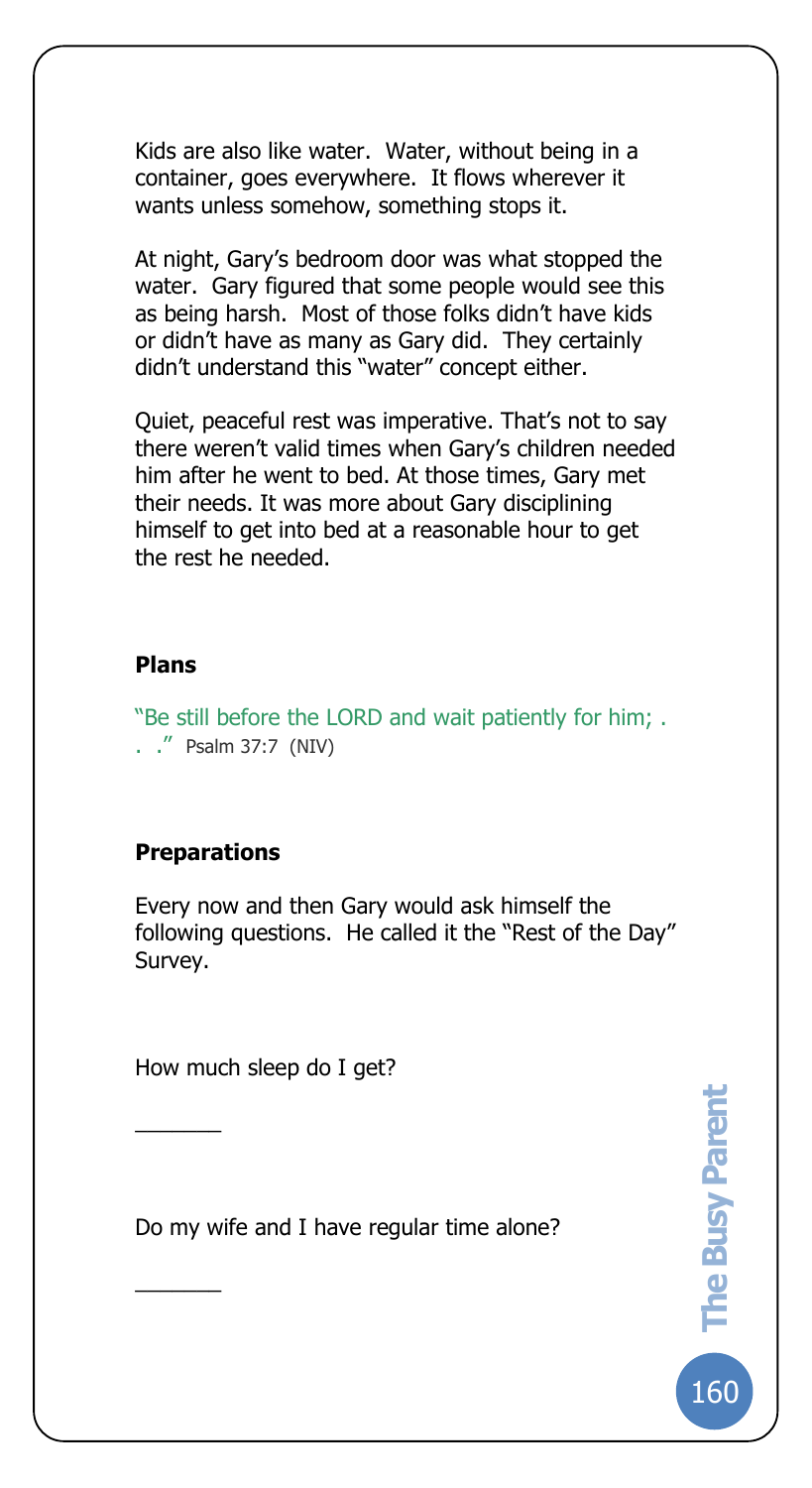Do I have regular alone time?

The Busy Pare

What do I do for relaxation?

How often do I do it?

 $\overline{\phantom{a}}$ 

 $\overline{\phantom{a}}$ 

 $\overline{\phantom{a}}$ 

 $\overline{\phantom{a}}$ 

\_\_\_\_\_\_\_

 $\overline{\phantom{a}}$ 

 $\overline{\phantom{a}}$ 

Am I stressed out a lot?

Do I feel rested most of the time?

Do I take breaks from my work or do I just keep going?

Does anyone ever call me a workaholic?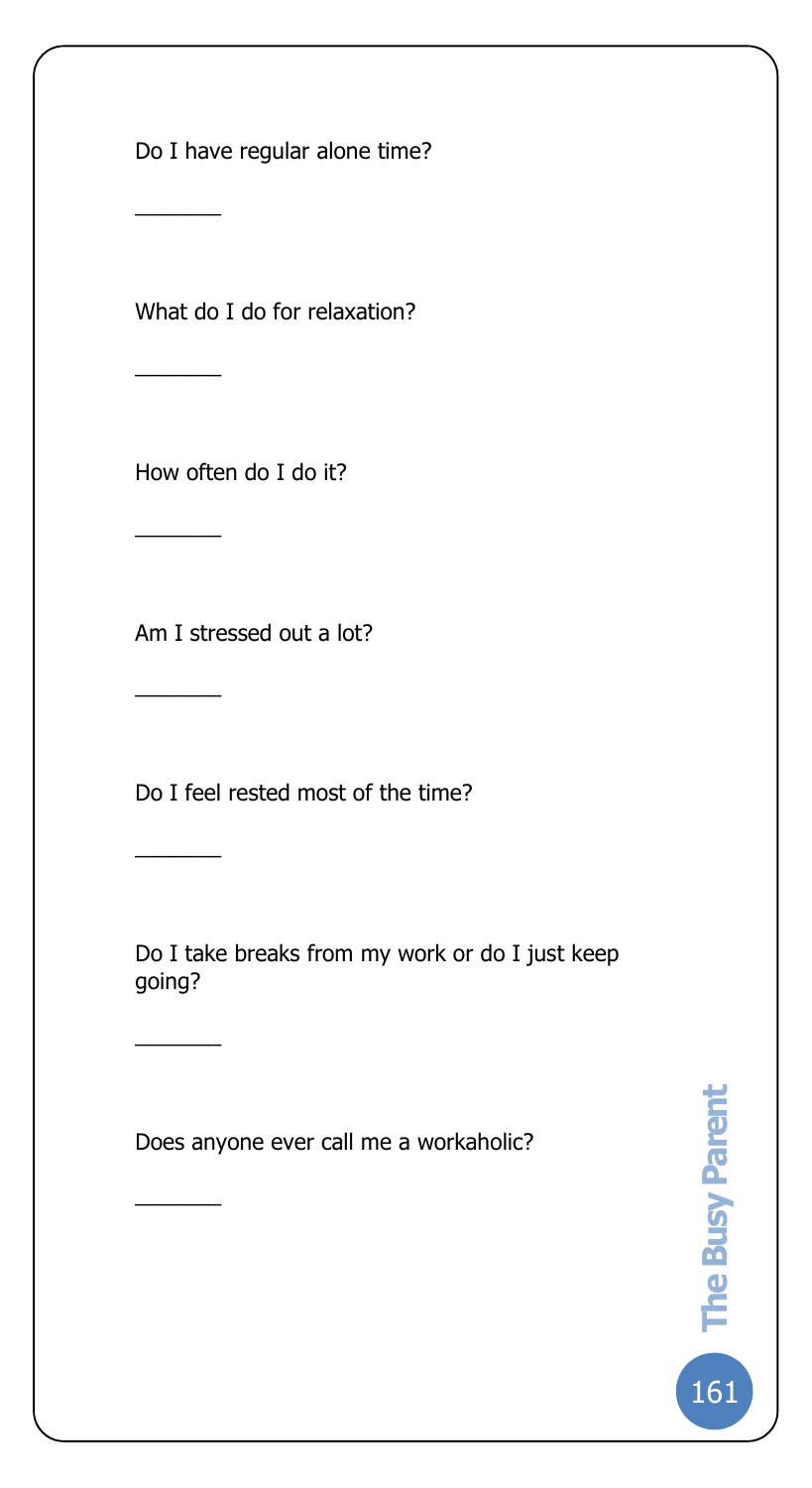When's the last time I took a real vacation?

There isn't a scoring table for this one. You know how you rate. One word of encouragement: please rest, a tired mom or dad makes mistakes.

## **Prayer**

 $\overline{\phantom{a}}$ 

The Busy Pare

God, when I'm weary, *help me to rest.*

When my troubles are many, *help me to rest.*

When I'm focused too much on work, *help me to rest.*

When I am depressed, *help me to rest.*

When the job is too large, *help me to rest.*

When I feel alone and misunderstood, *help me to rest.*

When my body is pained, *help me to rest.*

When I don't have the answers, *help me to rest.*

When fear blinds my eyes to You, *help me to rest.*

And when I have finally rested, God, help me to see You . . . anew.

\_\_\_\_\_\_\_\_\_\_\_\_\_\_\_\_\_\_\_\_\_\_\_\_\_\_\_\_\_\_\_\_\_\_\_\_\_\_\_\_\_\_\_  $\overline{\mathcal{L}}$  , and the set of the set of the set of the set of the set of the set of the set of the set of the set of the set of the set of the set of the set of the set of the set of the set of the set of the set of the s

# **Ponderings**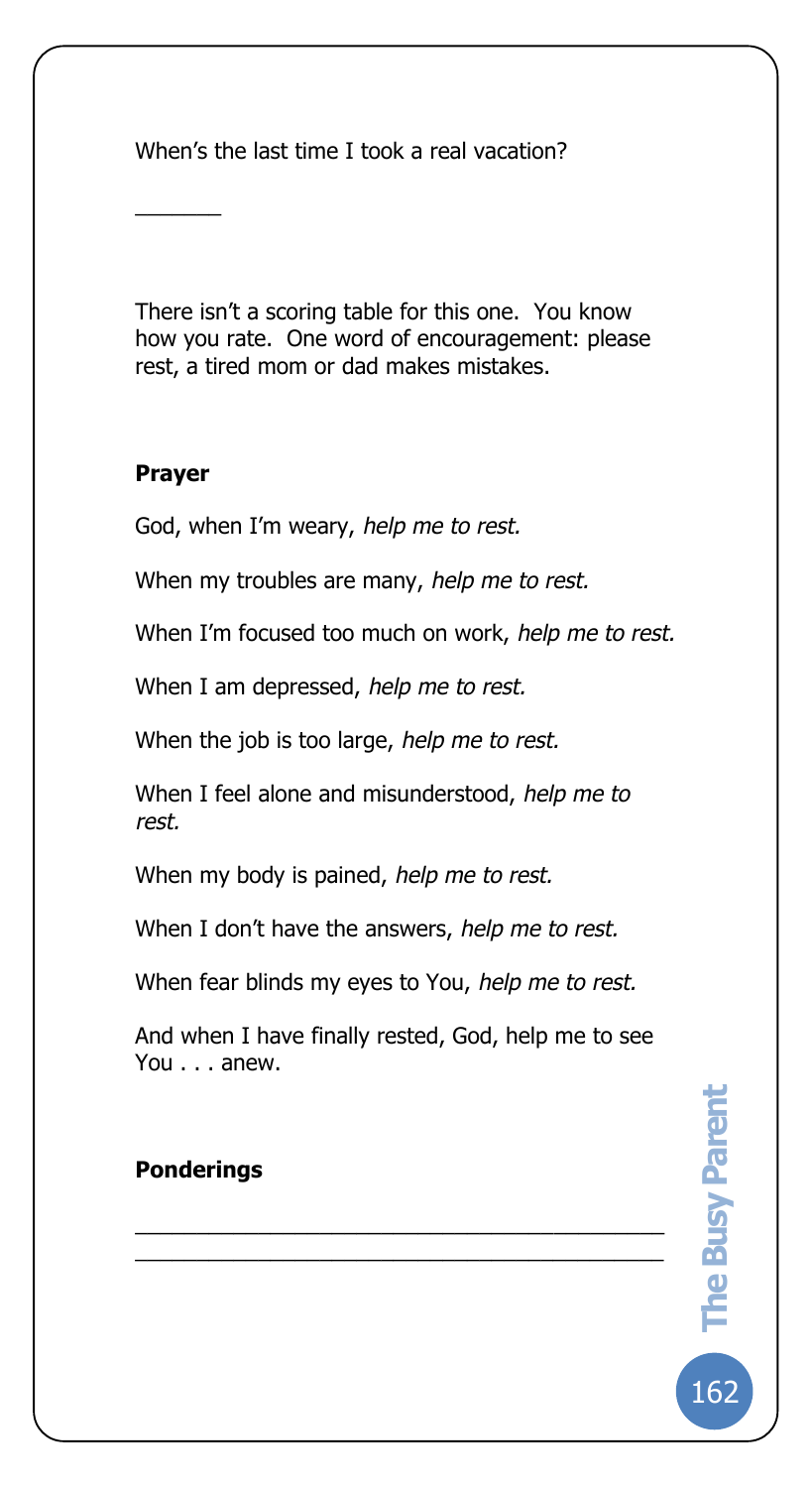# **Five Extra Tools**

Along his quest to better parenting, Gary devised a number of "tools" to help him stay on track. Here are some of those tools.

## **Prayer Reminder**

The Busy Pare

Gary visited a craft store and purchased a strand of leather and enough beads to represent the number of family members in his home. He strung the beads onto the leather and tied the leather around his wrist. In essence, he created a small wristband. Sometimes he wore it on his wrist or just kept it in his pocket. The beads acted as a visual cue to pray for each of his family members.

### **Carry Around Prayer List**

Gary typed up a list of things to pray about for each family member. He had the list laminated and he carried it in his wallet, shirt or pants pocket.

### **Let Your Fingers Do the Praying**

Here's an unusual method Gary developed to help him remember to pray for his wife and kids. He assigned one finger on his left hand to represent each person in his family. His left thumb was his wife. His index finger was his oldest child and the last three fingers represented each of his other children.

In his car on the way home from work, he'd wrap all of his fingers on his left hand around his thumb, which represented his wife. He'd then say a short prayer for her.

Next, he'd wrap all his fingers (the whole family) around his index finger, which represented his daughter. He'd intercede for her. Gary would continue in this fashion until he'd prayed for everyone.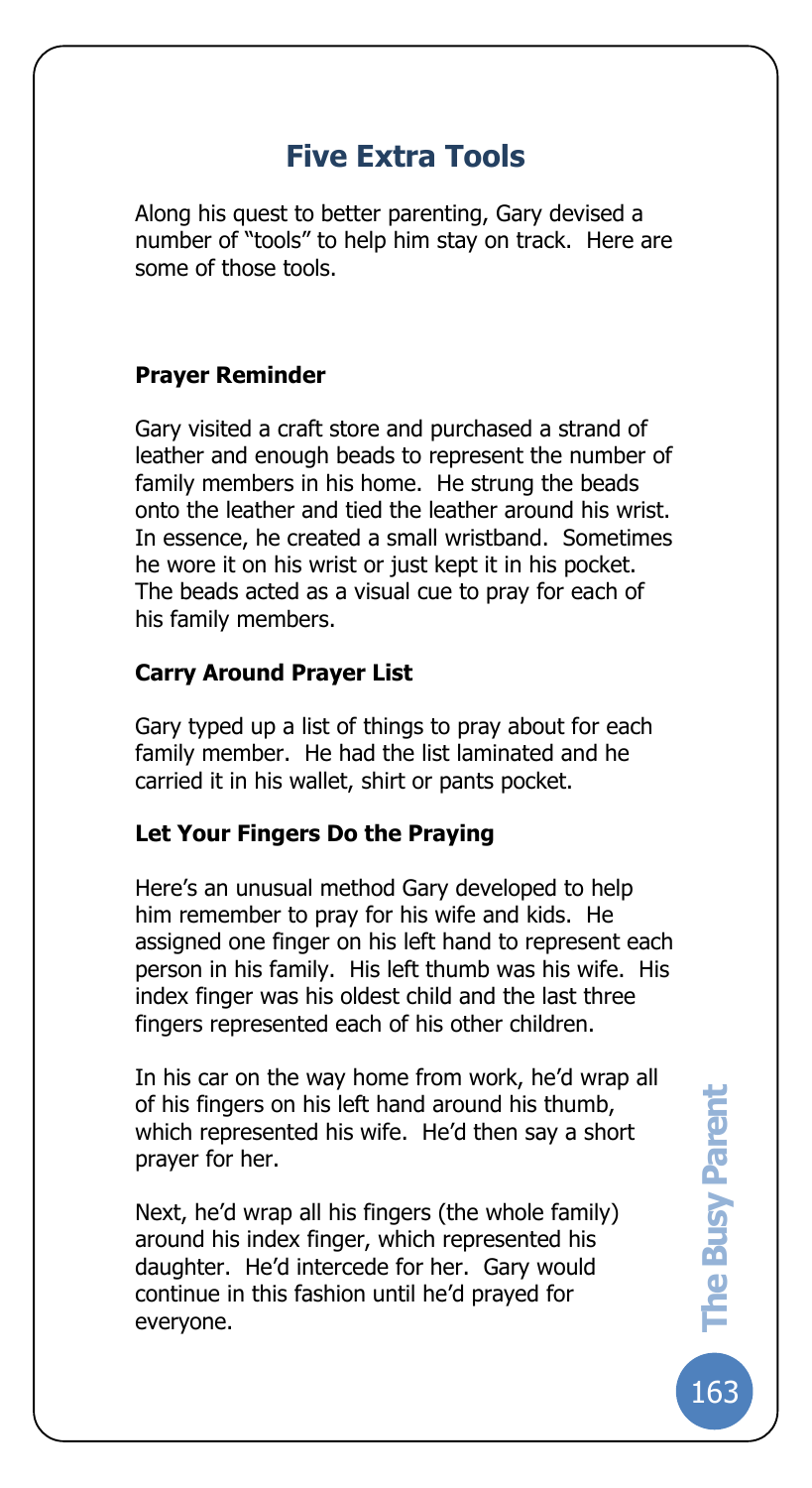Not only did this help him remember to pray but also it made things easier when he came through the door at the end of the day.

He used to think about the job while driving home. He'd be trying to figure out leftover problems of the day or be planning the next day's workload.

That was a trap. It was time for work to be over and for home life to begin. In a sense, this was a little like work: if he walked into a meeting without preparing his mind, he'd have difficulty pulling off the meeting.

If he walked in the house with work on his mind, he wasn't truly ready for his family. On the other hand, if he primed his mind with prayer and made himself ready for his family, he'd already be tuned in to them when he made his entrance.

This was hard. He enjoyed thinking about work. Therefore, he needed a little discipline to make this tactic successful. He had to practice. He was a better parent and husband when he first removed his mind from the workplace and prepared himself for the family.

### **Projects Card Deck**

The Busy Pare

Gary typed up each project in The Busy Parent onto a separate card and had them laminated. At appropriate times, he had his kids "pick a card". The card they chose would be the activity they would do together.

#### **Family Coloring Book**

Gary chose favorite pictures of family members. He took them to a place that made copies and asked them to copy the pictures as large as possible. He wanted plain black and white copies with as little gray scale tints as possible. The ideal result was to capture just the outlines of features; This simulated a coloring book.

164**The Busy Parent**  The Busy Parent

**164**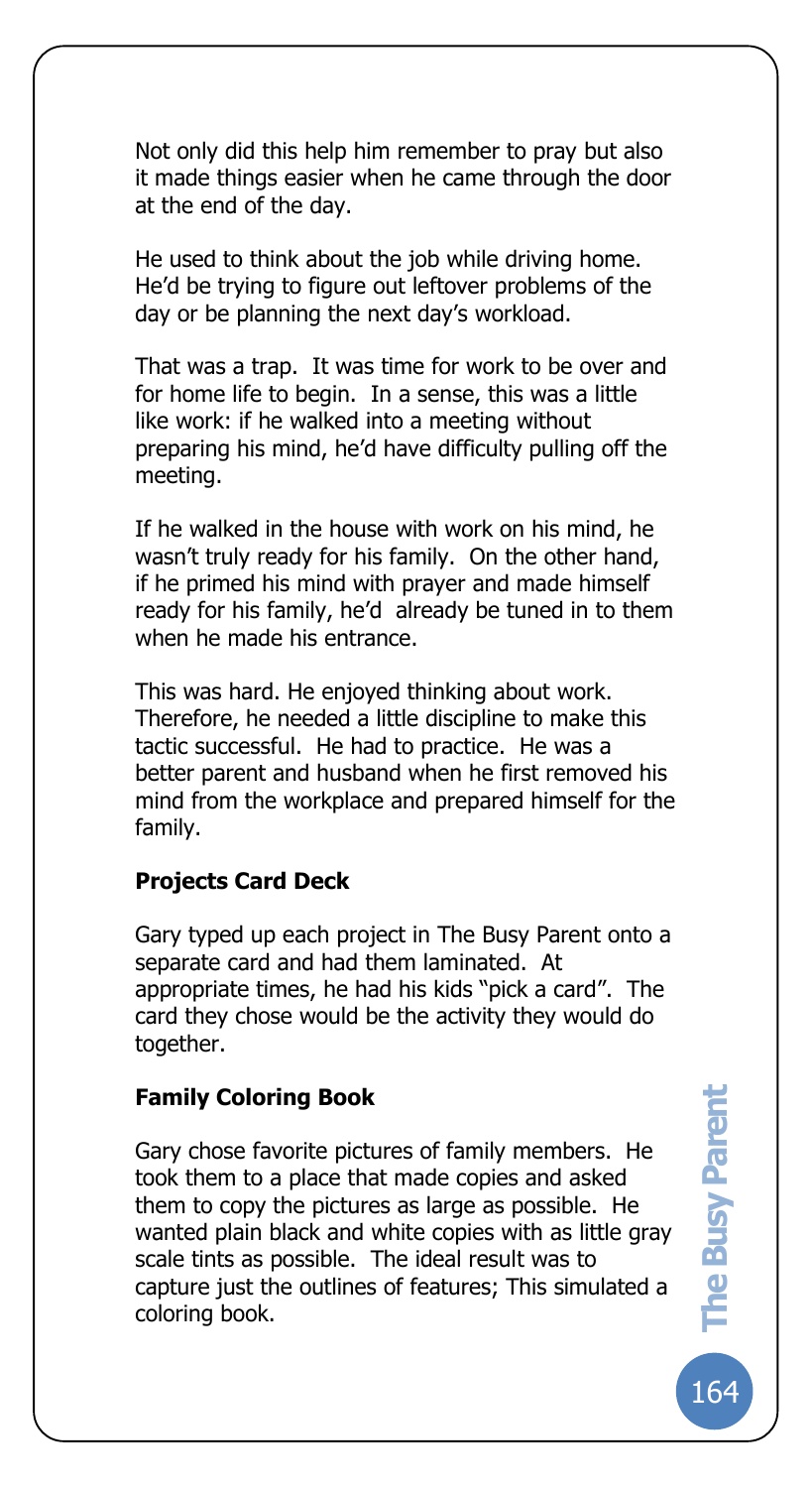When he was pleased with the outcome, he made as many copies of each collection of photos as family members. Then, he stapled them into separate booklets. Gary now had a coloring book for each family member.

He took the books home and announced a coloring contest complete with a prize for best picture. As they were coloring, they talked about the events surrounding each picture. This made for great family discussion time.

## **Summary**

The Busy Pare

1) I've looked deeper into changing some of my motives, mind-sets, and attitudes. By doing so, I'm re-shaping myself to be a better parent.

2) I've continued to add ideas to my plan for better parenting.

## **I M P O R T A N T**

Before you move on to *The Parent's Pledge* and the final *Definition of a Parent*, consider this last question.

When your children are adults, what three things will they remember most about you?

\_\_\_\_\_\_\_\_\_\_\_\_\_\_\_\_\_\_\_\_\_\_\_\_\_\_\_\_\_\_\_\_\_\_\_\_\_\_\_\_\_\_\_ \_\_\_\_\_\_\_\_\_\_\_\_\_\_\_\_\_\_\_\_\_\_\_\_\_\_\_\_\_\_\_\_\_\_\_\_\_\_\_\_\_\_\_ \_\_\_\_\_\_\_\_\_\_\_\_\_\_\_\_\_\_\_\_\_\_\_\_\_\_\_\_\_\_\_\_\_\_\_\_\_\_\_\_\_\_\_ \_\_\_\_\_\_\_\_\_\_\_\_\_\_\_\_\_\_\_\_\_\_\_\_\_\_\_\_\_\_\_\_\_\_\_\_\_\_\_\_\_\_\_

165**The Busy Parent** 

**165** 

The Busy Parent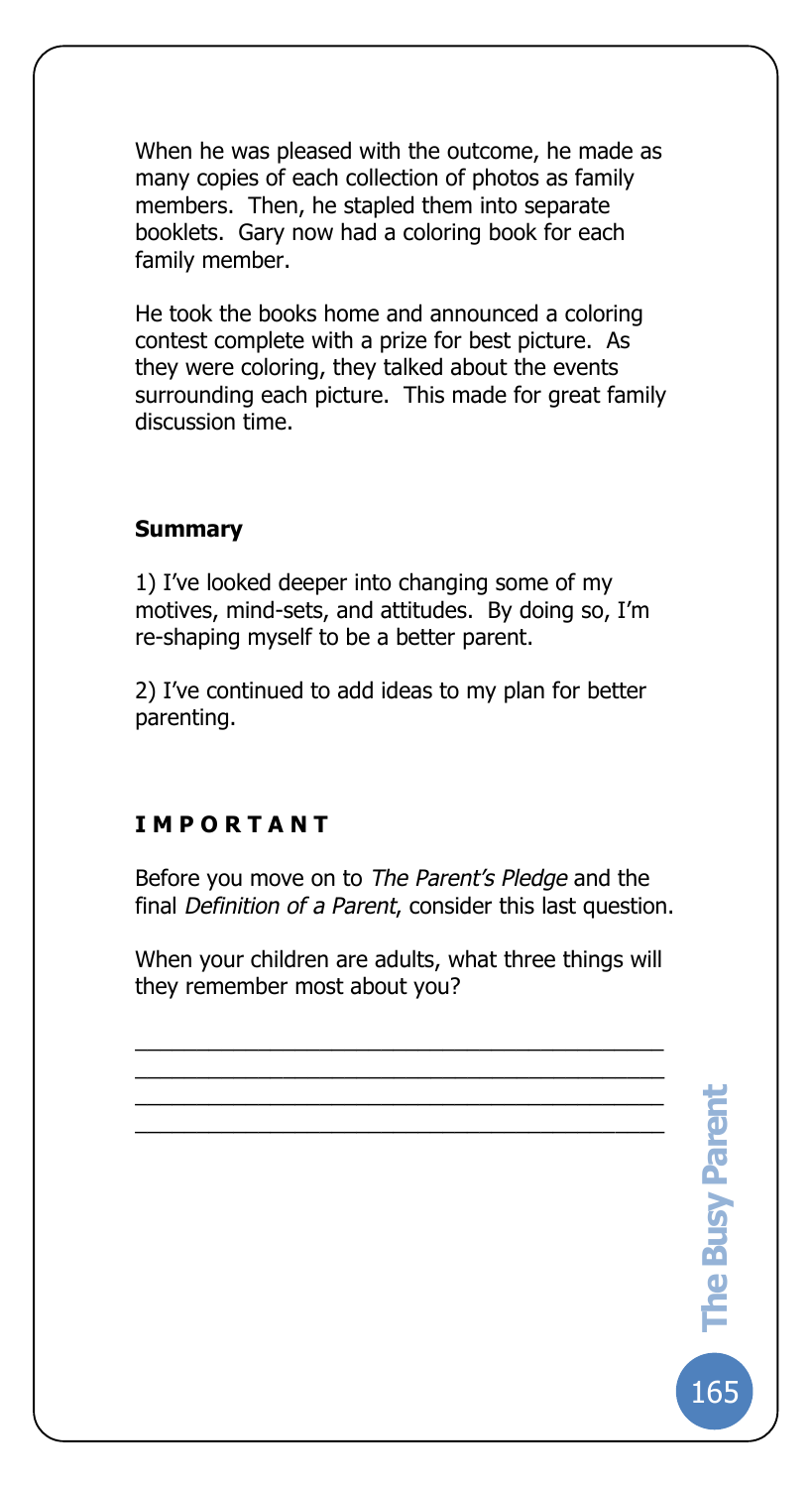# **The Parent's Pledge**

The Busy Pare

I'd like to suggest that when you sign the following pledge, you do so with someone as a witness who will hold you accountable. You may want to include this pledge along with your final definition of a parent.

As a Christian who wants to become a better parent, I pledge to make being a better parent a PRIORITY in my life. I have developed and will follow a practical PLAN that shows my kids I love them. I will PRACTICE my plan with the same or greater level of effort, concern, and passion that I apply to my career.

Date:

| Signature: |  |  |
|------------|--|--|
|            |  |  |

Witness Signature:\_\_\_\_\_\_\_\_\_\_\_\_\_\_\_\_\_\_\_\_\_\_\_\_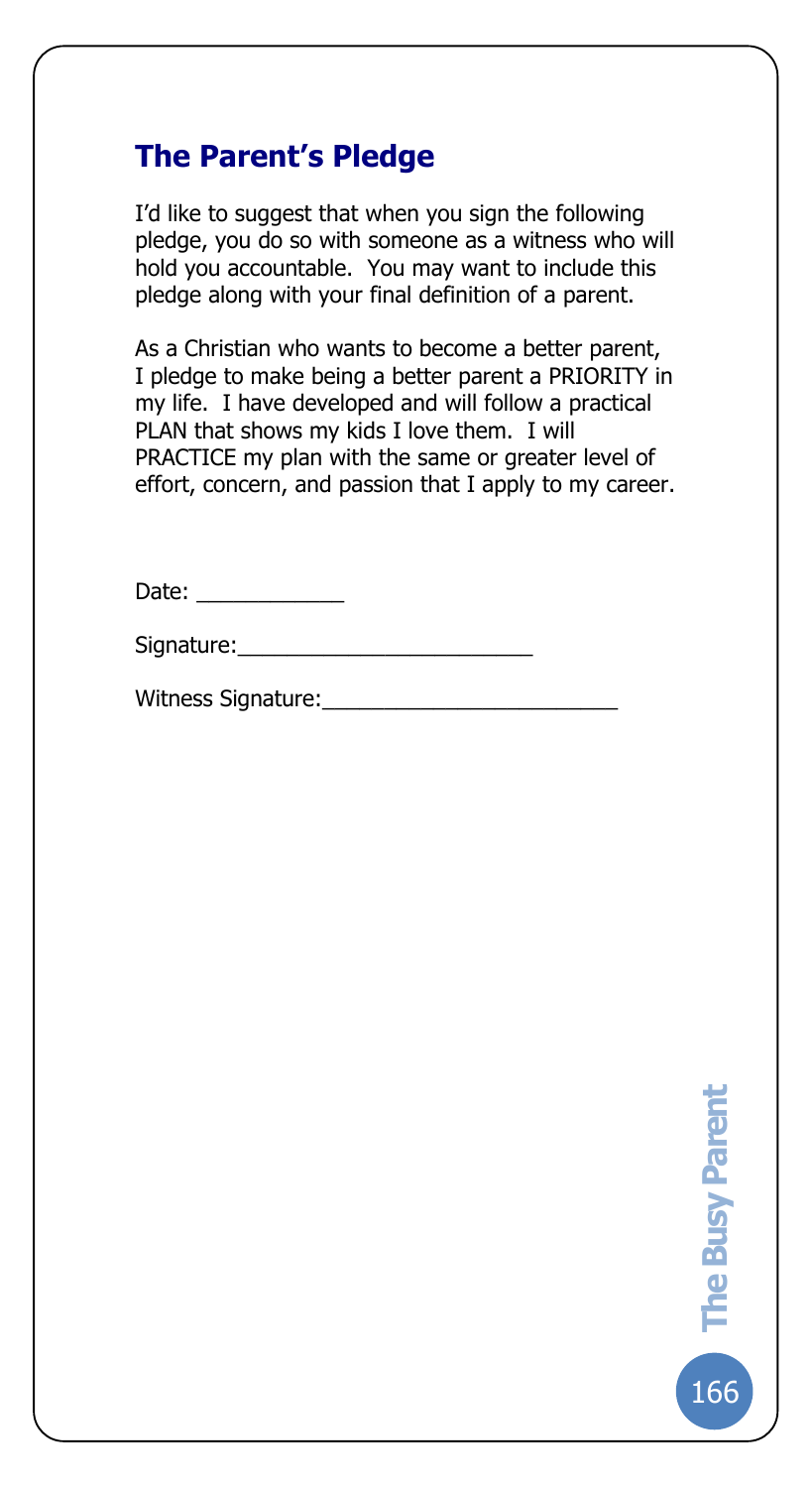# **The Definition of a Parent (You)**

The Busy Pare

As you can see, I haven't written a definition of a parent. That's your task. Throughout the book, I've simply pointed out some things you and I should think about as parents. I've given us many opportunities to revise our definition. In the following space, write your final definition of you as a parent.

\_\_\_\_\_\_\_\_\_\_\_\_\_\_\_\_\_\_\_\_\_\_\_\_\_\_\_\_\_\_\_\_\_\_\_\_\_\_\_\_\_\_\_ \_\_\_\_\_\_\_\_\_\_\_\_\_\_\_\_\_\_\_\_\_\_\_\_\_\_\_\_\_\_\_\_\_\_\_\_\_\_\_\_\_\_\_ \_\_\_\_\_\_\_\_\_\_\_\_\_\_\_\_\_\_\_\_\_\_\_\_\_\_\_\_\_\_\_\_\_\_\_\_\_\_\_\_\_\_\_ \_\_\_\_\_\_\_\_\_\_\_\_\_\_\_\_\_\_\_\_\_\_\_\_\_\_\_\_\_\_\_\_\_\_\_\_\_\_\_\_\_\_\_

I suggest that you type and frame your definition. You may want to place a copy of your definition next to pictures of your children.

167**The Busy Parent** 

 $\begin{bmatrix} 167 \end{bmatrix}$ 

The Busy Parent